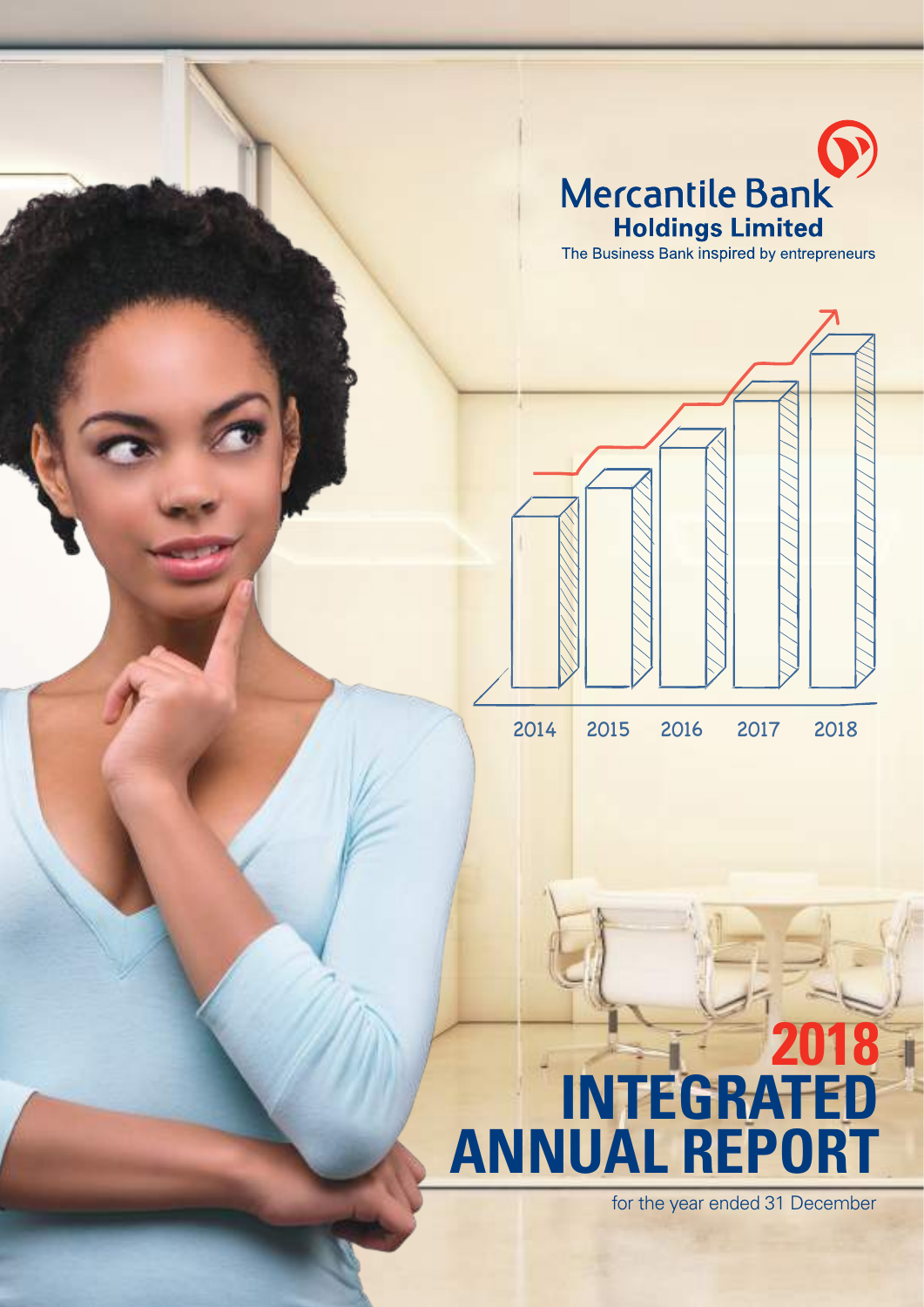## **CONTENTS**

#### MERCANTILE BUSINESS REVIEW

| Our approach to integrated reporting           | ifc.           |
|------------------------------------------------|----------------|
| Five-year Group salient features               | $\overline{1}$ |
| About us and our value-creating business model | $\overline{2}$ |
| Strategy                                       | $\overline{4}$ |
| <b>Board of Directors</b>                      | 6              |
| <b>Group review</b>                            | 8              |
| Sustainability                                 | 12             |
| Corporate governance                           | 22             |
| Compliance Officer's report                    | 35             |

#### **Bank Regulations public disclosure**

The December 2018 disclosure, required in terms of Regulation 43 of the Banks Act Regulations, is published on the Group's website.

Registration number: 1989/000164/06 Member of the CGD Group Web: **www.mercantile.co.za** Email: **info@mercantile.co.za**

#### ANNUAL FINANCIAL STATEMENTS

| Directors' responsibility statement      | 38  |
|------------------------------------------|-----|
| Company Secretary's certificate          | 38  |
| Independent Auditor's report             | 39  |
| Audit Committee report                   | 41  |
| Directors' report                        | 44  |
| <b>Accounting policies</b>               | 45  |
| Statements of financial position         | 52  |
| Statements of comprehensive income       | 53  |
| Statements of changes in equity          | 54  |
| Statements of cash flows                 | 56  |
| Notes to the annual financial statements | 57  |
| Risk management and control              | 90  |
| Glossary of terms                        | 105 |
| Group addresses                          | 106 |

## **OUR APPROACH TO INTEGRATED REPORTING**

#### **SCOPE OF THE REPORT**

Our 2018 integrated annual report provides a comprehensive overview of the Group's activities and its financial and nonfinancial performance. The report also gives a detailed synopsis of the Group's value-creating operating model and strategy, and all financial and non-financial matters that are considered material for stakeholders to make an informed assessment of the historic performance and the forward-looking prospects of the Group.

#### **MATERIAL MATTERS**

In determining the content to be included in this report, we consider factors that impact value creation for our stakeholders over the short, medium and long term. We also consider factors that affect the economic growth and social development of the environment we operate in. We regard an issue as material when it positively or negatively impacts our ability to achieve our strategy and create value.

Mercantile regards as material to the Group the successful execution of the Group's strategy, i.e. to grow entrepreneurs through successful partnerships. Our focus on this is underpinned by ongoing efforts to reinforce our values: being curious, committed and connected.

#### **THE CAPITALS**

Mercantile has identified financial capital, manufactured capital, intellectual capital, human capital and social and relationship capital as imperative to our ability to create value for our business and our stakeholders. Although not a major consumer of natural capital, the Group acknowledges the role of business in protecting natural capital and acts accordingly. This report is not specifically structured according to capitals but the capitals are embedded and discussed within the relevant sections of the integrated annual report.

#### **REPORTING FRAMEWORK**

The integrated annual report has been prepared in accordance with the following:

- International Integrated Reporting Council's Integrated Reporting Framework;
- King IV Report on Corporate Governance for South Africa 2016;
- Companies Act, No. 71 of 2008;
- International Financial Reporting Standards; and
- Banks Act, No. 94 of 1990.

The Board acknowledges its responsibility to ensure the integrity of this integrated annual report. In the Board's opinion, this integrated annual report addresses all the issues that are material to the Group's ability to create value and fairly presents the integrated performance of the Group. This report was approved by the Board of Directors of the Mercantile Group on 27 February 2019.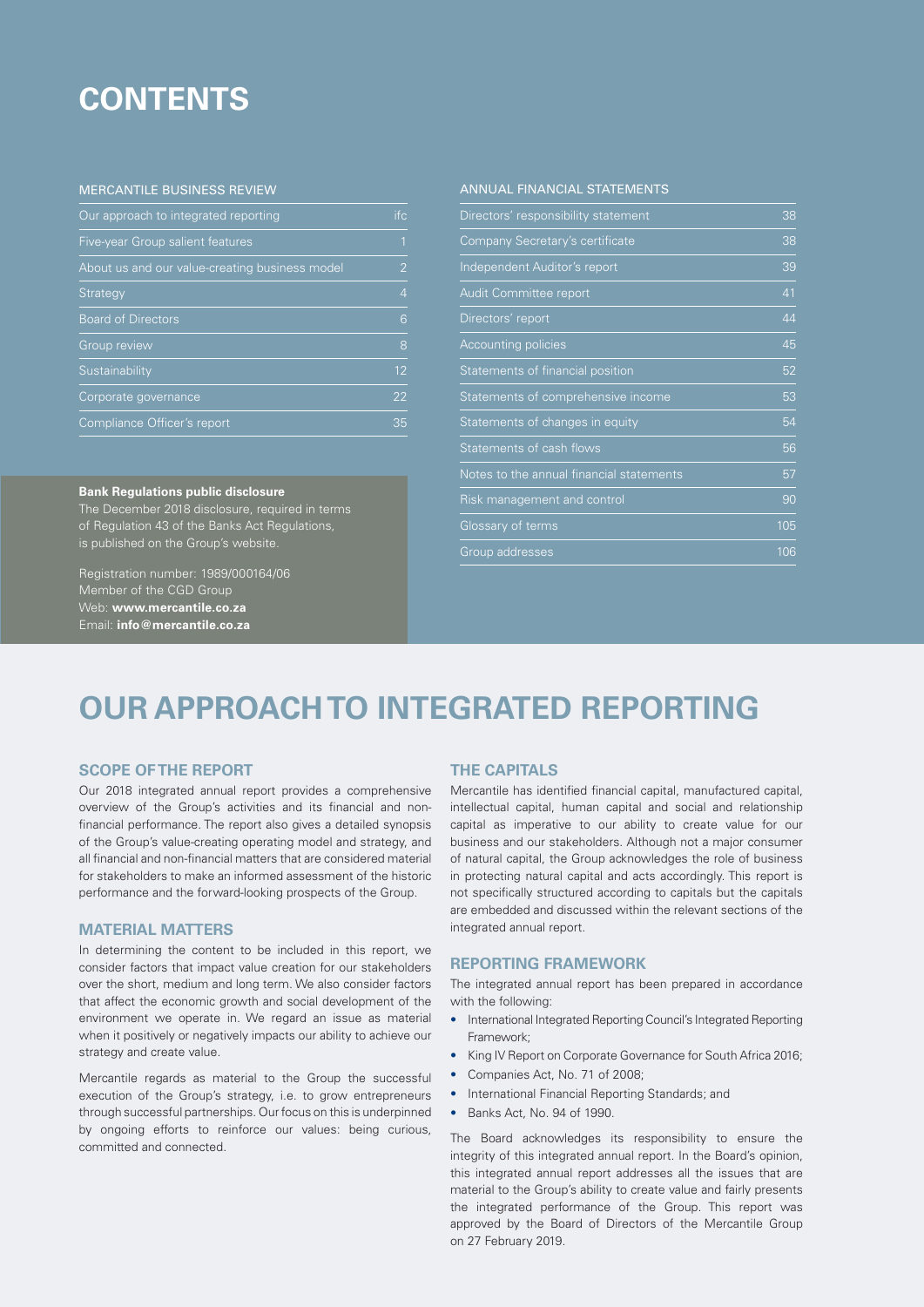# **FIVE-YEAR GROUP SALIENT FEATURES**

years ended 31 December

|                                          | 2018<br><b>R'000</b> | 2017<br>R'000 | 2016<br>R'000 | 2015<br>R'000 | 2014<br>R'000 |
|------------------------------------------|----------------------|---------------|---------------|---------------|---------------|
| <b>Statement of financial position</b>   |                      |               |               |               |               |
| Total assets                             | 14 847 967           | 13 350 170    | 12 216 009    | 10 034 386    | 8 767 662     |
| Loans and advances                       | 9 879 115            | 9459819       | 8 661 812     | 7 250 043     | 6 223 991     |
| Cash and cash equivalents                | 3 178 571            | 1750165       | 2 247 070     | 1586798       | 1 518 444     |
| Total equity                             | 2 524 584            | 2 336 026     | 2 155 878     | 2 0 2 0 6 1 2 | 1899911       |
| Long-term funding                        | 883 927              | 609 395       | 837 699       | 646 215       | 527 559       |
| Debt securities                          | 352 076              | 241 594       | 241 009       | 202 810       | 202 764       |
| Deposits                                 | 10 417 469           | 9 3 3 7 1 7 7 | 8 473 034     | 6721913       | 5 792 204     |
| <b>Statement of comprehensive income</b> |                      |               |               |               |               |
| Profit before tax                        | 345 579              | 293 085       | 247 184       | 205 227       | 180 675       |
| Profit after tax                         | 249 429              | 212 742       | 177 018       | 146 889       | 127 653       |
| Financial performance ratios (%)         |                      |               |               |               |               |
| Return on average equity (ROE)           | 10.3                 | 9.5           | 8.4           | 7.4           | 6.9           |
| Return on average assets (ROA)           | 1.8                  | 1.7           | 1.6           | 1.6           | 1.5           |
| Cost-to-income                           | 59.5                 | 61.6          | 63.2          | 63.6          | 63.2          |
| <b>Share statistics (cents)</b>          |                      |               |               |               |               |
| Net asset value per share                | 69.9                 | 64.6          | 59.7          | 55.9          | 52.6          |
| Tangible net asset value per share       | 66.3                 | 60.4          | 54.7          | 50.6          | 47.4          |

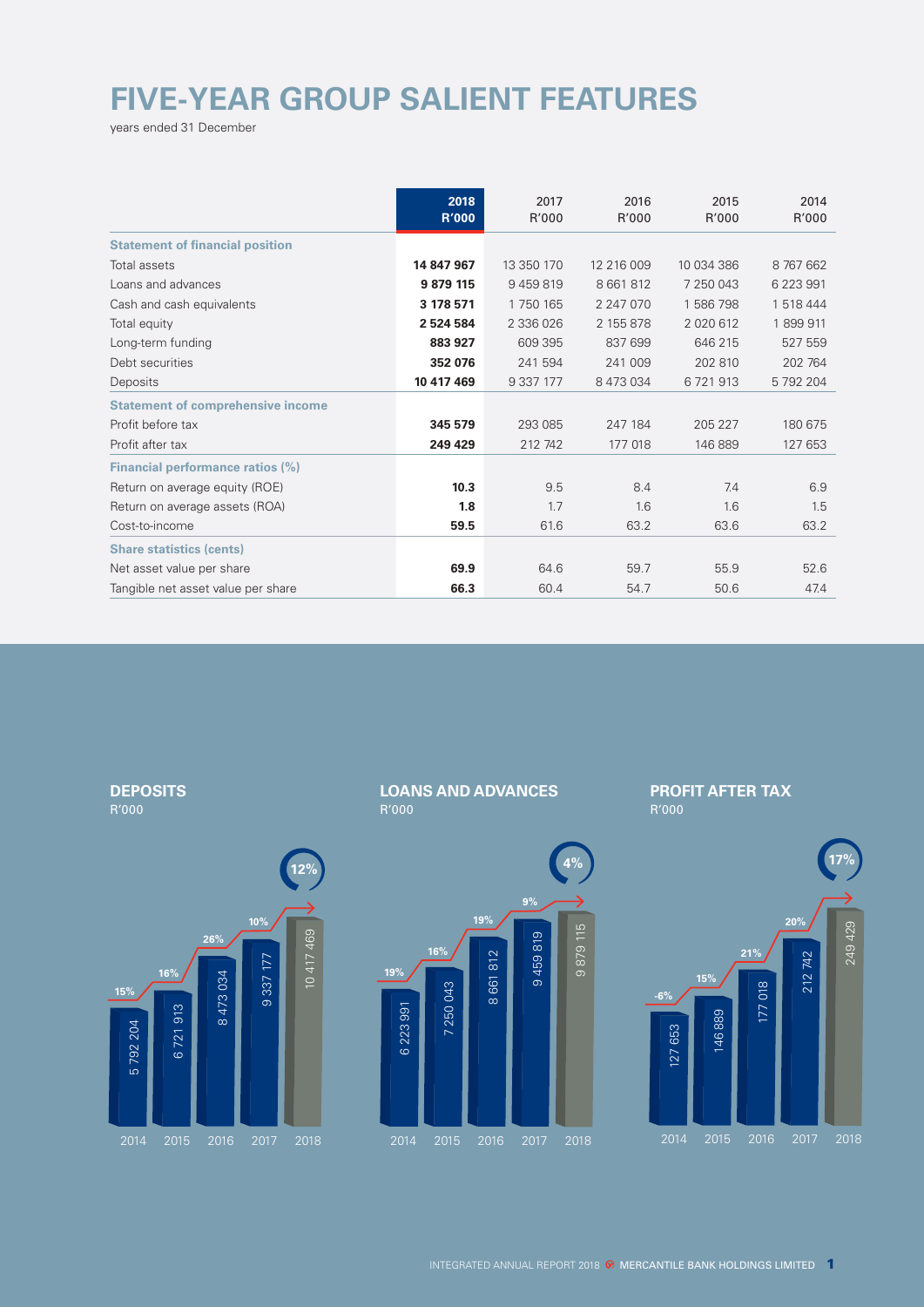# **ABOUT US AND OUR VALUE-CREATING BUSINESS MODEL**

Mercantile was founded in South Africa in 1965 and is owned by CGD, the largest bank in Portugal and a global financial services group that has been in existence for more than 140 years. The Group provides niche business and commercial banking that is differentiated through great service underpinned by a deep understanding of the banking needs of the South African entrepreneur. Whilst it operates exclusively within South Africa, Mercantile has reach into other key African markets through its parent company's subsidiaries in Angola and Mozambique.

CGD announced in 2017 that it intended to sell its entire stake in the Mercantile Group. During 2018, the sale process proceeded and Capitec Bank Limited was selected by CGD (supported by the Portuguese state) as the successful bidder in November 2018. The sale process is expected to be finalised in 2019 following regulatory approvals. Please refer to Group Review | Sale of Mercantile on pages 10 and 11 for more information.

Mercantile Bank Holdings Limited is a registered bank-controlling and investment-holding company. Its holding company is CGD and its principal operating entities are:

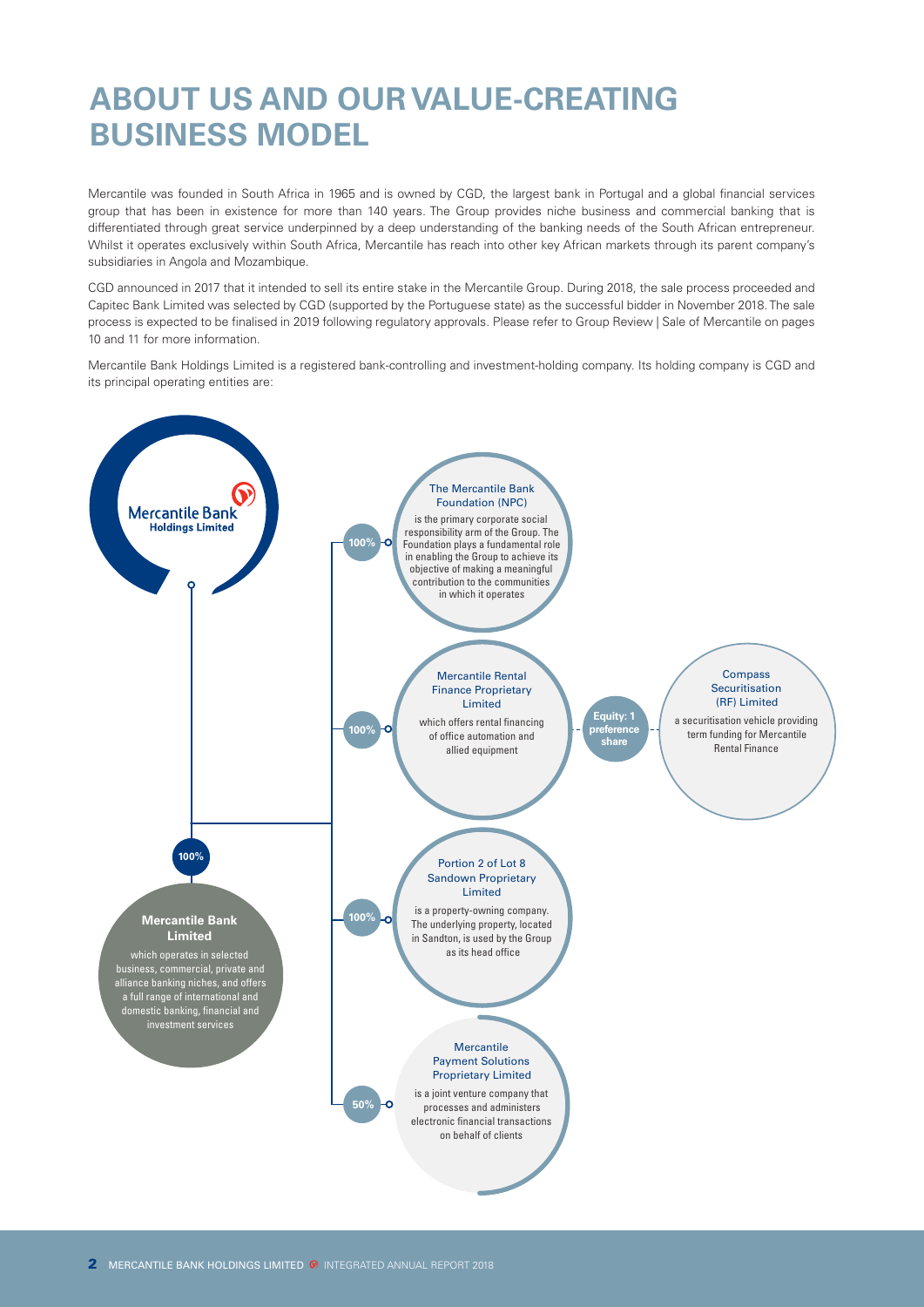Our capitals, along with an explanation of what each represents to us:

| <b>INPUTS</b>                                                                                                                                                                                                                                                                | <b>OUTCOMES AT THE END OF 2018</b>                                                                                                                                                                                                                                                                                                                                                                                                                                                                                                                                                                                                  |
|------------------------------------------------------------------------------------------------------------------------------------------------------------------------------------------------------------------------------------------------------------------------------|-------------------------------------------------------------------------------------------------------------------------------------------------------------------------------------------------------------------------------------------------------------------------------------------------------------------------------------------------------------------------------------------------------------------------------------------------------------------------------------------------------------------------------------------------------------------------------------------------------------------------------------|
| <b>FINANCIAL CAPITAL</b><br>Our shareholder's equity and<br>funding from investors and clients<br>that is used to support our business<br>and operational activities, including<br>credit extension (advances)                                                               | Profits are shared between ordinary shareholders [R50 million (2017:<br>R42 million) in dividends] and retained earnings, to be applied for future value<br>creation [R199 million (2017: R170 million)]<br>• Contributed to societal growth through goods and services bought<br>[R1.5 billion (2017: R1.3 billion)], taxes paid [R110 million (2017: R91 million)]<br>and employee compensation [R324 million (2017: R289 million)]<br>Sound credit rating<br>٠                                                                                                                                                                   |
| <b>MANUFACTURED CAPITAL</b><br>business<br>Our<br>structure<br>and<br>operational processes, including our<br>physical and digital infrastructure,<br>our products and our IT estate,<br>that provide the framework and<br>mechanics of how we do business<br>and make money | Operate 12 business centres nationally<br>۰<br>Property and equipment of R256 million (2017: R244 million)<br>٠<br>Enhanced digital portfolio with new online platforms, mobile and other<br>٠<br>banking applications, along with transactional and trading platforms<br>Call centres, data centres and premises for support functions<br>٠                                                                                                                                                                                                                                                                                        |
| <b>HUMAN CAPITAL</b><br>Our people, investing in their<br>development and our collective<br>knowledge, skills and experience to<br>enable innovative and competitive<br>solutions for our clients                                                                            | 510 (2017: 502) skilled and experienced employees with improved<br>٠<br>transformation. The percentage of black employees increased from 71% in<br>2017 to 74% in 2018. In respect of the senior management team, 40% (2017:<br>43%) are women and 50% (2017: 48%) are black<br>An experienced leadership team<br>٠<br>R2.6 million (2017: R1.9 million) in direct training spend on ongoing skills<br>۰<br>development<br>48% (2017: 37%) of vacancies filled internally<br>٠<br>Employee engagement at 76% (2017: 74%) and attrition at only 10%<br>٠<br>$(2017:10\%)$<br>Corporate culture based on clear ethics and values<br>٠ |
| <b>NATURAL CAPITAL</b><br>Our positive or negative impact<br>on natural resources through our<br>operations and business activity                                                                                                                                            | Only small bank to have implemented the International Finance Corporation's<br>٠<br>Environmental and Social Risk Management performance standards and<br>exclusion list                                                                                                                                                                                                                                                                                                                                                                                                                                                            |
| <b>INTELLECTUAL CAPITAL</b><br>Our brand and franchise value,<br>research<br>and<br>development,<br>innovation capacity, reputation<br>and strategic partnerships                                                                                                            | Enterprise risk management framework<br>٠<br>IT capabilities, including innovation of new technologies. Invested R95 million<br>(2017: R76 million) in IT capital and operating expenditure to deliver greater<br>stability, ongoing resilience, increased protection against cyber risk and<br>delivery of new products and solutions<br>Proprietary knowledge<br>٠<br>Specialised skills and expertise of employees, our Board and external advisers<br>٠                                                                                                                                                                         |
| <b>SOCIAL AND</b><br><b>RELATIONSHIP CAPITAL</b><br>Our<br>citizenship<br>and<br>strong<br>stakeholder relationships, including<br>the communities we serve, as<br>we recognise that banks play<br>an important role in building an<br>economically thriving society         | Collaboration with partners and service providers within agreed service level<br>٠<br>agreements<br>Increased client satisfaction - the Bank managed to further increase its<br>very high overall level of service for Business Banking from 82.1% in 2017<br>to 83.5% in 2018. The achievement exceeds the satisfaction levels of our<br>major competitors<br>R1 million spent on education and skills development in society                                                                                                                                                                                                      |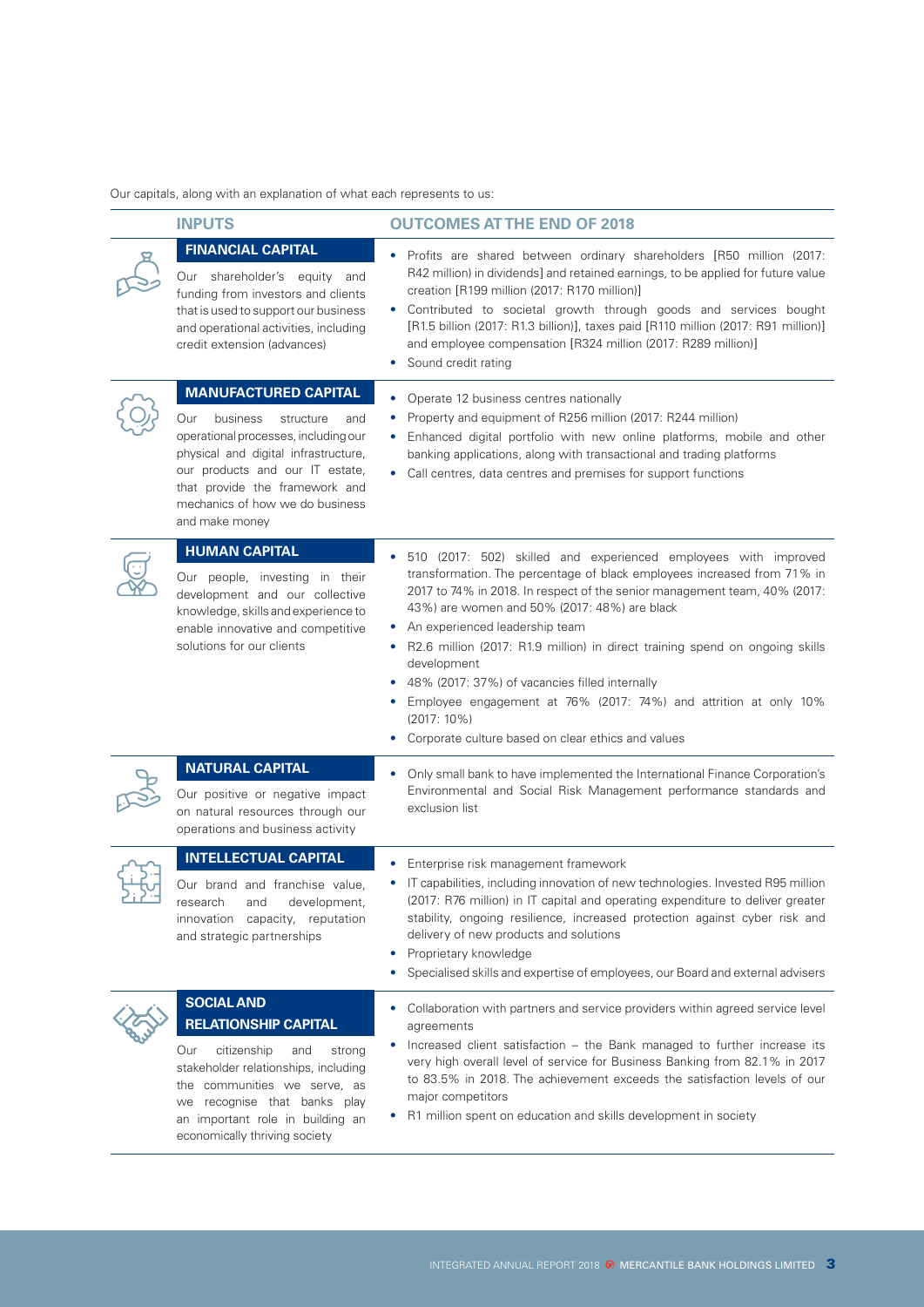

thinking and action requires boldness, determination, passion and daring, and the courage to do things differently.

We value lifelong relationships and understand that success is ultimately built not on profit but on mutually beneficial partnerships.

and strive to deliver excellence in everything we do.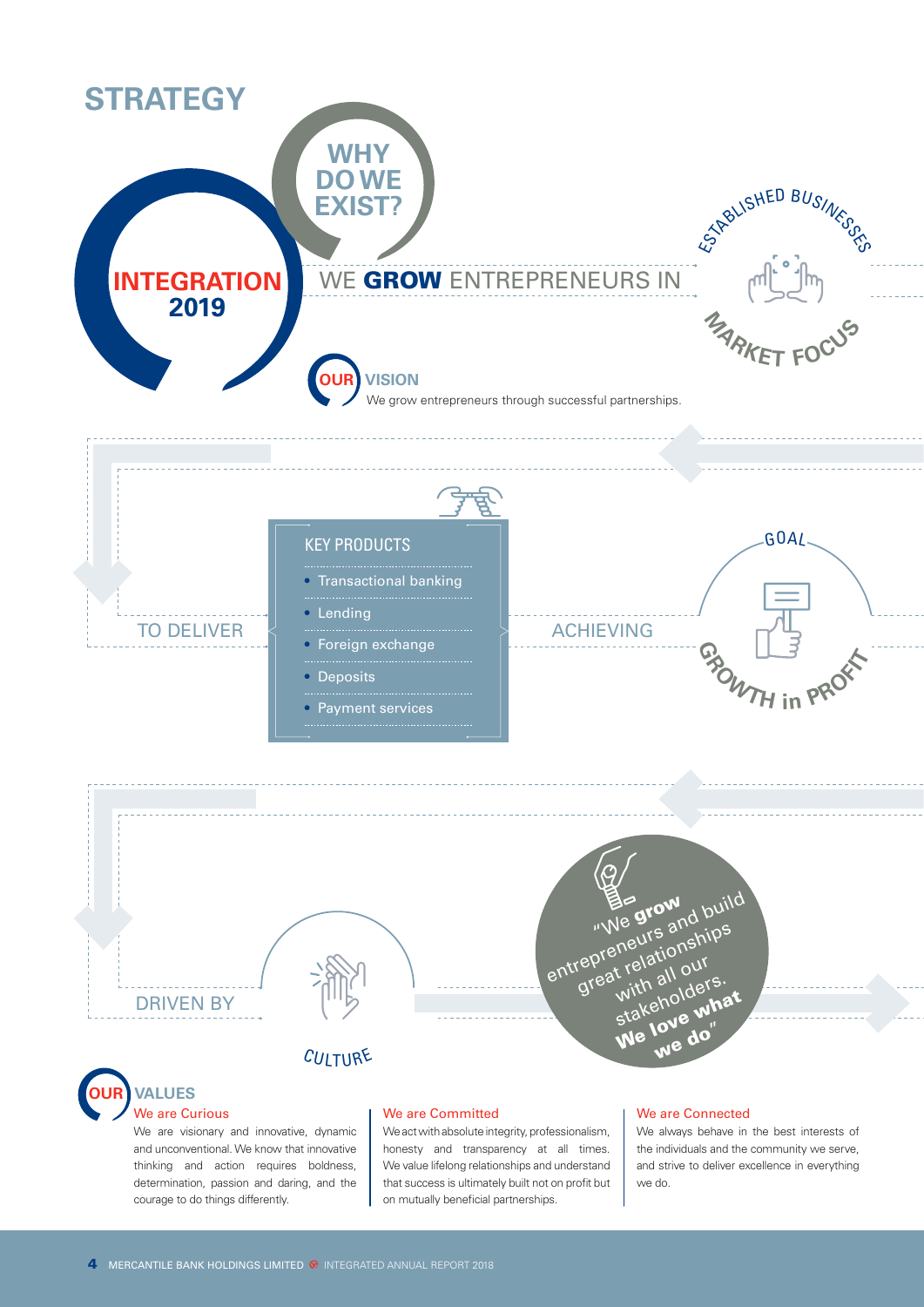

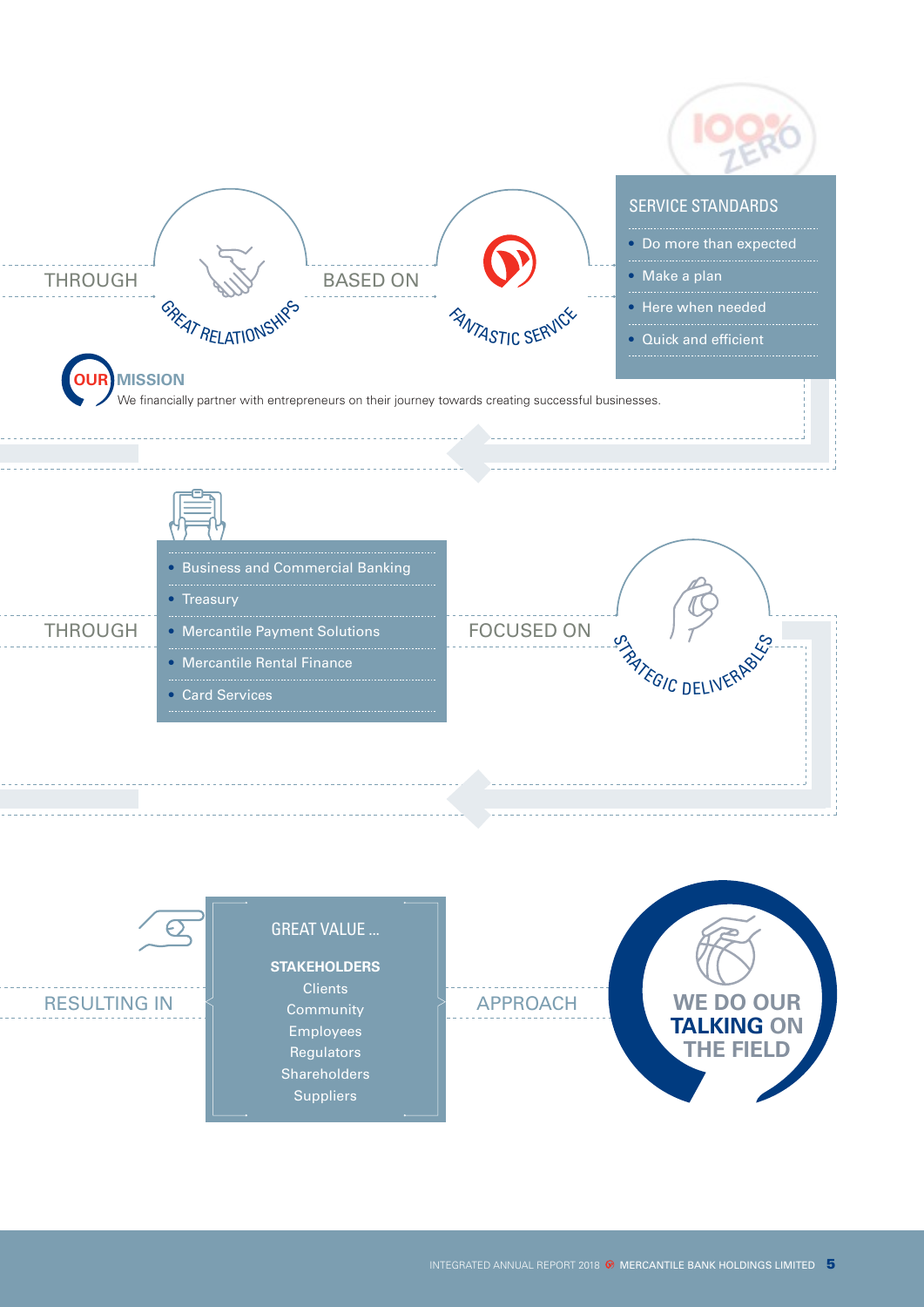## **BOARD OF DIRECTORS**



#### **GP DE KOCK (64)** CHAIRMAN, INDEPENDENT NON-EXECUTIVE DIRECTOR

Deon attended executive programmes at the Business Schools of the University of Cape Town and Stanford University, California. He retired in 2004 as CEO of Woolworths Financial Services Proprietary Limited and as an Executive Director of Woolworths Holdings Limited. Before that, he was the General Manager of the credit card division of Edgars Stores Limited. He is currently working as an independent consultant in the retail and financial services industries. Deon had been the Acting Chairman of the Group since May 2016 and was appointed as Chairman of the Board of the Mercantile Group with effect from 24 April 2018.



#### **KR KUMBIER (47)** CEO

Karl holds a BCompt degree from the University of South Africa and a PGDA from the University of Cape Town. He is a Chartered Accountant (South Africa) and a Chartered Financial Analyst (CFA Institute). Before joining Mercantile, he worked for the Standard Bank group for nine years in various positions, including Provincial Director: Western Cape, and Chief Operating Officer of Stanbic Bank Ghana Limited. Karl joined Mercantile in 2010 and was appointed as CEO with effect from 1 April 2013. He is also a member of the board and the board executive committee (as the Chief Executive representing the independent banks) of the Banking Association of South Africa.



#### **MEL TEIXEIRA (51)** FD

Emilia holds a BCom (Hons) degree from the University of Pretoria and is a Chartered Accountant (South Africa). Emilia joined Mercantile as the Head of Finance in January 2006 and was promoted to Chief Financial Officer in April 2013. In June 2018, Emilia was appointed as the Group's FD. She has over 21 years' experience in the financial services sector, having also previously served as the General Manager: Group Finance and Administration at Sasfin Bank Limited, as the Head of Accounting and Risk Control at Commerzbank AG, and as a Senior Bank Supervision Analyst at the SARB. Emilia is accountable for Mercantile's Finance, Human Resources, Electronic Services, Treasury and ALM functions.



#### **AT IKALAFENG (52)** INDEPENDENT NON-EXECUTIVE DIRECTOR

Thebe holds BSc (Bus Admin) and MBA degrees from Marquette University in the USA, has completed executive development courses in Finance at the University of the Witwatersrand and Harvard Business School, and is a Chartered Marketer (CM (SA)). He has occupied various marketing positions in the USA and Africa, including as an executive director and Chief Marketing Officer for Nike Africa. He is the founder of the Brand Leadership Group, Brand Africa, and Public Sector Excellence. Thebe is a non-executive director of SA Tourism, World-Wide Fund for Nature in SA and Car Track Holdings Limited and the founder of Brand Africa 100: Africa's Best Brands, the premier research and ranking of brands in Africa. Thebe has been named one of the 100 most influential Africans by New Africa magazine. An Afro optimist passionate about promoting African tourism, trade and business, he has been to 52 countries in Africa. He writes, speaks and consults on Africafocused branding, leadership and related matters.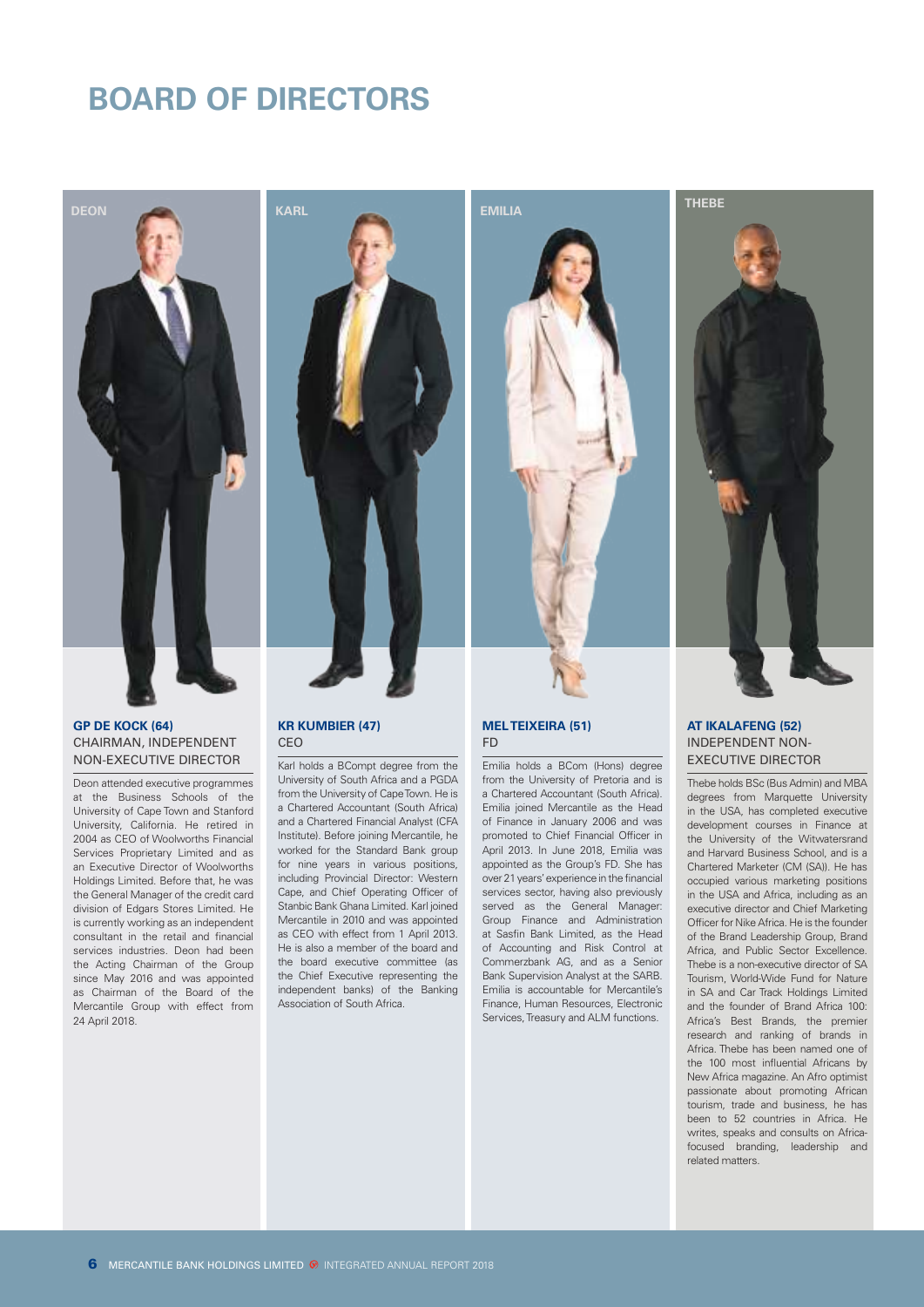### **ADMINISTRATION**



#### **DR MOTSEPE (61)** INDEPENDENT NON-EXECUTIVE DIRECTOR

Daphne holds a Baccalaureus Rationis degree (upgraded to a BCompt degree) as well as an MBA from De Montfort University in the United Kingdom. She was the Chief Executive for card and the unsecured lending cluster at Absa Bank Limited until her retirement in June 2012. Prior to joining Absa, Daphne was Managing Director of the South African PostBank. She has a long track record in unsecured lending, mass market banking and SMME finance. She serves as a Non-Executive Director on the boards of Kapela Investment Holdings Limited (and its investee companies XON Holdings Proprietary Limited and SPX Flow Technology South Africa), Zenzar South Africa, the Lewis Group and Edcon Limited. Daphne is a member of the executive committee of the Consultative Group to Assist the Poor, an international organisation headquartered in Washington DC, which promotes responsible and inclusive financial markets. She is also a trustee of the Alexander Forbes Community Trust.



#### **RS CALIÇO (46)** NON-EXECUTIVE DIRECTOR, PORTUGUESE

Ricardo holds a degree in Economics from the Nova School of Business and Economics, as well as postgraduate qualifications in Investments and Financial Markets (ISCTE Business School) and Global Asset Management (Harvard Business School). Ricardo has 21 years' experience in the financial services industry and has been employed by the CGD group since 2001, where he has held various positions including Executive Director in the CGD Asset Management Unit, General Manager of the CGD New York branch and Regional General Manager of the CGD Grand Cayman branch. Ricardo joined Mercantile in July 2014 as an Executive Director and, a year later, was appointed Deputy CEO of the Mercantile Group. Ricardo stepped down as the Deputy CEO on 16 June 2018 to take up another executive role within the CGD Group i.e. as the Deputy CEO of CGD France, but has continued his involvement with the Mercantile Group in the role of a Non-Executive Director, with effect from 18 June 2018.



#### **TH NJIKIZANA (43)** INDEPENDENT NON-EXECUTIVE DIRECTOR, ZIMBABWEAN

Tapiwa is a Chartered Accountant (South Africa), has attended executive education programmes at Harvard Business School and his professional career includes international experience in Africa, the United Kingdom and the Republic of Ireland. He currently serves as a Director of W Consulting which offers various professional services across Africa, the Middle East, the United Kingdom, Mauritius and Australia. Tapiwa has over 23 years' experience in public practice. He is a member of the Association for the Advancement of Black Accountants in Southern Africa, Chairman of the South African Chapter of the Institute of Chartered Accountants of Zimbabwe and sits on various SAICA committees, including the Accounting Practices Committee (since 2007). His industry experience includes financial services, mining, manufacturing, tourism, telecommunications and transport and logistics. He is a Johannesburg Stock Exchange-registered IFRS Adviser. Tapiwa was named the 'Top Consulting Professional' at the 2018 South African Professional Services Awards.



#### **L HYNE (75)** INDEPENDENT NON-EXECUTIVE DIRECTOR

Louis holds a BCom (Hons) degree and is a Chartered Accountant (South Africa). He has attended executive programmes at the University of the Witwatersrand's Graduate School of Business and Stanford University, California. He was appointed a partner with Deloitte & Touche in 1970 and later became Chief Operating Officer and Deputy Chairman, from which position he retired in May 2003. He holds directorships with various companies.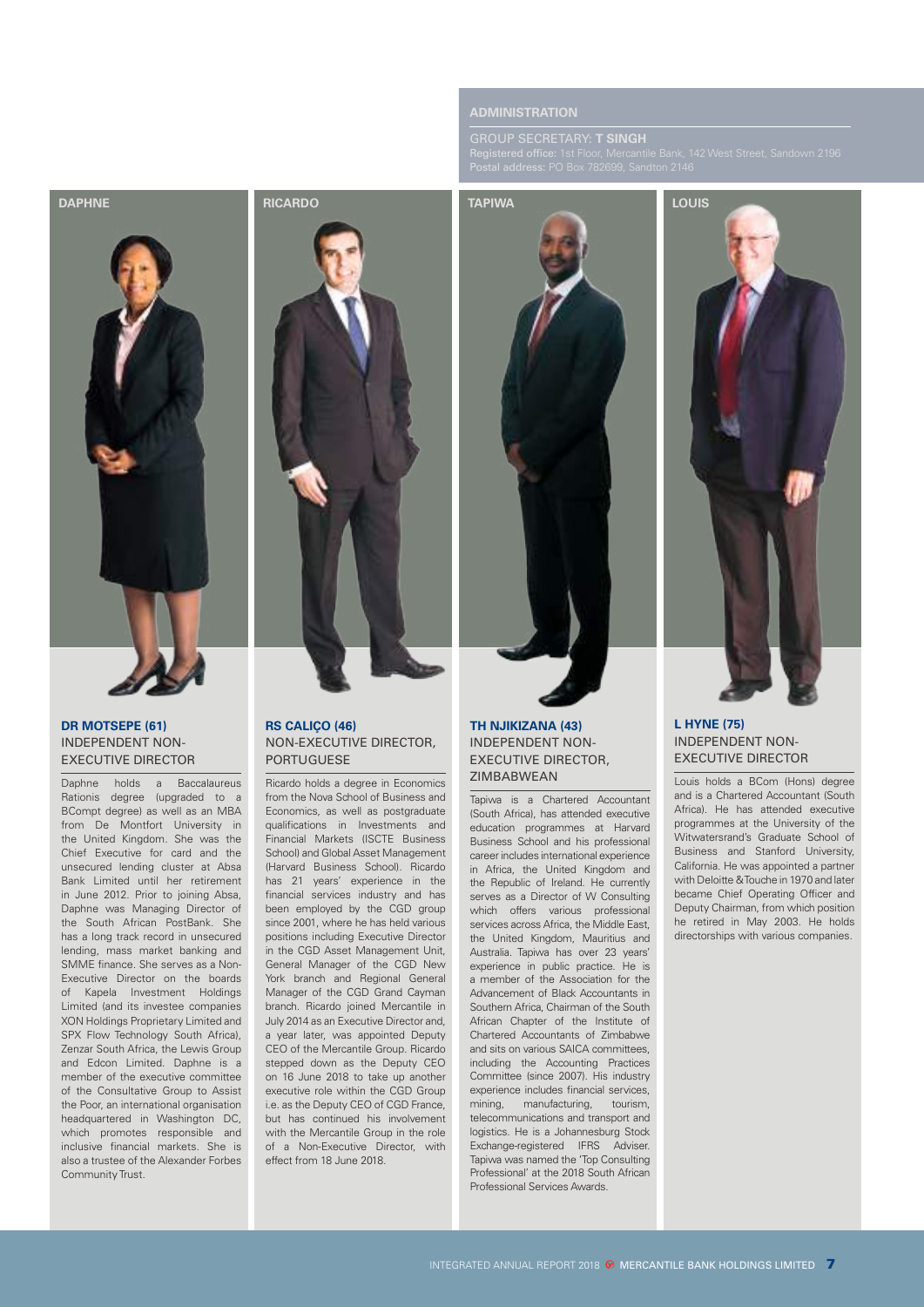## **GROUP REVIEW**



#### **HOLDING COMPANY**

CGD, a Portuguese state-owned banking corporation established in 1876, is the Group's sole shareholder.

CGD is the largest bank in Portugal, with 3.8 million clients in that country, a presence in 20 other countries spanning four continents, a global network of 1 068 branches and consolidated assets of €89 billion (as at December 2018).

#### **TRADING CONDITIONS**

While 2018 began on a reasonably positive note for the economy, a number of factors, including the ongoing investigations into state capture and the re-emergence of discussions around expropriation of land without compensation, saw the South African economy struggle due to the lack of internal and foreign investment.

The currency spiked to R15.7 to the US Dollar from highs of R11.6 to the US Dollar early in 2018 but, at year-end, was trading at slightly below R14 to the US Dollar which is a more realistic level. Added to this, fuel prices jumped to an all-time high on the back of a weak currency and rampant oil prices. Inflation remained within the SARB's band (3% – 6%) at 5.2%.

At the same time, the USA pushed its rate agenda with four hikes in 2018 resulting in the SARB raising local rates. Further, international concerns such as Brexit, the trade war between the USA and China and ongoing troubles in the Middle East and Turkey, placed enormous pressure on emerging market currencies such as the Rand.

#### **FINANCIAL OVERVIEW**

For the four years to 2018, and under difficult economic conditions, the Group has continued its trend of double-digit growth in net profit after tax (i.e. 2018: 17%, 2017: 20%, 2016: 21% and 2015: 15%). Growth in net profit after tax of 17% for the 2018 financial year is a remarkable achievement, coming as it did after a year in which the Group was both deeply involved in the sale process and focused on trying to grow the business in a very challenging economic environment.

As a smaller bank, the Group ordinarily must maintain high liquidity levels but this requirement was compounded by the sale process. To this end, the deposit base grew by a high 12% to R10.4 billion and the Bank used the full R740 million International Finance Corporation facility in 2018. In addition, the Group's securitisation vehicle issued additional Global Credit Ratings Company Proprietary Limited 'AAA'-rated notes to a new investor to bring the total of unrated A notes in issue to R350 million.

The modest growth by 4% in loans and advances was largely due to higher than normal attrition resulting from repayments of circa R600 million on certain large commercial property loans. The decrease in the repo rate resulted in a negative endowment effect for the year. Against all these factors, Mercantile grew its net interest income by 10% in 2018.

Despite a difficult economic climate and tough trading conditions (which led to high lending defaults throughout the industry), a technical recession in 2018 and the implementation of the IFRS 9 accounting standard on 1 January 2018, the charge for credit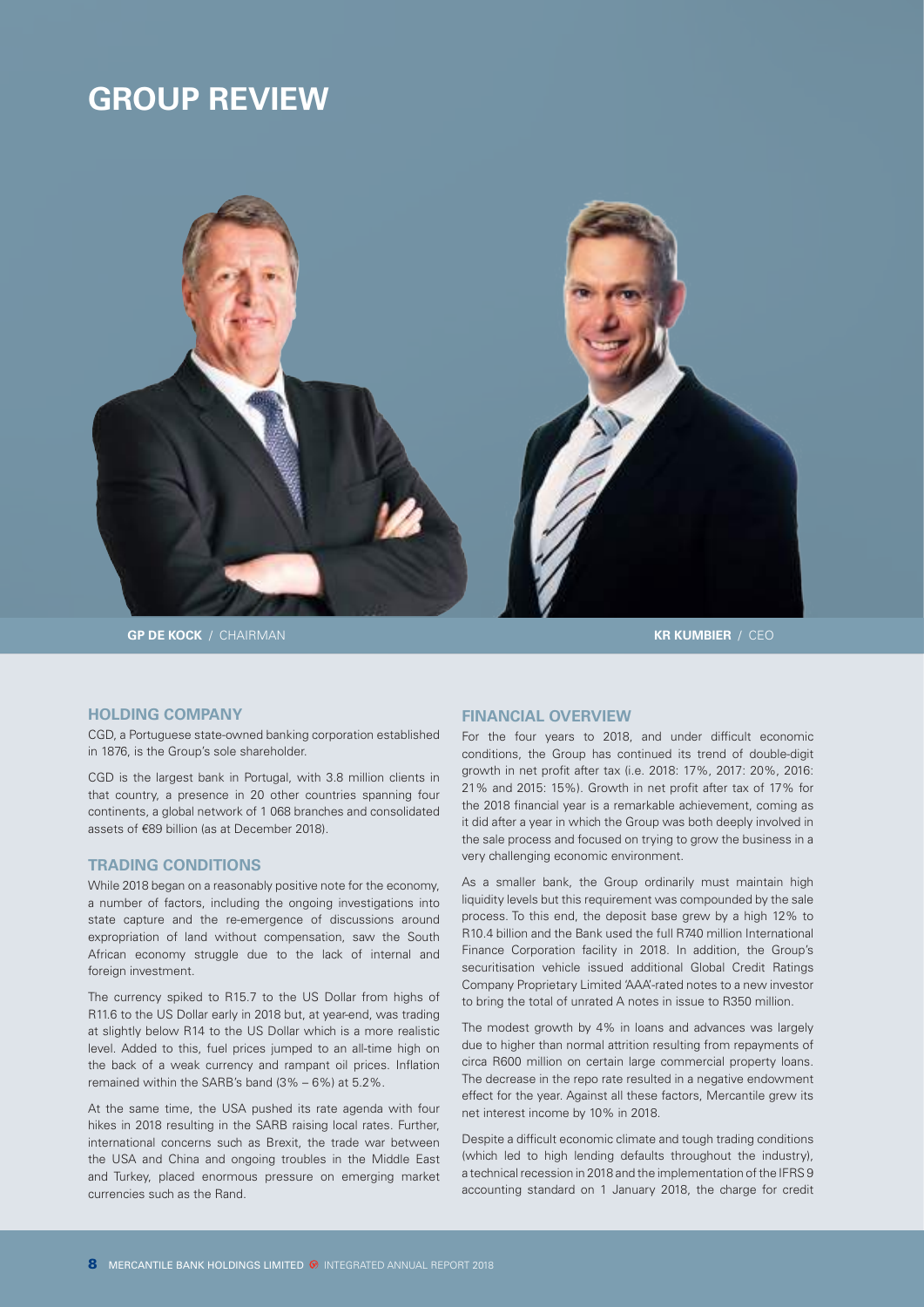losses is a low 0.5% as a percentage of average lending (2017: 0.4%). Non-performing loans as a percentage of total loans and advances increased from 3.4% in 2017 to 3.8% for 2018. If it were not for the implementation of IFRS 9 in 2018, the Group would have reported a decrease of around 1% in non-performing loans as a percentage of total loans and advances as lending pre-2018 was reported net of interest in suspense balances. The pre-tax transitional adjustment for IFRS 9 on 1 January 2018, which was debited directly against total equity, amounted to R47 million for the Group.

Growing net non-interest income continued to be a key focus for the Group and we have again achieved significant growth in this line i.e. 14% in 2018 (2017: 15%) with the various business units contributing as follows:

- Card grew non-interest income by 36% and is now managing 55 000 merchants (66% increase);
- Mercantile Payment Solutions grew non-interest income by 36% and processed transaction values of R100 billion in 2018;
- Despite the foreign exchange market taking strain and the average value of deals decreasing across the industry, Treasury managed to grow its non-interest income by 6%; and
- Mercantile Rental Finance grew non-interest income by 13%.

For the second year in a row, through strict cost control by each business unit, Mercantile was able to contain its annual cost growth to 8%. In 2018, this contributed to bringing the cost-to-income ratio below 60% for the first time.

#### **STRATEGIC INITIATIVES AND ACHIEVEMENTS**

Given the sale process of Mercantile, the Group did not engage in new business partnership activities or launching of new products for the 2018 year, but rather focused on consolidating and increasing the efficiencies of existing products and services. Emphasis was placed on business performance through capitalising on investments and improvements that have been made over time from a systems, process and efficiency perspective. This was augmented by further streamlining and improving current methodologies, culminating in improved client experience and ease of doing business. Regulatory requirements were also met. Some specific initiatives and projects undertaken included:

- Mercantile Rental Finance successfully implemented major operational and client interface efficiencies, including implementing workflow methodologies, automated credit scoring and improved processes. The most noticeable effect is the reduced client application turnaround time from minimum 36 hours (industry norm) to less than half an hour. These improvements have had a very positive effect on growing the business;
- Mercantile implemented IFRS 9 in 2018 and Deloitte & Touche submitted the required audit reports to the SARB's Prudential Authority. Further system developments will be dealt with on an ongoing basis;
- Mercantile again participated in the annual Consulta business bank client service measurement survey to gain insight into the level of service delivered by the Bank and the level of our clients' satisfaction. The outcome was very rewarding as the Bank's overall satisfaction score again exceeded those of our major competitors;
- The Credit Division focused on the improvement of overall efficiency and scalability of credit practices through enhanced controls, improved risk management and improved client service with specific focus on credit scoring models, covenants management, collections management processes and the automation of management information systems and credit portfolio maintenance;
- The objective of the digital on-boarding project was to create a portal and web service where clients and non-clients could open an account (end-to-end) with minimal intervention from a Mercantile staff member. The capability was created for Treasury intermediaries to digitally open a trading account for a client within minutes rather than the 24 hours or more that it previously took. This unique development enables intermediaries to open the account and start trading within seconds. Many intermediaries are using this capability and more will be brought on board in 2019;



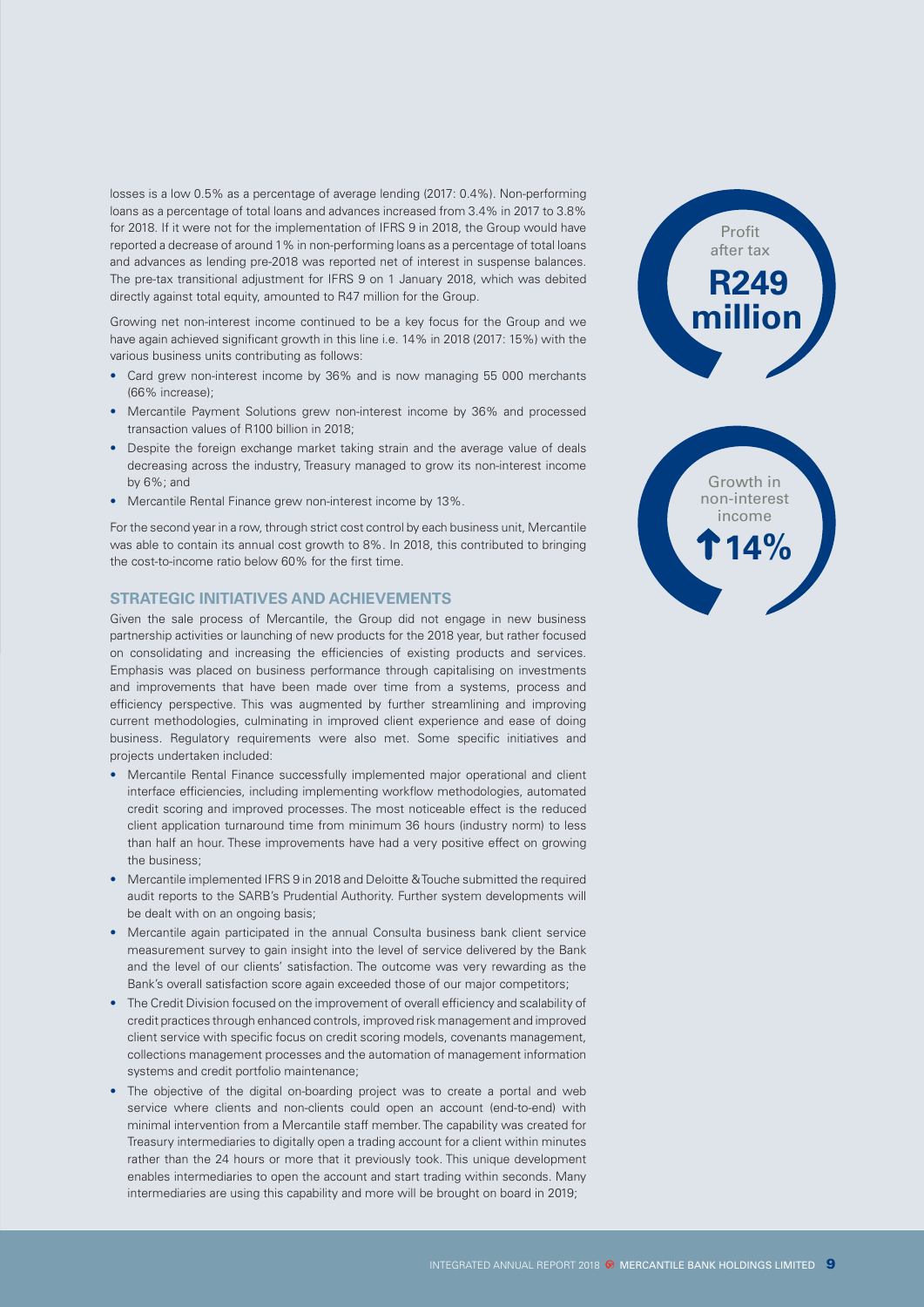## **GROUP REVIEW** continued





- The Group establishes alliance partner relationships whereby the partner uses the Group's technology solution for issuing card programmes to its client base. During the year under review, a significant card programme project was set up, tested and launched through a credit solutions provider, which company is actively contacting its existing base to offer this new credit card product; and
- Much attention has been given to initiatives focused on operational efficiency enhancements. The very successful secure, electronic document signing service was extended to most products and services and, where permitted, documents are now signed in this manner. The automation of most of the back-office activities related to this service contributed further to client convenience, a significant decrease in processing time and cost savings. The provision of accurate, timely and real-time management information system reports was also a focus and added greatly to the improvement of Mercantile's client information management, enhanced sales, revenue management and client relations. Significant enhancements were also achieved through, among others, journal process automation, electronic BOP signatures and the automation of bond registrations and cancellations.

#### **DIRECTORATE AND COMPANY SECRETARY**

GP de Kock, who served as the acting Chairman from 1 June 2016, was appointed as Chairman of the Boards of Mercantile and the Group, effective 24 April 2018.

RS Caliço's tenure as Deputy CEO of the Group ended on 16 June 2018, however, he remains on the Board as a Non-Executive Director. We would like to thank Ricardo for his contribution to the Group as an Executive Director and we wish him all the best in his role at CGD France.

MEL Teixeira, who served as the Chief Financial Officer of the Group, was appointed FD of the Group, effective 15 June 2018.

There were no other changes to the Board or Company Secretariat during the period under review.

## **CREDIT RATING**

Moody's issued the following RSA national-scale issuer ratings for the Bank on 5 October 2018:

Short-term: P-2.za (2017: P-2.za) Long-term: Baa1.za (2017: Baa1.za) Outlook: Stable (2017: Stable)

The Bank's ratings do not incorporate any parental support uplift. At the same time, Moody's also does not incorporate any government support uplift for the Bank given its relatively low potential systemic impact.

#### **SALE OF MERCANTILE**

In March 2017, CGD announced its intention to dispose of its entire shareholding in Mercantile. As CGD is a Portuguese state-owned entity, the sale of Mercantile constituted a privatisation of state-owned assets and, therefore, a decree law was required to be passed in Portugal to authorise the sale. The decree law was passed and promulgated in December 2017.

CGD commenced the formal and transparent process, which would incorporate at least two phases, to sell Mercantile in January 2018. In the first phase, interested parties, having signed a non-disclosure agreement, were given access to information in relation to Mercantile on which to base a non-binding offer. An impressive total of 18 non-binding offers were received and, on 15 June 2018, the Portuguese government published a shortlist of four potential buyers it had approved to participate in the second phase of the sale of Mercantile, viz. the South African banks Nedbank Group and Capitec Bank; the consortium made up of Arise BV (established in 2017 by Norfund, FMO and Rabobank) and the South African company Grindrod Limited; and the Riqueza Consortium,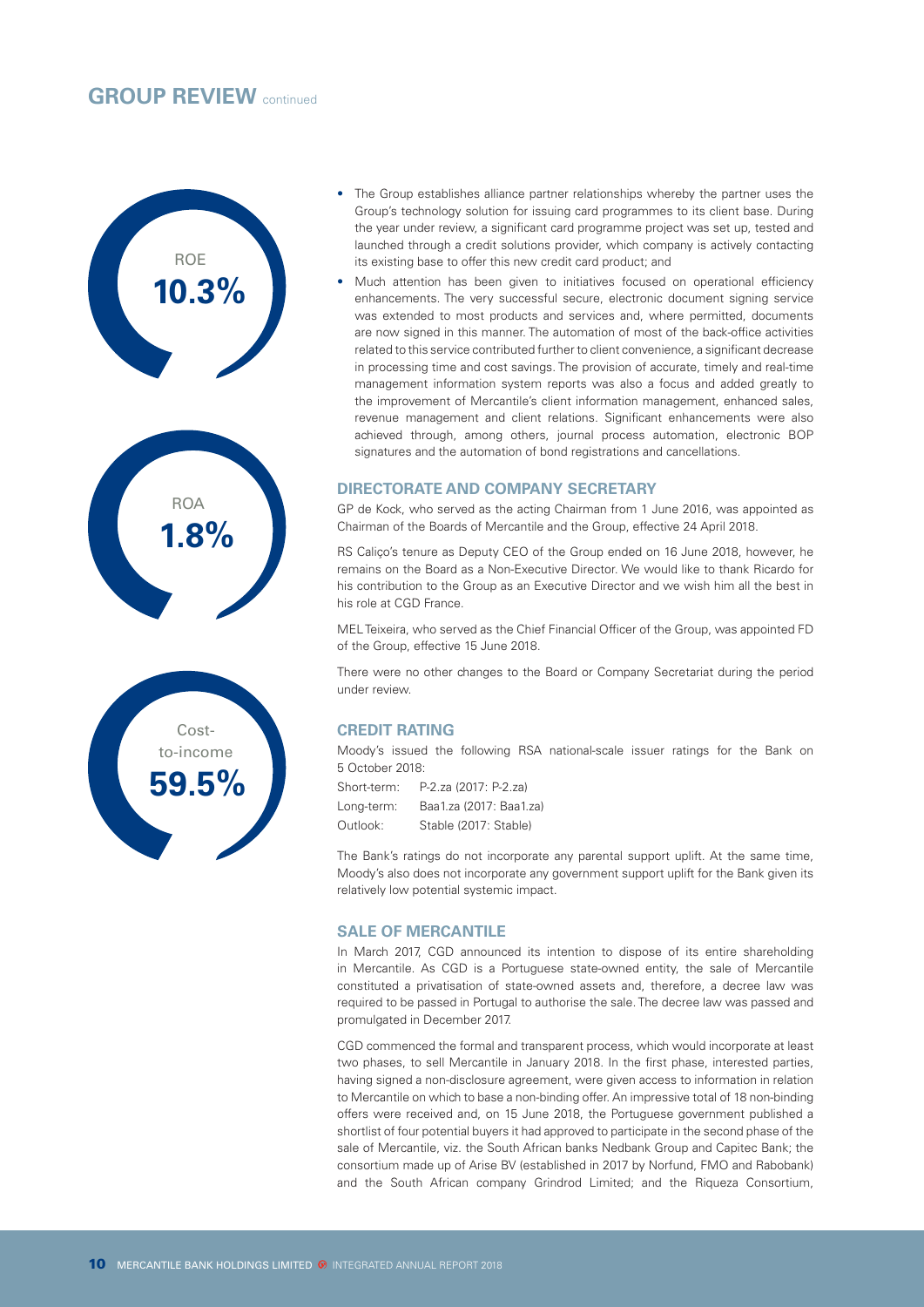comprising the Public Investment Corporation (on behalf of the Government Employees Pension Fund) and Bayport Financial Services.

These short-listed contenders conducted their own due diligence of Mercantile and were invited to submit binding offers which were reviewed by CGD. On 22 November 2018, the Portuguese government approved the resolution selecting the proposal of Capitec Bank Limited as the successful bidder to acquire 100% of the share capital of Mercantile Bank Holdings Limited, for R3.2 billion (subject to adjustment in terms of the net asset value as at date of change of control). The Shares Sale and Purchase Agreement was signed by CGD and Capitec on 23 January 2019. Submission of the requisite applications to the local regulators (SARB, Competition Commission, etc.) is underway and it is expected that the transaction should be concluded during 2019.

As CGD is the seller and this is a CGD-run process, the detailed terms of the non-binding offers, the ultimate determination of the successful bidder and the detailed terms of the Shares Sale and Purchase Agreement were determined by CGD. The Board's role in this process was to review the short-listed bidders and to confirm whether it had objections to any of these. In determining whether it had any such objections, the Board considered the interests of all stakeholders, the most important of whom were Mercantile's clients and staff.

#### **OUTLOOK**

The economy is likely to continue to struggle for a while longer as insufficient electricity supply remains a concern, the debate about expropriation of land without compensation continues and uncertainty remains around the results of the upcoming general elections in South Africa. However, on the positive side, President Ramaphosa has attracted impressive foreign and domestic investment promises, action is being seen to be taken on corruption and state capture-related matters and important posts (such as the National Director of Public Prosecutions) have been filled. The ship that is South Africa is in a good position to right itself although it will require government, business and labour to work very closely together.

At a micro level, the outlook for the Group is very positive. The imminent purchase of Mercantile by Capitec is expected to be finalised with approval by the various regulators and, thereafter, the opportunity exists to truly disrupt the business banking market and change the way that businesses are banked in South Africa. We are looking forward to the challenges and opportunities this will bring.

#### **APPRECIATION**

At the core of the Mercantile culture is our belief in building and maintaining strong and enduring relationships with all our stakeholders. It is because of these relationships that Mercantile has achieved outstanding business growth and has been able to deliver a very good set of results for the 2018 year.

We would like to express our sincere thanks to all our external stakeholders for continuing to partner with and support us in achieving our goals. We would like to thank the Prudential Authority within the SARB for its oversight and guidance. Also, as 2018 is likely to be the last full year with CGD as the majority shareholder, we would especially like to thank CGD for their counsel, guidance and support over the past years.

We would also like to thank our internal stakeholders – our excellent staff. We are very proud of the Mercantile team's wonderful service ethos and commitment to quality, which exemplify the culture we have strived to build and have helped us achieve and exceed our goals for 2018.

GP de Kock KR Kumbier *Chairman CEO* 27 February 2019

 $7n2L$ 



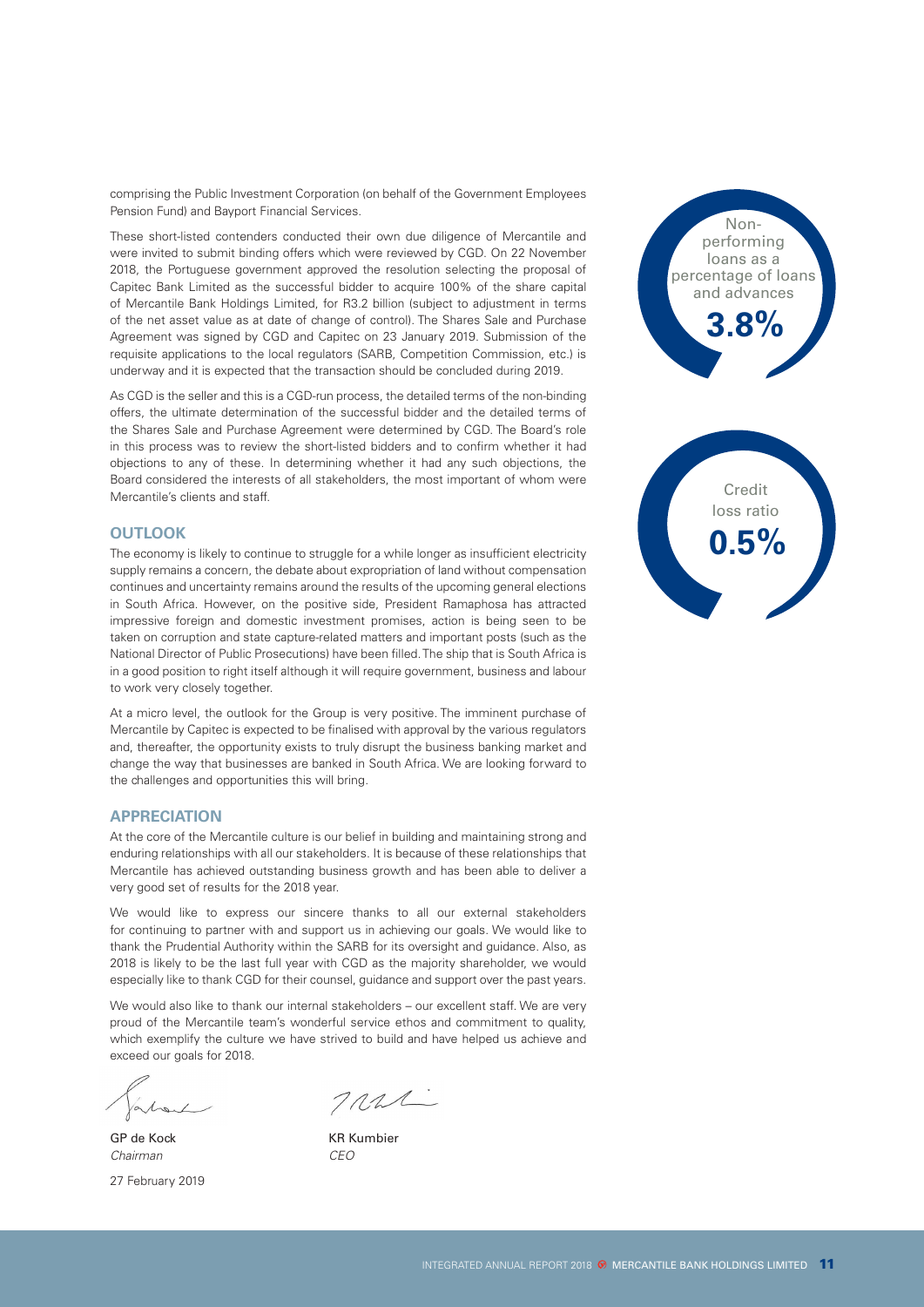## **SUSTAINABILITY**

The Group subscribes to a sustainable future and, to this end, aims to ensure sustainable practices across the entire scope of its business activities and the activities of all stakeholders, both external and internal. Our Sustainability Policy identifies and documents the themes, principles, strategy, objectives, management, performance and reporting of sustainability, with the aim of integrating sustainability into Mercantile's culture and aligning our sustainability strategy with our business strategy. In 2015, the Group adopted a sustainability reporting framework which, while aligned to CGD's sustainability reporting framework, remains cognisant of South Africa's unique nuances, including transformation of the economy and society.



 $\otimes$  Areas of action  $\mathbb \mathbb{R}$  Indicators



## ⊛

- **Definition of Corruption** Prevention Policy
- Review of the Code of Conduct
- Prevention Plan Against Corruption Risks and Related Offences
- Reporting of breaches of the Code of Conduct
- Training and internal communication on ethics and conduct

 $\mathbb Q$ 

- Practices against corruption and money laundering
- Code of Conduct

## **ETHICS AND COMPLIANCE**

#### **WHAT WE DID IN 2018**

As emphasised in King IV, an organisation must fundamentally add value to stakeholders, which includes doing business responsibly and ethically. The Group is committed to high moral, ethical and legal standards. A further ethics imperative of King IV is that the board being concerned not only with structure controls, which support the establishment

representatives to observe the highest integrity and honesty in all aspects of actions; and to comply with all applicable laws, regulations and the Group's policies at large.

King IV now also refers to ethics performance management, which means through an ethics lens. In 2018, the Group enhanced its focus on applying ethical principles to the strategy and implementation of these strategies, monitoring and auditing according to ethical principles and reporting integrated manner

cornerstone of its Ethics management

strategic business imperative and a source of competitive advantage. The Code is a constantly evolving document Group and its employees. It is reviewed to ensure compliance with legislative requirements, good governance principles

As part of its ongoing efforts to raise need for – ethical behaviour, the Ethics Office provided awareness training at every induction session in 2018 as well The trends of unethical behaviour identified during the past four years are training. In addition, the Compliance in which all staff and the Board are to the standards enshrined in the Code of Conduct to ensure adequate levels of Code. During 2018, 91% of the Board and staff reaffirmed their commitment.

The standards in the Code are designed to preserve the highest standards of professional confidentiality in terms presediental communities in terms<br>of access to, as well as management and processing of, all information and, in general, in the performance of our banking activity as a whole through the adoption of best banking and financial practice, and transparent, responsible and prudent business and risk management. This contributes to the promotion of an organisational culture of compliance with legislation, conformity with the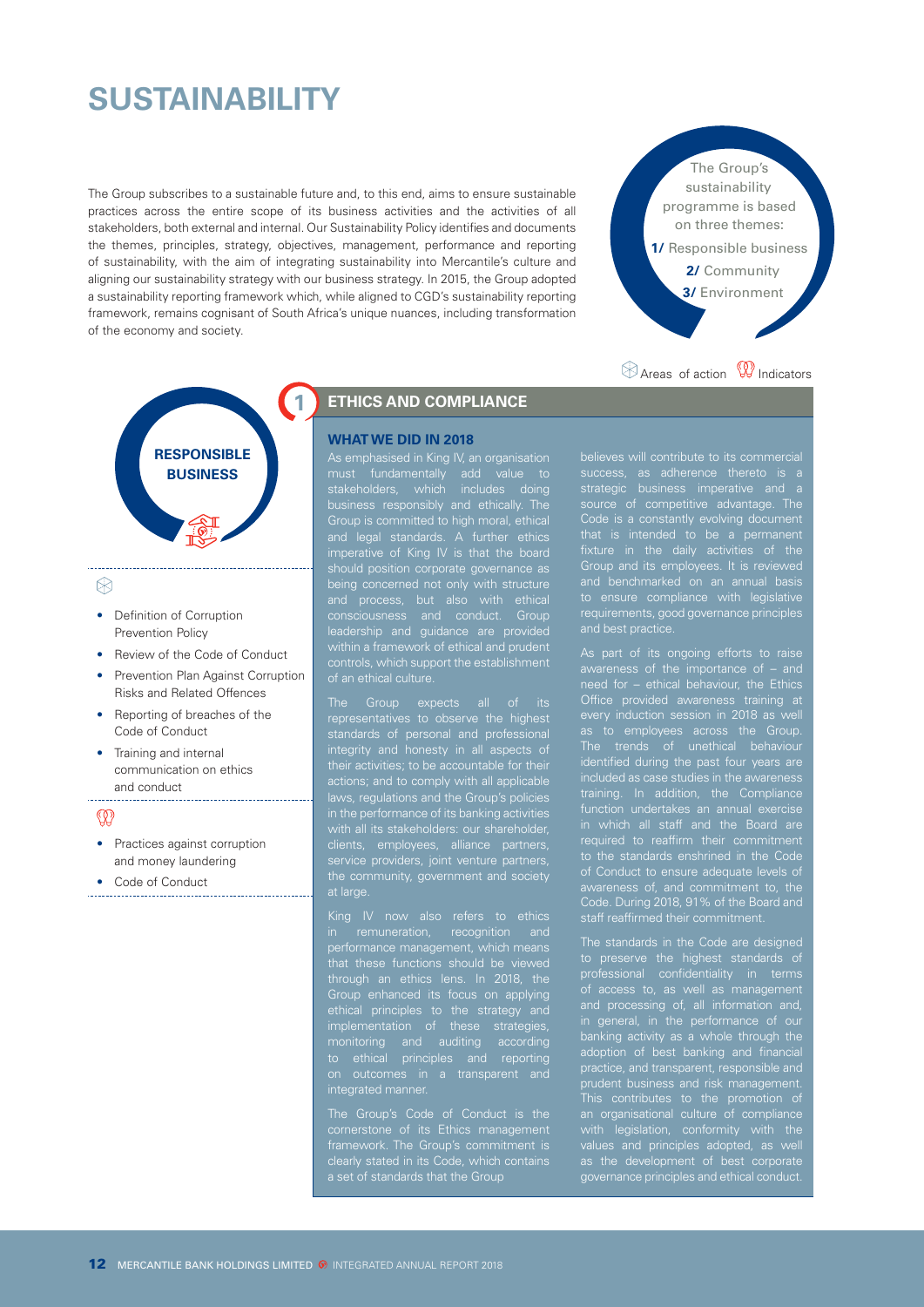The Group is a Tier 3 Sponsor of The Ethics Institute and its Ethics Officers by The Ethics Institute in partnership with the University of Stellenbosch Business School. The Group has Operations, an organisation whose aim is to promote ethical business and reduce bribery and corruption across sub-Saharan Africa. The specific objectives of the Coalition for Ethical Operations are to: share best practices, promote training of SMEs (including company suppliers) and engage in occasional

The Group uses a variety of indicators, surveys and tools to ensure that ethical conduct across our Group and its

The Board's Social, Ethics and Transformation Committee plays an active oversight role in respect of the Group's Ethics management framework and is confident that the Group has adhered to Mercantile's ethical standards during the year

#### **FRAUD PREVENTION MEASURES**

#### Payment card fraud

payment cards and has, in line with the card associations' regulations, adopted proactive measures to prevent fraudulent fraud monitoring system. Rules based on a set of parameters are reviewed regularly with the aim of identifying potential fraudulent behaviour. Clients are contacted to confirm the validity of transactions whenever an alert is raised.

In addition to standard monitoring measures, the Group offers an SMS notification service on both its credit and debit card products. Since its introduction, this service has contributed to the early detection of fraudulent transactions and the mitigation of losses.

further use of the card/card number. Confirmed fraudulent transactions are investigated and reported to the relevant card associations and the SABRIC, which determines common trends and alerts the industry accordingly. The Fraud Department is actively involved in industry fraud prevention collaborations and makes use of knowledge acquired from the rest of the banking industry to assist with fraud prevention and detection within the Group.

e-Commerce transactions), the approval of the transaction validate and authenticate that it is the cardholder approving the transaction.

ATM transaction attacks before the transactions reach the Group.

#### **FRAUD OTHER THAN ON PAYMENT CARDS**

The Group has adopted a zero-tolerance approach towards all types of fraud and theft. The Group's Forensic Investigators investigate all incidents relating to external fraud, while internal fraud is investigated by Internal Audit.

If an incident of fraud is brought to the Group's attention, it is investigated immediately, evidence is collected and statements charges are laid. If the incident was perpetrated internally, charges. All fraud incidents are reported to SABRIC and the South African Police Service.

#### **MERCHANT ACQUIRING FRAUD**

The Group offers Merchant Services allowing merchants to accept card-based client purchases. These merchants are thoroughly vetted during the on-boarding process and site visits are performed to confirm the location of the Group's point-ofrequirements concerning payment card acceptance and use of the point-of-sale terminals. Real-time monitoring of merchant emanating from fraud and non-compliance with the card further merchant training or termination of the merchant relationship should the training not have the desired outcome.

Losses resulting from fraud in the aforementioned areas were well contained and are indicative of the Group's fraud prevention efforts and the dedication of its fraud prevention team.

#### **FRAUD AWARENESS**

Fraud awareness material on prevalent modus operandi is website in the Fraud Prevention webpage. A fraud awareness communication was disseminated to all Internet Banking clients focusing on Internet banking security.

Fraud alerts containing warnings of prevalent fraud trends, are disseminated to all staff. The aim of the fraud alerts is to identified as well as to create awareness of the most prevalent fraud incidents.

Fraud Department staff members attend industry meetings and use Internet-based sources to stay abreast of fraud trends SABRIC through various forums, the Payment Association of

#### **WHISTLE-BLOWING**

The Group has a comprehensive Protected Disclosures Policy based on the Protected Disclosures Act, No. 26 of 2000, as amended. The policy addresses the reporting of actual whistle and make disclosures in good faith and on reasonable grounds. To this end, an internally-administered enhanced anonymous web-based reporting system is in place to enable employees to make untraceable reports directly to Compliance Management and Internal Audit.

An electronic step-by-step guide on when and how to blow the through a dedicated link on the Intranet. Further, the Group is a week in 2018, from 11 to 17 November, the Group focused on whistle-blowing under the tagline: 'See Something? Say Something!'. Each employee received a desk drop parcel containing a whistle and a card reflecting the Intranet URL that covered the regulatory and business rights and obligations related to whistle-blowing. This initiative was well-received and raised awareness across the Group.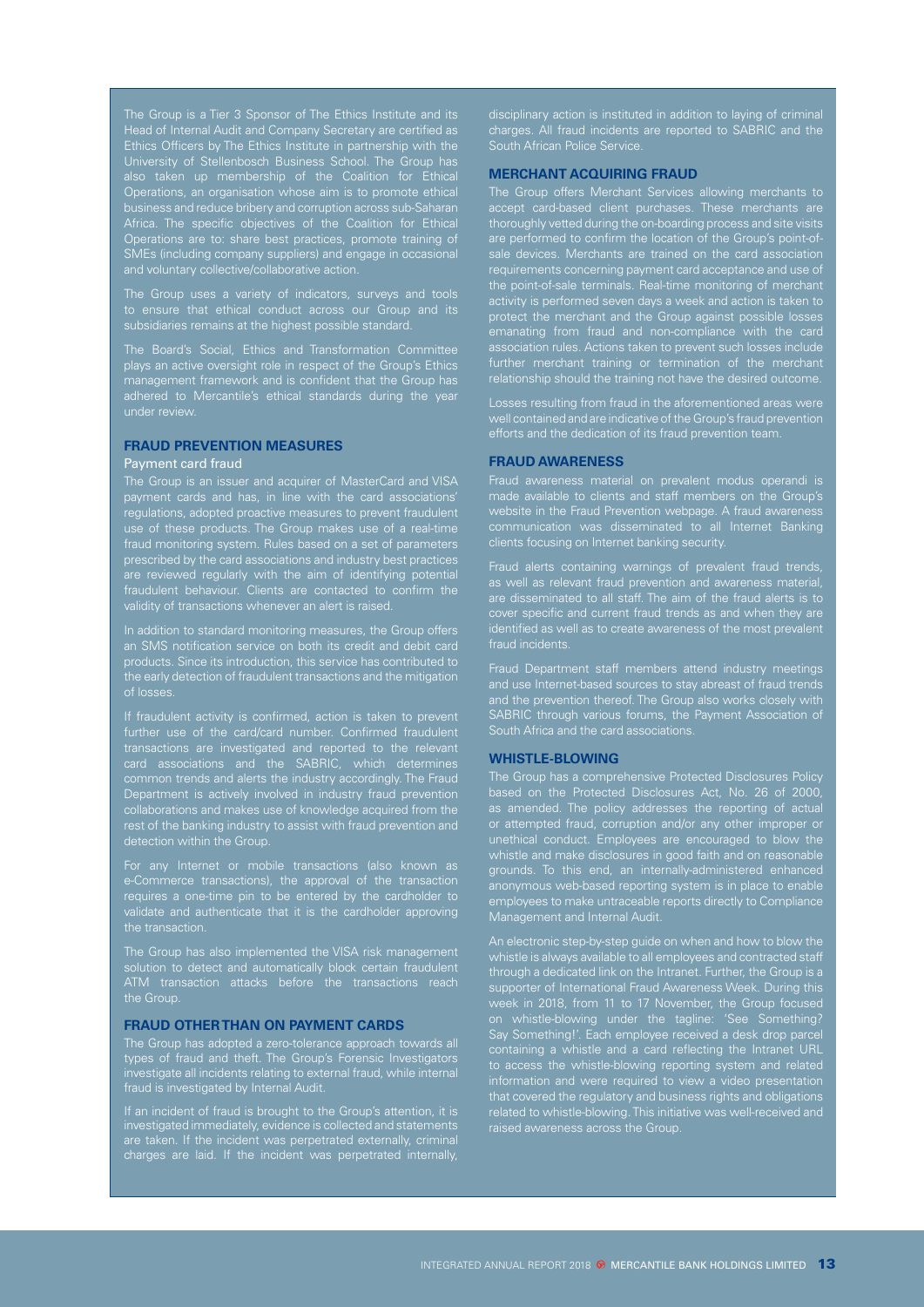## **SUSTAINABILITY** continued



#### ⊛

- Definition of the Privacy Policy
- Measurement of the relationship between income and client retention
- Integration of environmental, social and governance aspects into investment products

## $^{\circledR}$

- Service quality and client satisfaction
- Safety of clients and their financial assets

• Clarity of information provided to clients on products and services

#### ⊛

- Integration of social and environmental risks into risk policies, including training the teams involved
- Integration of environmental and social criteria into credit risk assessment

## $\mathbb Q$

- Risk management
- Monitoring and prevention of non-compliance risks over responsibilities
- Environmental and social criteria in the analysis of credit risks
- Sector financing policies
- Environmental and social criteria in the analysis of project finance risks

## **2 CLIENT RELATIONSHIP MANAGEMENT**

#### **WHAT WE DID IN 2018**

Black-owned SMEs play a critical role in job creation, income generation and the economic growth of the country. The Group extends support to such SMEs across the country by giving them access to dedicated, skilled bankers who are supported by a team of finance and business specialists. The introduction of a specialised unit during 2018, dedicated to the growth of women- and black-

Client confidentiality policies are in place and the processes have been largely embedded through the Group's compliance with the Banking Association of South Africa's Code of Banking Practice. The Bank again participated in the annual survey together with the largest banks in the business and commercial banking space and was, once again, rated of the study was to gain insight into the level of service delivered by the Bank and In the Business Banking category, the Bank managed to further increase its

 $\circledR$  Areas of action  $\circledR$  Indicators

## **3 RISK MANAGEMENT**

#### **WHAT WE DID IN 2018**

A robust risk management policy is in place and monitored on a regular basis (see the Enterprise-wide Risk Management Framework and the Group's Top 10 Risks). An Environmental aligned to the International Finance Corporation's standards, are in place for certain lending portfolios. Even though the Group has experienced no significant loss to date, the Group placed significant protection against cyber risk, which continues to increase due to ongoing consideration of cyber risk is an integral digital strategy journey, while maintaining

#### 14 MERCANTILE BANK HOLDINGS LIMITED <sup>®</sup> INTEGRATED ANNUAL REPORT 2018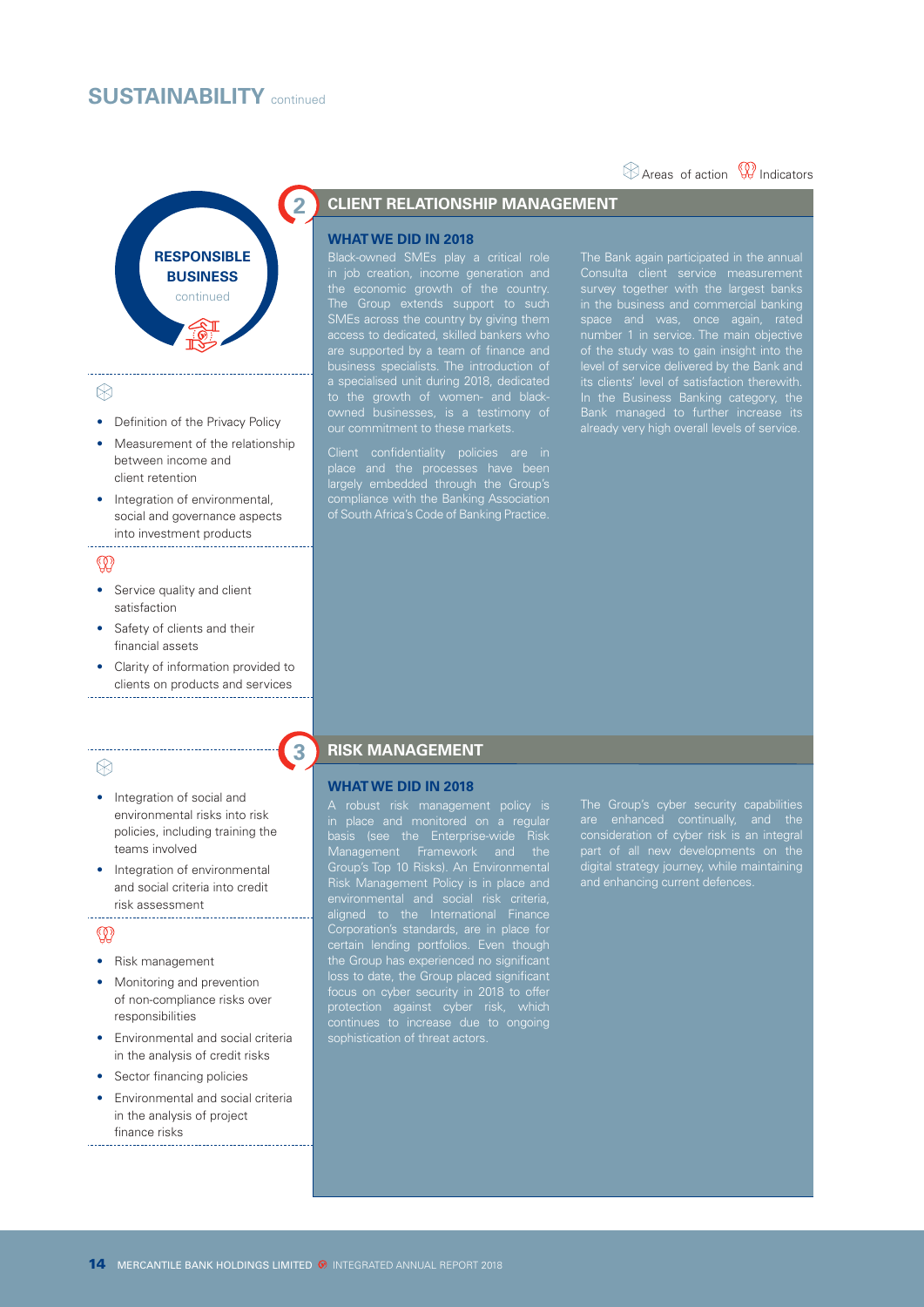## $\otimes$  Areas of action  $\mathbb \mathbb{R}$  Indicators



#### ⊛

- Leadership Development Programme
- Training the sales network
- Definition of sustainability objectives in the performance management system
- Assessment of the effectiveness of training
- Monitoring the return on investment in human capital
- Assessing employee satisfaction
- **Transformation**
- Safety and health

## $\mathbb Q$

- Human capital development
- Career management, compensation and incentives
- Balancing personal and professional life
- Diversity and equal opportunities
- Occupational health and safety
- Talent attraction and retention

## **4 HUMAN CAPITAL DEVELOPMENT**

#### **WHAT WE DID IN 2018**

An annual talent review is conducted to identify development opportunities to different roles aligned to their skills; and for nominating employees for specific initiatives sponsored by Mercantile and/ or BANKSETA, thereby focusing on key individuals.

In terms of leadership development, the accredited Leadership Development Programme for First Line Managers – 'Leading the Mercantile Way'. A total of 25 junior and middle managers completed the programme and their graduation is planned for 2019.

In an effort to enhance the managerial talent pool, two talented employees were nominated to participate in the BANKSETA International Executive Development Programme. This programme creates an opportunity where senior managers spend time learning from senior executives of supplemented by formal learning through in the host countries. Both participants successfully completed the programme.

Mercantile implemented a second Banking Sales Learnership to create a pipeline of talent. A group of 15 internal participated in the programme, which will the learnership programme in the Internal programme and are expected to complete 2019. Mercantile provided training and workplace experience to 20 BANKSETA graduate learners, including Kuyasa learners and Business Analyst learners, January 2019.

The employee engagement score for high levels of engagement contributed to improved levels of client satisfaction and productivity.

which has become an integral part of the way in which management and employees when engaging with internal and external clients. The 'Mercantile Way' entails the following behavioural standards:

- Teamwork
- Trust
- Mutual respect
- Empowerment
- Appropriate risk-taking
- 
- (Having a) sense of urgency
- Keeping things simple
- Having fun
- 

Mercantile continues to have a sustained focus on a total reward approach. In this regard, the flexible work arrangement policy provides employees with the flexibility to address family needs and personal obligations. For the Group, it increases morale, engagement and turnover.

programme provides an opportunity for employees to recognise their colleagues performance and superior client service. Monthly winners are selected from three categories (Service, Sales, and Living the Mercantile Way) and there is

Employee Assistance Programme, facilitated through external specialists, to all employees and their immediate family the health, well-being and productivity business. This programme contributes to a reduction in healthcare costs and absenteeism, potentially increasing productivity. The programme consists of a 24-hour telephone counselling service that is supplemented by face-to-face counselling (if required), life management email. Health and Wellness days were held during 2018 to give employees the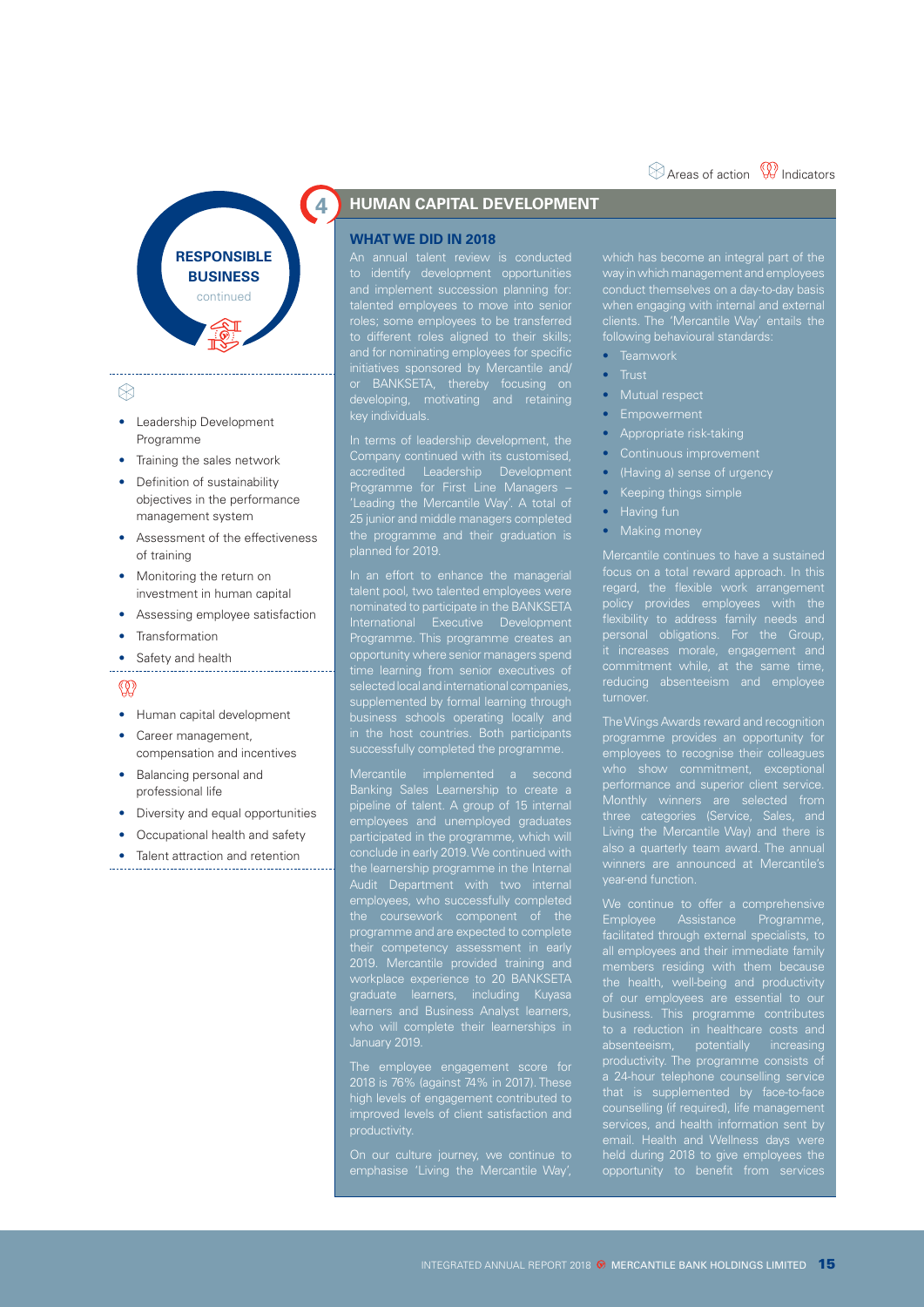## **SUSTAINABILITY** continued



## experts and other offerings. Employees

healthily and be active. a monthly basis and provides training to assist managers and employees in understanding the impact of absenteeism. The programme monitors trends monthly and we engage with employees to potentially reduce the impact. We support the effective use of the Employee Assistance Programme to address potential external drivers causing and working towards creating a wellness December 2017.

such as health screening assessments,

are continuously encouraged to live

The Group is fully committed to social and economic transformation and regards it Board and integrated into the Group's strategic business plans. The Social, Ethics and Transformation Committee receives regular and detailed reports and monitors the progress of transformation within the Group. The Committee's charter implemented, monitored and integrated across the Group.

Transformation in the workplace is an Group strives to provide an environment equality. This includes developing and building a culture that supports mutual trust, respect and dignity for

Act, No. 55 of 1998, and associated skills development, basic conditions legislation is regarded as essential. The of the Employment Equity plan are to women and people with disabilities, toward reflecting the demographic profile of the country and prioritising the of designated groups aligned to the

 $\circledR$  Areas of action  $\circledR$  Indicators

Employment Equity is regarded as a key business imperative, targets set for quarterly basis. Good progress has been in the Junior Management and Semiskilled categories. We have seen positive progress on the Middle and Senior Management level due to a concerted focus on recruitment. The overall level Company has increased from 71% in 2017 to 74% in 2018 (please refer to the tables on page 33). New targets have been set

The Group continues to strive to improve its facilities to ensure the safety and wellbeing of its employees in the execution may enter any of its premises. Regular mitigate any hazard or potential hazard to

#### $\otimes$

• Identification of suppliers with greater exposure to environmental and social risks in the Group's supply chain and definition of social and environmental criteria to be included in contracts

- Implementation of a supplier monitoring and compliance process with regard to the Group's requirements
- Involvement of strategic suppliers

 $\circledR$ 

• Responsible supplier management

### **5** RESPONSIBLE SUPPLIER MANAGEMENT

#### **WHAT WE DID IN 2018**

A targeted procurement strategy to social risks and to enhance B-BBEE has in the Group's Procurement Charter and Procurement Policy. The Group is cognisant of its social and environment criteria when deliberating the on-boarding of new suppliers.

The objective in relation to B-BBEE is to actively promote the effective support of suppliers and contractors from B-BBEE-accredited enterprises as set out in the FSC and the Department of Trade and Industry's B-BBEE Codes development as a means of increasing its empowerment supplier base.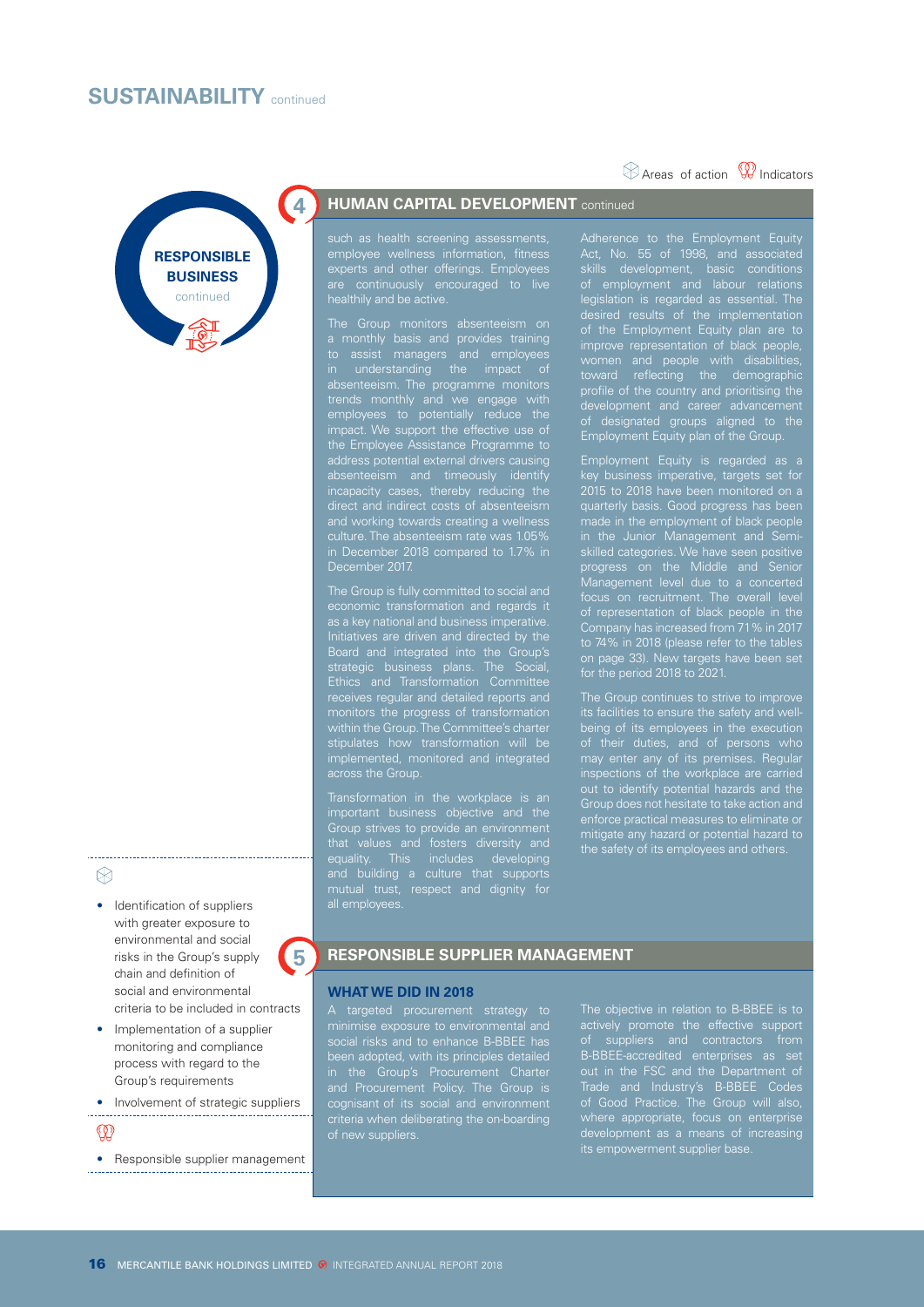## $\otimes$  Areas of action  $\mathbb \mathbb{R}$  Indicators



#### $\otimes$

- Promotion of banking products that contribute toward fighting social and financial exclusion
- Development of a platform for centralising applications for entrepreneurs (including training to the teams involved)
- Quantification of the impact of measures to support entrepreneurship
- Development of corporate volunteering of skills to support establishment of entrepreneurial businesses

## $\mathbb{Q}$

- Financial inclusion practices
- Support to SMEs, institutional clients and answers to society's emerging challenges
- Responsible supplier management

## **6 SOCIAL AND FINANCIAL INCLUSION**

#### **WHAT WE DID IN 2018**

industry target growth was confirmed by the Banking Association of South Africa during 2014: B-BBEE SME Financing to be R198 million and B-BBEE Transaction Financing to be R132 million (to be achieved by the end of 2017). In anticipation of new targets to be set by the Banking Association (still awaiting) our performance during 2018

The Group achieved R310 million (2017: R299 million) and R507 million (2017: R396 million), respectively, which remains significantly higher than the 2017 targets and year-on-year growth is

These empowerment financing initiatives Transformational Infrastructure i.e. Financing commitment by the financial services sector. The Group also invested **R791** million (2017: R904 million) in Transformational Infrastructure through its investments in government bonds and

various initiatives are undertaken through

Through the CSR programme and the Bank's partnership with the Hope Factory, the Group engaged in various initiatives that support, train and develop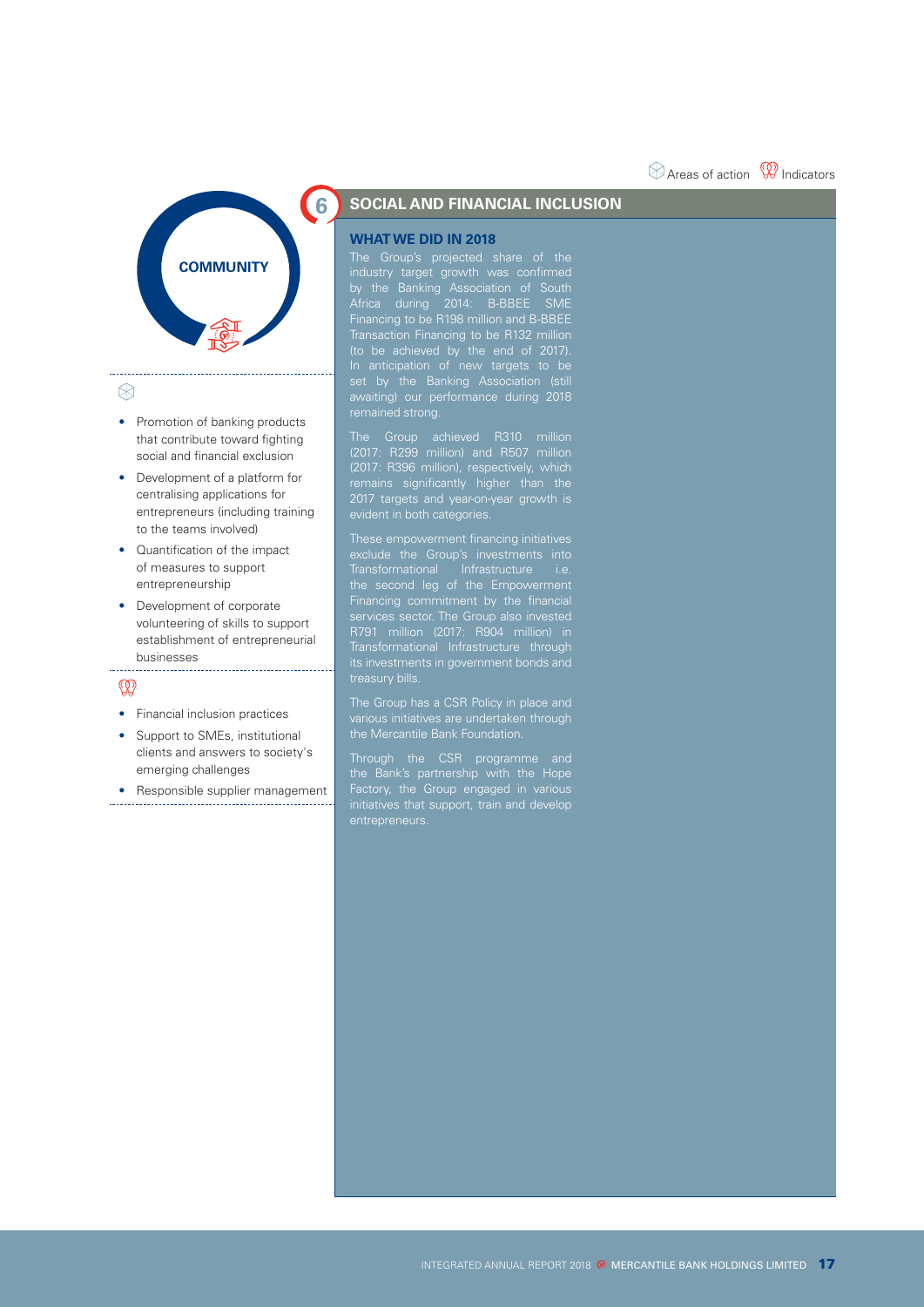## **SUSTAINABILITY** continued



#### $\circledR$

• Creation of a pool of internal volunteers and implementation of training initiatives

#### $@{0}$

• Social-oriented activities for the benefit of the community 

## **7 SUPPORT TO THE SOCIAL ECONOMY**

### **WHAT WE DID IN 2018**

#### Corporate social responsibility

a meaningful contribution to the society that are, in essence, its key stakeholders. The Group's CSR Policy ensures a close various initiatives it supports are aligned and internal. The purpose of the CSR Policy is to identify and document the management, performance and reporting of the Group's CSR to ensure that the stakeholders from the spend made by the Group. To this end, the following CSR

- Adoption, implementation and
- to CSR;
- Ensuring we continue to behave, and be viewed, as a good corporate stakeholders;
- Making a meaningful contribution to the society in which we operate and the market we serve;
- Creating a targeted and focused outlet point for staff-led community outreach projects;
- Optimising the value of our Group CSR spend in our core focus areas;
- Ensuring close alignment with the agreed strategy of the Group.

In the year under review, Mercantile supported a number of enterprise development initiatives through matched funding, as well as employee volunteerism.

development programmes. Financial initiated programmes were measured

Our employees' time is precious as

 $\circledR$  Areas of action  $\circledR$  Indicators

#### Socio-economic development: employee initiative

Mercantile participated in many CSR or the Bank. A cross-section of staff from different levels and business units participated and R0.7 million

#### *Education*

Education is a key priority in Mercantile's CSR programme as it is essential to creating and developing future leaders. Mercantile and its staff contributed to, or participated in, the following initiatives during the year under review:

- Sparrow Schools, which caters for children from disadvantaged backgrounds with learning disabilities;
- Action for the Blind, a school that provides computer-related training
- Afrika Tikkun, an organisation that
- Education, Science and Technology) aimed at ensuring that disadvantaged education they cannot afford;
- Quali-Books, a reading intervention these resources. The organisation also provides training intervention programmes for teachers to create enhance readership capabilities and in schools; and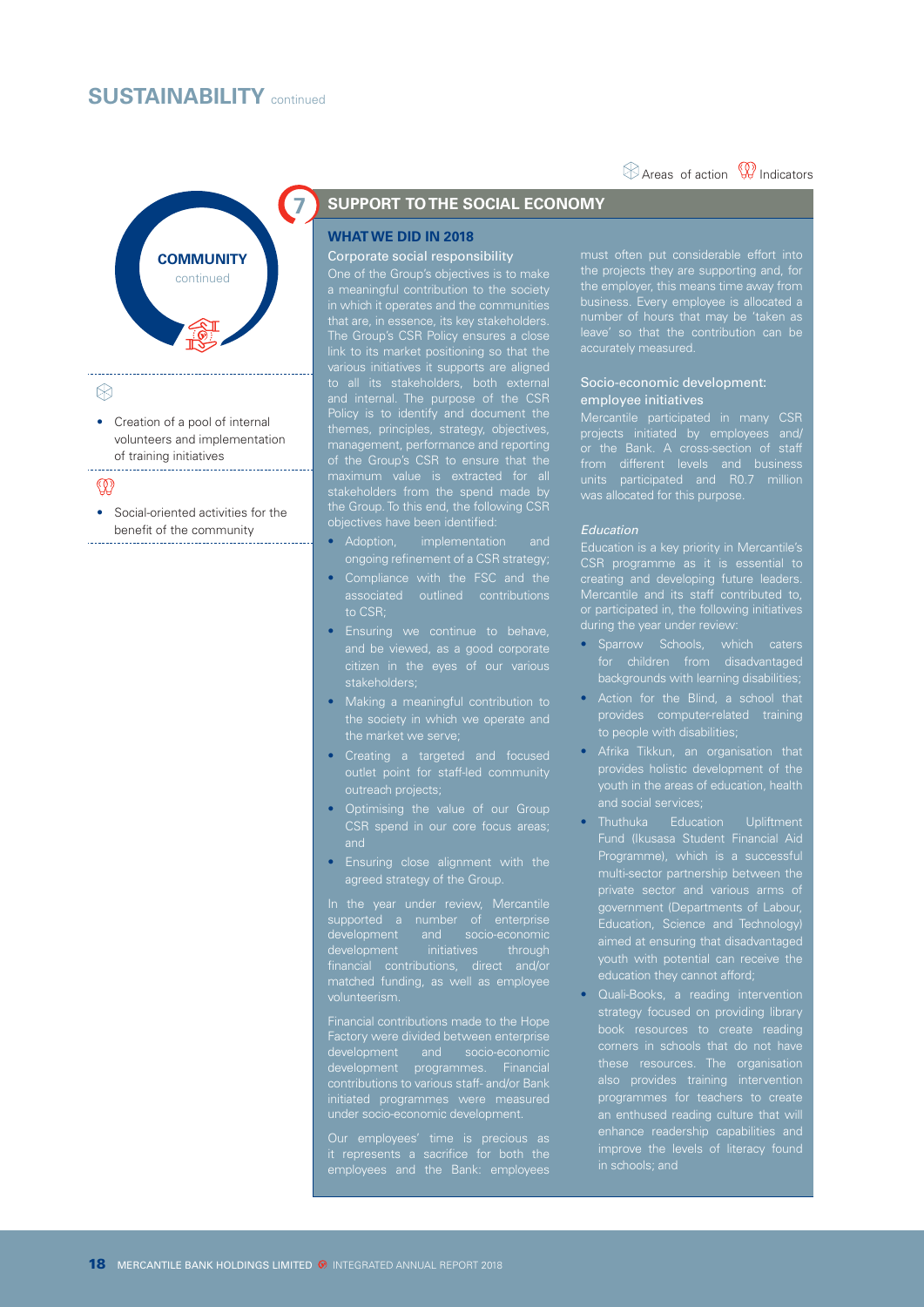## $\otimes$  Areas of action  $\mathbb{Q}$  Indicators



## **7 SUPPORT TO THE SOCIAL ECONOMY** continued

• Nelson Mandela Library, based in and to surrounding communities to enable quality teaching and learning in science and technology. The library assists learners in grades 8 to 12.

#### *Vulnerable and orphaned children*

South Africa has an extremely high rate from disadvantaged backgrounds. Organisations that help to prevent or relieve this plight are critical and need considerable assistance. To this end, Mercantile and its staff contributed to

- Dove's Nest, a foster home for abandoned and orphaned babies;
- Azuriah Foundation, a feeding scheme and community upliftment programme based in Westbury/Newclare; and

• Baby Moses Baby Sanctuary, which cares for abused, neglected,

#### *Chartered Accountant Graduate Programme*

Mercantile launched its graduate programme in 2015 and currently has two students enrolled in the programme. The students are, respectively, completing their second and third years at the Universities of Pretoria and the Witwatersrand. These students complete diplomas in accounting, they will start at Deloitte & Touche and, thereafter, will join Mercantile on a two-year working contract.

## ₩

- Promoting financial education of a broad group of clients and nonclients, individuals and companies
- Strengthening the financial education of children and youth
- Developing a corporate plan for financial education and literacy
- Development of corporate volunteering of skills in the field of financial literacy

#### $\mathbb Q$

• Financial literacy practices

## **8 FINANCIAL EDUCATION AND LITERACY**

#### **WHAT WE DID IN 2018**

The Group, through its CSR programme partner, The Hope Factory, engaged entrepreneurs.

#### Enterprise development and socio-economic development: The Hope Factory

As part of an existing three-year contract, Mercantile contributed R0.8 million to the Mercantile continuated noto million to the<br>Hope Factory's enterprise development<br>and socio-economic development programmes in 2018. The Hope Factory's goal and purpose is to see real economic transformation through advancing the growth of entrepreneurial black on-boarded to the impactful Flagship Enterprise Development Programme. It is individually designed for SMMEs to The individually docigned to the meds while focusing on development of their business skills, leadership mastery, Supplier Development Programme.

compulsory element of every programme, facilitate growth during the organisation's

- *1. Business skill mastery*
- Business diagnostic assessment
- Business development plan and goal setting
- Business development workshops
- Business-specific clinics
- Entrepreneur Advisory Board
- Exposure to market through corporate videos
- Business growth investment to the
- *2. Leadership development and selfmastery*
- Personal preference
- 
- Leadership coaching
- Personal development plans and goal setting
- Personal development workshops
- *3. Financial excellence*
- Financial skills excellence boot camps
- Financial coaching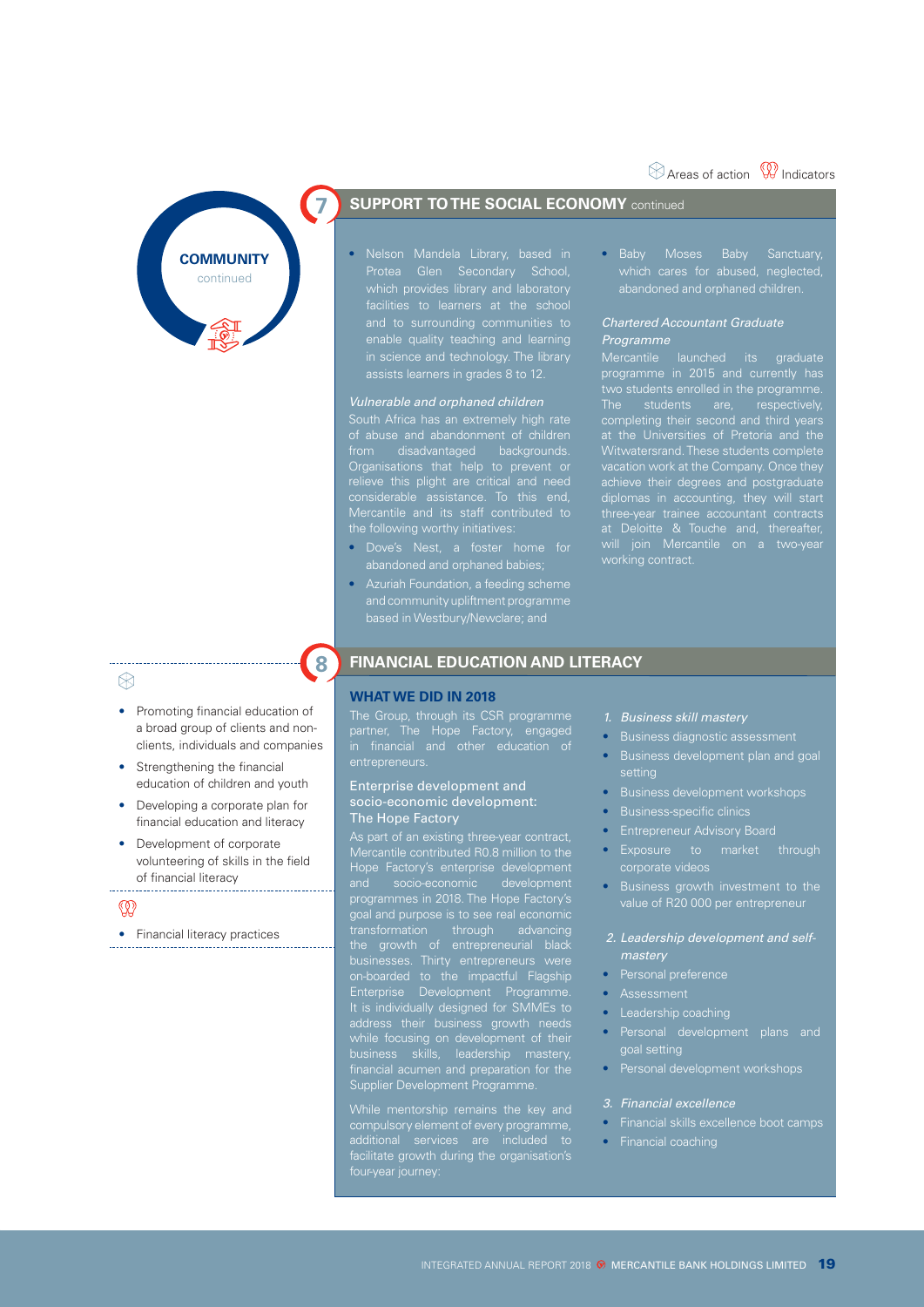## **SUSTAINABILITY** continued



### $\otimes$

- Promoting eco-efficiency of the Group's operations
- Promoting energy efficiency in the data centre
- Promoting energy efficiency at corporate level
- Environmental training and awareness for employees and suppliers at corporate level

## $\mathbb{Q}$

- Environmental management system
- Eco-efficiency socially-oriented activities for the benefit of the community

## **ECO-EFFICIENCY**

#### **WHAT WE DID IN 2018**

The Group acknowledges that the sound management of natural resources is a As a financial institution, the Group recognises that its direct environmental impacts are associated primarily with the operation of its office infrastructure. Systems aimed at reducing resource The Group continuously explores ways to reduce paper, energy and water usage.

that, through its lending practices, it Assessment and management of particular client or credit application is integral to the credit decision-making process. To apply these environmental standards, the Group adheres to its Environmental Risk Management Policy, which adopts elements of the International Finance Corporation's International Finance Corporations<br>Sustainability Framework (including the global Equator Principles).

categories of projects:

• Category A (high risk), includes projects with potential for significant stoppages, legal authorisations being withdrawn and reputational damage.

Category B (medium risk) projects that are few in number, generally site-specific, largely reversible and readily addressed through mitigation measures.

 $\circledR$  Areas of action  $\circledR$  Indicators

• Category C (low risk) projects have impacts. The Group has a policy of withholding financial assistance from any organisation that it considers to be engaged in socially, morally category A projects in exceptional

The Group is committed to complying with relevant environmental legislation and regulations applicable to all its practice, where appropriate.

#### ⊛

- Knowledge of suppliers' practices to adapt to climate change
- Active support of environmental awareness initiatives
- Review of the criteria for the creation of the service fleet and integrating environmental criteria

## $\mathbb{Q}$

- Environmental management system
- Eco-efficiency socially-oriented activities for the benefit of the community

## **10 ADAPTING TO CLIMATE CHANGE**

#### **WHAT WE DID IN 2018**

A process to investigate an environmental management system that will include adapting to climate change has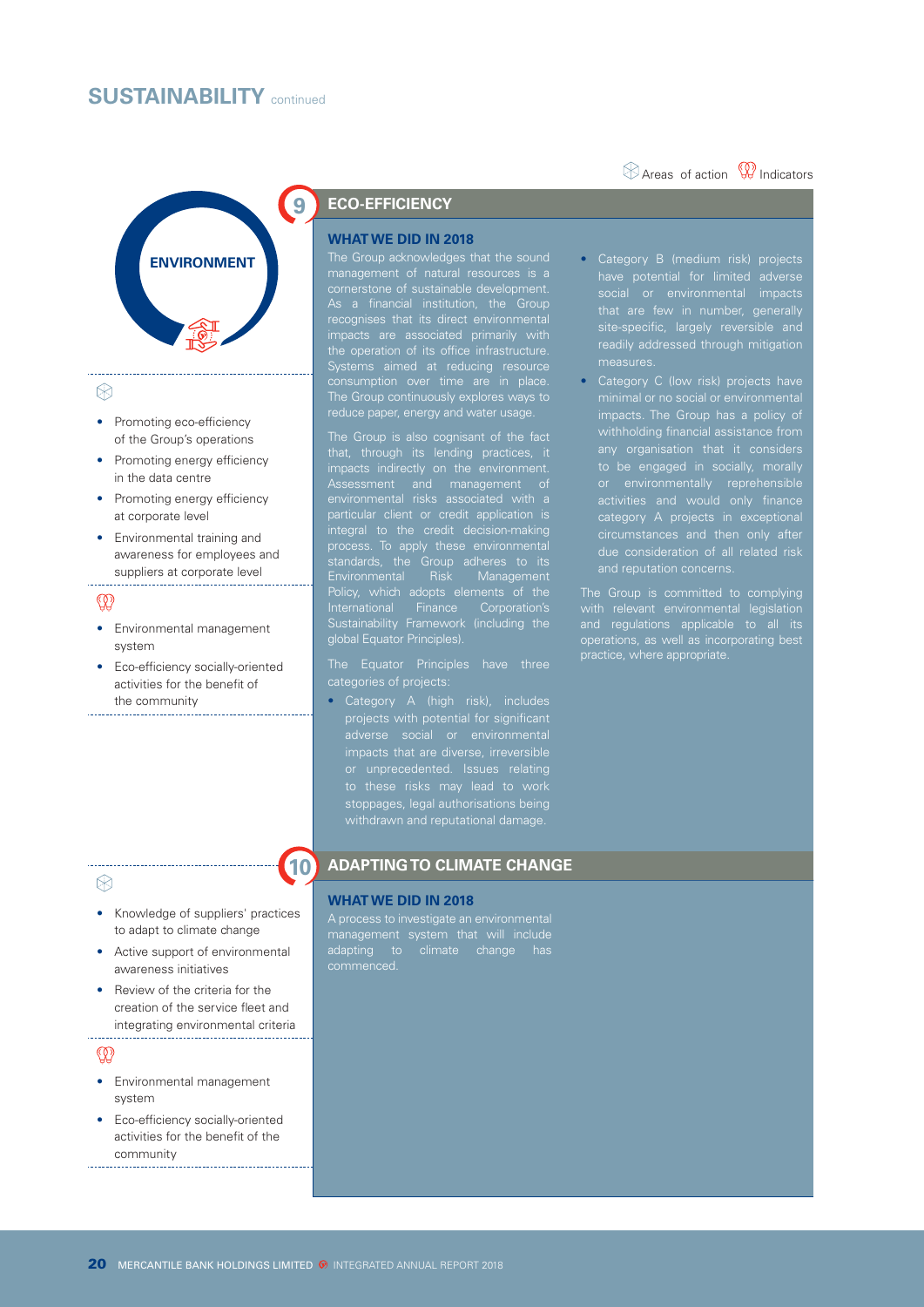## $\otimes$  Areas of action  $\mathbb \mathbb{R}$  Indicators



### $\otimes$

- Operation and monitoring of the Corporate Sustainability Programme
- Integration of sustainability indicators in the current management information systems in the Group
- Monitoring the definition of the sustainability strategy for the Group's international structures
- Extension of the scope of the strategy of engaging stakeholders and measurement of the respective performance

- Brand and reputation management
- Governance model
- Sustainability strategy and commitments
- Systematic practices of dialogue with stakeholders

## $\otimes$

- Internal and external communication on sustainability
- Training on sustainability
- Development of an integrated annual report
- Enlargement of the scope of information reported at corporate level

#### $\mathbb{Q}$

• Environmental training and awareness for employees, community and clients . . . . . . . . . . . . . . . . .

## **SUSTAINABILITY MANAGEMENT**

#### **WHAT WE DID IN 2018**

As a member of the Banking Association for managing environmental and social risk. The Group's sustainability themes recommendations set out in King IV, and which the Group operates.

that the Group operates as a responsible corporate citizen and has set strategic guidelines for meeting sustainability requirements recognised by the Group, values into sustainable business stakeholders, incorporating key focus long term. The monitoring of an integrated sustainability programme continued during 2018

## **12 COMMUNICATION AND TRAINING**

#### **WHAT WE DID IN 2018**

The integrated annual report includes sustainability reporting and the scope of reporting is being increased in a phasedin manner as the Group's Sustainability

Environmental training and awareness campaign was launched in 2018.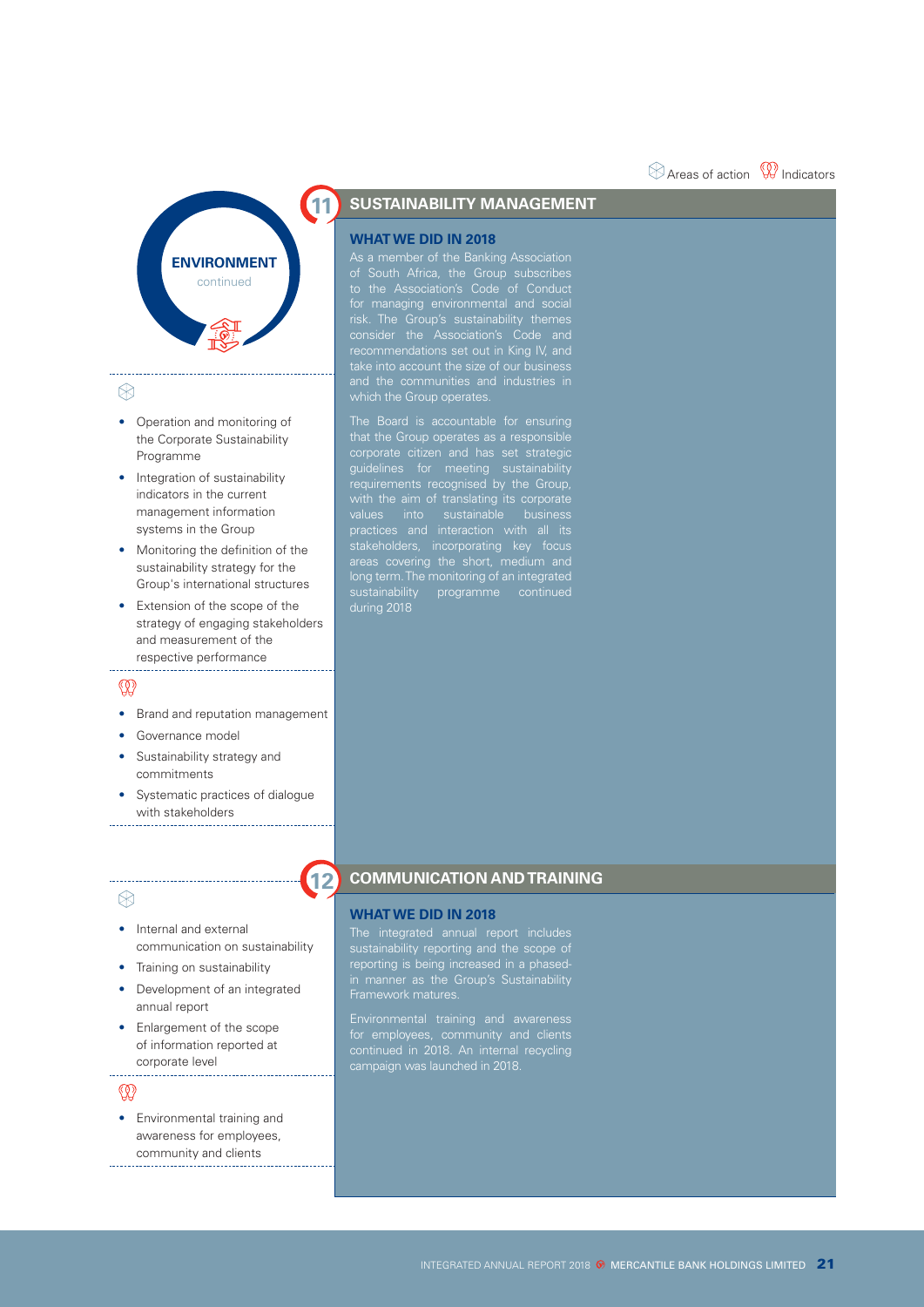# **CORPORATE GOVERNANCE**

The Board subscribes, and is committed, to ensuring that the Group complies with the corporate governance principles of fairness, accountability, responsibility and transparency as set out in King IV.



**Overview of the corporate governance system**

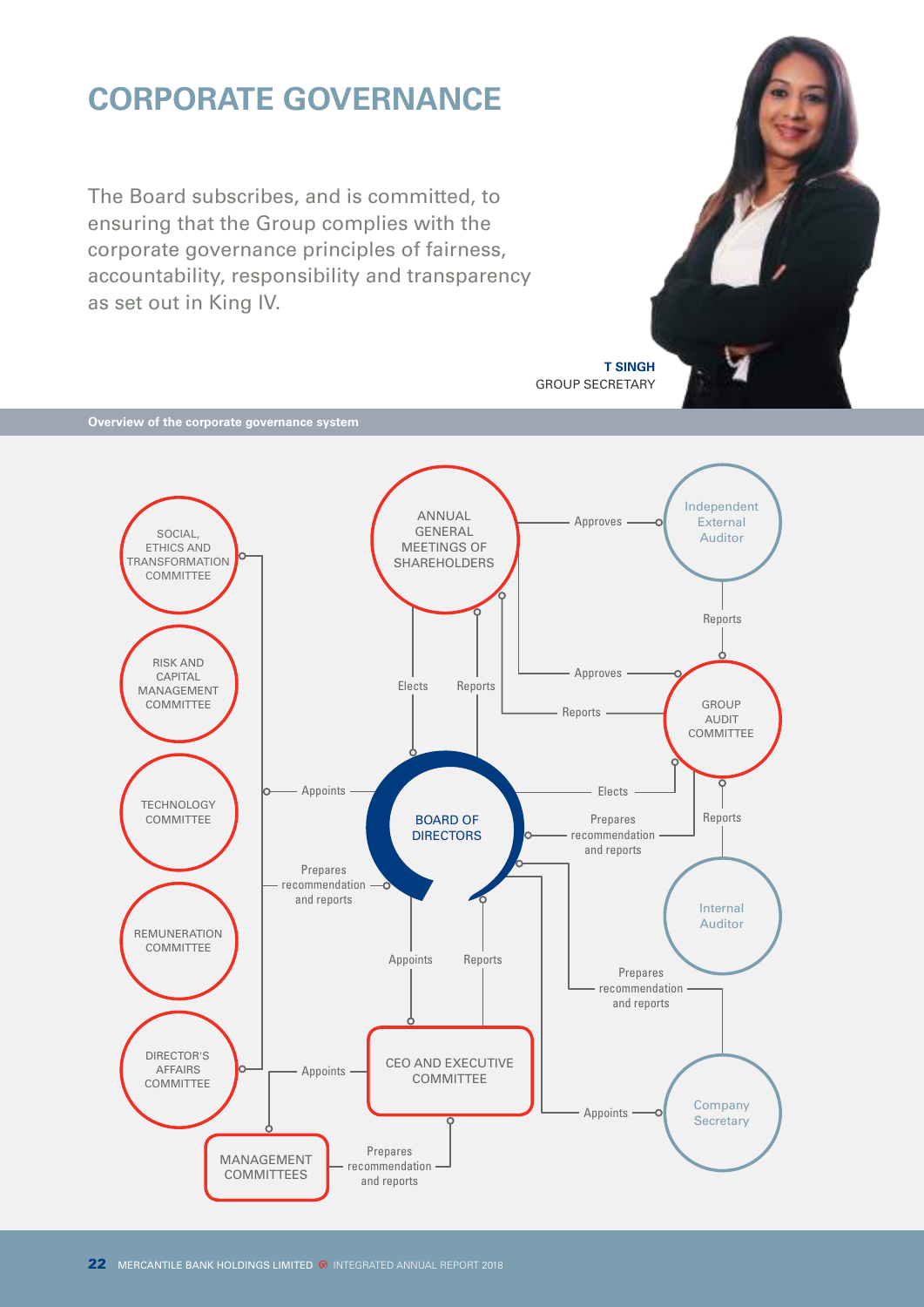The Boards of Directors of the Company and the Bank (collectively, the Board) hold joint Board meetings. The Board aims to entrench the collective behaviours and practices in the Group that will ensure delivery of our obligation to sound governance.

The Board continued its journey to adopt the principles of King IV as closely as possible and is specifically focusing on sustaining the following:

- An ethical culture and effective leadership;
- Performance and value creation in a sustainable manner;
- Adequate and effective controls; and
- Trust, good reputation and legitimacy.

The corporate governance processes of the Group for the year ended 31 December 2018 are summarised below.

#### **BOARD OF DIRECTORS**

The Board exercises effective control over the Group and gives strategic direction to the Bank's management.

The Board of Directors has a collective responsibility to create and deliver sustainable value for our stakeholders in a manner that is supported by the right culture, values and behaviour throughout the Group. To support our role in determining the strategic objectives and policies of the Group, there exists a well-defined corporate governance framework. We aim to achieve long-term and sustainable value and it is our responsibility as the Board to ensure that management delivers effectively on short-term objectives, while promoting the longterm growth of the Group.

In addition, we have further responsibility for ensuring that management maintains both an effective system of internal control and an effective risk management and oversight process. In carrying out these responsibilities, we consider the Group's business and reputation, the materiality of risks that are inherent in the business and the relevant costs and benefits of implementing controls. The Group's internal control system provides assurance of the effective operation of adequately designed internal financial and operational controls, compliance with legislation and regulation and efficient operations.

The Board is the decision-making body for those matters that are considered of significance to the Group owing to their strategic, financial or reputational implications or consequences. To retain control of these key decisions, certain matters have been identified that only we as the Board can approve and there is in place a formal schedule of powers reserved to the Board. Directors act in accordance with the Group's constitution and only exercise powers for the purposes for which they have been conferred. These matters include the approval of Group strategy, interim and annual financial statements and any major acquisitions, mergers, disposals or capital expenditure. Specific responsibilities have been delegated to Board Committees and each committee has its own terms of reference.

#### COMPOSITION, DATE OF APPOINTMENT AND ATTENDANCE

| <b>Name</b>                                                                                                           | Date of appointment | <b>Meeting attendance</b> |
|-----------------------------------------------------------------------------------------------------------------------|---------------------|---------------------------|
| GP de Kock (Chairman) (appointed 24 April 2018 as<br>Chairman, formerly appointed as Acting Chairman)                 | 23 November 2000    | 4/4                       |
| KR Kumbier (CEO)                                                                                                      | 1 June 2010         | 4/4                       |
| RS Calico (resigned as Deputy CEO on 16 June 2018 and<br>appointed as Non-Executive Director, effective 18 June 2018) | 1 July 2014         | 4/4                       |
| L Hyne                                                                                                                | 1 June 2003         | 4/4                       |
| AT Ikalafeng                                                                                                          | 16 November 2004    | 4/4                       |
| TH Njikizana                                                                                                          | 6 November 2008     | 4/4                       |
| DR Motsepe                                                                                                            | 1 October 2014      | 4/4                       |
| MEL Teixeira                                                                                                          | 15 June 2018        | 2/2                       |

#### **RESPONSIBILITY**

Key responsibilities of the Board, assisted by its Board Committees, are to:

- Approve the Group's strategy, vision and objectives and monitor and review the implementation thereof;
- Approve and annually review the Group's limits of authorities;
- Annually review corporate governance processes and assess the achievement of these against objectives set;
- Annually review its charter and approve changes to the charters of the Board Committees;
- Annually review and approve the Executive and Non-Executive Directors' remuneration and submit this for approval and ratification by the shareholder at the AGM;
- Consider, approve, govern and review long-term incentive remuneration policies for the Group;
- Annually approve the Group's financial budget (including capital expenditure);
- Be accountable for financial, operational and internal systems of control and overall risk management;
- Approve changes to the Group's financial and accounting policies;
- Review and approve the audited annual financial statements and interim results;
- Be responsible for ensuring that the Group complies with all relevant laws, regulations and codes of business practice and ethics;
- Appoint appropriate Board Committees and determine the composition thereof; and
- Annually review and approve the Board and Board Committees' self-evaluations of their effectiveness.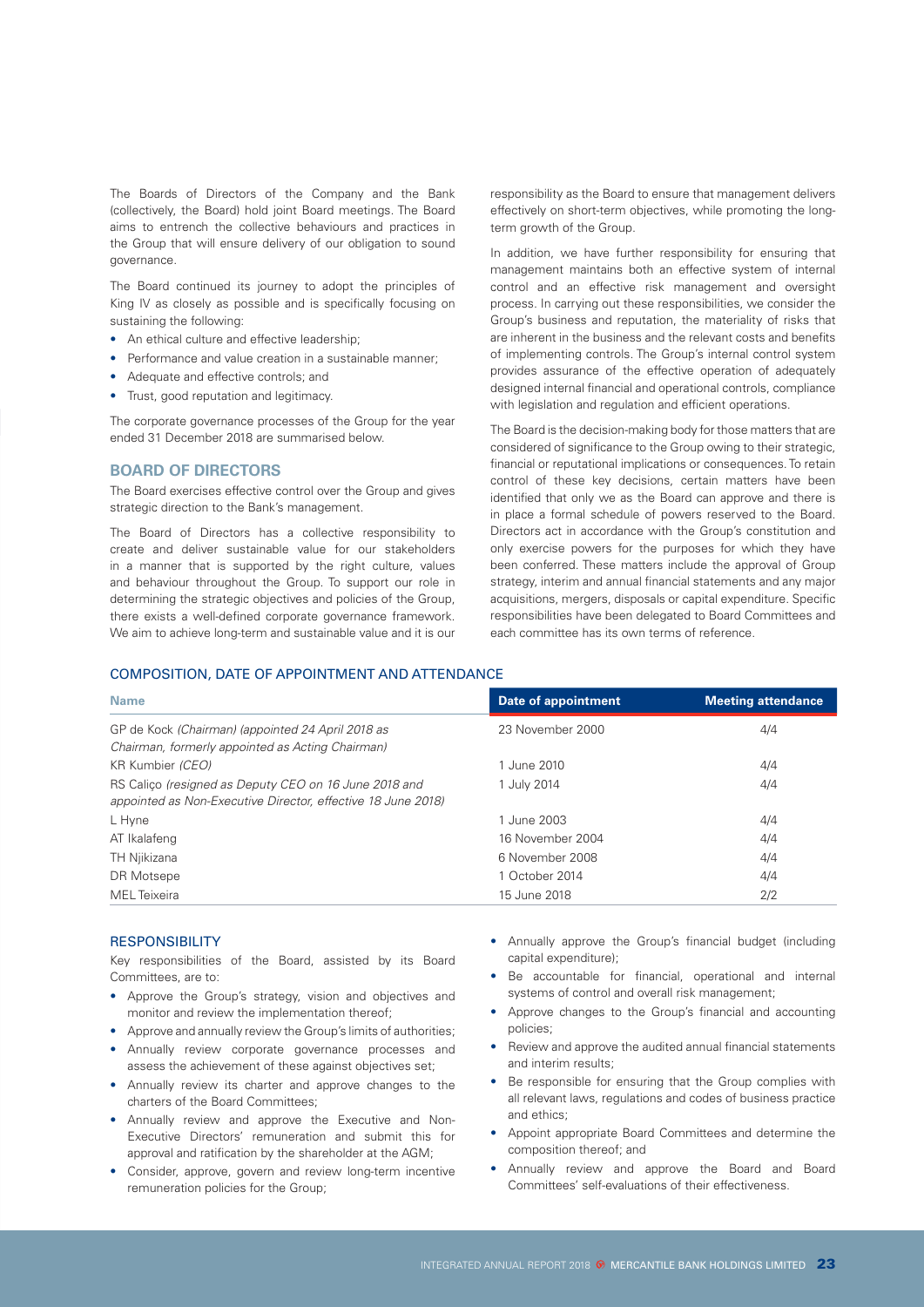The Board comprises Non-Executive and Executive Directors with different skills, professional knowledge and experience. Non-Executive Directors comprise the majority on the Board, thereby ensuring that no individual Director has unfettered powers of decision-making. The roles of the Chairman of the Board and the CEO are clearly defined and separated, thereby making a clear division of responsibilities at the head of the Group. As at 31 December 2018, the Board, which has a unitary board structure, comprised eight Directors, two of whom were executive.

#### INDEPENDENCE

A robust annual evaluation of director independence is undertaken in accordance with the criteria set out in King IV and the requirements of the Companies Act. The evaluation process includes the completion of a comprehensive self-assessment questionnaire and personal declaration by each Director, as well as, where circumstances deem it appropriate, deliberation by the Board to consider the results of the self-assessment with the overarching yardstick being "independence of mind".

Non-Executive Directors offer independent and objective judgement. Independent Board members have no other financial or business relationships with the Group, other than to act in their capacities as Directors, which could materially affect their judgement. If there is an actual or potential conflict of interest, the Director (Executive or Non-Executive) concerned, after declaring his/her interest in terms of the Companies Act, is excluded from the related decision-making process. Except for Mr R Caliço, who is an employee of CGD, all of the Non-Executive Directors are classified as independent. The Board is satisfied that its composition currently reflects an appropriate balance.

#### BOARD APPOINTMENTS

The process of identification of suitable candidates to fill vacancies on the Board and to reappoint Directors upon termination of their term of office is conducted by the DAC. This committee's nominations are submitted to the Board for approval, subject to the SARB having no objections to the nominations of new appointments. Any person appointed to fill a casual vacancy, or as an addition to the Board, will retain office only until the next AGM, unless the appointment is confirmed at that meeting. In terms of the Company's Memorandum of Incorporation, one-third of the Non-Executive Directors are required to retire at each AGM and may offer themselves for re-election.

Directors are required to retire from the Board at age 70, subject to the Board's discretion to allow a Director to continue in office beyond this age. The Board has invoked its discretion in this regard in respect of Mr L Hyne. Such Director is still subject to retirement by the rotation provisions as set out above.

#### BOARD AND DIRECTOR EVALUATIONS

The Board operates in terms of a charter that defines its duties, responsibilities and powers. The charter is reviewed annually. The evaluation of the performance of the Board as a whole is conducted annually by means of a self-evaluation process. An evaluation of the Chairman is conducted by the other Directors. The evaluation of the performance of individual Non-Executive Directors is conducted by the other Directors and, on a bilateral basis, between the Chairman and each Director.

The Board has unrestricted access to all Company information, records, documents, property and management. If required, Directors are entitled to obtain independent professional advice at the Group's expense.

#### **GROUP COMPANY SECRETARY**

The appointment and removal of the Group Company Secretary is a matter for consideration by the Board as a whole. The Group Company Secretary ensures that statutory and regulatory procedures are complied with and acts as custodian of good governance. The Group Company Secretary attends all Board and Board Committee meetings and has unrestricted access to the Chairman. The Group Company Secretary provides a central source of advice and guidance on business ethics, compliance with good corporate governance, and changes in legislation, assisting the Board as a whole, and its members individually, with guidance as to how their duties, responsibilities and powers should be adequately discharged and exercised in the best interests of the Group.

The Group Company Secretary also maintains and regularly updates a corporate governance manual, copies of which are distributed to all Directors, and organises and conducts a Board-approved induction programme to familiarise new Directors with the Group's operations, their fiduciary duties and responsibilities, the Group's corporate governance processes and emerging topics of which the Directors should be aware. The Group Company Secretary assists the Board in developing an annual training framework to assist the Non-Executive Directors with continuous development as directors and, in particular, in a banking environment.

The Group Company Secretary is not a Director of Mercantile and maintains an arm's length relationship with the Board members as far as is reasonably possible.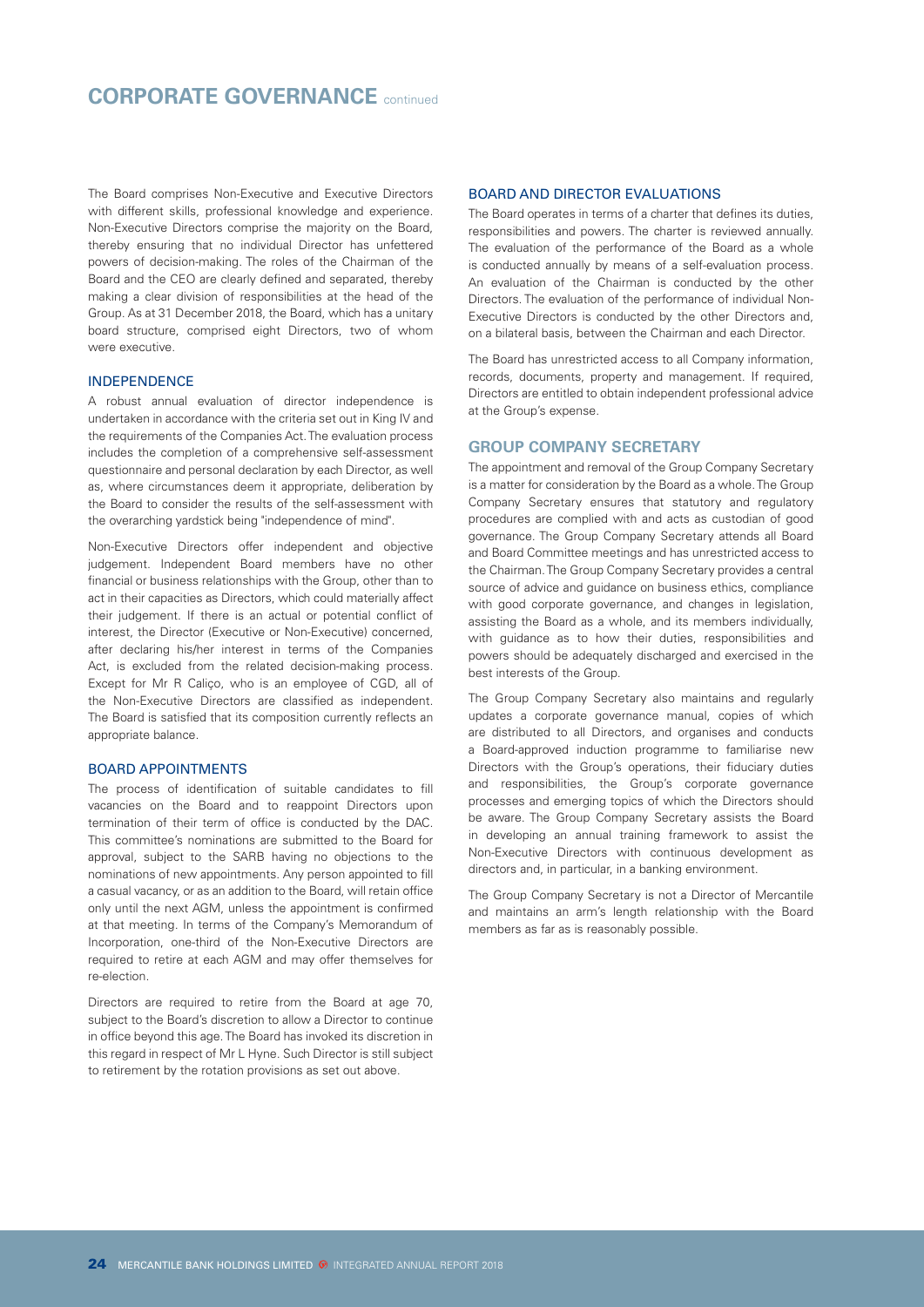#### **BOARD OBJECTIVES FOR 2018**

Since 2015, in addition to measuring the effectiveness of the performance of the Board, the Board has set objectives for measuring its performance. The Board objectives for 2018, along with an overview of its performance against these, follow.

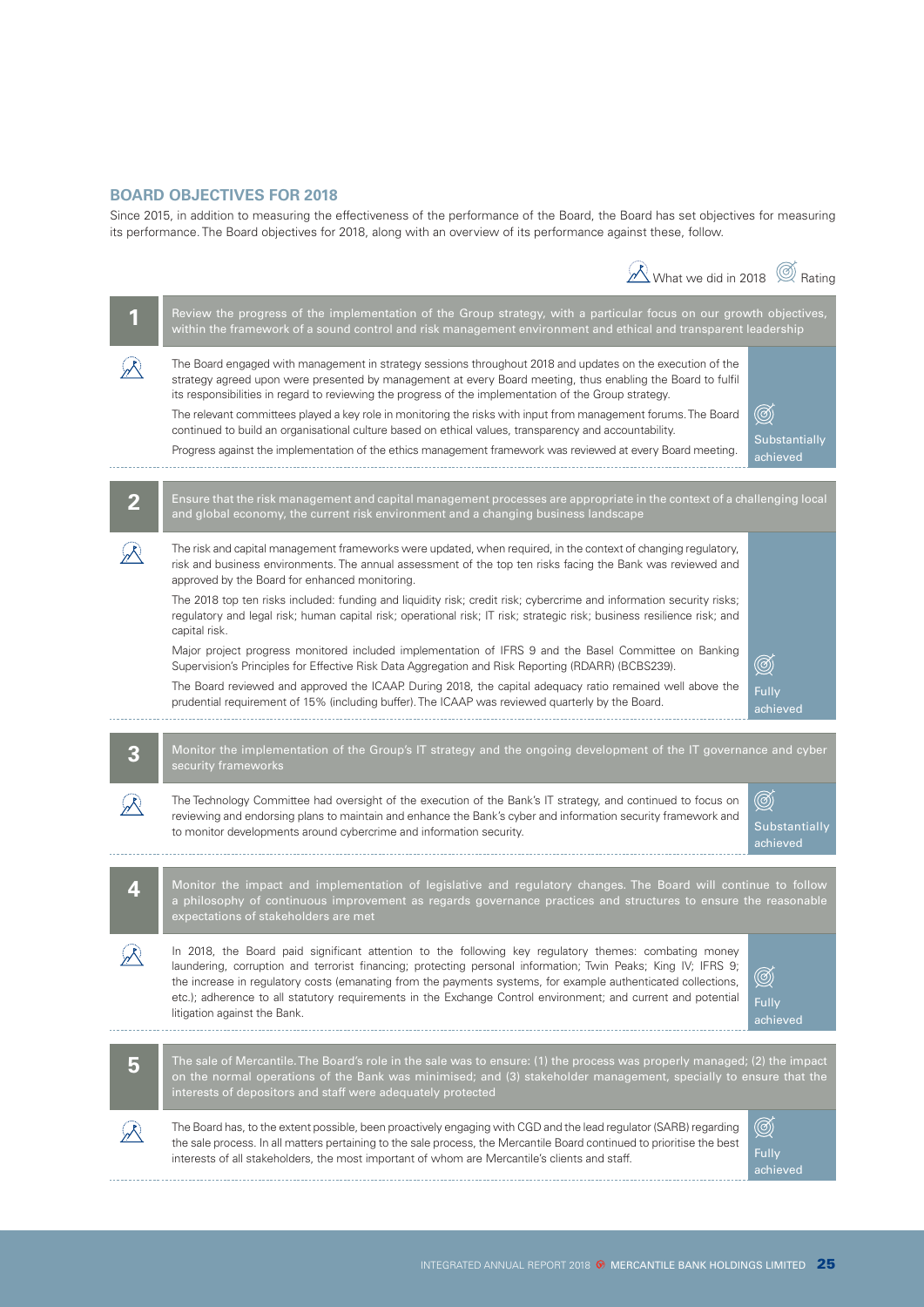#### **THE BOARD HAS SET THE FOLLOWING OBJECTIVES FOR 2019:**

- Oversee management's delivery of the approved Group strategy within the framework of a sound control and risk management environment, with a focus on the achievement of the four corporate governance outcomes, namely, ethical culture, good performance, effective control and legitimacy;
- Ensure that the risk management and capital management processes are appropriate in the context of a challenging local and global economy, the current risk environment and a changing business landscape;
- Monitor the implementation of the Group's information technology strategy, with a focus on the deliberate separation of technology and information;
- Monitor the impact and implementation of legislative and regulatory changes. The Board will continue to follow a philosophy of continuous improvement as regards governance practices and structures to ensure the reasonable needs, expectations and interests of stakeholders are met; and
- The focus of the Board's role in the sale of Mercantile for 2019 is expected to shift to oversight of the execution of the sale transaction, while continuing to ensure that the impact on the normal operations of the Bank is minimised and that the legitimate interests of depositors and staff are adequately protected.

The Board will continue to follow a philosophy of continuous improvement as regards governance practices and structures to ensure the reasonable expectations of stakeholders are met.

#### **BOARD COMMITTEES**

The Board has appointed a number of Board Committees to assist it in carrying out its duties and responsibilities. This does not relieve the Board of any of its responsibilities and the Board critically evaluates the recommendations and reports of these committees before approving such recommendations or accepting such reports. These committees all operate in terms of Board-approved charters, which define their roles. All Board Committees' charters are reviewed annually by the Board. Each committee reports to the Board and the minutes of committee meetings are shared with the Board. The main Board Committees are the Group Audit Committee (GAC); the Risk and Capital Management Committee (RMC); the Directors' Affairs Committee (DAC); the Social, Ethics and Transformation Committee (SETCom); the Remuneration Committee; and the Technology Committee.

The performance of Board Committees, based on the duties and responsibilities as set out in the respective charters, is evaluated annually through a self-evaluation process and the results are discussed at the Board Committee concerned and then reviewed and approved by the Board.

All Directors who are not members of the Board Committees may attend Board Committee meetings, however, they will not be able to participate in the proceedings without the consent of the relevant Chairman and will not have a vote.

All Directors who are not Board Committee members receive copies of all documentation sent to the Board Committees.

Further details on the Board Committees are provided below.

## **GAC** COMPOSITION AND ATTENDANCE

| <b>Name</b>                       | <b>Meeting attendance</b> |
|-----------------------------------|---------------------------|
| TH Njikizana (Chair)              | 5/5                       |
| L Hyne                            | 5/5                       |
| DR Motsepe                        | 5/5                       |
| GP de Kock (resigned 6 June 2018) | 3/3                       |

As at 31 December 2018, the GAC comprises three Independent Non-Executive Directors, one of whom acts as Chairman. The Chairman of the Board is not a member of the GAC. The CEO, FD, heads of Internal Audit, Risk, Compliance Management, and Treasury, the External Auditor and the heads of CGD Group Compliance and Internal Audit attend GAC meetings as permanent attendees.

If a special meeting is called, the attendance of non-members is at the discretion of the Chairman of the GAC. The FD, the heads of Internal Audit, Risk, and Compliance Management, the CEO and the External Auditor have unrestricted access to the Chairman of the GAC. The Board is satisfied that the collective skills of the members of the GAC are appropriate, relative to the size and circumstances of the Company.

As defined in its charter, the primary objective of the GAC is to assist the Board in fulfilling its responsibilities relative to:

- Financial control and integrated reporting;
- Compliance with statutory and regulatory legislation including, but not limited to, the Banks Act, Companies Act, common law, IFRS and tax legislation;
- Corporate governance;
- Risk management; and
- Stakeholder reporting.

The GAC reviews, *inter alia*, accounting policies, the audited annual financial statements, interim results, the Internal and External Auditor's reports, regulatory public disclosures required in terms of the regulations to the Banks Act, the adequacy and effectiveness of internal control systems, the effectiveness of management information systems, the internal audit process, the Bank's continuing viability as a going concern and its complaints handling duties in terms of the Companies Act.

The External Auditor's appointment is recommended by the GAC and approved at the AGM. The GAC reviews the External Auditor's terms of engagement and fees and also pre-approves an engagement letter on the principles of what non-audit services the External Auditor may provide. The GAC meets with the External Auditor, separately from management, at least annually.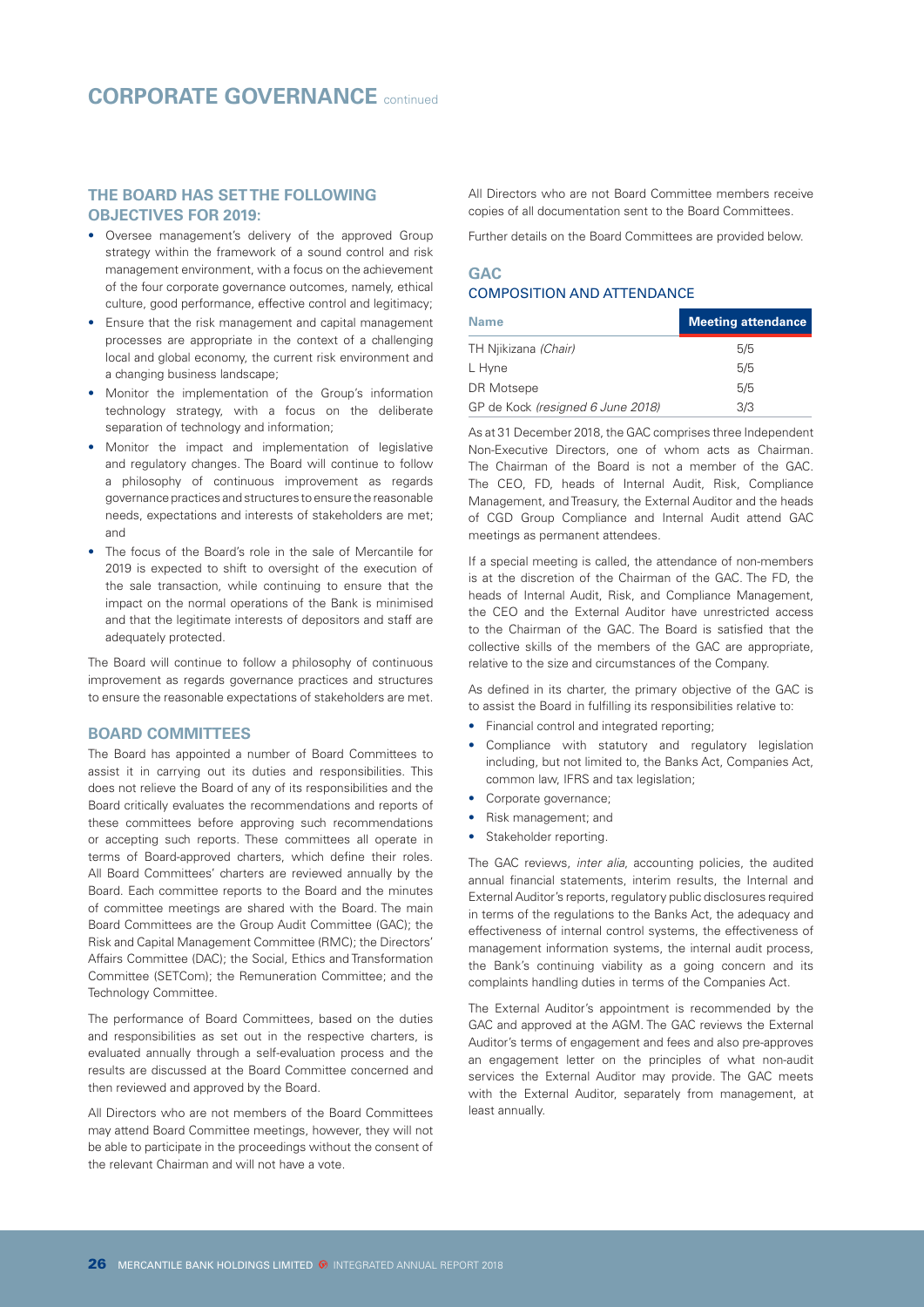The GAC carried out its function during the year by considering all information provided by management for discussion, decision and/or recommendation to the Board for approval at its meetings. The Group continues to face an unprecedented level of change and it will be critical to ensure that a culture of strong control is maintained as the Group implements its strategy and also as it positions itself for growth. The GAC will continue to seek to ensure that management maintains its focus on building personal accountability for upholding a strong and effective control environment.

The GAC's performance during 2018 was evaluated as part of the annual Board effectiveness review and the outcomes were positive. The GAC was regarded as effective and considered to be very thorough and detailed. The GAC has fulfilled its statutory duties and responsibilities in terms of its charter during the year under review.

The report of the GAC (included in the annual financial statements section on pages 41 to 43) provides comprehensive details of its terms of reference, composition, meetings, statutory duties and delegated duties with respect to internal financial controls and internal audit, regulatory compliance, external audit, the Finance function and financial reporting.

The GAC will continue, in 2019, to review and consider management's plans in respect of future changes to IFRS and other regulations, as well as focus on ensuring that the Group's financial systems, processes and internal controls are operating effectively and are consistent with the Group's complexity and responsive to changes in the environment and industry.

### **RMC** COMPOSITION AND ATTENDANCE

| <b>Name</b>                           | <b>Meeting attendance</b> |
|---------------------------------------|---------------------------|
| L Hyne (Chair)                        | 4/4                       |
| GP de Kock                            | 4/4                       |
| TH Njikizana                          | 4/4                       |
| <b>KR Kumbier</b>                     | 4/4                       |
| <b>RS</b> Calico                      | 4/4                       |
| MEL Teixeira (appointed 15 June 2018) | 2/2                       |

As at 31 December 2018, the RMC comprises six members i.e. four Non-Executive Directors (one of whom acts as Chairman), the CEO and the FD.

RMC meetings are held at least four times per annum. The RMC meetings are attended by the heads of Risk, Credit, Treasury, Internal Audit and External Audit.

As defined in its charter, the RMC's objectives are to:

- Assist the Board to fulfil its responsibilities in the discharge of its duties relating to risk and control management, and monitoring and reporting of all risks identified and managed through the Enterprise-wide Risk Management Framework;
- Monitor and oversee the risk management process;
- Facilitate communication between the Board, the GAC, the Internal Auditor, Risk, Compliance Management and other parties engaged in risk management activities;
- Ensure the quality, integrity and reliability of the Group's risk management and control;
- Review the Group's process and allocation of capital and capital management; and
- Provide independent and objective oversight and review of the information presented by management on risk management, generally and specifically taking into account reports by management and the GAC to the Board on financial, operational and strategic risks.

The RMC ensured that the Group operated in a strong control environment and assumed primary responsibility for assessing and tracking the progress of embedding the Enterprise-wide Risk Management Framework, which is the way in which the Group approaches enterprise-wide risk management and is the bedrock of our management of internal risk and control. In terms of specific control issues, areas of focus for the RMC during 2018 were potential risks emanating from the sale process, credit risk, and operations and technology, specifically cyber and information security risks. Risk appetite as well as country, sector and individual exposures were carefully monitored to ensure that business activity and limits appropriately reflected external risks. The RMC has concluded that there are no control issues that are considered to be a material weakness and that would merit specific disclosure.

The RMC's performance during 2018 was evaluated as part of the annual Board effectiveness review and the outcomes were positive. The committee was regarded as effective and as taking a thorough and detailed approach to its responsibilities. The RMC has fulfilled its responsibilities in terms of its charter during the year under review.

The RMC will continue, in 2019, to supervise the level and deployment of risk appetite, as well as the Group's funding and capital position, as we respond to regulatory requirements and our expectations of continued volatility in external conditions.

For more detailed information relating to the risk management of the Group, refer to pages 90 to 104.

#### **DAC** COMPOSITION AND ATTENDANCE

| <b>Name</b>        | <b>Meeting attendance</b> |
|--------------------|---------------------------|
| GP de Kock (Chair) | 4/4                       |
| L Hyne             | 4/4                       |
| TH Njikizana       | 4/4                       |
| AT Ikalafeng       | 4/4                       |
| DR Motsepe         | 4/4                       |
| <b>RS</b> Calico   | 1/2                       |

As at 31 December 2018, the DAC comprises all the Non-Executive Directors. The Chairman of the Board chairs the DAC and the CEO and FD attend the meetings by invitation. Meetings are held at least four times per annum.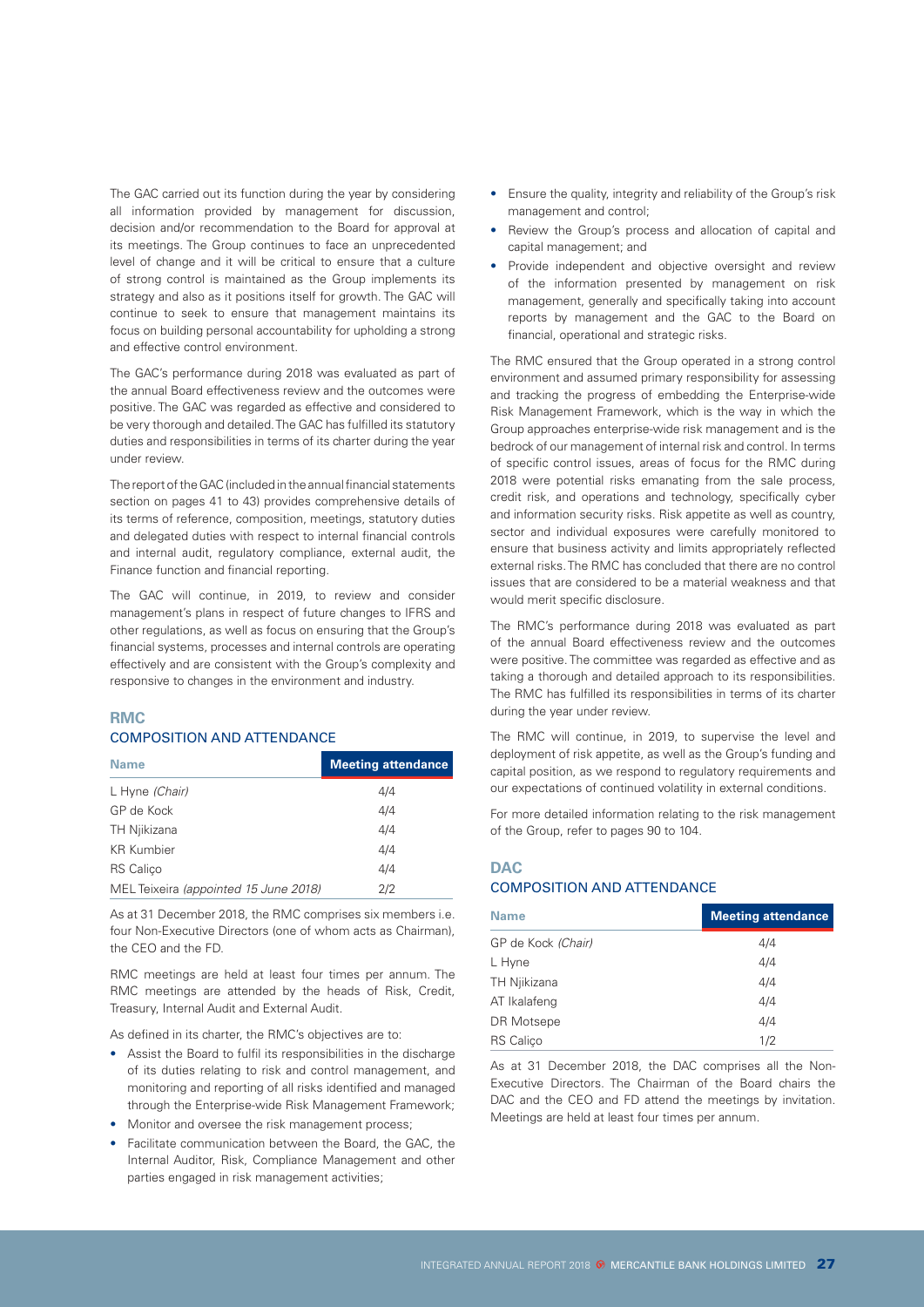As defined in its charter, the primary objectives of the DAC are to:

- Assist the Board in its determination, evaluation and monitoring of the appropriateness and effectiveness of the corporate governance structures, processes, practices and instruments of the Group;
- Establish and maintain a continuity plan for the Board;
- Be responsible for the process of Board nominations and appointments for recommendation to the Board and, in so doing, review the skills, experience and other qualities required for the effectiveness of the Board;
- Ensure that a management succession plan is in place; and
- Assist the Board in determining whether the employment or appointment of any Directors should be terminated (excluding resignations).

The DAC reviewed the Board and Board Committee composition, including potential new Non-Executive Directors, during 2018. In addition, the DAC monitored the skills and experience the Group needed to be able to deliver its strategic aims, to govern the Group appropriately, to ensure that risks threatening performance were identified and addressed or mitigated, and to set 'the tone from the top' in terms of the Group's corporate culture and values.

The DAC is responsible for considering new appointments to the Board and, when doing so, relies on assessments of the current Board and Board Committee composition to assess the timeline for appointments, and a skills matrix that identifies the core competencies, skills, experience and diversity required for the Board to function effectively. The approach to recruiting new Non-Executive Directors is to create an individual specification with reference to the role requirements, including time commitment, the key competencies and behaviours, and the desired key skills and experience identified from the skills matrix.

The Directors in office at the end of 2018 were subject to an effectiveness review. Based on the results of the review, the Board accepted the view of the DAC that each Director proposed for re-election continued to be effective and that they had each demonstrated the level of commitment required in connection with their role on the Board and the needs of the business.

The DAC has fulfilled its responsibilities in terms of its charter during the year under review.

#### **REMUNERATION COMMITTEE** COMPOSITION AND ATTENDANCE

| <b>Name</b>          | <b>Meeting attendance</b> |
|----------------------|---------------------------|
| AT Ikalafeng (Chair) | 4/4                       |
| L Hyne               | 4/4                       |
| TH Njikizana         | 4/4                       |
| DR Motsepe           | 4/4                       |

The Remuneration Committee, which comprises all of the Independent Non-Executive Directors, monitors and strengthens the credibility of the Group's executive remuneration system. The Chairman, CEO and FD attend the meetings by invitation. In terms of its charter, the Remuneration Committee must meet at least twice per annum.

As defined in its charter, this committee's primary objectives are to:

- Assist the Board in determining the broad policy for executive and senior management remuneration;
- Oversee the Bank's remuneration philosophy;
- Ensure alignment of the remuneration strategy, philosophy and policy with Mercantile's business strategy, risk and reward, desired culture, our shareholder's interests and commercial well-being;
- Assist the Board in the consideration of performance-related incentive schemes, performance criteria and measurements, including allocations in terms of the CPSP and other longterm awards;
- Assist the Board in reviewing CEO performance against set management and performance criteria, and:
	- Recommend guaranteed and performance-based individual remuneration, including CPSP and other longterm award allocations for the FD and Company Secretary;
	- Ensure full disclosure of Directors' remuneration in the integrated annual report on an individual basis, giving details of earnings, long-term awards, restraint payments and other benefits. There are no designated prescribed officers other than the Executive Directors; and
	- Approve guaranteed and performance-based individual remuneration, including CPSP and other long-term award allocations for senior management; and
- Assist the Board in reviewing the Non-Executive Directors' fees.

The Remuneration Committee's priorities were to ensure that the Group pays for sustainable performance, aligns remuneration with risk, and aligns to the shareholder's remuneration policies and practices. The Remuneration Committee's 2018 reward decisions took full consideration of financial performance and non-financial performance.

The Remuneration Committee has fulfilled its responsibilities in terms of its charter during the year under review.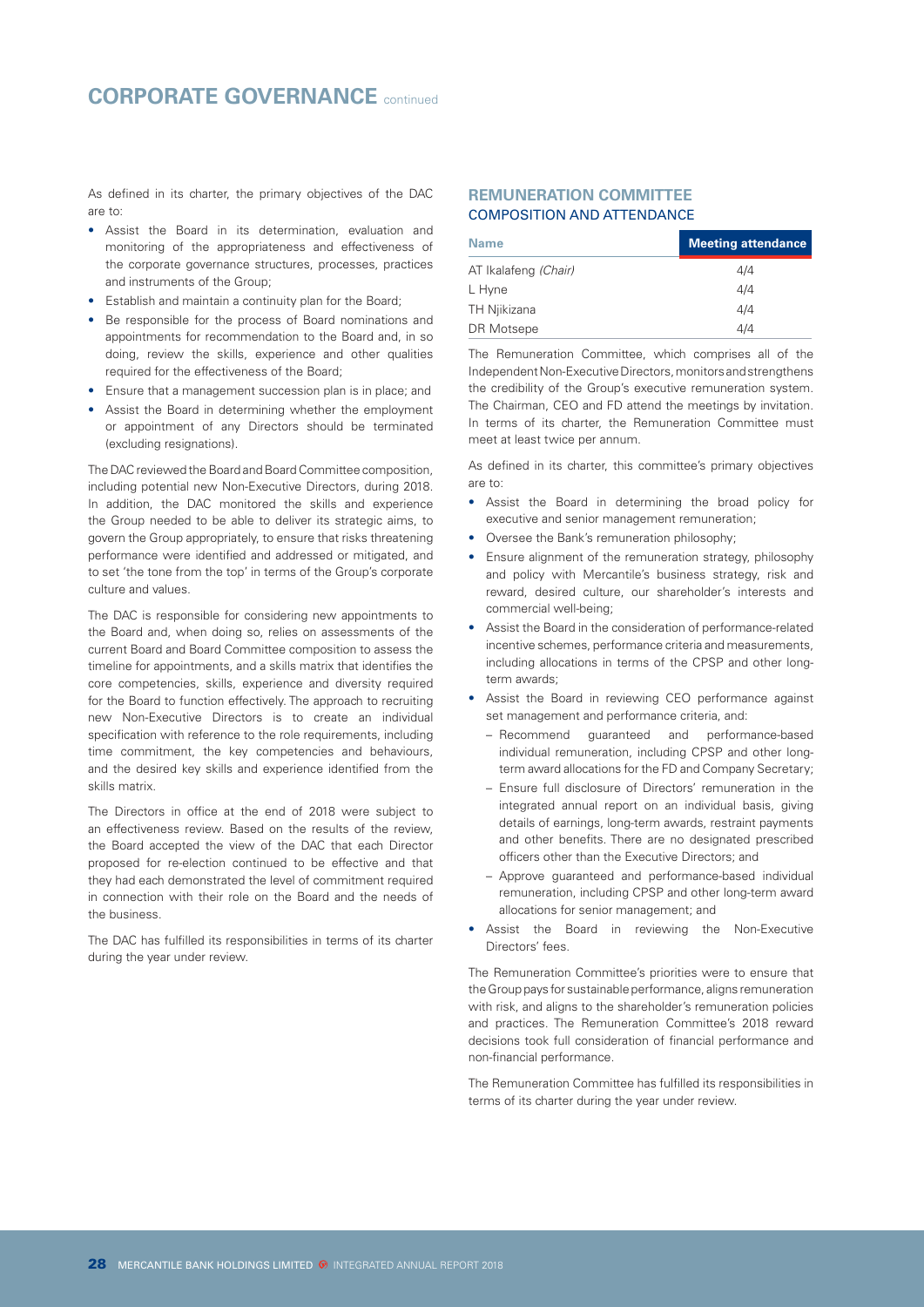#### **SOCIAL, ETHICS AND TRANSFORMATION COMMITTEE (SETCom)** COMPOSITION AND ATTENDANCE

| <b>Name</b>                           | <b>Meeting attendance</b> |
|---------------------------------------|---------------------------|
| DR Motsepe (Chair)                    | 4/4                       |
| GP de Kock                            | 4/4                       |
| AT Ikalafeng                          | 4/4                       |
| <b>KR Kumbier</b>                     | 4/4                       |
| RS Calico (resigned 16 June 2018)     | 2/2                       |
| MEL Teixeira (appointed 15 June 2018) | 2/2                       |

As at 31 December 2018, this committee comprises three Non-Executive Directors, one of whom acts as Chairman, the CEO and FD. This committee must meet at least four times per annum.

As defined in its charter, the SETCom's primary objectives are to monitor Mercantile's activities regarding:

- Social and economic development, including the goals and purposes of:
	- The United Nations Global Compact principles;
	- The Organisation for Economic Co-operation and Development recommendations regarding corruption;
	- The Employment Equity Act; and
	- The Broad-Based Black Economic Empowerment Act, No. 53 of 2003;
- Good corporate citizenship, including:
	- The promotion of equality, prevention of unfair discrimination and reduction of corruption;
	- Contribution to development of the communities in which its products and services are predominantly marketed; and
	- Sponsorship, donations and charitable giving;
- The environment, health and public safety, including the impact of Mercantile's products or services;
- Consumer relationships, including advertising, public relations and compliance with consumer protection laws; and
- Labour and employment, including:
	- Mercantile's standing in terms of the International Labour Organisation Protocol on decent work and working conditions; and
	- Mercantile's employment relationships and its contribution toward the educational development of its employees.

The SETCom has fulfilled its responsibilities in terms of its charter during the year under review.

### **TECHNOLOGY COMMITTEE** COMPOSITION AND ATTENDANCE

| <b>Name</b>                           | <b>Meeting attendance</b> |
|---------------------------------------|---------------------------|
| GP de Kock (Chair)                    | 4/4                       |
| TH Njikizana                          | 4/4                       |
| <b>KR Kumbier</b>                     | 4/4                       |
| RS Calico (resigned 16 June 2018)     | 2/2                       |
| MEL Teixeira (appointed 15 June 2018) | 2/2                       |

This committee is mandated to assist the Board in its duties regarding the governance of IT in accordance with the provisions of King IV. As at 31 December 2018, the Technology Committee comprises two Independent Non-Executive Directors, the CEO and the FD. An Independent Non-Executive Director chairs this committee. The heads of IT, Risk, Internal Audit and the Managers of IT Security and Governance are permanent attendees.

As defined in its charter, the Technology Committee's primary objectives are to:

- Strategically align IT with the performance and sustainability objectives of the Bank;
- Ensure that prudent and reasonable steps have been taken regarding IT governance by developing and implementing an IT governance framework;
- Concentrate on optimising expenditure and proving the business value of IT;
- Ensure appropriate IT risk assessment and management;
- Address the safeguarding and security of IT assets, continuity of IT operations and disaster recovery; and
- Adequately protect and manage information.

The Technology Committee has fulfilled its responsibilities in terms of its charter during the year under review.

#### **DIRECTORS' CONFLICTS OF INTEREST**

The Group requires Directors to declare any potential or actual conflict of interest that could interfere with their ability to act in the best interests of the Group. The Board has adopted procedures for ensuring that its powers to authorise Directors' conflicts operate effectively. A register of actual and potential conflicts and of any authorisation of a conflict granted by the Board is maintained by the Company Secretary and is reviewed annually by the Board.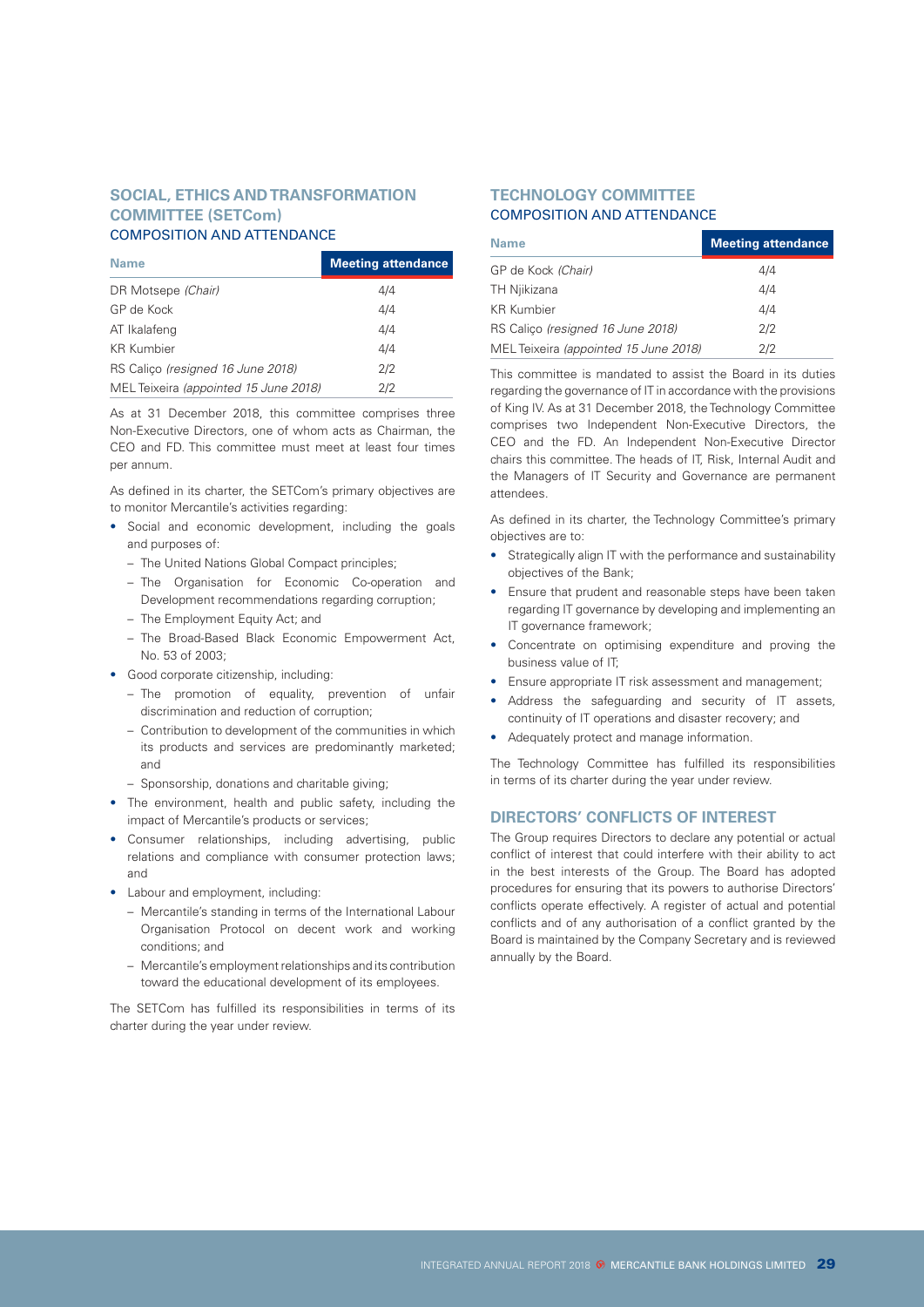### **HOW THE BOARD ENGAGES WITH BUSINESS**

- The CEO and FD participate in all Board meetings. Since 2014, the Board started a practice of providing a senior employee with the opportunity to gain experience at board level and for the 2018 financial year, the Head of Business Banking and Centralised Operations was invited to attend Board meetings as an observer. Other members of management are invited to present on relevant topics or about their businesses.
- The Board interrogates and approves the business strategy, multi-year strategy and relevant risk appetites. Members of the Board are invited to onsite visits to various bank operations and business units, while one-on-one meetings may be requested by individual Directors.
- A monthly Directors' Flash Report provides timely and comprehensive feedback to the Board.
- There is increased interaction between the Board and our stakeholders (for example, Board members are invited to client functions and the Board meets at least annually with the lead regulator i.e. the Prudential Authority of the SARB).

#### **MANAGEMENT COMMITTEES**

A number of Management Committees have been formed to assist executive management and the Board in carrying out their duties and responsibilities. These are:

- Group Executive Committee;
- $\bullet$  ALCO;
- CREDCOM;
- Employment Equity Committee:
- Human Resources Committee;
- IT Steering Committee;
- Procurement Committee; and
- Project Executive Steering Committee.

All of these committees operate in terms of their charters, which define their duties and responsibilities. Directors may attend any Management Committee meetings.

#### **REMUNERATION PHILOSOPHY AND GOVERNANCE PRINCIPLES**

The remuneration philosophy is designed to enable the attraction, motivation and retention of suitably qualified employees to achieve strategic objectives of the Group. In addition to this, specific remuneration practices are required for executives and senior management as they make a direct impact on driving business results, profitability and increased stakeholder value.

The guiding principles of the remuneration philosophy are to:

- Support the achievement of the Group's strategic objectives; • Help communicate the Group's values and performance expectations;
- Drive and support desired employee behaviour and actions;
- Achieve and maintain market competitiveness of pay;
- Motivate and engage all employees in the organisation;
- Manage remuneration costs;
- Reward high performers;
- Recruit and retain high performers; and
- Ensure internal equity.

These policy objectives are achieved by ensuring remuneration is reflective of applicable market conditions, the Company's statutory obligations, the level of accountability (responsibility, objectives, goals, etc.) assigned to individuals, and the provision of incentives to deliver outstanding performance, while providing organisational flexibility and operational efficiency.

The policy furthermore aligns to the CGD Group Remuneration Policy, which is based on the following guiding principles:

- The structure of the remuneration does not encourage excessive and imprudent risk-taking;
- The decision-making process on remuneration is robust (well-reasoned, compliant with relevant laws and regulations and approved by competent corporate bodies);
- The applicability to identified employees:
	- Ensuring that the total remuneration and respective composition of remuneration are coherent with the Group's governing structure and aligned to the risk profile tolerated by the Company and CGD; and
	- Safeguarding the ratio between fixed and variable components of remuneration, indexing it to the achievements of quantifiable and specific objectives, aligned with the long-term interests of the Group and CGD;
- The balance of remuneration composition through:
	- Alignment of remuneration and performance; and
	- Alignment of remuneration and long-term corporate interest; and
- Disclosure of Remuneration Policy and specific objectives, complying with transparency as required by relevant competent authorities.

Factors influencing the structural design of the best practice remuneration processes are:

- Attraction, motivation and retention of key talent;
- Reward policies and practices that support the achievement of the Group's strategic objectives;
- Strong link between Group performance and pay;
- Strong link between individual performance and pay;
- Sound governance policies and compliance with all statutory and other relevant regulations;
- Remuneration decisions are defensible;
- Maintain competitive rates of pay and benefits; and
- Remuneration costs are managed.

All remuneration elements are reviewed periodically and monitored to align with the Group's risk management strategy. The review and recommendations take into account changes in legislation, competitive practices in the market and the results of comprehensive research on the factors driving employee satisfaction, commitment and productivity in the organisation. The focus is therefore on pay for position, competence and performance. The Remuneration Policy has been drafted taking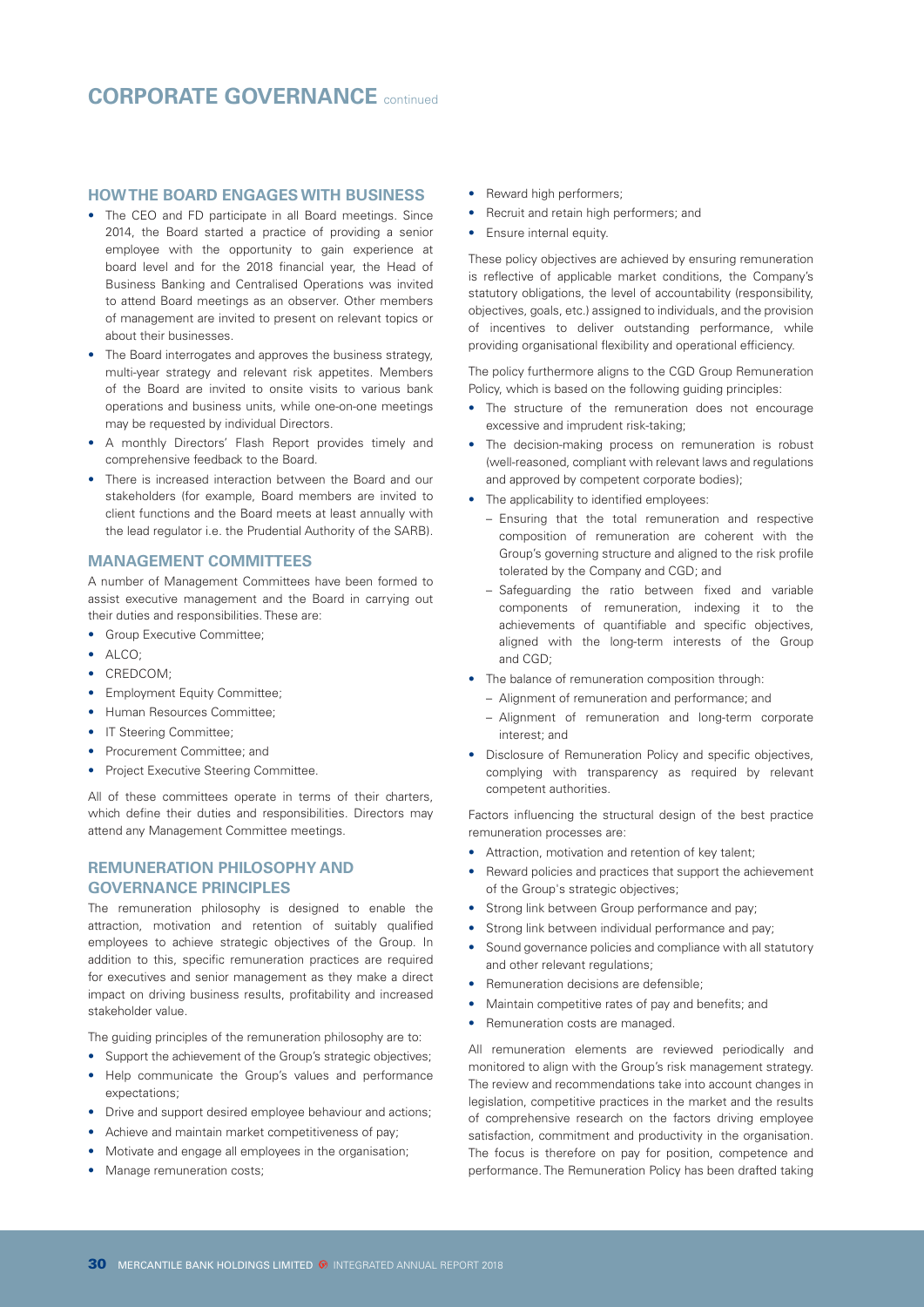into account the European Union Regulations and applicable South African labour legislation. The Group aims to ensure that remuneration practices are fair, equitable and competitive and align risk and reward.

The remuneration philosophy encapsulates five elements: compensation, benefits, work-life balance, performance-based recognition, and development of career opportunities to help attract, motivate and retain the talent needed to achieve the Group's objectives. The Company is committed to providing managers with the tools, training and information necessary to make sound remuneration decisions. Each Manager is responsible for ensuring that performance management processes are completed bi-annually for employees and that remuneration increases are based on performance and within policy guidelines, to ensure equity and consistency throughout the Group. The Performance Management process is aligned to the Balanced Scorecard through key result areas (KRAs), which include financial and non-financial measurement criteria.

The four main components of compensation are described below:

#### THE TOTAL GUARANTEED PACKAGE

The total guaranteed package includes the monthly salary plus non-cash fringe benefits and gives all employees a certain degree of flexibility as they can structure their packages to include a 13th cheque, select the appropriate level of travel allowance (in accordance with income tax regulations) and choose to participate in a tax saving benefit to pay for school or tertiary institution fees (in accordance with income tax regulations). It also includes medical aid and retirement contributions.

#### SHORT-TERM INCENTIVES

Short-term incentives form an important component of variable pay. The objectives of the short-term incentive scheme are to reward outstanding performance and motivate employees to perform beyond expectations and drive the Group results. It is also an important element of establishing a performance culture and retaining the services of key contributors who assist in achieving the goals of the Group.

Measurement criteria are aligned to strategic objectives and financial growth and performance targets, as well as client service satisfaction targets and culture transformation. Whereas the Group's performance determines the size of the bonus pool and the range of incentive percentages per broadband (job grade) that may be awarded, individual performance determines the actual incentive percentage (of total guaranteed pay) that is awarded within the determined range.

Periodic reviews of the short-term incentive scheme take place at the discretion of the Board Remuneration Committee and/ or Executive Directors to ensure market competitiveness and alignment to regulatory requirements and good governance.

#### LONG-TERM INCENTIVES

The third component of the remuneration mix is long-term incentives. The purpose of this element is to attract and reward key employees whose contribution within the next three to five years is viewed as critical, and whose retention is regarded as a priority.

Mercantile has a long-term incentive scheme, the CPSP, which is a deferred bonus scheme. Conditional awards are made annually to participants on the basis of their job grade and as a percentage of their total guaranteed packages. Participants are selected from eligible employees who can have an impact on the future strategic growth of the Group. Awards will normally vest three years after the grant date and will be settled in cash. The 'clawback' mechanism is built into the features of the deferred bonus scheme in that the award can be cancelled at the discretion of the Board.

The value of a phantom share is a function of the net asset value of the Group on vesting date, and a percentage (as determined by the Remuneration Committee) of the median price to book ratio of the four major banks in South Africa. The number of phantom shares vesting to determine the cash settlement will be subject to performance criteria set by the Remuneration Committee and approved by the Board. Vesting of awards will occur within a range of 25% to 175% of the original conditional awards made, depending on whether performance conditions are achieved. Performance conditions are based on the achievement of specified targets for growth in Group earnings and return on equity. The key drivers of earnings and return on equity, measured over a three-year period, would allow for the longer-term impact of short-term decisions to manifest. Reduction ('malus') is the risk adjustment arrangement through which the Group may totally or partially reduce the amount of the variable remuneration that has been subject to deferral. The Board uses audited information to verify and assess the extent to which performance conditions of the CPSPs have been fulfilled to determine the number of phantom shares that will vest or not. Performance conditions are based on the achievement of specified targets for growth in Group earnings and return on equity, which may be impacted if there is a material downturn in the financial performance of the Group or the Group suffers a material failure of risk management.

The long-term incentive scheme is reviewed periodically within the context of best practices and corporate governance considerations, and at the discretion of the Remuneration Committee.

The remuneration of Non-Executive Directors takes into account the responsibilities of the role and the skills and experience of the individual, without losing sight of the requirement for market-related, fair and defendable compensation from a regulatory and stakeholder viewpoint. The Remuneration Committee advises the Board on appropriate remuneration for Non-Executive Directors and, if in agreement, will recommend to the shareholder for approval at the AGM. Incentives such as share options or rewards geared to the Group's share price or performance do not form part of the remuneration of Non-Executive Directors. The shareholder annually approves all Directors' fees.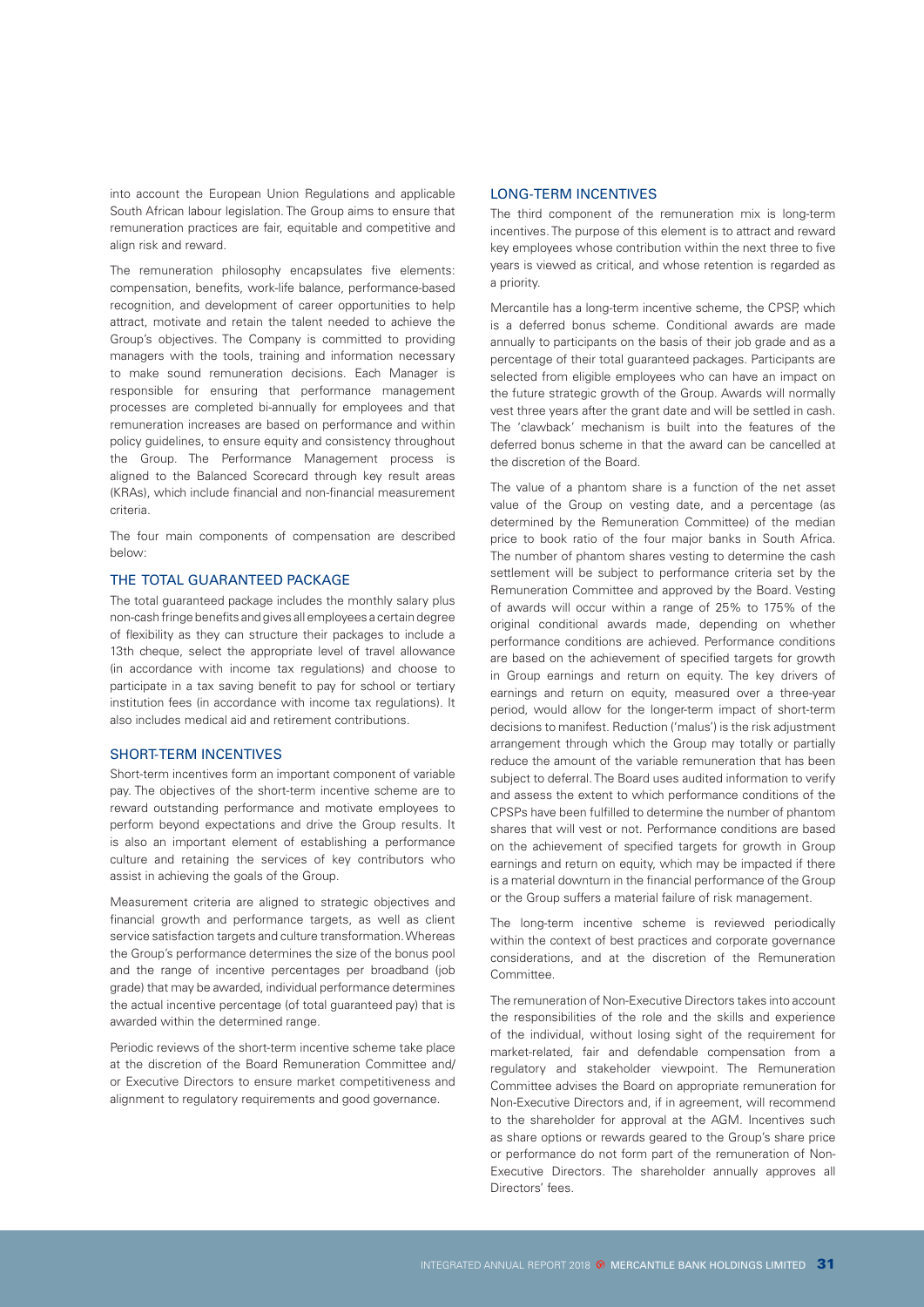## **CORPORATE GOVERNANCE** continued

For 2018, the compensation for senior Managers and material risk-takers, including the CEO, Deputy CEO (became a Non-Executive Director in June 2018) and FD is:

| <b>Remuneration amount (R'000)</b>                                                     | <b>Senior</b><br>management | <b>Other</b><br>material<br>risk-takers |
|----------------------------------------------------------------------------------------|-----------------------------|-----------------------------------------|
| <b>Fixed remuneration</b>                                                              |                             |                                         |
| Number of employees                                                                    | 25                          |                                         |
| Total fixed cash-based remuneration: (none of which is deferred or linked to shares or |                             |                                         |
| other share-linked instruments)                                                        | 44 723                      | 2424                                    |
| <b>Variable remuneration</b>                                                           |                             |                                         |
| Number of employees                                                                    | 22                          |                                         |
| Total variable cash-based remuneration (short-term incentive)                          | 17 736                      | 33                                      |
| Number of employees                                                                    | 16                          |                                         |
| Share-linked instruments granted in 2015 and paid in the 2018 financial year           | 22 966                      |                                         |
| <b>Total remuneration (fixed and variable)</b>                                         | 85 4 25                     | 2457                                    |

20 employees were granted 22 million share-linked instruments in 2018 vesting in 2021.

No special payments were made during the financial year.

|                                              | <b>Amounts deferred in prior</b><br>vears paid in 2018                    |                                                                                             | <b>Deferred amounts</b>                                                            |                                                                                                      |                                                                                                                                                  |  |  |
|----------------------------------------------|---------------------------------------------------------------------------|---------------------------------------------------------------------------------------------|------------------------------------------------------------------------------------|------------------------------------------------------------------------------------------------------|--------------------------------------------------------------------------------------------------------------------------------------------------|--|--|
| <b>Deferred and retained</b><br>remuneration | <b>Total</b><br>amount<br>deferred<br>from prior<br>years paid<br>in 2018 | <b>Amendment</b><br>paid during<br>the year<br>due to<br>ex post<br>implicit<br>adjustments | <b>Amount of</b><br>outstanding<br>deferred<br>remuneration<br>payable<br>for 2018 | <b>Deferred</b><br>remuneration<br>brought forward<br>from prior<br>years to be<br>paid post<br>2018 | <b>Deferred</b><br>remuneration<br>for 2018<br>and deferred<br>remuneration<br>brought forward<br>from prior<br>years to be<br>paid post<br>2018 |  |  |
| Senior management (number)                   |                                                                           |                                                                                             |                                                                                    |                                                                                                      |                                                                                                                                                  |  |  |
| Cash (R'000)                                 | 1992                                                                      | 250                                                                                         | 2 3 9 6                                                                            | 4 4 3 7                                                                                              | 6833                                                                                                                                             |  |  |

The material-risk takers and senior Managers are employees whose professional activities have a material impact on risk-taking decisions, as well as the senior responsible employees in all of the control functions and responsible for the following areas: Treasury, Electronic Services, Commercial Banking, Business Banking, Rental Finance, Card, Marketing, Credit, Risk, Compliance, Internal Audit, Legal, Secretariat, Centralised Operations, Information Technology, Finance, and Human Resources.

The Chairman of the Remuneration Committee's fee for 2018 was R178 080 and the fee for each of the other three members was R94 382.

The Remuneration Committee is responsible for remuneration in respect of Mercantile, but the Board has the ultimate authority to approve the proposals considered and recommended by the Remuneration Committee. In addition, there is cross-representation of non-executive members of the RMC on the Remuneration Committee.

The Company consults with independent external consultants on market data and practices relating to remuneration and advice on governance. External labour specialists were

consulted to review the remuneration philosophy of the Company in relation to compliance with various labour laws and a few aesthetic cosmetic changes were approved. An external market survey was used in the benchmarking of remuneration packages against the financial industry.

Risk measures are part of determining the bonus pool value and also of individual KRA measures. Risk decision-making is separated from sales. There is a clear separation between the management and approval of risk and the sale of risk products. Credit risk is the main risk that the Group faces (as there is no proprietary trading activity) and it is managed through different levels of governance, ranging from the mandates of Credit Managers and the Head of Credit, to the mandates of the CREDCOM and the approval by the RMC of the Board. All these risk mandates are informed by the risk appetite defined by the Group.

Management and the employees of the Risk, Compliance Management and Internal Audit functions operate in accordance with the provisions of the Banks Act and Regulations, as well as industry best practices and governance requirements and are effectively independent of sales and are compensated appropriately. Performance measurements for these functions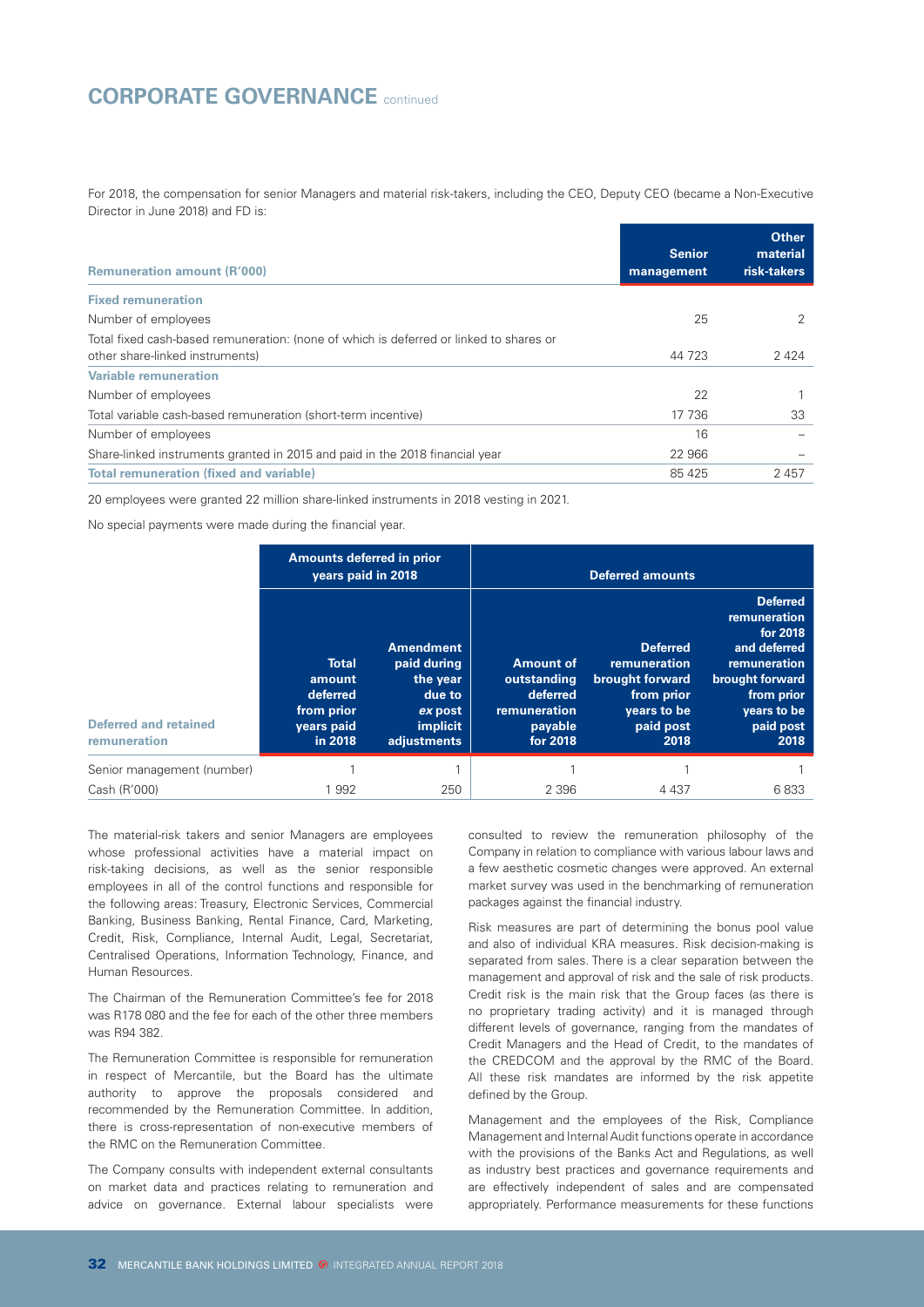are principally based on the achievement of the objectives of their function. The overall size of the bonus pool in which they participate is a function of the overall performance of the Group; hence, if no bonus pool is approved for the Group, there can be no bonus participation for these functions – there are no guaranteed bonuses. This reflects our commitment to achieving a balance between the prudent management of remuneration within the context of both our risk appetite and risk profile, and the need to attract, retain and motivate key talent to enable the delivery of our strategic objectives.

#### **EMPLOYMENT EQUITY**

The table below illustrates the number of employees per occupational level as at 31 December 2018:

|                            |                | <b>Male</b>  |          |          | <b>Female</b>  |              |          | Foreign<br>nationals |          |                    |                |
|----------------------------|----------------|--------------|----------|----------|----------------|--------------|----------|----------------------|----------|--------------------|----------------|
| <b>Occupational levels</b> | $\overline{A}$ | $\mathbf{c}$ | Ш        | W        | $\overline{A}$ | $\mathbf{C}$ |          | W                    |          | <b>Male Female</b> | <b>Total</b>   |
| Top management             | $\Omega$       | 0            | 0        |          | 0              | 0            | $\Omega$ |                      | $\Omega$ | 0                  | 2              |
| Senior management          |                | 2            |          | 8        | っ              |              | 3        | ↷                    | $\Omega$ | 0                  | 20             |
| Middle management          | 18             | 6            | 15       | 28       | 12             | 9            | 10       | 31                   | $\Omega$ | 0                  | 129            |
| Junior management          | 55             | 20           | 12       | 11       | 127            | 38           | 25       | 46                   | $\Omega$ | 0                  | 334            |
| Semi-skilled               | 3              | 0            | 0        | $\Omega$ |                | 4            |          | 5                    | $\Omega$ | 0                  | 20             |
| Unskilled                  | 3              | $\Omega$     | $\Omega$ | $\Omega$ |                | $\Omega$     | $\Omega$ | $\Omega$             | $\Omega$ | 0                  | $\overline{4}$ |
| <b>Total permanent</b>     | 80             | 28           | 28       | 48       | 149            | 52           | 39       | 85                   | $\bf{0}$ | $\bf{0}$           | 509            |
| Temporary employees        | $\Omega$       | $\Omega$     | 0        | $\Omega$ | $\Omega$       | $\Omega$     | $\Omega$ |                      | $\Omega$ | 0                  |                |
| <b>Grand total</b>         | 80             | 28           | 28       | 48       | 149            | 52           | 39       | 86                   | $\bf{0}$ | $\bf{0}$           | 510            |

*A = African, C = Coloured, I = Indian, W = White*

Talent management and succession planning remain key focus areas for the achievement of the Group's strategic objectives. The attraction and retention of talent continues to be a priority to ensure the Group transformation goals are achieved in relation to the FSC targets and the Employment Equity plan.

#### **SKILLS DEVELOPMENT**

A substantial number of employees benefitted from (internal and external) training programmes, as reflected in the skills development statistics schedule below:

| <b>Training category</b>                           | <b>Number of</b><br><b>Employment</b><br><b>Equity</b><br>employees<br>trained | <b>Number of</b><br>employees<br>trained |
|----------------------------------------------------|--------------------------------------------------------------------------------|------------------------------------------|
| Changing client expectations development           | 73                                                                             | 92                                       |
| Management, leadership and change management       | 43                                                                             | 54                                       |
| Risk management with a key focus on cyber security | 42                                                                             | 42                                       |
| Regulatory compliance                              | 304                                                                            | 380                                      |
| <b>Bursaries</b>                                   | 27                                                                             | 28                                       |
| In-house                                           | 352                                                                            | 472                                      |
| Fraud Awareness Training                           | 255                                                                            | 319                                      |

During 2018, employees participated in the following initiatives:

| <b>BANKSETA initiative</b>                    | <b>Number of learners enrolled</b> |
|-----------------------------------------------|------------------------------------|
| BANKSETA Kuyasa Learnership                   | 16                                 |
| <b>BANKSETA Business Analyst Learnership</b>  | 4                                  |
| International Executive Development Programme |                                    |
| <b>Mercantile initiative</b>                  |                                    |
| Internal Audit Technician Learnership         | 2 (employed)                       |
| Sales Learnership                             | 15 (10 employed and 5 unemployed)  |

Leadership and Management 25 (employed)

INTEGRATED ANNUAL REPORT 2018 @ MERCANTILE BANK HOLDINGS LIMITED 33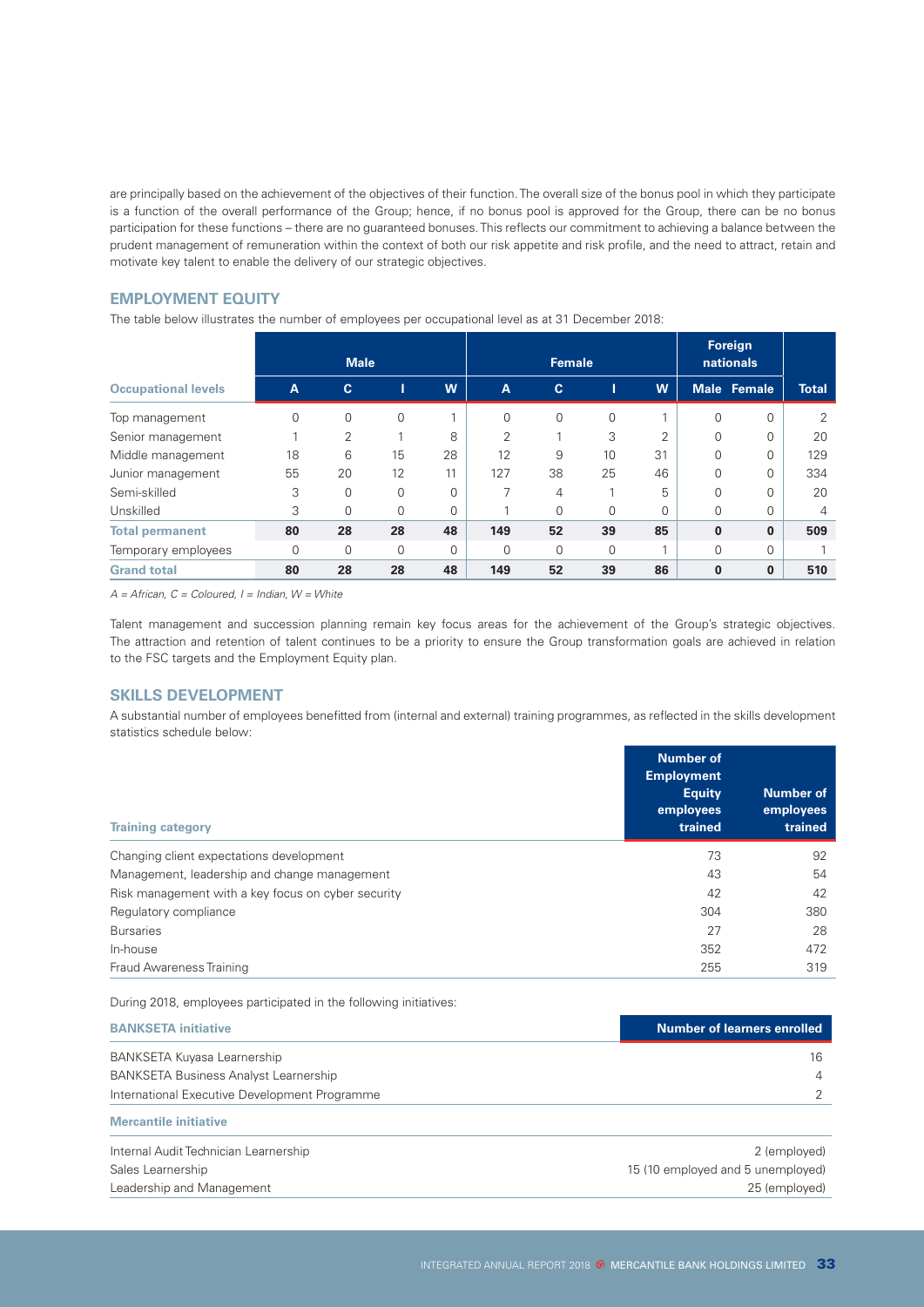Mercantile launched its second Banking Sales Learnership in December 2017 in partnership with Milpark Education and, on completion, the learners will receive an Advanced Certificate in Banking, NQF level 6. The purpose of the Learnership is to create a talent pipeline in the Business and Commercial banking environment. We continued with the Internal Audit Department Learnership programme in cooperation with the Institute of Internal Auditors South Africa. On completion of this learnership, the two learners will achieve the Internal Audit Technician professional designation.

Compulsory training initiatives continued for employees in 2018, including ethics, anti-money laundering, cyber security and fraud awareness.

#### **INTERNAL AUDIT ACTIVITY**

The Internal Audit activity is an integral component of the Group's overall risk management and governance processes. The head of Internal Audit reports functionally to the Chairman of the GAC and administratively to the CEO, and has direct and unrestricted access to the CEO and the Chairmen of the GAC, the RMC and the Board. The GAC must concur with any decision to appoint or dismiss the head of Internal Audit.

The Internal Audit Charter, which governs Internal Audit activities in the Group, was reviewed and revised by the Board during the year. The charter defines the purpose, authority and responsibility of the Internal Audit activity in line with the Standards of the International Professional Practices Framework of the Institute of Internal Auditors Inc., as well as the requirements of Regulation 48 of the Banks Act.

All operations, business activities and support functions are subject to Internal Audit review. The internal audit plan is risk-based and is approved by the GAC. Audits are conducted according to a risk-based approach and the audit plan is updated at least quarterly or as needed to reflect any changes in the risk profile of the Group. Updated plans are presented to the GAC for review and approval.

The Internal Audit activity is responsible for reviewing the adequacy and effectiveness of control and governance processes throughout the Group and reports any significant or material control weaknesses to management, the GAC and/or the RMC for consideration and remedial action, as appropriate.

The activity also works closely with the Risk and Compliance Management functions to ensure, among other tasks, that an appropriate combined assurance programme is followed. The Risk and Compliance Management processes are also reviewed by the Internal Audit activity in accordance with approved internal audit planning.

#### **THE CODE OF BANKING PRACTICE**

As a member of the Banking Association of South Africa, the Group subscribes to the Code that promotes good banking practices by setting standards for disclosure and conduct, thereby providing valuable safeguards for its clients. The Group aims to conduct its business with uncompromising integrity and fairness to promote complete trust and confidence. In meeting this fundamental objective, the Group conducts its relationships with the regulatory authorities, clients, competitors, employees, the shareholder, suppliers and the community at large, by striving for high service levels and encourages its employees to acquaint themselves with the Code and honour its precepts.

#### **ANNUAL FINANCIAL STATEMENTS**

Accounting policies and the basis of preparation for the annual financial statements are set out on pages 45 to 51 of this report.

#### **REGULATION**

The Prudential Authority (formerly the Bank Supervision Department) of the SARB is the lead regulator of the Group. The Financial Surveillance Department of the SARB, the Financial Services Conduct Authority (formerly Financial Services Board), the National Credit Regulator and the Registrar of Companies also regulate the various activities of the Group. The Group strives to establish and maintain open and active dialogue with regulators and supervisors. Processes are in place to respond proactively and pragmatically to emerging issues and the Group reports regularly to regulators and supervisory bodies. Where appropriate, the Group participates in industry associations and discussion groups to maintain and enhance the regulatory environment in which it operates.

#### **COMMUNICATION WITH STAKEHOLDERS**

The Board communicates with its stakeholders in accordance with the Companies Act and with the employees of Mercantile from time to time, as appropriate. The Board has delegated authority to the CEO to engage with media. Communication with the SARB and the Registrar of Companies is done in compliance with the respective laws and guidelines.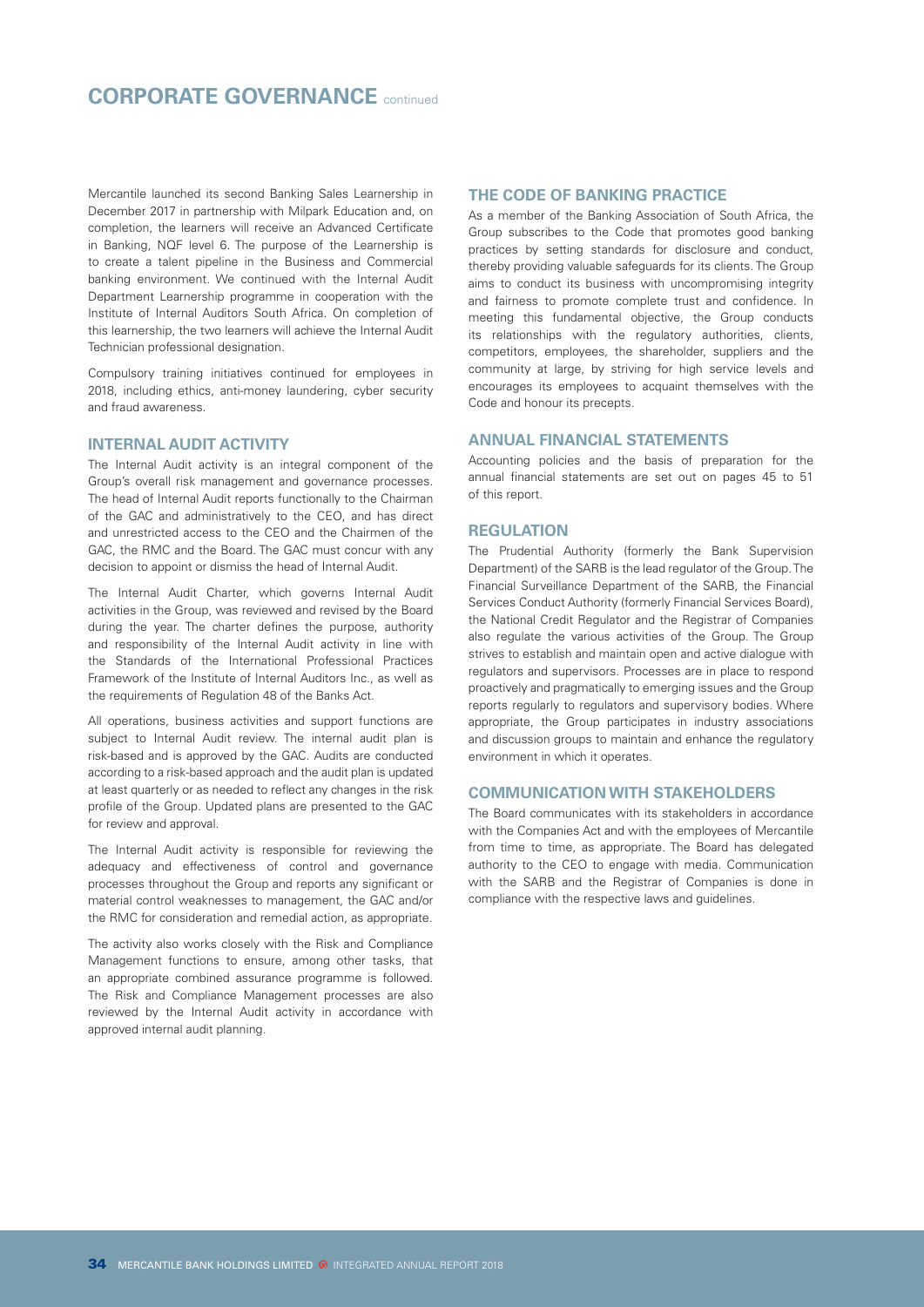## **COMPLIANCE OFFICER'S REPORT**

Compliance risk is the risk to earnings, capital and reputation arising from violations of, or non-compliance with, laws, rules, regulations, supervisory requirements, prescribed practices or ethical standards. The role of the Compliance function is to identify, assess and monitor the statutory and regulatory risks faced by the Group, and to advise and report to senior management and the Board on these risks.

The objective of the Compliance function is to ensure that the Group continuously manages and complies with existing and emerging regulations impacting on business activities.

To ensure the independence of the Compliance function from the business activities of the Group in accordance with the requirements stipulated in section 60A of the Banks Act, read with the provisions of regulation 49, the Board has authorised the Compliance function to:

- Carry out its responsibilities on its own initiative in all areas of the Group in which regulatory risk may or may not exist;
- Ensure it is provided with sufficient resources to enable it to carry out its responsibilities effectively; and
- Not have direct business line responsibilities.

The Compliance Charter is reviewed and approved annually by the Board to assess the extent to which the Group is effectively managing its regulatory risks.

The GAC annually reviews and approves a Compliance plan, against which it monitors the progress in training, monitoring and review of compliance with the regulatory requirements of the Group.

The head of Compliance reports to the CEO and has unrestricted and unfettered access to the Chairman of the Board, the GAC and the RMC. The head of Compliance is supported by two Compliance Officers, a Treasury Compliance Officer, a Money Laundering Control Officer, three Compliance Monitoring Specialists, a Money Laundering Reporting Officer and two New Client Registration Officers. The Compliance function at Mercantile follows a centralised structure that coordinates activities across the Group.

A successful compliance function is built on relationships with senior management, the Board, and staff as well as with industry bodies, the regulators, and other governance functions (such as Internal Audit and Risk). The Compliance function keeps senior management and the Board informed about significant regulatory issues and any trends exhibited, and identifies where urgent intervention is needed. The Group's Compliance Officers are charged with developing and maintaining constructive working relationships with regulators, supervisors, and their peers and to work closely with business and operational units to ensure consistent management of compliance risk.

Compliance risk is managed within the Group through the following key activities performed by the Compliance function:

- Creating awareness by training employees in respect of the impact of, and their responsibilities relating to, legislative requirements;
- Independent monitoring and reporting on the level of compliance with regulatory requirements, including reporting specific incidents of non-compliance to senior management and the Board;
- Providing assurance that the risks relating to regulatory requirements are identified, understood and effectively managed; and
- Consulting with the business units and providing compliance opinions with regard to new and existing business ventures and processes.

A compliance tool was developed to assist management in reporting compliance breaches electronically and thereby supporting the Compliance function in fulfilling its obligations.

Other compliance risk management tools provided to management include a comprehensive Compliance and Anti-Money Laundering/Combating the Financing of Terrorism Manual, Compliance Risk Management plans, Compliance Opinions and Compliance Monitoring Reports.

Reporting to the Board is done in the form of several Compliance Reports via Board Committees.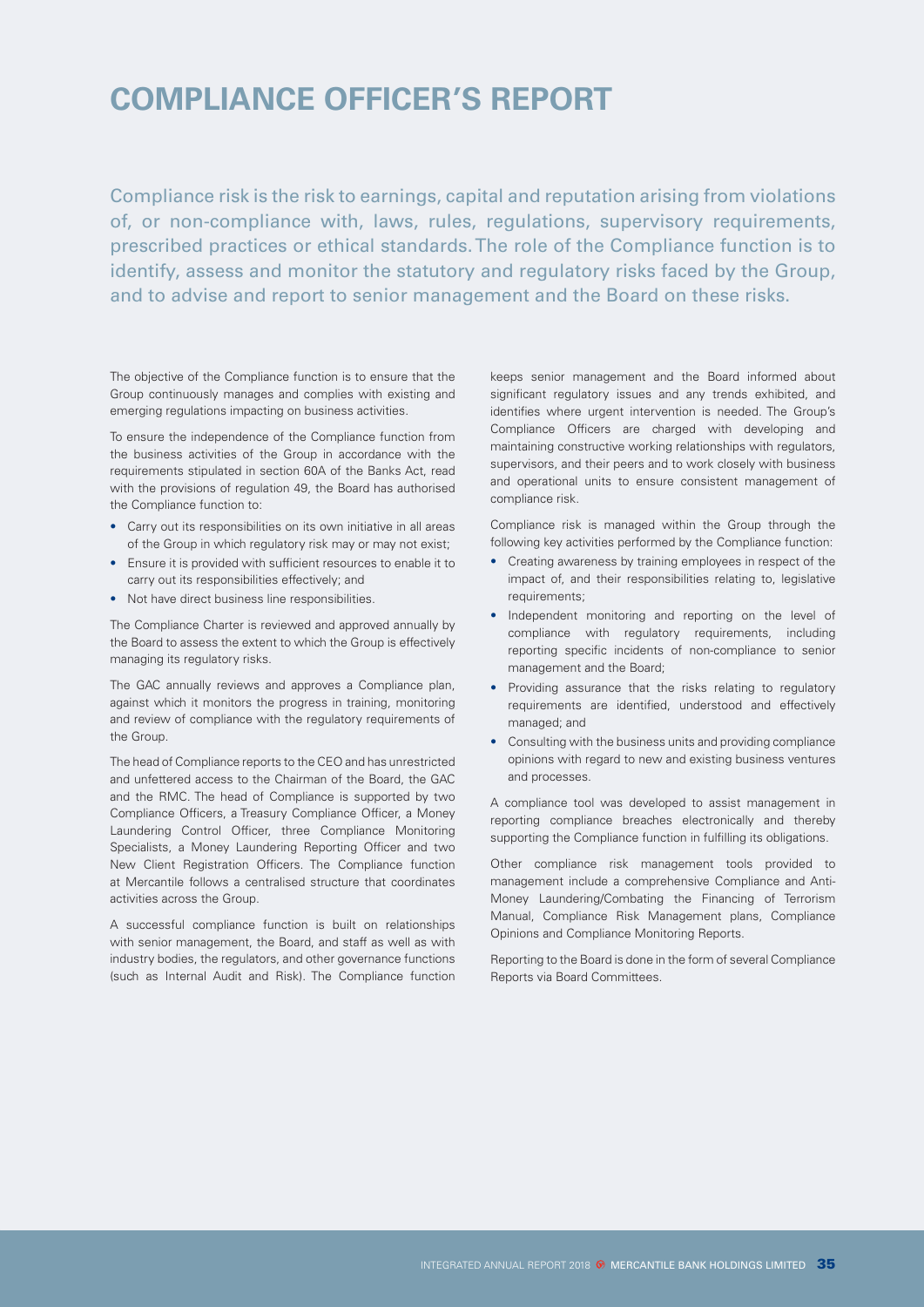### **COMPLIANCE OFFICER'S REPORT** continued

The key acts of focus for the Compliance function during the year under review were:

- Banks Act, No. 94 of 1990;
- Companies Act, No. 71 of 2008;
- National Payment Systems Act, No. 78 of 1998 (NPS);
- National Credit Act, No. 34 of 2005 (NCA);
- Financial Intelligence Centre Act, No. 38 of 2001 (FICA);
- Financial Advisory and Intermediary Services Act, No. 37 of 2002 (FAIS);
- Occupational Health and Safety Act, No. 85 of 1993  $(OHS)$
- Financial Sector Regulation Act, No. 9 of 2017;
- Protection of Personal Information Act, No. 4 of 2013 (POPIA);
- Foreign Account Tax Compliance Act (FATCA) and The Common Reporting Standard; and
- Financial Services Sector Code.

The most notable development and focus areas in respect of regulatory reforms are the implementation of the FICA Amendment Act, POPIA, FATCA and CRS and the Twin Peaks regulatory reform model.

POPIA, in short, is a privacy law aimed at safeguarding personal information and striking a balance between the right to privacy, the need to share information and regulating how personal information is processed. The Regulator was appointed and assumed office from 1 December 2016. The Regulations were published in December 2018 and are currently under review by the Compliance function. POPIA becomes effective and enforceable at a date yet to be gazetted.

FATCA is intended to detect and deter the evasion of US tax by US persons who hold money outside the USA. FATCA has greatly impacted the South African financial services sector due to the Inter-Governmental Agreement that was signed between South Africa and the USA in June 2014, and which requires mandatory annual reporting by financial institutions to avoid a 30% withholding tax, should FATCA not be adhered to.

CRS focuses on tax residency as opposed to US citizenship. The main purposes of CRS are to obtain financial account information of member countries' citizens who hold bank accounts in foreign financial institutions and to annually exchange that information automatically with the revenue office of the account holder's country of citizenship.

A high level of priority was placed on the FATCA and CRS remediation project in order for the Group to meet its 2018 reporting requirements.

The Financial Sector Regulation Act was signed into law during the course of August 2017 and envisaged the Twin Peaks model of regulation. This resulted in the creation of a prudential regulator – the Prudential Authority – housed in the SARB, while the Financial Services Board was transformed into a dedicated

market conduct regulator – the Financial Sector Conduct Authority (FSCA).

The implementation of the Twin Peaks model in South Africa has two fundamental objectives:

- To strengthen South Africa's approach to consumer protection and market conduct in financial services; and
- To create a more resilient and stable financial system.

The Prudential Authority's objective is to promote and enhance the safety and soundness of regulated financial institutions, while the FSCA is tasked with protecting clients by:

- Ensuring that financial institutions treat customers fairly (TCF);
- Enhancing the efficiency and integrity of the financial system; and
- Providing clients and potential clients with financial education programmes and otherwise promoting financial literacy and capability.

The Twin Peaks approach required the drafting of various pieces of legislation to achieve its objective of regulatory reform and strengthening consumer protection. Accordingly, the Conduct of Financial Institutions Bill (COFI) was drafted and released for comment in December 2018. COFI serves to give legislative effect to the market conduct policy approach and promote an enhanced TCF culture within financial institutions.

Compliance with AML/CFT laws remains in effect. The Group strengthened its anti-money laundering controls through changes it made to, *inter alia*, its transaction monitoring rules, its scope of compliance audits, and its client due diligence processes as part of its Risk Management and Compliance Programme that must be implemented in line with the FICA Amendment Act. The Group is in the final stages of implementing both the changes brought about the FICA Amendment Act and the new international funds transfer reporting requirements. The AML/CFT environment is dynamic and the Group continuously reviews its controls to ensure they remain relevant and effective.

The regulatory review of the Group's level of FICA compliance conducted during 2017 was closed by the regulator with no intention to issue sanctions.

The NCA has imposed strict requirements on credit and service providers, including standardised affordability assessments, stringent credit bureau enquiry time frames, disclosures to consumers, advertising and marketing practices, complaints handling, pricing and reporting to the respective regulators. Training on these areas continued to be a key focus for 2018.

The implementation of the new FAIS Fit and Proper requirements is a major focus area for the Compliance function. The Group's FAIS representatives, key individuals and compliance officers all received training on the new applicable requirements. The Group has a declaration of interest process designed to proactively identify potential conflicts of interest. Emphasis is placed on declaring outside business interests and gifts.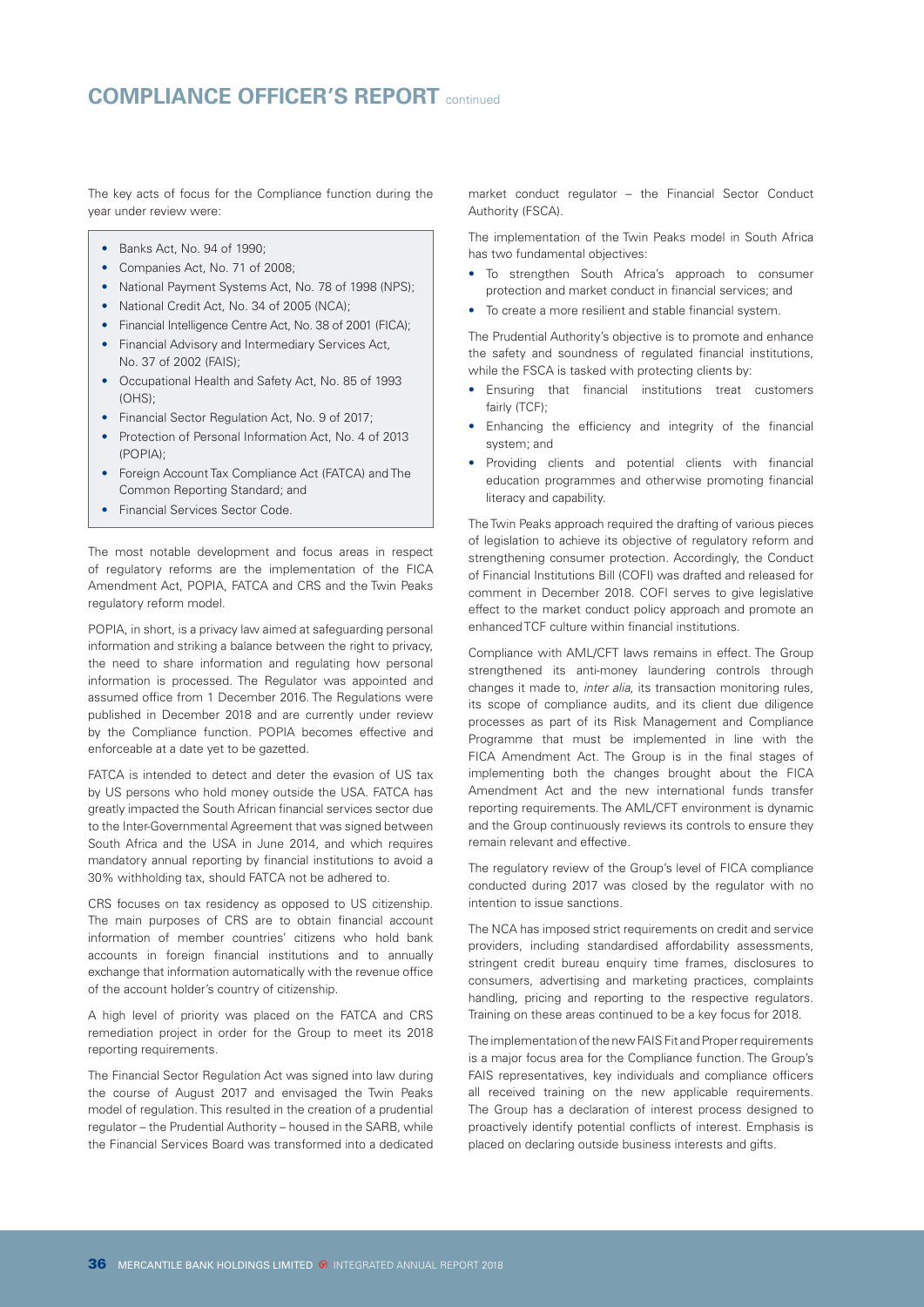Through the Banking Association of South Africa, a Code of Banking Practice has been endorsed by its members to provide safeguards for consumers. This Code remains a focus area in the coming year.

The Group places paramount importance on the health and safety of its employees and constantly strives to improve their safety standards. The Group's aim is to eliminate all workrelated injuries and illnesses and is pleased to report that no severe incidents occurred during 2018. All operations are guided by the Occupational Health and Safety Policy, which is based on leading safety practices at the workplace. This policy was formulated with the co-operation and participation of management. In our efforts to continually improve our safety performance, each operation is monitored monthly through a formal review system.

The Group's business is built on trust and integrity as perceived by its stakeholders, especially its clients, the Board, CGD and the regulators. An important element of trust and integrity is ensuring that the Group conducts its business in accordance with the values and the Code of Conduct that it has adopted, and in compliance with applicable laws, regulations, rules and standards. The Group's Market Conduct Policy is designed to facilitate compliance with applicable statutory and regulatory obligations across the Group and forms part of its Enterprisewide Risk Management Framework.

E Agrella *Acting Head: Compliance*

27 February 2019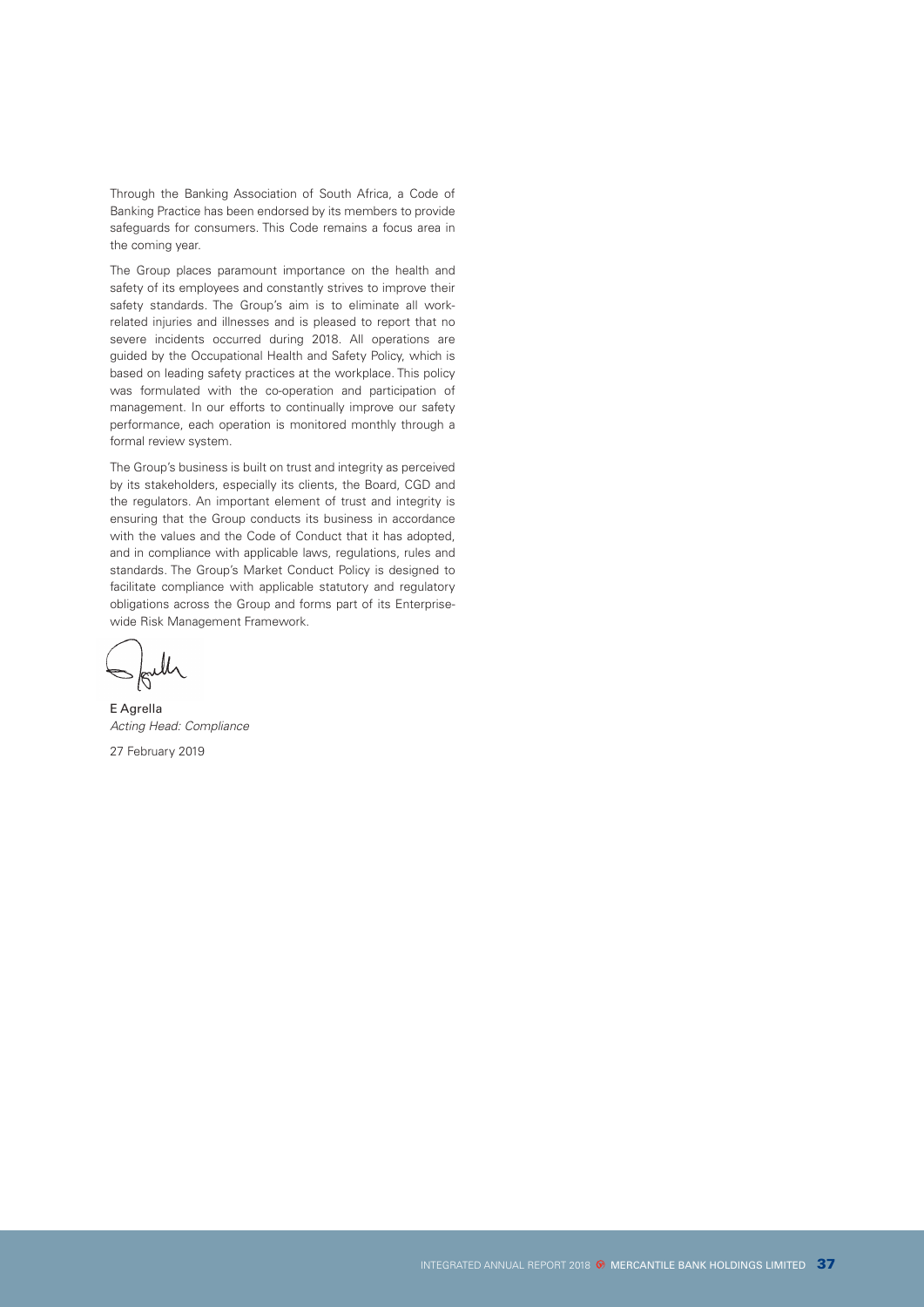## **DIRECTORS' RESPONSIBILITY STATEMENT**

In terms of the Companies Act, the Directors are required to maintain adequate accounting records and prepare annual financial statements that fairly present the financial position at year-end, and the results and cash flows for the year of the Company and the Group.

To enable the Board to discharge its responsibilities, management has developed, and continues to maintain, a system of internal controls. The Board has ultimate responsibility for this system of internal controls and reviews the effectiveness of its operations primarily through the GAC and other risk-monitoring committees and functions.

The internal controls include risk-based systems of accounting and administrative controls designed to provide reasonable, though not absolute, assurance that assets are safeguarded and that transactions are executed and recorded in accordance with sound business practices and the Group's written policies and procedures. These controls are implemented by trained and skilled staff with clearly defined lines of accountability and appropriate segregation of duties. The controls are monitored by management, and include a budgeting and reporting system operating within strict deadlines and an appropriate control framework. As part of the system of internal controls, the Group's Internal Audit function conducts risk-based audits.

The External Auditor is responsible for reporting on the fair presentation of the consolidated and separate annual financial statements.

The consolidated and separate annual financial statements are prepared in accordance with the Companies Act and IFRS, issued by the International Accounting Standards Board, and incorporate responsible disclosures in line with the accounting policies of the Group. The consolidated and separate annual financial statements are based on consistently applied, appropriate accounting policies, except as otherwise stated, and are supported by reasonable and prudent judgements and estimates. The Board believes that the Group will be a going concern in the year ahead. For this reason, it continues to adopt the going concern basis in preparing the annual financial statements.

These annual financial statements, set out on pages 44 to 104, have been approved by the Board of Mercantile Bank Holdings Limited and are signed on its behalf by:

TRUL

GP de Kock KR Kumbier *Chairman CEO*

27 February 2019

In terms of section 29(1)(e)(ii) of the Companies Act, it is confirmed that the preparation of these annual financial statements is the responsibility of the FD, MEL Teixeira (Chartered Accountant) South Africa.

These annual financial statements have been audited in compliance with the requirements of section  $29(1)(e)(i)$ of the Companies Act.

## **COMPANY SECRETARY'S CERTIFICATE**

In terms of the provisions of the Companies Act, I certify that, to the best of my knowledge and belief, the Company has lodged with the Registrar of Companies, for the financial year ended 31 December 2018, all such returns as are required of a public company in terms of the Companies Act, and that all such returns are true, correct and up-to-date.

T Singh *Company Secretary*

27 February 2019

38 MERCANTILE BANK HOLDINGS LIMITED <sup>®</sup> INTEGRATED ANNUAL REPORT 2018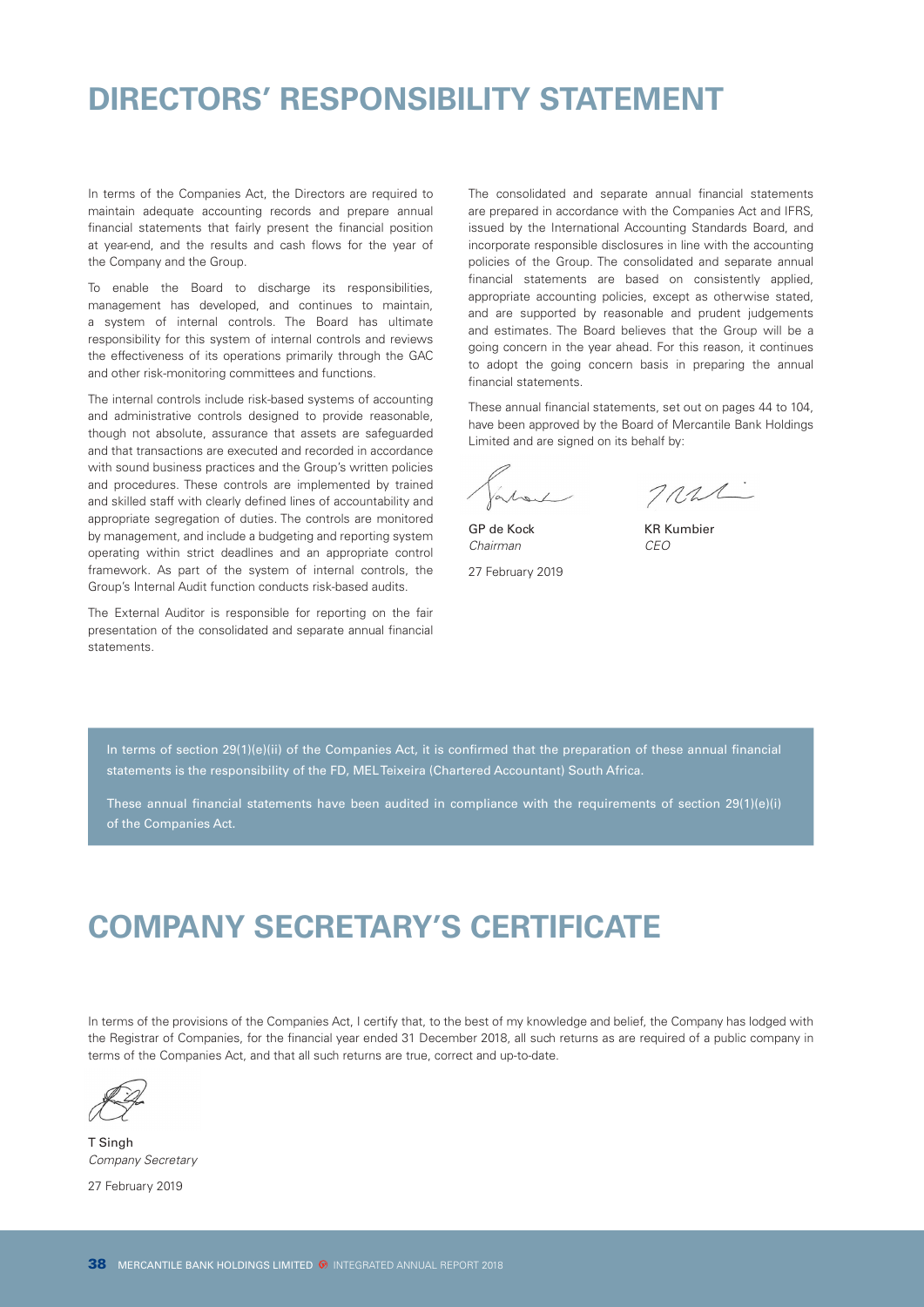# **INDEPENDENT AUDITOR'S REPORT**

To the shareholder of Mercantile Bank Holdings Limited

### **REPORT ON THE AUDIT OF THE ANNUAL FINANCIAL STATEMENTS**

### **OPINION**

We have audited the consolidated and separate annual financial statements of Mercantile Bank Holdings Limited and its subsidiaries (the Group) set out on pages 45 to 103, which comprise the consolidated and separate statement of financial position as at 31 December 2018, and the consolidated and separate statement of comprehensive income, the consolidated and separate statement of changes in equity and the consolidated and separate statement of cash flows for the year then ended, and the notes to the consolidated and separate annual financial statements, including a summary of significant accounting policies.

In our opinion, the consolidated and separate annual financial statements present fairly, in all material respects, the consolidated and separate financial position of the Group as at 31 December 2018, and its consolidated and separate financial performance and consolidated cash flows for the year then ended in accordance with International Financial Reporting Standards (IFRSs) and the requirements of the Companies Act of South Africa.

### **BASIS FOR OPINION**

We conducted our audit in accordance with International Standards on Auditing (ISAs). Our responsibilities under those standards are further described in the *Auditor's Responsibilities for the Audit of the Consolidated and Separate Annual Financial Statements* section of our report. We are independent of the Group in accordance with the Independent Regulatory Board for Auditors *Code of Professional Conduct for Registered Auditors* (IRBA Code) and other independence requirements applicable to performing audits of financial statements in South Africa. We have fulfilled our other ethical responsibilities in accordance with the IRBA Code and in accordance with other ethical requirements applicable to performing audits in South Africa. The IRBA Code is consistent with the International Ethics Standards Board for Accountants Code of Ethics for Professional Accountants (Parts A and B). We believe that the audit evidence we have obtained is sufficient and appropriate to provide a basis for our opinion.

### **OTHER INFORMATION**

The Directors are responsible for the other information. The other information comprises the Company Secretary's Certificate, the Audit Committee Report and the Directors' Report as required by the Companies Act of South Africa, and the supplementary information as disclosed on page 104. The other information does not include the consolidated and separate annual financial statements and our auditor's report thereon.

Our opinion on the consolidated and separate annual financial statements does not cover the other information and we do not express an audit opinion or any form of assurance conclusion thereon.

In connection with our audit of the consolidated annual financial statements, our responsibility is to read the other information and, in doing so, consider whether the other information is materially inconsistent with the consolidated annual financial statements or our knowledge obtained in the audit, or otherwise appears to be materially misstated.

If, based on the work we have performed on the other information that we obtained prior to the date of this auditor's report, we conclude that there is a material misstatement of this other information, we are required to report that fact. We have nothing to report in this regard.

### **RESPONSIBILITIES OF THE DIRECTORS FOR THE CONSOLIDATED AND SEPARATE ANNUAL FINANCIAL STATEMENTS**

The Directors are responsible for the preparation and fair presentation of the consolidated and separate annual financial statements in accordance with International Financial Reporting Standards and the requirements of the Companies Act of South Africa, and for such internal control as the Directors determine is necessary to enable the preparation of consolidated and separate annual financial statements that are free from material misstatement, whether due to fraud or error.

In preparing the consolidated and separate annual financial statements, the Directors are responsible for assessing the Group's ability to continue as a going concern, disclosing, as applicable, matters related to going concern and using the going concern basis of accounting unless the Directors either intend to liquidate the Group or to cease operations, or have no realistic alternative but to do so.

### **AUDITOR'S RESPONSIBILITIES FOR THE AUDIT OF THE CONSOLIDATED AND SEPARATE ANNUAL FINANCIAL STATEMENTS**

Our objectives are to obtain reasonable assurance about whether the consolidated and separate annual financial statements as a whole are free from material misstatement, whether due to fraud or error, and to issue an auditor's report that includes our opinion. Reasonable assurance is a high level of assurance, but is not a guarantee that an audit conducted in accordance with ISAs will always detect a material misstatement when it exists. Misstatements can arise from fraud or error and are considered material if, individually or in the aggregate, they could reasonably be expected to influence the economic decisions of users taken on the basis of these consolidated and separate annual financial statements.

As part of an audit in accordance with ISAs, we exercise professional judgement and maintain professional scepticism throughout the audit. We also:

Identify and assess the risks of material misstatement of the consolidated and separate annual financial statements, whether due to fraud or error, design and perform audit procedures responsive to those risks, and obtain audit evidence that is sufficient and appropriate to provide a basis for our opinion. The risk of not detecting a material misstatement resulting from fraud is higher than for one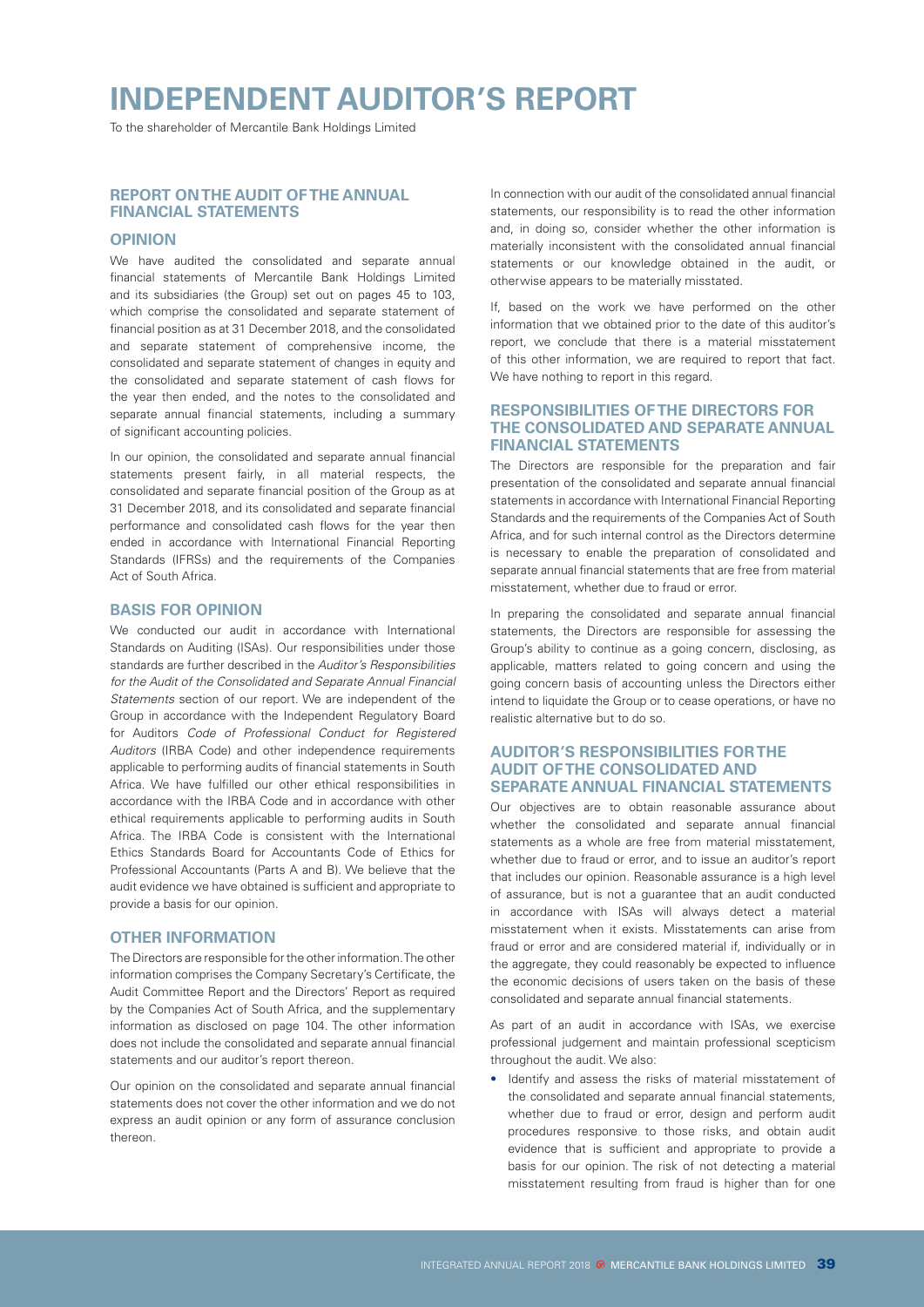### **INDEPENDENT AUDITOR'S REPORT** continued

resulting from error, as fraud may involve collusion, forgery, intentional omissions, misrepresentations or the override of internal control;

- Obtain an understanding of internal control relevant to the audit in order to design audit procedures that are appropriate in the circumstances, but not for the purpose of expressing an opinion on the effectiveness of the Group's internal control;
- Evaluate the appropriateness of accounting policies used and the reasonableness of accounting estimates and related disclosures made by the Directors;
- Conclude on the appropriateness of the Directors' use of the going concern basis of accounting and based on the audit evidence obtained, whether a material uncertainty exists related to events or conditions that may cast significant doubt on the Group's ability to continue as a going concern. If we conclude that a material uncertainty exists, we are required to draw attention in our auditor's report to the related disclosures in the consolidated and separate annual financial statements or, if such disclosures are inadequate, to modify our opinion. Our conclusions are based on the audit evidence obtained up to the date of our auditor's report. However, future events or conditions may cause the Group to cease to continue as a going concern;
- Evaluate the overall presentation, structure and content of the consolidated and separate annual financial statements, including the disclosures, and whether the consolidated and separate annual financial statements represent the underlying transactions and events in a manner that achieves fair presentation; and
- Obtain sufficient appropriate audit evidence regarding the financial information of the entities or business activities within the Group to express an opinion on the consolidated and separate annual financial statements. We are responsible for the direction, supervision and performance of the Group audit. We remain solely responsible for our audit opinion.

We communicate with the Audit Committee regarding, among other matters, the planned scope and timing of the audit and significant audit findings, including any significant deficiencies in internal control that we identify during our audit.

### **REPORT ON OTHER LEGAL AND REGULATORY REQUIREMENTS**

In terms of the Independent Regulatory Board for Auditors (IRBA) Rule published in Government Gazette Number 39475 dated 4 December 2015, we report that Deloitte & Touche has been the auditor of Mercantile Bank Holdings Limited for 17 years.

Deloitte & Touche *Registered Auditor* Per: Diana Jorge Partner

28 February 2019

National Executive: \*LL Bam Chief Executive Officer, \*TMM Jordan Deputy Chief Executive Officer; Clients & Industries, \*MJ Jarvis Chief Operating Officer, \*AF Mackie Audit & Assurance, \*N Singh Risk Advisory, DP Ndlovu Tax & Legal, TP Pillay Consulting, \*JK Mazzocco Talent & Transformation, MG Dicks Risk Independence & Legal, KL Hodson Corporate Finance \*TJ Brown Chairman of the Board.

*\*Partner and Registered Auditor*

A full list of partners and directors is available on request

B-BBEE rating: Level 1 contributor in terms of the DTI Generic Scorecard as per the amended Codes of Good Practice

Associate of Deloitte Africa, a Member of Deloitte Touche Tohmatsu Limited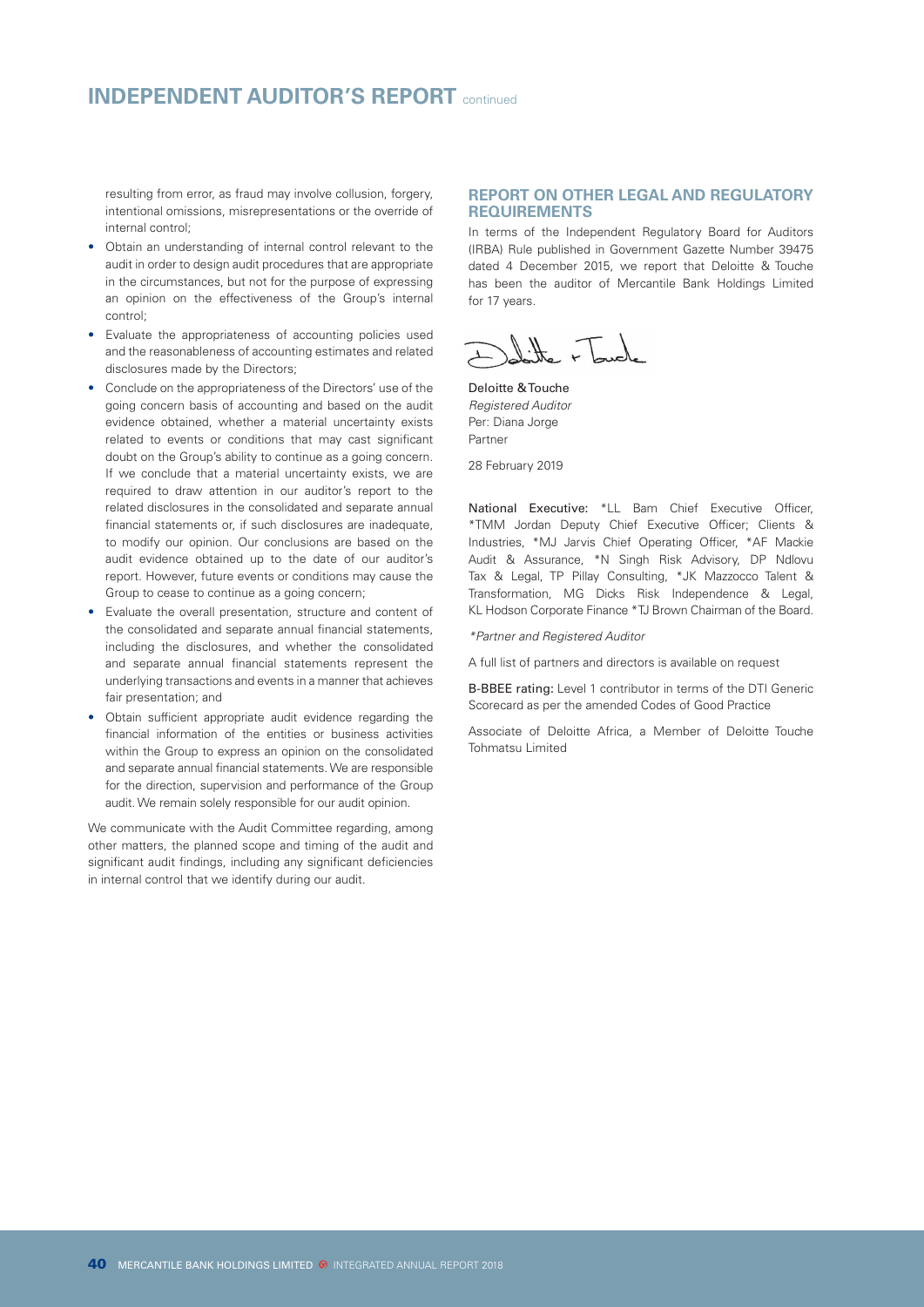## **AUDIT COMMITTEE REPORT**

for the year ended 31 December 2018

The GAC is pleased to present its report for the 2018 financial year. This report has been prepared based on the requirements of the Companies Act, the Bank's Act, King IV and other applicable regulatory requirements.

The GAC's duties include its statutory duties in terms of section 94(7) of the Companies Act, as well as additional duties assigned to it by the Board. It is a committee of the Board and has assumed the responsibilities of an audit committee in respect of all subsidiaries of Mercantile, with the exception of the securitisation vehicle, Compass Securitisation (RF) Limited, which has a separate audit committee. The role of the Audit Committee has never been more fundamental in ensuring that trust and integrity are maintained over corporate reporting, entrenched by the efficiency of internal controls, the effectiveness of the Internal Audit function, the independence of the External Auditor and optimised through a combined assurance model. The GAC's main objective is to assist the Board in fulfilling its oversight responsibilities, in particular regarding evaluation of the adequacy and efficiency of accounting policies, internal controls and financial and corporate reporting processes. In addition, the GAC assesses the effectiveness of the internal audit activity and the independence and effectiveness of the External Auditor.

### **TERMS OF REFERENCE**

The GAC is both a statutory and a Board Committee. Its powers and terms of reference are derived from the Companies Act and are formalised in its charter, which is reviewed annually and approved by the Board. The GAC has executed its duties during the past financial year in accordance with its charter and the Companies Act.

### **COMPOSITION**

The GAC comprises three Independent Non-Executive Directors. As at 31 December 2018, the members were:

- TH Njikizana *(Chair)* Chartered Accountant (South Africa);
- L Hyne Chartered Accountant (South Africa); and
- DR Motsepe.

The CEO, FD, heads of Risk, Internal Audit and Compliance Management, as well as the heads of CGD Group Compliance and Internal Audit, and representatives from the External Auditor are permanent attendees to the Committee meetings. The External and Internal Auditors have unrestricted access to the GAC Chairman, or any other member of the Committee, including closed sessions without management, on any matter that they regard as relevant to the fulfilment of the Committee's responsibilities. The GAC Chairman meets with the External and Internal Auditors separately between Audit Committee meetings.

The GAC's responsibility to oversee integrated reporting, requires that all members have an understanding of financial statements and IFRS; an ability to assess the general application of IFRS in connection with the accounting for estimates, accruals, and reserves; experience preparing, auditing, analysing, or evaluating financial statements that present a breadth and level of complexity of account issues generally comparable to what can reasonably be expected to arise in the financial statements, or experience actively supervising those engaged in such activities; an understanding of internal control over financial reporting and an understanding of the Audit Committee's function. At least one-third of the members of the GAC, at any time, shall have academic qualifications, or experience, in economics, law, corporate governance, finance, accounting, commerce, industry, public affairs or human resources management. In addition, all GAC members should meet predetermined skills, competency and experience requirements. The GAC is free to consult with specialists or consultants to assist it with the performance of its functions, subject to a Board-approved process, and all GAC members must keep current with developments affecting the required skill set.

### **MEETINGS**

The GAC held five meetings during the period under review. During their tenure as members of the Committee, all members attended each of these meetings.

### **STATUTORY DUTIES**

In execution of its statutory duties during the financial year under review, the GAC:

- Nominated for appointment as External Auditor, Deloitte & Touche, which, in its opinion, is independent of the Company;
- Determined the fees to be paid to Deloitte & Touche and the auditor's scope and terms of engagement, ensuring the fees agreed do not impinge on the auditor's ability to perform adequate procedures as disclosed in note 27 to the annual financial statements;
- Believes the appointment of Deloitte & Touche complies with the relevant provisions of the Banks Act, the Companies Act, and King IV;
- Pre-approved all non-audit service contracts with Deloitte & Touche in accordance with its policy;
- Received no complaints with regard to accounting practices and the internal audit of the Company, the content or auditing of its annual financial statements, the internal financial controls of the Company and any other related matters; and
- Advised the Board that, regarding matters concerning the Company's accounting policies, financial control, records and reporting, it concurs that the adoption of the going concern premise in the preparation of the annual financial statements is appropriate.

### **INTERNAL FINANCIAL CONTROL AND INTERNAL AUDIT**

In the execution of its delegated duties in this area, the GAC has:

- Reviewed and recommended the Internal Audit Charter for approval:
- Evaluated the independence, effectiveness and performance of the internal audit activity;
- Reviewed the effectiveness of the Company's system of internal financial controls;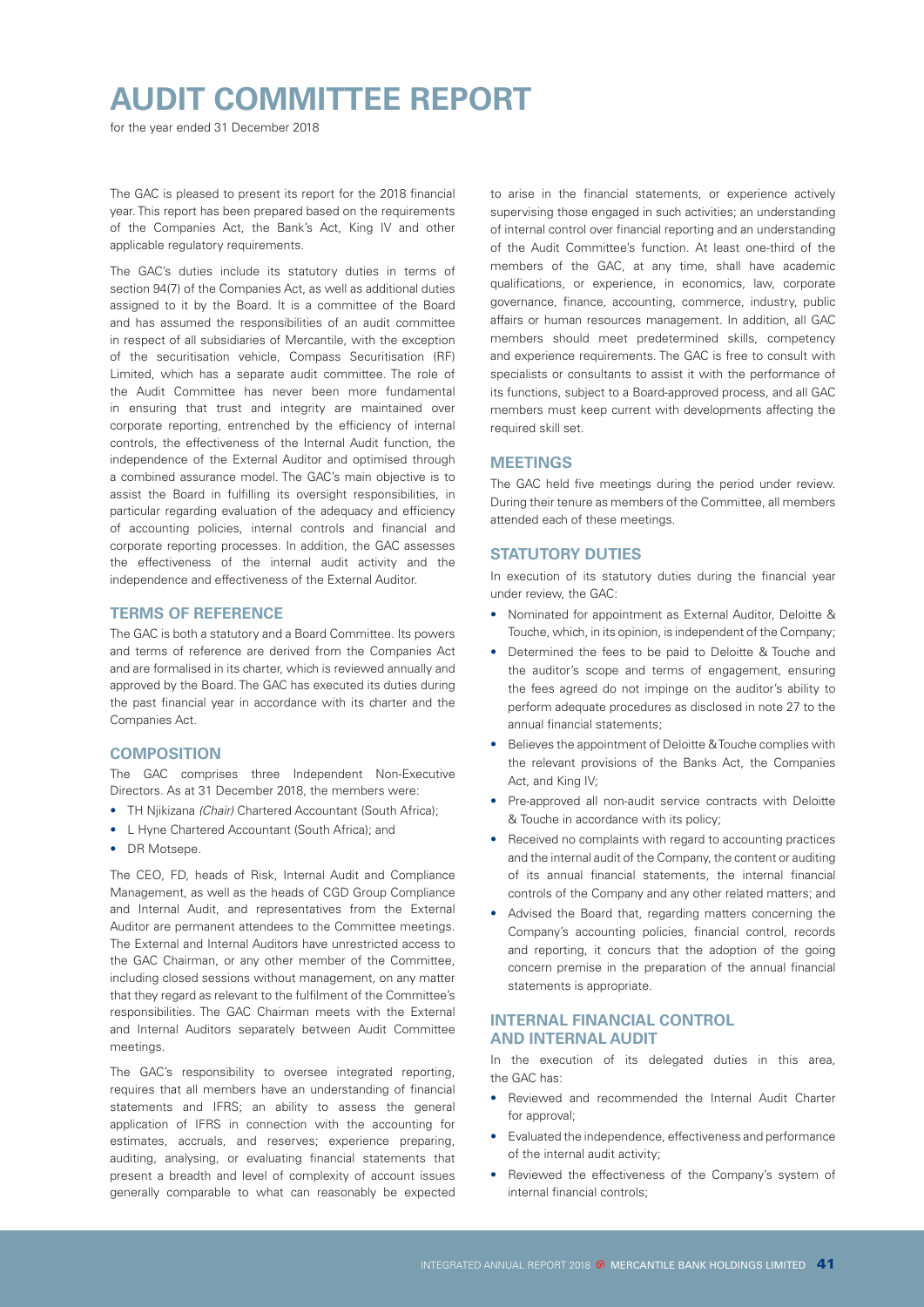### **AUDIT COMMITTEE REPORT** continued

for the year ended 31 December 2018

- Reviewed significant issues raised by the external and internal audit process, and the adequacy of corrective action in response to such findings;
- Reviewed policies and procedures for preventing and detecting fraud; and
- Undertaken a deep dive on the requirements of IFRS 9 and the implementation thereof in 2018. Refer to pages 93 to 97 for the detail.

For the sake of completeness, it is noted that Internal Audit provided a written assessment of the effectiveness of the system of internal controls and risk management to the GAC, who reported on these matters to the Board. It was, however, the duty of the GAC to agree a risk-based audit programme with Internal Audit.

The head of Internal Audit reported functionally to the GAC, had unrestricted access to the GAC Chairman, and is of the opinion that significant internal financial controls operated effectively during the period under review.

Based on the processes followed and assurances obtained, the GAC believes that significant internal financial controls are effective.

### **REGULATORY COMPLIANCE**

In the execution of its delegated duties in this area, the GAC has:

- Reviewed and recommended the Compliance Charter and annual plan for approval; and
- Evaluated the effectiveness and performance of the Compliance function.

The GAC has complied with all applicable legal, regulatory and other responsibilities.

### **EXTERNAL AUDIT**

The lead regulator, the Prudential Authority, designated 'auditor independence and audit quality measures' to be the flavourof-the-year topic for 2018 and requested the GAC Chairman to present to that regulator on how the GAC ensures that it is able to attest on an annual basis to auditor independence as stipulated in the various legislative requirements and Basel papers. The GAC Chairman accordingly presented the practical steps followed by the GAC to enable it to come to the conclusion that all the various requirements pertaining to auditor independence are satisfactorily met, and that the integrity of its audits was preserved to ensure a high-quality audit.

The presentation made specific reference to the policies and processes followed to determine ongoing independence and audit quality, which included annual reviews of the performance of the External Auditor against the scope and accepted timelines through formal surveys of Executive Managers, Internal Audit, discussions with auditors and based on its own interactions with the auditor. In addition, the GAC considered the quality control standards applicable to the External Auditor and, in May 2018, adopted a practice to request the External Auditor to report on its audit quality controls and independence. The External Auditor covered the following aspects in their presentation – ethical requirements and independence, client

and engagement acceptance continuance, engagement performance and monitoring.

During the period under reporting, the GAC has posed questions directly to the External Auditor on how the high-profile audit failures and scandals in the local environment have caused them to modify their own practices to avoid similar failures and received feedback in this regard. The GAC without fail considers for discussion with the External Auditor if and when they arise, any banking regulatory actions that have a bearing on the conduct of the audit. Going forward, the GAC will investigate the availability of the external audit firm's annual transparency report and any inspection reports on the audit firm issued by the relevant audit oversight body for due consideration.

Deloitte & Touche was appointed as the Group's External Auditor in 1998 and the Group has embedded the policy of rotating the audit partner every five years, which is aligned to the Companies Act. The current audit partner was appointed in 2014. There have been significant changes in the management of the Group during the External Auditor's tenure, which has mitigated the attendant risk of familiarity between the External Auditor and management. The adoption of the mandatory audit firm rotation will be considered as required by regulations.

Based on processes followed and assurances received, the GAC is satisfied that both Deloitte & Touche and the audit partner, D Jorge, are independent of the Group. The GAC confirms that no reportable irregularities were identified and reported by the External Auditor (in terms of the Auditing Profession Act, No. 26 of 2005).

Based on its satisfaction with the results of the activities outlined above, the GAC has recommended to the Board that Deloitte & Touche should be reappointed for 2019. The reappointment of the External Auditor is subject to approval by the shareholder at the upcoming AGM.

### **EXTERNAL AUDITOR'S SERVICES: NON-AUDIT SERVICES**

The Group will not contract its External Auditor for nonaudit services where such an engagement compromises their independence and, in particular, the following areas are specifically excluded from services that may be procured from the External Auditor:

- Bookkeeping or other services related to accounting records or annual financial statements;
- Financial information systems design and implementation;
- Appraisal or valuation services, fairness opinions, or contribution-in-kind reports for financial reporting purposes;
- Actuarial services:
- Internal Audit outsourcing and/or co-sourcing;
- Performance of management functions;
- Staff-recruitment agents;
- Broker-dealer, investment adviser or investment banking services; and
- Legal services.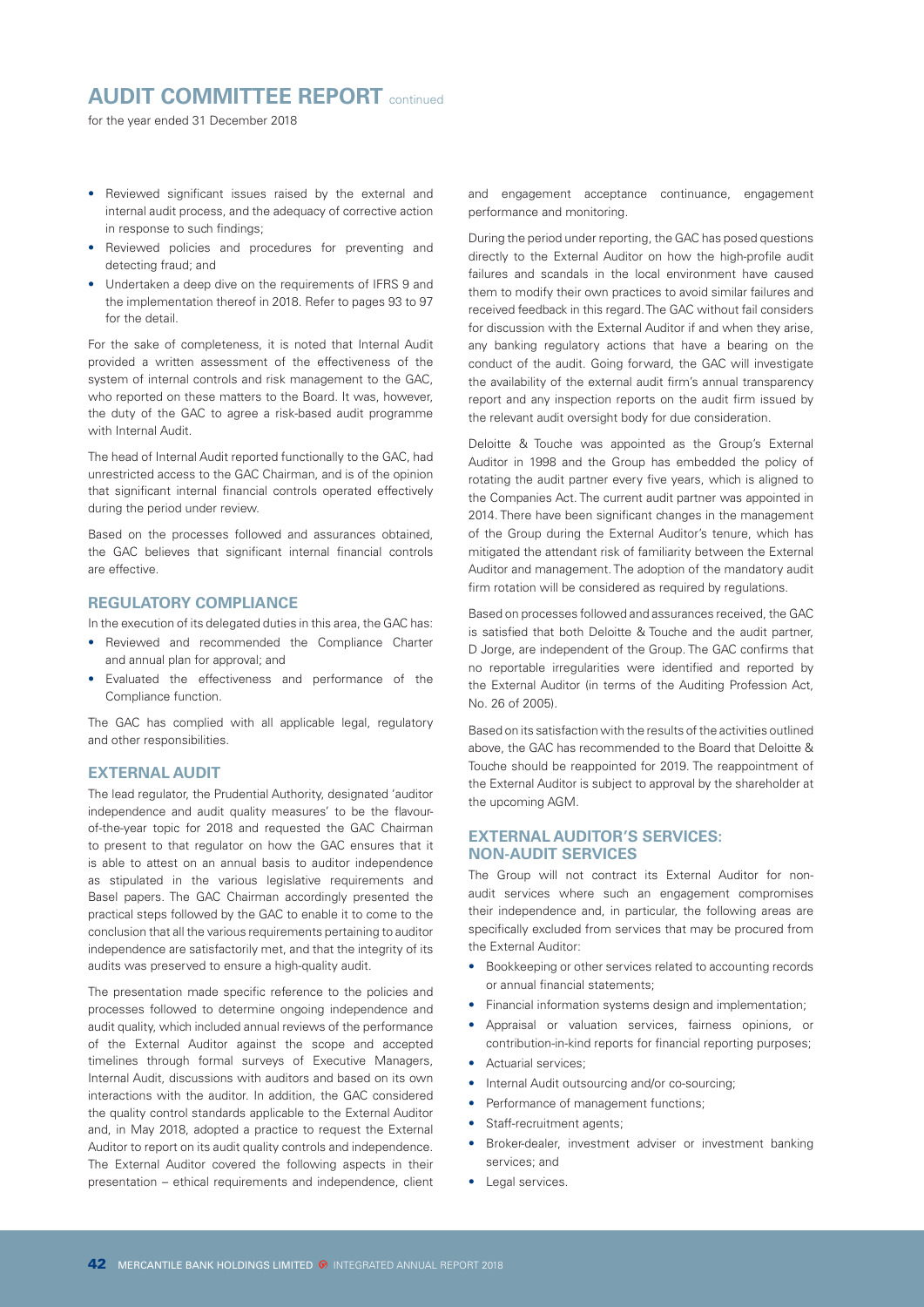The following is a summary of the policy adopted by the GAC to ensure proper governance and approval of the use of the External Auditor to provide non-audit services.

Mercantile will not contract its auditor on services prohibited in terms of section 90(2) of the Companies Act, and under the Code of Professional Conduct mentioned in the Auditing Profession Act, as amended from time to time. To ensure that such is complied with:

- The External Auditor confirms in writing, prior to providing a service for non-audit services, that such does not impair their independence and that they may provide such service;
- The CEO may approve non-auditing services projects up to R250 000;
- The GAC approves non-auditing services projects exceeding R250 000;
- The cumulative total of non-audit services fees paid to the External Auditor may not exceed 25% of the audit fee for that year. Where the engagement of services would take the cumulative total of non-audit services fees paid to the External Auditor over 25% of the audit fee for that year, the engagement must be approved by the GAC in advance of the engagement commencing;
- Management includes a report on non-audit services provided by the External Auditor for notification at GAC meetings; and
- Services rendered by other audit firms are not subject to the above and the CEO can approve such from time to time in accordance with the Group's general limits of authorities.

### **COMBINED ASSURANCE**

The GAC is of the view that the arrangements in place for the combined assurance model are working toward achieving the objective of a more effective, integrated approach across the disciplines of risk management, compliance and audit (and other assurance providers, as applicable). The journey of combined assurance will continuously evolve as the process matures within the organisation.

### **FINANCE FUNCTION**

The GAC received regular reports from the FD regarding the financial performance of the Group, the tracking and monitoring of key performance indicators, details of budgets, forecasts, long-term plans and capital expenditures, financial reporting controls and processes and the adequacy and reliability of management information used during the financial reporting process. The GAC believes that the FD, MEL Teixeira, who is responsible for Finance, possesses the appropriate expertise and experience to meet her responsibilities in that position. We are also satisfied with the expertise and adequacy of resources within the Finance function.

In making these assessments, we have obtained feedback from both External and Internal Audit.

Based on the processes followed and assurances obtained, we believe that the accounting practices are effective.

### **ANNUAL FINANCIAL STATEMENTS AND INTEGRATED REPORTING PROCESS**

The GAC reviewed and discussed the integrated annual report, reporting process and governance and financial information included in the integrated annual report after considering recommendations from the SETCOM; the Remuneration Committee; the Group RMC and the DAC.

The GAC remains satisfied with the overall control environment, including those supporting the annual financial statements for 2018, as confirmed by Internal Audit.

Based on the processes followed and assurances obtained, we recommend the current annual financial statements be approved by the Board.

On behalf of the GAC

 $\mathscr{L}$ 

TH Njikizana *Chairman of the GAC*

27 February 2019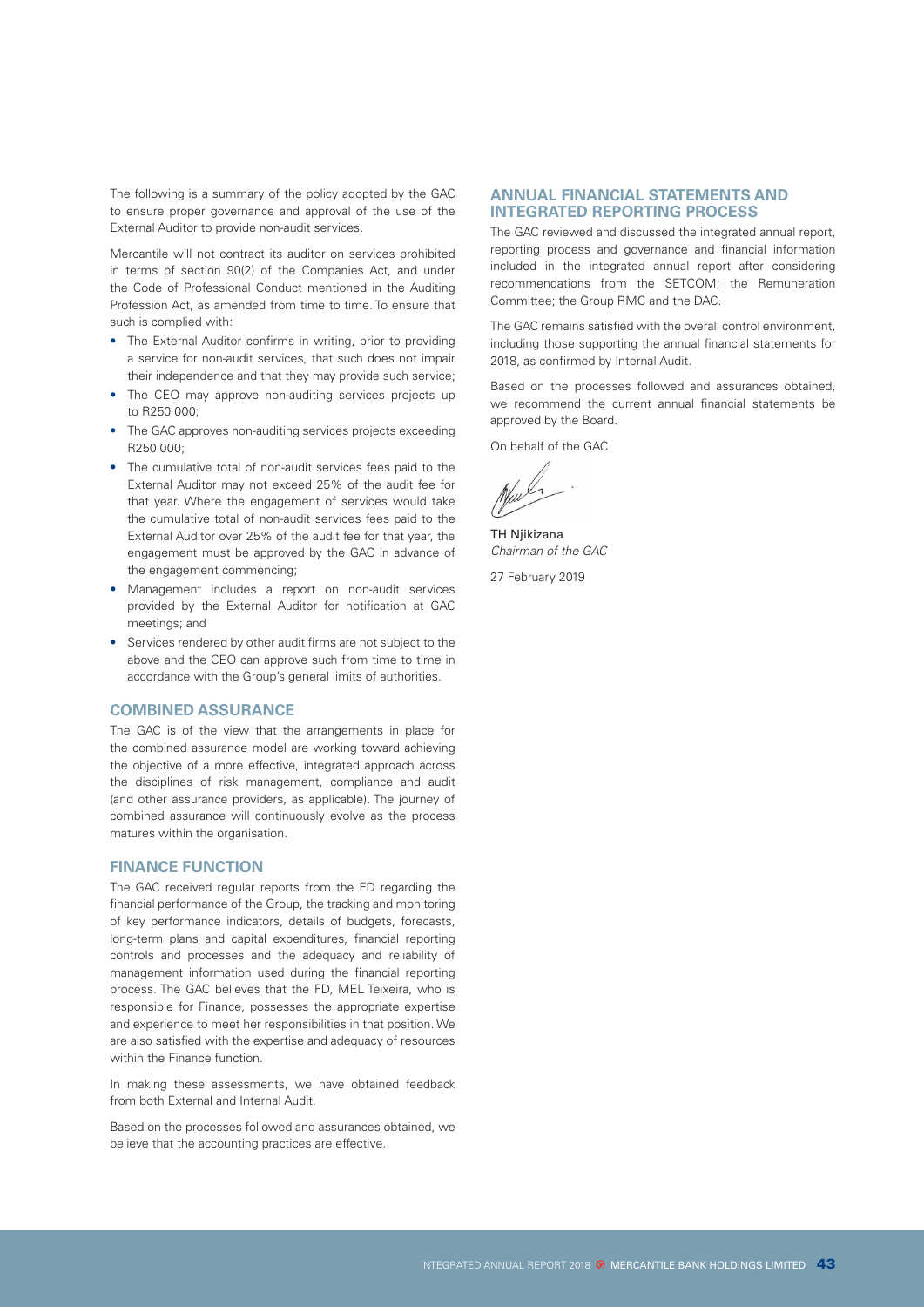# **DIRECTORS' REPORT**

for the year ended 31 December 2018

The Directors have pleasure in presenting their report, which forms part of the audited annual financial statements of the Company and the Group for the year ended 31 December 2018.

### **NATURE OF BUSINESS**

The Company is a registered bank-controlling and investmentholding company incorporated in the Republic of South Africa. Through its subsidiaries, the Company is involved in the full spectrum of domestic and international banking and financial services to niche markets in business, commercial and alliance banking.

### **HOLDING COMPANY**

The 100% shareholder of the Company is CGD.

### **FINANCIAL RESULTS**

An overview of the financial results is set out in the Group Review, commencing on page 8 of the integrated annual report. Details of the Company and Group financial results are set out on page 45 to 104 and, in the opinion of the Directors, require no further comment.

### **SHARE CAPITAL**

There were no changes to the authorised and issued share capital of the Company during the current and previous year. The authorised and issued share capital of the Company and the Group is detailed in note 21 to the annual financial statements.

### **DIRECTORS, COMPANY SECRETARY AND REGISTERED ADDRESSES**

The Directors of the Company during the year were as follows:

GP de Kock*° (Chairman)* KR Kumbier*# (CEO)* MEL Teixeira*# (FD, effective 15 June 2018)* RS Caliço\* *(Deputy CEO up to 16 June 2018)* L Hyne*°* AT Ikalafeng*°* TH Njikizana*^°* DR Motsepe*°*

*\* Portuguese ^ Zimbabwean # Executive ° Independent Non-Executive*

The Directors of the Company, as at 27 February 2019, and details of their backgrounds, are shown on pages 6 and 7.

T Singh is the Company Secretary.

The registered addresses of the Company are:

Postal PO Box 782699, Sandton 2146

Physical 1st Floor, Mercantile Bank, 142 West Street, Sandown 2196

### **DIVIDENDS**

A dividend of R49.886 million was declared on 27 February 2019 in respect of the year ended 31 December 2018 (2017: R42.458 million and paid in 2018).

### **SPECIAL RESOLUTIONS**

Two special resolutions were adopted during 2018 at the AGM held on 6 June 2018. The first was to approve the fees and remuneration respectively payable to Non-Executive Directors and Executive Directors. The second was in terms of section 45 of the Companies Act to approve financial assistance to intragroup companies.

### **EVENTS AFTER THE REPORTING PERIOD**

Apart from the dividends declared and the ongoing sale of Mercantile (refer to note 33 on page 89), no other material events have occurred between the accounting date and the date of this report that require adjustment to the disclosure in the annual financial statements.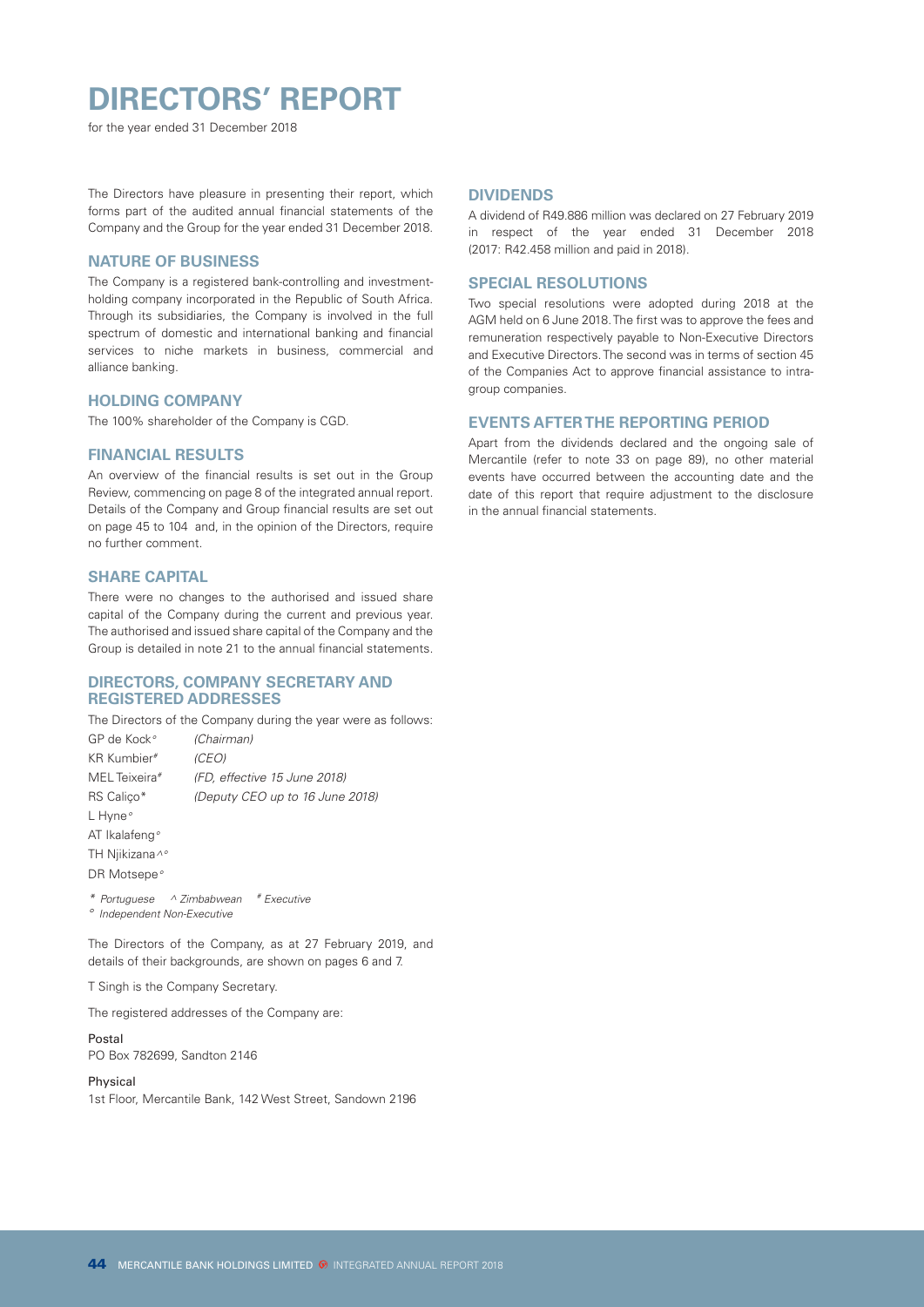# **ACCOUNTING POLICIES**

for the year ended 31 December 2018

The principal accounting policies adopted in the preparation of these annual financial statements are set out below:

### **1. BASIS OF PRESENTATION**

The separate annual financial statements of the Company as well as the consolidated annual financial statements for the Group are prepared in accordance with IFRS adopted by the International Accounting Standards Board; the South African Institute of Chartered Accountants' Financial Reporting Guides as issued by the Accounting Practices Committee; Financial Reporting Pronouncements as issued by the Financial Reporting Standards Council and the Companies Act.

In the current year, the Group has applied the below mandatory amendments to IFRSs issued by the International Accounting Standards Board and that are effective for an accounting period that begins on or after 1 January 2018.

With the exception of IFRS 9, all other IFRSs that became effective in the current reporting period have had no material impact on the Group.

### **2. BASIS OF CONSOLIDATION**

Subsidiaries are entities over which the Group has exposure to variable returns and the power to direct relevant activities that affect those returns. The existence and effect of potential voting rights that are currently exercisable or convertible are considered when assessing whether the Group controls another entity. Subsidiaries are fully consolidated from the date on which control is transferred to the Group. They are deconsolidated from the date that control ceases.

Inter-company transactions, balances and unrealised gains on transactions between Group companies are eliminated. Unrealised losses are also eliminated, unless the transaction provides evidence of impairment of the asset transferred. Accounting policies of subsidiaries have been changed, where necessary, to ensure consistency with the policies adopted by the Group.

### **3. RECOGNITION OF ASSETS AND LIABILITIES**  3.1 ASSETS

The Group recognises an asset when it obtains control of a resource as a result of past events and from which future economic benefits are expected to flow to the Group.

### 3.2 LIABILITIES

The Group recognises a liability when it has a present obligation as a result of past events and it is probable that an outflow of resources embodying economic benefits will be required to settle the obligation.

### 3.3 PROVISIONS

A provision is recognised when the Group has a present legal or constructive obligation as a result of past events, it is probable that an outflow of resources embodying economic benefits will be required to settle the obligation, and a reliable estimate of the amount can be made.

### 3.4 CONTINGENT LIABILITIES

A contingent liability is disclosed where the Group has a possible obligation as a result of past events, the existence of which will be confirmed only by the occurrence or nonoccurrence of one or more uncertain future events not wholly within the control of the Group, or an obligation in terms of which it is merely possible that an outflow of resources will be required to settle the obligation, or the amount of an obligation cannot be measured with sufficient reliability.

### **4. FINANCIAL INSTRUMENTS**

A financial asset or financial liability is recognised in the Group's statement of financial position when the Group has become a party to the contractual provisions of that financial instrument. Regular way purchases or sales of financial assets are recognised using settlement date accounting. On initial recognition, financial instruments are recognised at fair value and, in the case of a financial instrument not at fair value through profit or loss, transaction costs that are directly attributable to the acquisition or issue of the financial instruments are included.

### 4.1 DERIVATIVE FINANCIAL INSTRUMENTS

The Group uses the following derivative financial instruments to reduce its underlying financial risks and/or to enhance returns:

- Forward exchange contracts;
- Foreign currency swaps;
- Interest rate swaps; and
- Unlisted equity instruments.

Derivative financial instruments (derivatives) are not entered into for trading or speculative purposes and are held only to cover economic exposures. All derivatives are recognised in the statement of financial position. Derivatives are initially recorded at cost and are subsequently measured to fair value, excluding transaction costs, at each reporting date. Changes in the fair value of derivatives are recognised in profit or loss.

Derivatives related to unlisted equity instruments where fair value cannot be reliably determined are measured at cost less impairment.

A derivative's notional principal amount reflects the value of the Group's investment in derivative financial instruments, and represents the amount to which a rate or price is applied to calculate the exchange of cash flows.

### 4.2 FINANCIAL ASSETS

### Business model assessment

We determine our business models at the level that best reflects how we manage portfolios of financial assets to achieve our business objectives. Judgement is used in determining our business models, which is supported by relevant, objective evidence including:

• How the economic activities of our businesses generate benefits, for example through trading revenue, enhancing yields or hedging funding or other costs and how such economic activities are evaluated and reported to key management personnel; and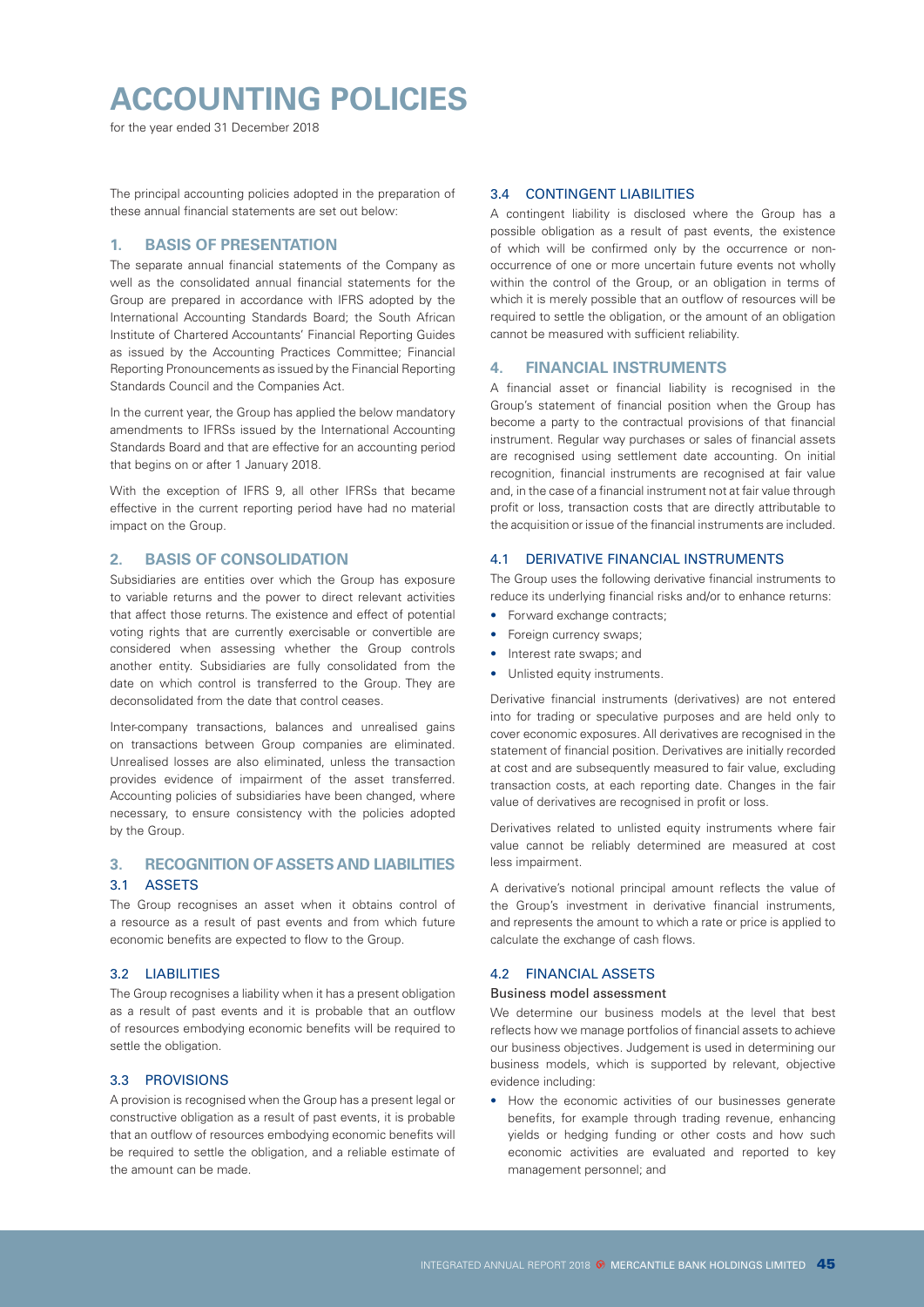### **ACCOUNTING POLICIES** continued

for the year ended 31 December 2018

• The significant risks affecting the performance of our businesses, for example, market risk, credit risk, or other risks as described in the Risk Management section, and the activities undertaken to manage those risks.

Our business models fall into two categories, which are indicative of the key strategies used to generate returns:

- Held-to-collect contractual cash flows (HTC): the objective of this business model is to hold loans and securities to collect contractual principal and interest cash flows. Sales are incidental to this objective and are expected to be insignificant or infrequent.
- Other fair value business models: these business models are not held-to-collect contractual cash flows, and primarily represent business models where assets are held-fortrading or managed on a fair value basis.

#### Solely payments of principal and interest assessment

Instruments held within a held-to-collect contractual cash flows business model are assessed to evaluate if their contractual cash flows are comprised of solely payments of principal and interest. Solely payments of principal and interest assessment payments are those which would typically be expected from basic lending arrangements. Principal amounts include par repayments from lending and financing arrangements, and interest primarily relates to basic lending returns, including compensation for credit risk and the time value of money associated with the principal amount outstanding over a period of time. Interest can also include other basic lending risks and costs (for example, liquidity risk, servicing or administrative costs) associated with holding the financial asset for a period of time and a profit margin.

Where the contractual terms introduce exposure to risk or variability of cash flows that are inconsistent with a basic lending arrangement, the related financial asset is classified and measured at fair value through profit or loss.

#### Financial assets at amortised cost

The Group has classified loans, trade receivables, negotiable securities and cash at banks as financial assets at amortised cost. Amortised cost is determined using the effective interest rate method. The effective interest rate is the rate that discounts expected future cash payments or receipts through the expected life of the financial instrument or, when appropriate, a shorter period, to the net carrying amount of the financial asset or financial liability. When calculating the effective interest rate, the Group estimates cash flows considering all contractual terms of the financial instrument.

#### Financial assets at fair value through profit or loss

Financial assets are designated at fair value through profit or loss primarily to eliminate or significantly reduce an accounting mismatch. The Group seeks to demonstrate that, by applying the fair value option, which measures fair value gains and losses in profit or loss, it significantly reduces measurement inconsistency that would otherwise arise from measuring such designated financial assets at amortised cost.

### Financial assets at fair value through other comprehensive income

Financial assets that are held for collection of contractual cash flows, where the assets' cash flows solely represent payments of principal and interest, and that are not designated at amortised cost or at fair value through profit or loss, are measured at fair value through other comprehensive income. Movements in the carrying amount are taken through other comprehensive income, except for impairment gains or losses, interest revenue, foreign exchange gains and losses on the instruments, which are recognised in profit or loss.

When the financial asset is derecognised, the cumulative gain or loss previously recognised in other comprehensive income, may subsequently be reclassified within equity. Interest income on these financial assets is measured using the effective interest rate method. The Group has classified other investments as financial assets at fair value through other comprehensive income.

#### Cash and cash equivalents

Cash and cash equivalents comprise cash on hand, deposits held by the Group with the SARB, domestic banks, foreign banks and money market funds. These financial assets have been designated as loans and receivables and are measured at amortised cost.

### Negotiable securities

Negotiable securities consist of government stock and treasury bills. These financial assets have been designated as loans and receivables and are measured at amortised cost subject to impairment.

#### Loans and advances

Loans and advances principally comprise amounts advanced to third parties in terms of certain products namely, current accounts, mortgage loans, credit card facilities, instalment sales and leases, structured loans and term loans. These financial assets are measured at amortised cost subject to impairment.

### Other accounts receivable

Other accounts receivable comprises items in transit, structured loans, accrued income, prepayments and deposits that meet the definition of financial assets, and other receivables. These assets have been designated as loans and receivables and are measured at amortised cost.

#### 4.3 FINANCIAL LIABILITIES

The Group's financial liabilities include deposits, long-term funding, debt securities, and other accounts payable, consisting of accruals, product-related credits and sundry creditors. These financial liabilities are measured at amortised cost. Derivative instruments are measured at fair value through profit or loss. The resultant gains and losses are included in profit or loss.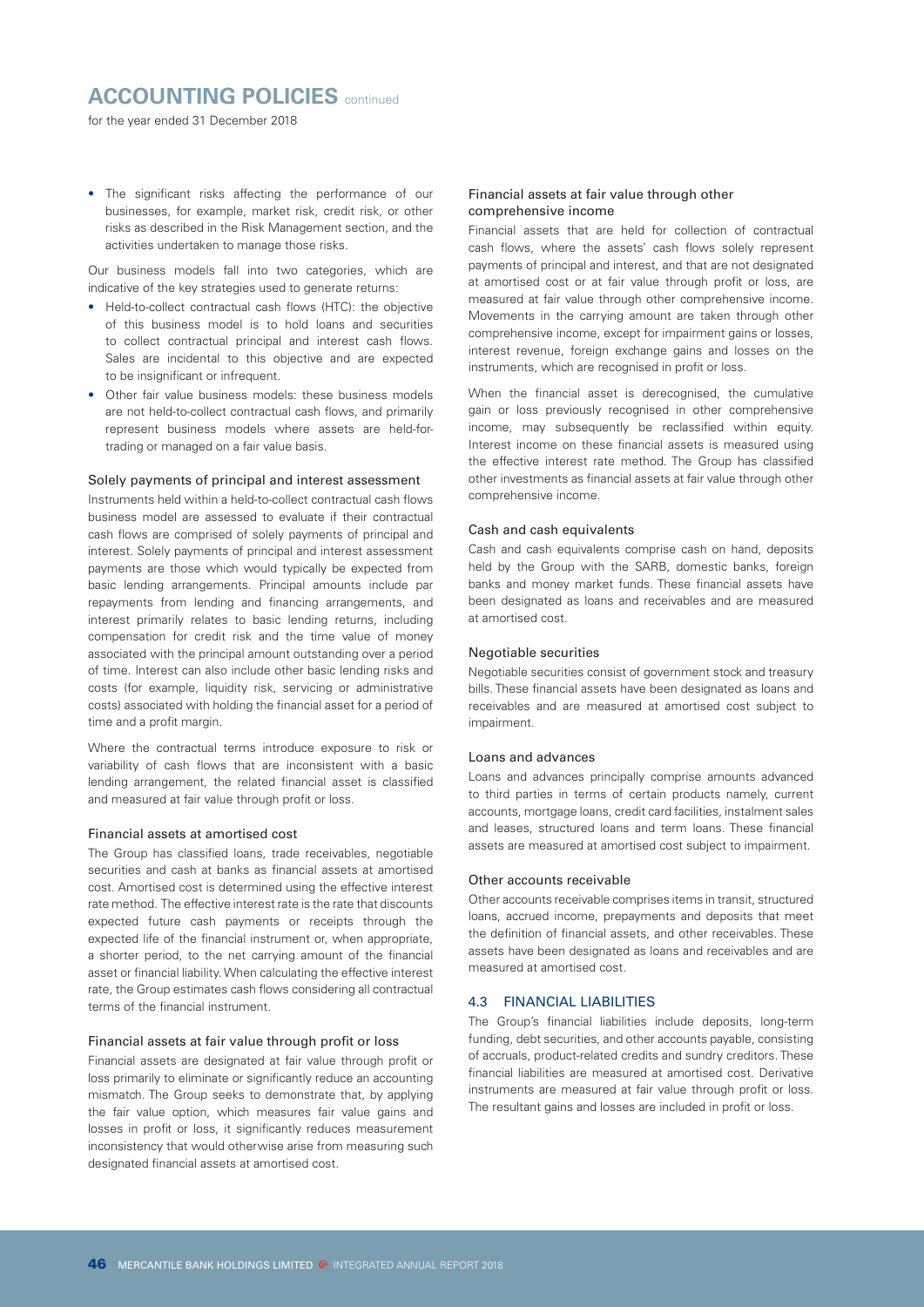### 4.4 FAIR VALUE ESTIMATION

The fair value of publicly traded derivatives, securities and investments is based on the quoted market prices at the reporting date. In the case of an asset held by the Group, the exit price is used as a measure of fair value. In the case of a liability held, the current offer or asking price is used as a measure of fair value. Mid-market prices are used as a measure of fair value where there are matching asset and liability positions.

In assessing the fair value of non-publicly traded financial instruments, the Group uses a variety of valuation methods that take into consideration input assumptions, which are based, as far as possible, on objective market information and risks existing at each reporting date. Quoted market prices or dealer quotes for the same or similar instruments are used for the majority of securities, long-term investments and long-term debt. Other valuation techniques, such as earnings multiples, option pricing models, discounted cash flows, replacement cost and net asset values of underlying investee entities are used to determine fair values.

### 4.5 AMORTISED COST

Amortised cost is determined using the effective interest rate method. The effective interest rate is the rate that exactly discounts estimated future cash payments or receipts through the expected life of the financial instrument or, when appropriate, a shorter period, to the net carrying amount of the financial asset or financial liability. When calculating the effective interest rate, the Group estimates cash flows considering all contractual terms of the financial instrument, less ECL. The calculation includes all fees and basis points paid or received between parties to the contract that are an integral part of the effective interest rate, transaction costs and all other premiums or discounts.

### 4.6 IMPAIRMENT

Having adopted IFRS 9, the Group's accounting policy for impairment of financial assets has changed significantly and the ECL model is now applied instead of the incurred loss methodology model under IAS 39.

Key principles of the accounting policy for impairment of financial assets are listed below:

- The Group assesses whether a financial asset has significantly increased credit risk since initial recognition to determine whether to use a 12-month expected loss approach or a lifetime expected loss approach to calculate its impairment provision.
- At each reporting date, the Group assesses whether there has been a SICR for financial assets since initial recognition, by comparing the credit risk of default occurring over the expected life between the reporting date and the date of initial recognition. In determining whether credit risk has increased significantly since initial recognition, the Group uses its internal credit risk grading system, external risk ratings and expert judgement forecast information to assess deterioration in the credit quality of a financial asset.
- The Group assesses whether the credit risk on a financial asset has increased significantly on an individual or collective basis. For the purposes of a collective evaluation of impairment, financial assets are grouped based on shared credit risk characteristics, taking into account instrument type, credit risk ratings, date of initial recognition, remaining term to maturity, industry, geographical location of the borrower and other relevant factors. Assets migrate through the following three credit stages based on the change in credit quality since initial recognition:
	- –Stage 1: 12 month ECL

Includes financial assets that have not had a SICR since initial recognition, or that have low credit risk at the reporting date. ECL are calculated and recognised based on their PD over 12 months. Interest is recognised on the full amount due.

- **Stage 2: Lifetime ECL not credit impaired** 
	- Includes financial assets that have had a SICR since initial recognition, unless they have low credit risk at the reporting date, but that do not have objective evidence of impairment. ECL are calculated and recognised based on their lifetime PD. Interest is recognised on the full amount due.
- –Stage 3: Lifetime ECL credit impaired

Includes financial assets that have objective evidence of impairment at the reporting date. ECL are calculated and recognised based on their lifetime PD. Interest is only recognised insofar as it is expected to be recovered i.e. on the net carrying value (value of the exposure less calculated ECL).

• The amount of ECL is measured as the probability-weighted present value of all cash shortfalls over the expected life of the financial asset discounted at its original effective interest rate. The Group considers its historical loss experience and adjusts this for current observable data. In addition, the Group uses reasonable and supportable expert judgement on future economic conditions, including estimating the amount of an ECL.

### 4.7 MODIFICATION

The Group sometimes renegotiates or otherwise modifies the contractual cash flows of loans to clients. When this happens, the Group assesses whether or not the new terms are substantially different to the original terms. If the terms are substantially different, the Group derecognises the original financial asset and recognises a 'new' asset at fair value and recalculates the effective interest rate for the asset. The date of renegotiation is consequently considered to be the date of initial recognition for impairment calculation purposes, including for the purpose of determining whether a SICR has occurred. However, the Group also assesses whether the new financial asset recognised is deemed to be credit-impaired at initial recognition, especially in circumstances where the renegotiation was driven by the debtor being unable to make the originally agreed payments. Differences in the carrying amount are also recognised in profit or loss as a gain or loss on derecognition.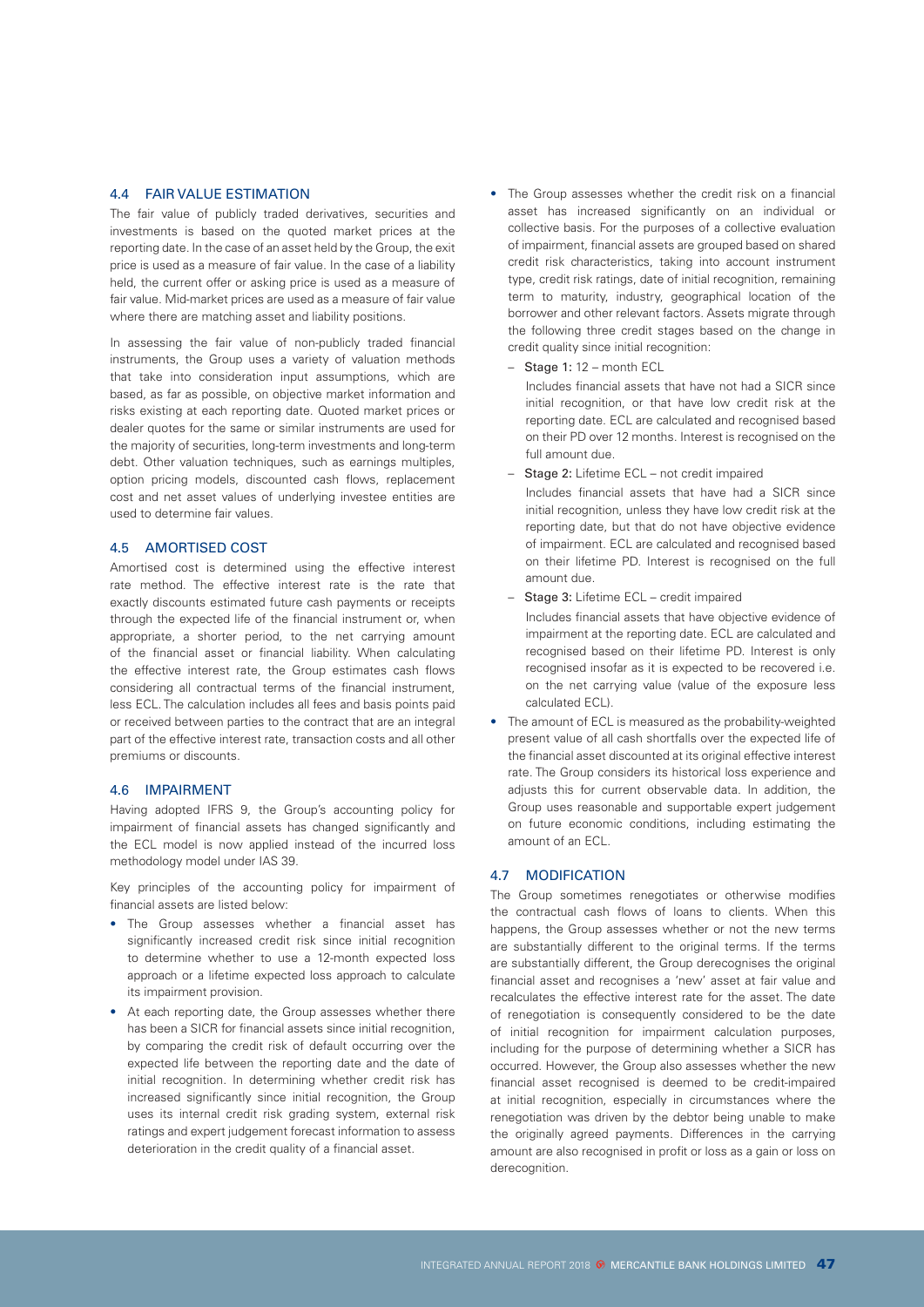### **ACCOUNTING POLICIES** continued

for the year ended 31 December 2018

If the terms are not substantially different, the renegotiation or modification does not result in derecognition, and the Group recalculates the gross carrying amount based on the revised cash flows of the financial asset, and recognises a modification gain or loss in profit or loss. The new gross carrying amount is recalculated by discounting the modified cash flows at the original effective interest rate (or credit-adjusted effective interest rate for purchased or originated credit-impaired financial assets).

Where an existing financial liability is replaced by another from the same lender on substantially different terms, or the terms of an existing liability are substantially modified, such an exchange or modification is treated as a derecognition of the original liability and recognition of a new liability. The difference between the carrying value of the original financial liability and the consideration paid is recognised in profit or loss.

### 4.8 DERECOGNITION

A financial instrument or a portion of a financial instrument will be derecognised and a gain or loss recognised when the Group's contractual rights expire, financial assets are transferred or financial liabilities are extinguished. On derecognition of a financial asset or liability, the difference between the consideration and the carrying amount on the settlement date is included in finance charges and fair value movements for the year. On derecognition of equity instruments designated at fair value through other comprehensive income, the cumulative fair value gains/losses recognised in other comprehensive income is not subsequently recycled to profit or loss.

#### **5. FOREIGN CURRENCY TRANSACTIONS**

Transactions in foreign currencies are converted to the functional currency at the prevailing exchange rate on the transaction date. Monetary assets, liabilities and commitments in foreign currencies are translated to the functional currency using the rate of exchange at reporting date. Gains and losses on foreign exchange are recognised in profit or loss.

### **6. SUBSIDIARIES**

Investments in subsidiaries are measured at cost. Investments in subsidiaries are reviewed for impairment whenever events or changes in circumstances indicate that the carrying amount may not be recoverable.

### **7. NON-CURRENT ASSETS HELD-FOR-SALE**

Non-current assets are classified as held-for-sale if their carrying amount will be recovered principally through a sale transaction rather than through continuing use. This condition is regarded as met only when the sale is highly probable within 12 months. the asset is available for immediate sale in its present condition and management is committed to the sale.

Non-current assets classified as held-for-sale are measured at the lower of their carrying amount and fair value, less costs to sell.

### **8. PROPERTY AND EQUIPMENT**

Owner-occupied properties are held for use in the supply of services or for administrative purposes and are reflected in the statement of financial position at fair value, less any subsequent accumulated depreciation and/or impairment. The fair value is based on capitalisation rates for net rentals for each property. Revaluations are performed annually by independent registered professional valuators.

Any revaluation increase is recognised in other comprehensive income, except to the extent that it reverses a revaluation decrease for the same asset previously recognised in profit or loss, in which case it is recognised in profit or loss to the same extent with the excess recognised in other comprehensive income. A decrease in the carrying amount arising from a valuation is recognised in other comprehensive income, except to the extent that it exceeds the related non-distributable reserve of that asset recognised in equity, in which case the excess is recognised in profit or loss. On the subsequent sale or retirement of a revalued property, the revaluation surplus relating to that property is transferred to distributable reserves.

All equipment is stated at historical cost, less accumulated depreciation and subsequent accumulated impairment. Historical cost includes expenditure that is directly attributable to the acquisition of the items. Subsequent costs are included in the asset's carrying amount, or are recognised as a separate asset, as appropriate, only when it is probable that future economic benefits associated with the item will flow to the Group and the cost of the item can be measured reliably. All other repairs and maintenance are charged to profit or loss as incurred.

Depreciation on equipment is calculated using the straight-line method. Leasehold improvements are depreciated over the period of the lease, or over such lesser period as is considered appropriate.

The residual values and useful lives of property and equipment are reviewed and adjusted, if appropriate, at each reporting date.

Depreciation of an asset begins when it is available for use and ceases at the earlier of the dates that the asset is classified as held-for-sale or derecognised. The estimated useful lives of property and equipment are as follows:

| Leasehold improvements    | $5 - 10$ years  |
|---------------------------|-----------------|
| Computer equipment        | $3 - 5$ years   |
| Furniture and fittings    | 10 years        |
| Office equipment          | $5 - 10$ years  |
| Motor vehicles            | 5 years         |
| Owner-occupied properties | 50 years        |
| Land                      | Not depreciated |

Gains and losses on the disposal of property and equipment are recognised in profit or loss and are determined by deducting from the proceeds the net carrying amounts.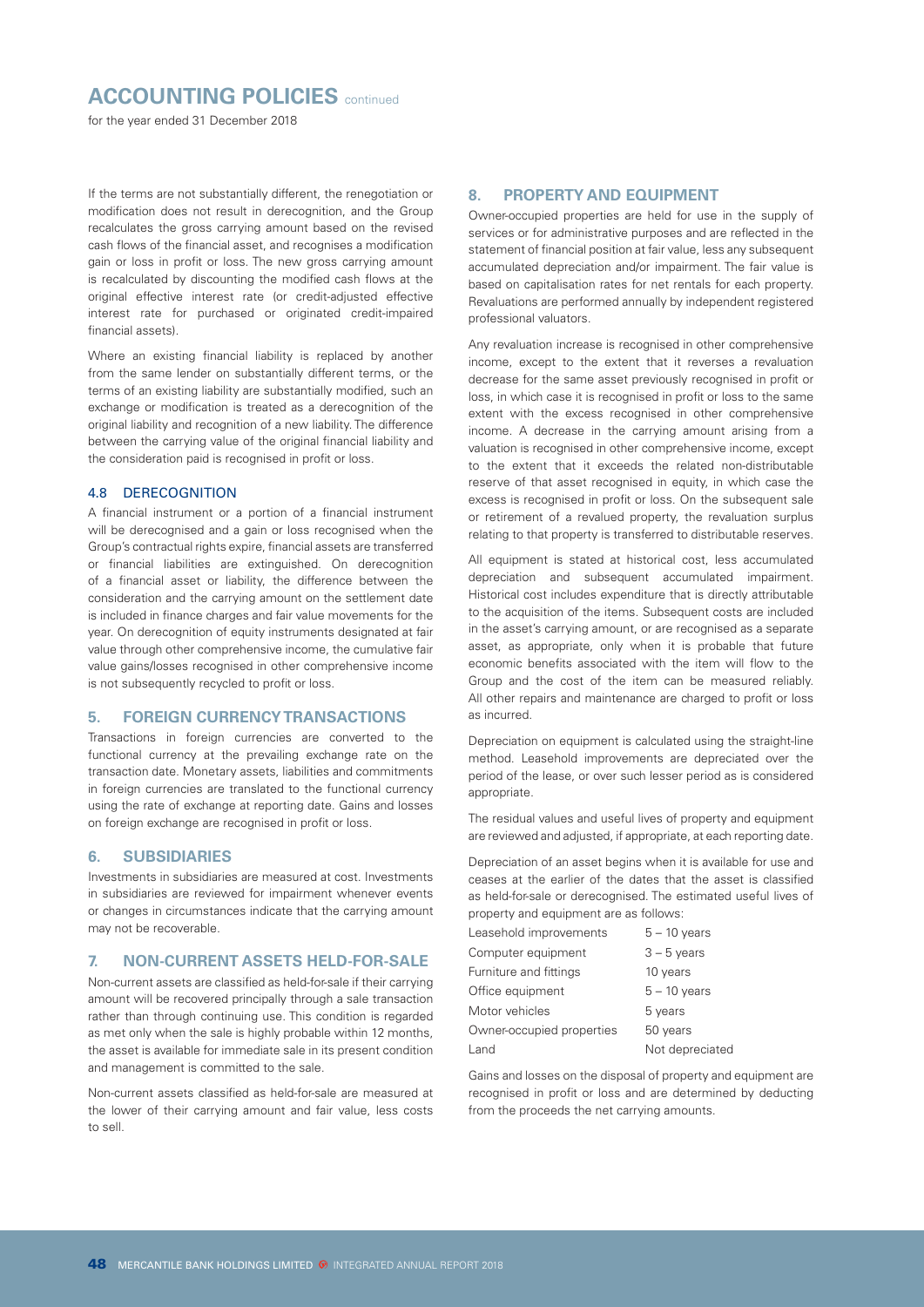Assets are reviewed for impairment whenever events or changes in circumstances indicate that the carrying amount may not be recoverable. The carrying amount is written down to its recoverable amount if the asset's carrying amount is greater than its estimated recoverable amount. The recoverable amount is the higher of the asset's fair value less costs to sell, or its value in use.

### **9. INTANGIBLE ASSETS**

Direct costs associated with purchasing, developing and enhancing computer software programmes, and the acquisition of software licences, are recognised as intangible assets if they are expected to generate future economic benefits that exceed related costs beyond one financial period.

Computer software and licences that are recognised as intangible assets are amortised on a straight-line basis over a period of three to five years but, where appropriate, to a maximum of 10 years. These intangible assets are carried at historical cost less accumulated amortisation and/or impairment.

An intangible asset is derecognised on disposal or when future economic benefits are no longer expected from its use or disposal. Gains and losses on the disposal of intangible assets are determined by deducting the net carrying amounts from the proceeds and are recognised in profit or loss.

At the end of each reporting period, the Group reviews the carrying amounts of intangible assets to determine whether there is any indication of impairment. If any such indication exists, the recoverable amount of the asset is estimated to determine the extent of the impairment.

Intangible assets are reviewed for impairment whenever events or changes in circumstances indicate that the carrying amount may not be recoverable. The carrying amount is written down to its recoverable amount if the asset's carrying amount is greater than its estimated recoverable amount. The recoverable amount is the higher of the asset's fair value less costs to sell, or its value in use.

### **10. TAX**

Income tax expense represents the sum of current and deferred tax.

### 10.1 CURRENT TAX

Current tax is determined based on taxable profits for the period. Taxable profit may differ from accounting profit as it may exclude, or include, items of income or expense that are taxable or deductible in other periods, and it would further exclude items that are neither taxable nor deductible. The Group's liability for current tax is calculated using tax rates that have been enacted or substantively enacted by the reporting date.

#### 10.2 DEFERRED TAX

Deferred tax is recognised on differences between the carrying amounts of assets and liabilities in the annual financial statements and the corresponding tax bases of such items, and is determined using the balance sheet liability method. Deferred tax liabilities are generally recognised for all taxable temporary differences, and deferred tax assets are generally recognised for all deductible temporary differences, to the extent that it is probable that sufficient taxable temporary differences or taxable profits will be available against which those deductible temporary differences may be utilised. Such deferred tax assets and liabilities are not recognised if the temporary difference arises from initial recognition of goodwill or from a transaction that affects neither the taxable profit nor the accounting profit.

Deferred tax liabilities are recognised for taxable temporary differences associated with investments in subsidiaries and associates, and interests in joint ventures, except where the Group is able to control the timing of the reversal of the temporary difference and it is probable that the temporary difference will not reverse in the foreseeable future.

Deferred tax assets arising from deductible temporary differences associated with such investments and interests are only recognised to the extent that it is probable that there will be sufficient taxable profits against which to utilise the benefits of the temporary differences, and that they are expected to reverse in the foreseeable future.

The carrying amount of deferred tax assets is reviewed at each reporting date and is reduced to the extent that it is no longer probable that it will be used.

Deferred tax assets and liabilities are measured at the tax rates that are expected to apply in the period in which the liability is settled or the asset is realised, based on tax rates (and tax laws) that have been enacted or substantively enacted by the reporting date. The measurement of deferred tax liabilities and assets reflects the tax consequences that would follow from the manner in which the Group expects, at the reporting date, to recover or settle the carrying amount of its assets and liabilities.

Deferred tax assets and liabilities are offset when there is a legally enforceable right to set off current tax assets against current tax liabilities, when they relate to income taxes levied by the same tax authority, and the Group intends to settle its current tax assets and liabilities on a net basis.

### 10.3 CURRENT AND DEFERRED TAX

Current and deferred tax are recognised in profit or loss, except when they relate to items recognised in other comprehensive income or directly in equity, in which case the tax is recognised in the same statement as the related item.

### **11. INSTALMENT SALES AND LEASES** 11.1 THE GROUP AS THE LESSEE

Leases entered into by the Group (including rental assets) are primarily operating leases. The total payments made under operating leases are recognised in profit or loss on a straightline basis over the term of the lease. When an operating lease is terminated before the lease period has expired, any payment required to be made to the lessor by way of penalty is recognised as an expense in the period in which termination takes place.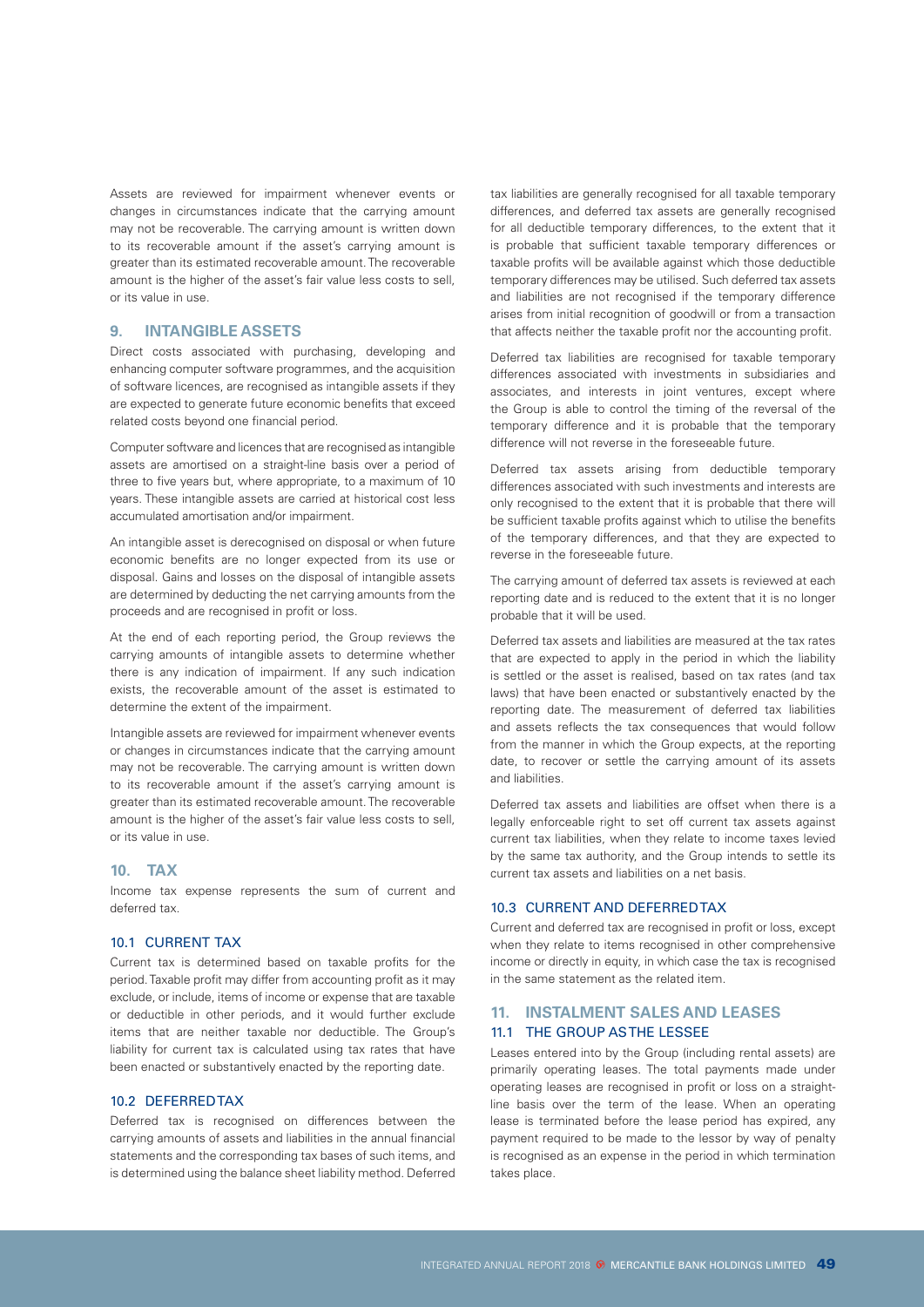### **ACCOUNTING POLICIES** continued

for the year ended 31 December 2018

### 11.2 THE GROUP AS THE LESSOR

Leases and instalment sale agreements are regarded as financing transactions with rentals and instalments receivable, less unearned finance charges, being included in advances. Lease income is recognised over the term of the lease using the net investment method, which reflects a constant periodic rate of return.

### **12. INTEREST INCOME AND INTEREST EXPENSE**

Interest income and expense for all financial instruments, except those measured or designated at fair value through profit or loss, are recognised as 'interest income' and 'interest expense' in profit or loss using the effective interest method. Interest on financial instruments measured at fair value through profit or loss is included within the fair value movement during the period.

The effective interest rate is the rate that exactly discounts estimated future cash flows of the financial instrument through the expected life of the financial instrument or, where appropriate, a shorter period, to the net carrying amount of the financial asset or financial liability. The future cash flows are estimated taking into account all the contractual terms of the instrument.

The calculation of the effective interest rate includes all fees and points paid or received between parties to the contract that are incremental and directly attributable to the specific lending arrangement, transaction costs and all other premiums or discounts. For financial assets at fair value through profit or loss, transaction costs are recognised in profit or loss at initial recognition.

The interest income or interest expense is calculated by applying the effective interest rate to the gross carrying amount of non-credit impaired financial assets (i.e. at the amortised cost of the financial asset before adjusting for any ECL allowance), or to the amortised cost of financial liabilities. For credit-impaired financial assets, the interest income is calculated by applying the effective interest rate to the amortised cost of the credit-impaired financial assets (i.e. the gross carrying amount less the allowance for ECL). For financial assets originated or purchased credit-impaired, the effective interest rate reflects the ECL in determining the future cash flows expected to be received from the financial asset.

### **13. FEE, COMMISSION AND DIVIDEND INCOME**

Fees and commissions are recognised on an accrual basis, unless included in the effective interest rate. Dividend income from investments is recognised when the shareholder's right to receive payment has been established.

### **14. RETIREMENT FUNDS**

The Group operates a defined contribution fund that is cofunded by payments from employees and the relevant Group companies. The Group contributions to the retirement funds are based on a percentage of the payroll and are charged to profit or loss as accrued.

### **15. POST-RETIREMENT MEDICAL BENEFITS**

The Group provides for post-retirement medical benefits to certain retired employees. These benefits are only applicable to employees who were members of the Group's medical aid scheme prior to May 2000, who elected to retain the benefits in 2005, and are based on these employees remaining in service up to retirement age. The costs of the defined benefit plan are assessed using the projected unit credit method. Under this method, the current service cost of providing post-retirement medical benefits is recognised in profit or loss. The interest cost and expected return on plan assets, as well as the effect of settlements on the liability and plan assets, are recognised in profit or loss and any remeasurement of the defined benefit liability and assets (which include actuarial gains and losses) is recognised in other comprehensive income. The net postretirement asset or liability recognised in the consolidated statement of financial position reflects the full value of the plan deficit or surplus.

### **16. KEY ASSUMPTIONS AND ESTIMATES APPLIED BY MANAGEMENT**

The Group makes assumptions and estimates that affect the reported amounts of assets and liabilities. Assumptions and estimates are continually evaluated and are based on historical experience and other factors, including expectations of future events that are believed to be reasonable under the circumstances.

### 16.1 ECL ON LOANS AND ADVANCES

The extent of the ECL allowance for financial assets measured at amortised cost is calculated using complex models and significant assumptions about future economic conditions and credit behaviour.

Further significant judgements are necessary in applying the accounting requirements for measuring ECL, such as:

• Determining criteria for SICR:

ECL is measured as an allowance equal to a 12-month ECL for stage 1 assets, or a lifetime ECL for stage 2 or stage 3 assets. An asset moves to stage 2 when its credit risk has increased significantly since initial recognition and to stage 3 when it becomes non-performing, which includes accounts in business rescue, debt review, liquidation and sequestration:

• Choosing appropriate models and assumptions for the measurement of ECL:

Judgement is applied in identifying the most appropriate model for each type of asset, as well as for determining the assumptions used in these models, including assumptions that relate to key drivers of credit risk; and

• Establishing the number and relative weightings of forwardlooking scenarios.

Currently the Group does not make use of specific macroeconomic forward-looking scenarios due to the lack of adequate correlation in the performance of its loans and advances relative to macro-economic indicators or an index of these indicators. A management overlay is applied for specific types of exposures based on expert collaborative opinions and assessments.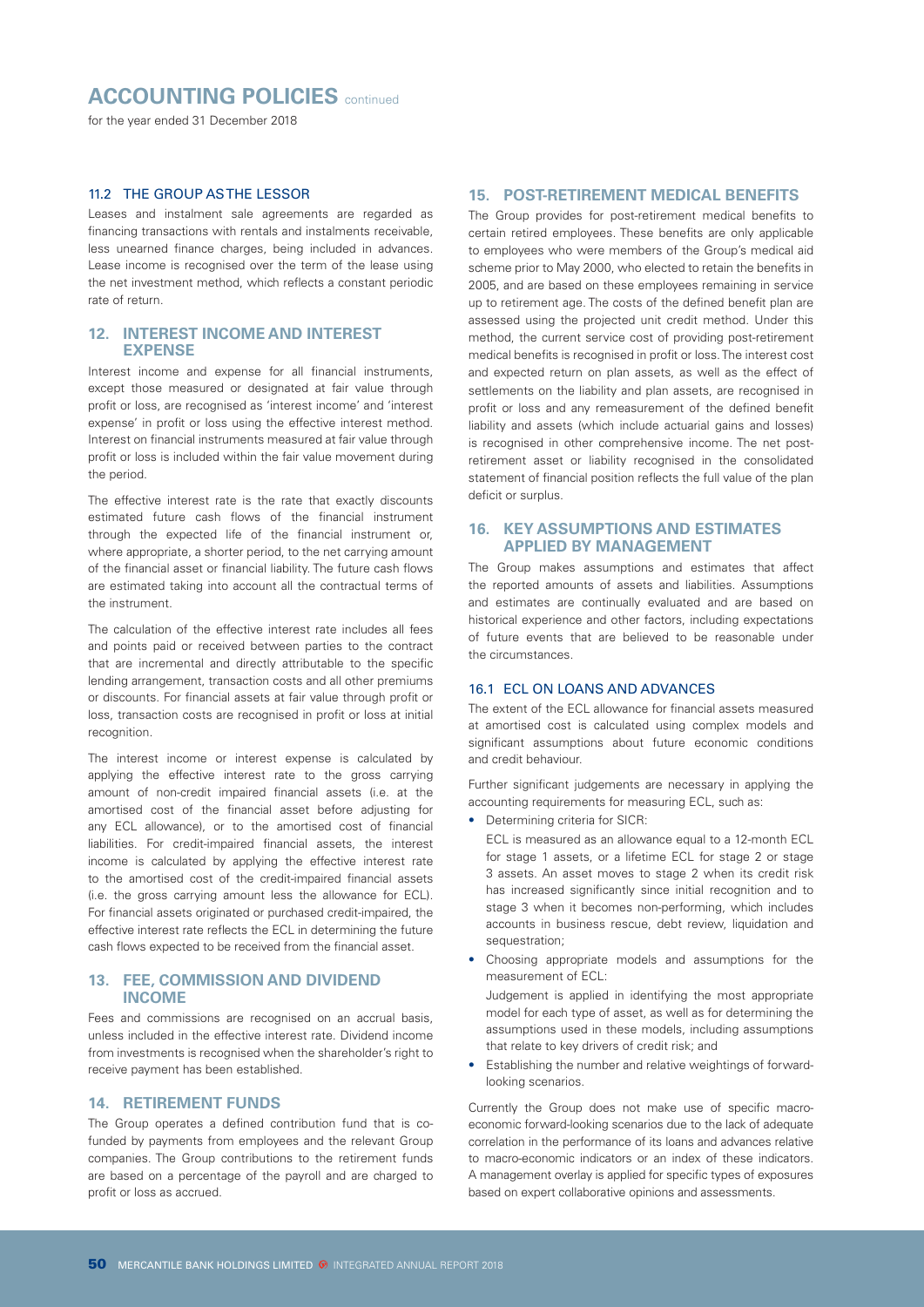### 16.2 FAIR VALUE OF FINANCIAL INSTRUMENTS

The fair value of financial instruments that are not quoted in active markets is determined by using valuation techniques. Where valuation techniques are used to determine fair values, they are validated and periodically reviewed by qualified personnel independent of the area that created them. The models are calibrated to ensure that outputs reflect actual data and comparative market prices. To the extent practical, models use only observable data. However, management is required to make estimates in areas such as credit risk, volatilities and correlations. Changes in assumptions about these factors could affect the reported fair value of financial instruments.

### 16.3 INCOME TAXES

There are many transactions and calculations for which the ultimate tax determination is uncertain during the ordinary course of business. The Group recognises liabilities for anticipated tax issues based on estimates of whether additional taxes will be due. Where the final tax outcome of these matters is different from the amounts that were initially recorded, such differences will impact the income tax and deferred tax provisions in the period in which such determination is made.

### **17. RECENT ACCOUNTING DEVELOPMENTS**

There are a number of new and revised standards in issue that are not yet effective and that the Group has no plans to early adopt. These include the following standards that could be applicable to the business of the Group and that may have an impact on future annual financial statements. The impact of initial application of the following standards and interpretations is not expected to be significant to the Group:

|                   | <b>Standard Standard title and detail</b>                                                                                                                                                                                                                                                                                                                                                                  | <b>Effective date</b>                                                                                                                                                      |
|-------------------|------------------------------------------------------------------------------------------------------------------------------------------------------------------------------------------------------------------------------------------------------------------------------------------------------------------------------------------------------------------------------------------------------------|----------------------------------------------------------------------------------------------------------------------------------------------------------------------------|
| IFRS <sub>3</sub> | Business combinations: Amendments to clarify the definition of a business                                                                                                                                                                                                                                                                                                                                  | Business combinations for<br>which the acquisition date<br>is on or after the beginning<br>of the first annual reporting<br>period beginning on or after<br>1 January 2020 |
| IFRS 9            | Financial instruments: Amendments regarding prepayment features with negative<br>compensation and modifications of financial liabilities                                                                                                                                                                                                                                                                   | Annual periods beginning<br>on or after 1 January 2019                                                                                                                     |
| IFRS 10           | Consolidated financial statements: Amendments regarding the sale or contribution<br>of assets between an investor and its associate or joint venture                                                                                                                                                                                                                                                       | Deferred indefinitely                                                                                                                                                      |
| IFRS16            | Leases<br>In January 2016, the International Accounting Standards Board issued IFRS 16 Leases,<br>which replaces IAS 17 Leases. The scope of IFRS 16 is generally similar to IAS 17, however<br>the new standard requires lessees to recognise nearly all leases on the balance sheet<br>which will reflect their right to use an asset for a period of time and the associated liability<br>for payments. | Annual periods beginning<br>on or after 1 January 2019                                                                                                                     |
|                   | The definition of a lease is different from the current IFRIC 4 guidance and might result in<br>some contracts being treated differently in the future. IFRS 16 includes detailed guidance<br>to help companies assess whether a contract contains a lease or a service, or both.                                                                                                                          |                                                                                                                                                                            |
|                   | The Group has assessed its assets, liabilities and contractual lease obligations against the<br>classification and measurement criteria of IFRS 16. The transitional impact will result in the<br>recognition of right of use assets and associated liabilities. Management does however<br>not anticipate this having a significant impact on the Group's capital adequacy levels.                        |                                                                                                                                                                            |
| IAS <sub>1</sub>  | Presentation of financial statements: Amendments regarding the definition of material                                                                                                                                                                                                                                                                                                                      | Annual periods beginning<br>on or after 1 January 2020                                                                                                                     |
| IAS <sub>8</sub>  | Accounting policies, changes in accounting estimates and errors: Amendments<br>regarding the definition of material                                                                                                                                                                                                                                                                                        | Annual periods beginning<br>on or after 1 January 2020                                                                                                                     |
| <b>IAS 19</b>     | Employee benefits: Amendments regarding plan amendments, curtailments and<br>settlements                                                                                                                                                                                                                                                                                                                   | Annual periods beginning<br>on or after 1 January 2019                                                                                                                     |
| <b>IAS 28</b>     | Investments in associates and joint ventures: Amendments regarding the sale of<br>contribution of assets between an investor and its associate or joint venture                                                                                                                                                                                                                                            | Deferred indefinitely                                                                                                                                                      |
| <b>IAS 28</b>     | Investments in associates and joint ventures: Amendments regarding long-term<br>interests in associates and joint ventures                                                                                                                                                                                                                                                                                 | Annual periods beginning<br>on or after 1 January 2019                                                                                                                     |
| IFRIC 23          | Uncertainty over income tax treatments                                                                                                                                                                                                                                                                                                                                                                     | Annual periods beginning<br>on or after 1 January 2019                                                                                                                     |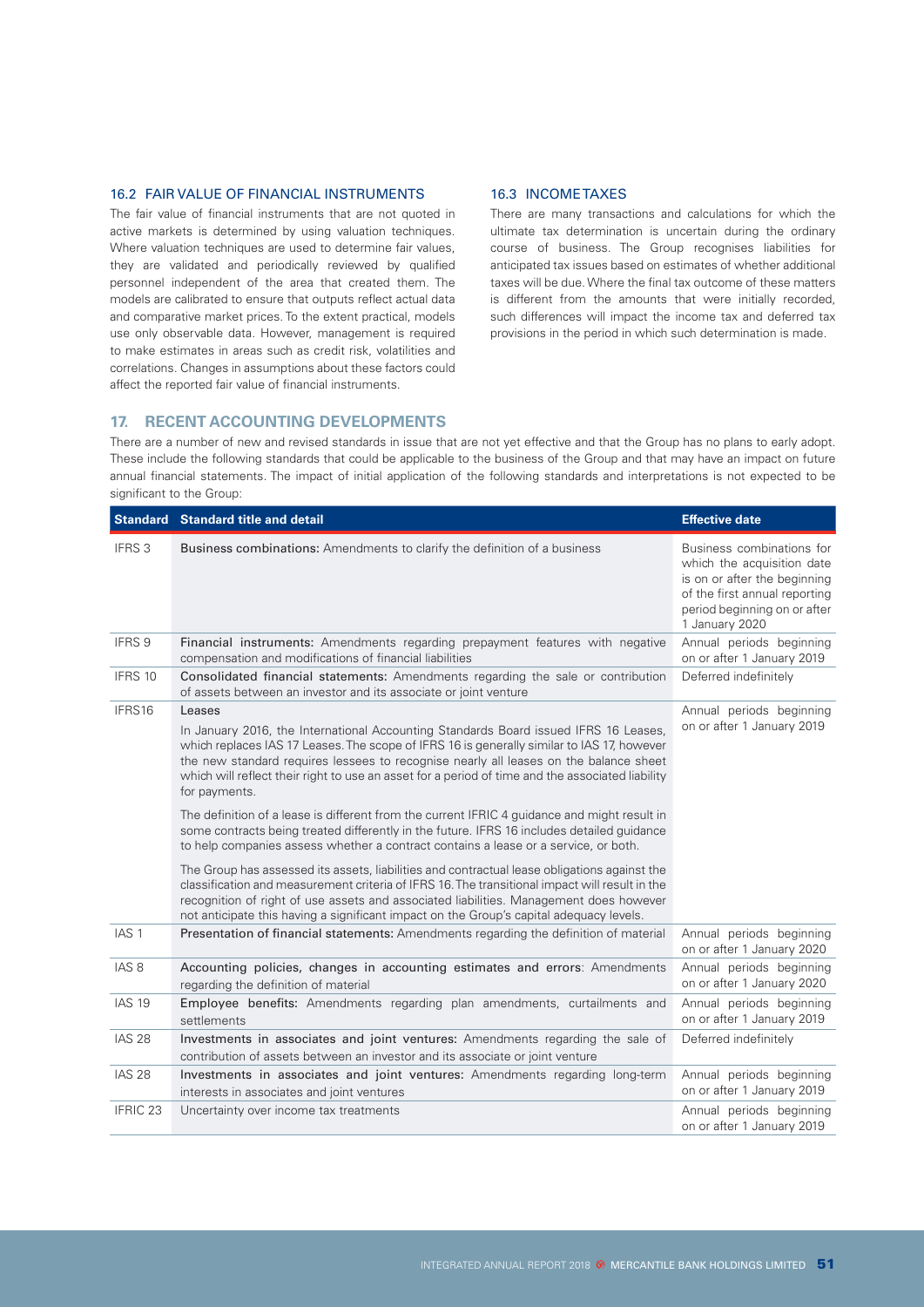# **STATEMENTS OF FINANCIAL POSITION**

as at 31 December 2018

|                                            |                |                      | <b>GROUP</b>  |               | <b>COMPANY</b> |  |
|--------------------------------------------|----------------|----------------------|---------------|---------------|----------------|--|
|                                            | Note           | 2018<br><b>R'000</b> | 2017<br>R'000 | 2018<br>R'000 | 2017<br>R'000  |  |
| <b>ASSETS</b>                              |                |                      |               |               |                |  |
| Cash and cash equivalents                  | 3              | 3 178 571            | 1 750 165     | 3821          | 4 1 5 9        |  |
| Derivative financial instruments           | $\overline{4}$ | 17903                | 104 016       |               |                |  |
| Negotiable securities                      | 5              | 790 810              | 904 166       |               |                |  |
| Loans and advances                         | 6              | 9 879 115            | 9459819       |               |                |  |
| Other investments                          | 7              | 8078                 | 6985          | 62            | 62             |  |
| Interest in subsidiaries                   | 8              |                      |               | 746 217       | 746 217        |  |
| Other accounts receivable                  | 9              | 523 413              | 689 688       |               |                |  |
| Non-current assets held-for-sale           | 10             | 22 500               | 22 500        |               |                |  |
| Current tax receivable                     | 11             |                      | 32            |               |                |  |
| Property and equipment                     | 12             | 256 226              | 244 176       |               |                |  |
| Intangible assets                          | 13             | 128 917              | 153 533       |               |                |  |
| Deferred tax assets                        | 14             | 42 434               | 15 0 90       |               |                |  |
| <b>Total assets</b>                        |                | 14 847 967           | 13 350 170    | 750 100       | 750 438        |  |
| <b>EQUITY AND LIABILITIES</b>              |                |                      |               |               |                |  |
| <b>Liabilities</b>                         |                | 12 323 383           | 11 014 144    | 3526          | 3643           |  |
| Other accounts payable                     | 15             | 440 847              | 511 712       | 3526          | 3 643          |  |
| Derivative financial instruments           | $\overline{4}$ | 15 437               | 128 044       |               |                |  |
| Current tax payable                        | 11             | 5716                 | 6 2 8 0       |               |                |  |
| Provisions and other liabilities           | 16             | 139 639              | 119 723       |               |                |  |
| Deposits                                   | 18             | 10 417 469           | 9 3 3 177     |               |                |  |
| Debt securities                            | 19             | 352 076              | 241 594       |               |                |  |
| Long-term funding                          | 20             | 883 927              | 609 395       |               |                |  |
| Deferred tax liabilities                   | 14             | 68 272               | 60 219        |               |                |  |
| Total equity attributable to equity holder |                |                      |               |               |                |  |
| of the parent                              |                | 2 524 584            | 2 336 026     | 746 574       | 746 795        |  |
| Share capital and share premium            | 21             | 1 207 270            | 1 207 270     | 1 207 270     | 1 207 270      |  |
| Employee benefits reserve                  |                | (5631)               | (6218)        |               |                |  |
| Property revaluation reserve               |                | 145 367              | 129 301       |               |                |  |
| Other reserves                             |                | 5707                 | 5 1 8 6       | 33            | 33             |  |
| Retained earnings/(Accumulated loss)       |                | 1 171 871            | 1 000 487     | (460 729)     | (460 508)      |  |
| <b>Total equity and liabilities</b>        |                | 14 847 967           | 13 350 170    | 750 100       | 750 438        |  |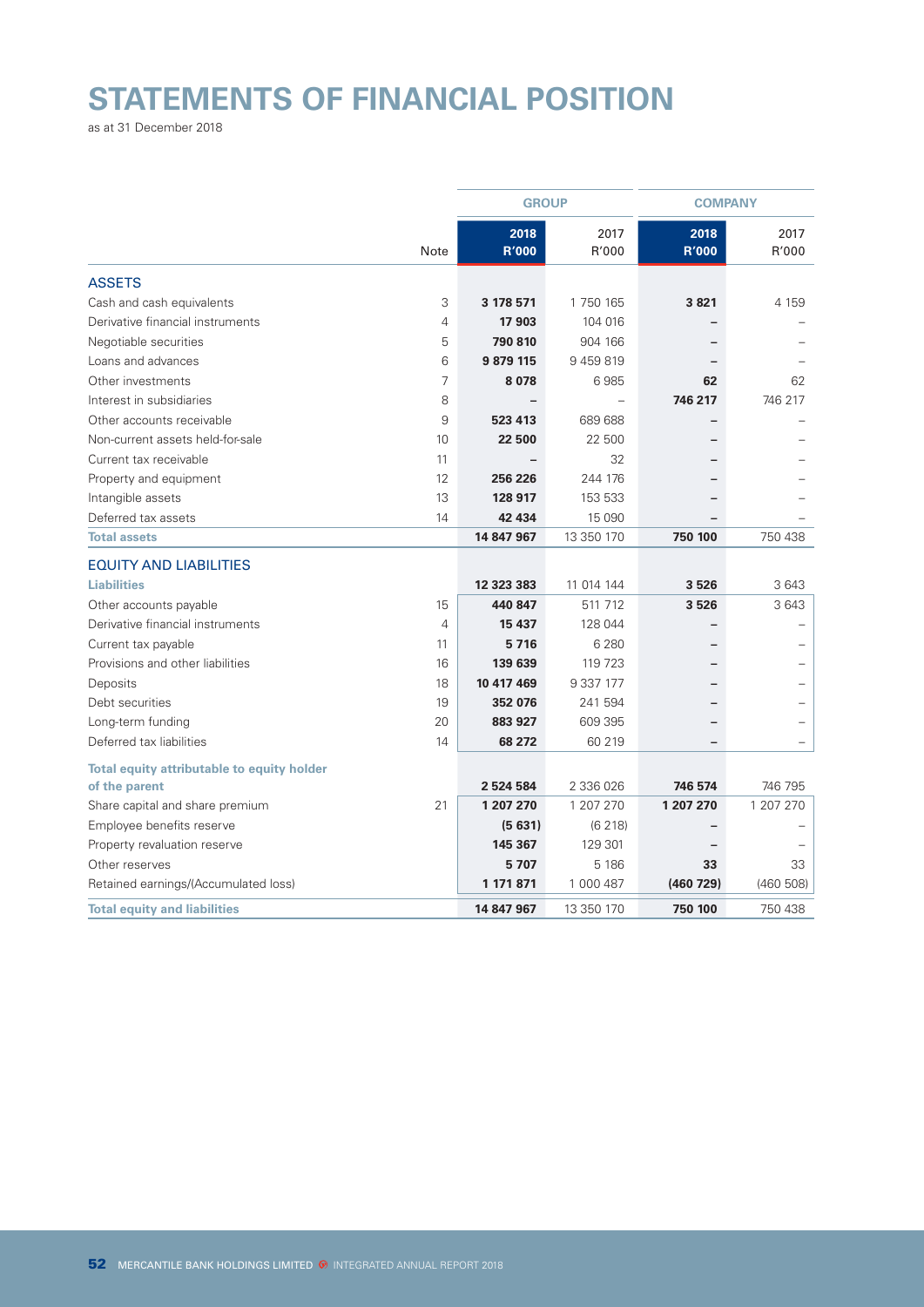# **STATEMENTS OF COMPREHENSIVE INCOME**

for the year ended 31 December 2018

|                                                                                                                            |      | <b>GROUP</b>         |               | <b>COMPANY</b>       |               |
|----------------------------------------------------------------------------------------------------------------------------|------|----------------------|---------------|----------------------|---------------|
|                                                                                                                            | Note | 2018<br><b>R'000</b> | 2017<br>R'000 | 2018<br><b>R'000</b> | 2017<br>R'000 |
| Interest income                                                                                                            | 23   | 1 237 441            | 1 139 093     | 32                   | 39            |
| Interest expense                                                                                                           | 24   | (650, 496)           | (607 300)     |                      |               |
| Net interest income                                                                                                        |      | 586 945              | 531 793       | 32                   | 39            |
| Net charge for credit losses                                                                                               | 6.4  | (47602)              | (40134)       |                      |               |
| Net interest income after credit losses                                                                                    |      | 539 343              | 491 659       | 32                   | 39            |
| Net non-interest income                                                                                                    |      | 383 261              | 335 602       | 42 458               | 35 2 26       |
| Non-interest income                                                                                                        | 25   | 797 570              | 634 614       | 42 458               | 35 2 26       |
| Fee and commission expenditure                                                                                             | 26   | (414309)             | (299 012)     |                      |               |
| Net interest and non-interest income                                                                                       |      | 922 604              | 827 261       | 42 490               | 35 265        |
| Operating expenditure                                                                                                      | 27   | (577025)             | (534 176)     | (253)                | (150)         |
| <b>Profit before tax</b>                                                                                                   |      | 345 579              | 293 085       | 42 237               | 35 115        |
| Tax                                                                                                                        | 28   | (96 150)             | (80343)       |                      |               |
| <b>Profit after tax</b>                                                                                                    |      | 249 429              | 212 742       | 42 237               | 35 115        |
| <b>Other comprehensive income</b>                                                                                          |      |                      |               |                      |               |
| Items that will not be reclassified to profit or loss:                                                                     |      | 17 174               | 2632          |                      |               |
| Revaluation of owner-occupied properties                                                                                   | 12   | 22 3 14              | 1 4 8 9       |                      |               |
| Remeasurement of defined benefit obligation                                                                                | 17   | 815                  | 1 530         |                      |               |
| Gains on remeasurement to fair value on financial<br>assets designated as fair value through other<br>comprehensive income |      | 672                  | 616           |                      |               |
| Deferred tax thereon                                                                                                       | 14   | (6627)               | (1 003)       |                      |               |
|                                                                                                                            |      |                      |               |                      |               |
| Other comprehensive income net of tax                                                                                      |      | 17 174               | 2632          |                      |               |
| <b>Total comprehensive income</b>                                                                                          |      | 266 603              | 215 374       | 42 237               | 35 115        |
| Profit after tax attributable to equity holder<br>of the parent                                                            |      | 249 429              | 212 742       | 42 237               | 35 115        |
|                                                                                                                            |      |                      |               |                      |               |
| Total comprehensive income attributable to<br>equity holder of the parent                                                  |      | 266 603              | 215 374       | 42 237               | 35 115        |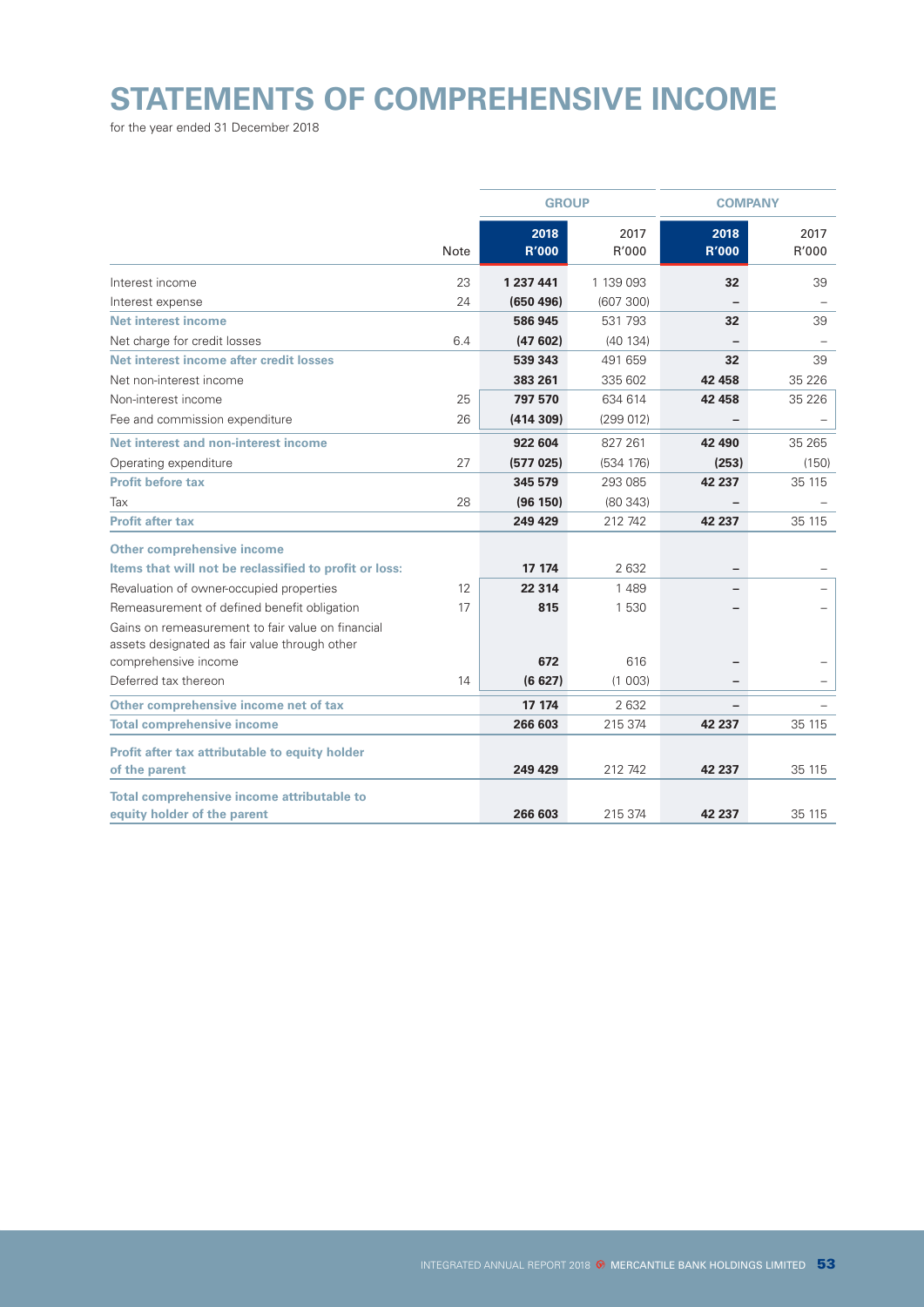# **STATEMENTS OF CHANGES IN EQUITY**

for the year ended 31 December 2018

|                                                                                |                                                                 |                                                               | <b>GROUP</b>                                                   |                                          |                                             |                              |
|--------------------------------------------------------------------------------|-----------------------------------------------------------------|---------------------------------------------------------------|----------------------------------------------------------------|------------------------------------------|---------------------------------------------|------------------------------|
|                                                                                | <b>Share</b><br>capital<br>and share<br>premium<br><b>R'000</b> | <b>Employee</b><br><b>benefits</b><br>reserve<br><b>R'000</b> | <b>Property</b><br>revalu-<br>ation<br>reserve<br><b>R'000</b> | <b>Other</b><br>reserves<br><b>R'000</b> | <b>Retained</b><br>earnings<br><b>R'000</b> | <b>Total</b><br><b>R'000</b> |
| <b>Balance as at 1 January 2017</b>                                            | 1 207 270                                                       | (7319)                                                        | 128 229                                                        | 4727                                     | 822 971                                     | 2 155 878                    |
| Net movement for the year                                                      |                                                                 | 1 1 0 1                                                       | 1 0 7 2                                                        | 459                                      | 177 516                                     | 180 148                      |
| Total comprehensive income for the year                                        |                                                                 | 1 1 0 1                                                       | 1 0 7 2                                                        | 459                                      | 212 742                                     | 215 374                      |
| Profit after tax                                                               |                                                                 |                                                               |                                                                | $\overline{\phantom{0}}$                 | 212 742                                     | 212 742                      |
| Other comprehensive income                                                     |                                                                 | 1530                                                          | 1 4 8 9                                                        | 616                                      |                                             | 3635                         |
| Tax relating to other comprehensive<br>income                                  |                                                                 | (429)                                                         | (417)                                                          | (157)                                    |                                             | (1 003)                      |
| Dividend paid                                                                  | -                                                               | $\overline{\phantom{0}}$                                      |                                                                | -                                        | (35 226)                                    | (35 226)                     |
| <b>Balance as at 31 December 2017</b><br><b>Changes on initial application</b> | 1 207 270                                                       | (6218)                                                        | 129 301                                                        | 5 186                                    | 1 000 487                                   | 2 336 026                    |
| of IFRS 9 (refer to note 1)                                                    |                                                                 |                                                               |                                                                |                                          | (35 587)                                    | (35 587)                     |
| <b>Restated balance as at 1 January 2018</b>                                   | 1 207 270                                                       | (6 218)                                                       | 129 301                                                        | 5 186                                    | 964 900                                     | 2 300 439                    |
| Net movement for the year                                                      | -                                                               | 587                                                           | 16 066                                                         | 521                                      | 206 971                                     | 224 145                      |
| Total comprehensive income for the year                                        |                                                                 | 587                                                           | 16 066                                                         | 521                                      | 249 429                                     | 266 603                      |
| Profit after tax                                                               |                                                                 |                                                               |                                                                | $\qquad \qquad -$                        | 249 429                                     | 249 429                      |
| Other comprehensive income                                                     |                                                                 | 815                                                           | 22 3 14                                                        | 672                                      |                                             | 23 801                       |
| Tax relating to other comprehensive<br>income                                  | -                                                               | (228)                                                         | (6248)                                                         | (151)                                    |                                             | (6627)                       |
| Dividend paid                                                                  | -                                                               | -                                                             |                                                                | -                                        | (42458)                                     | (42, 458)                    |
| <b>Balance as at 31 December 2018</b>                                          | 1 207 270                                                       | (5631)                                                        | 145 367                                                        | 5707                                     | 1 171 871                                   | 2 524 584                    |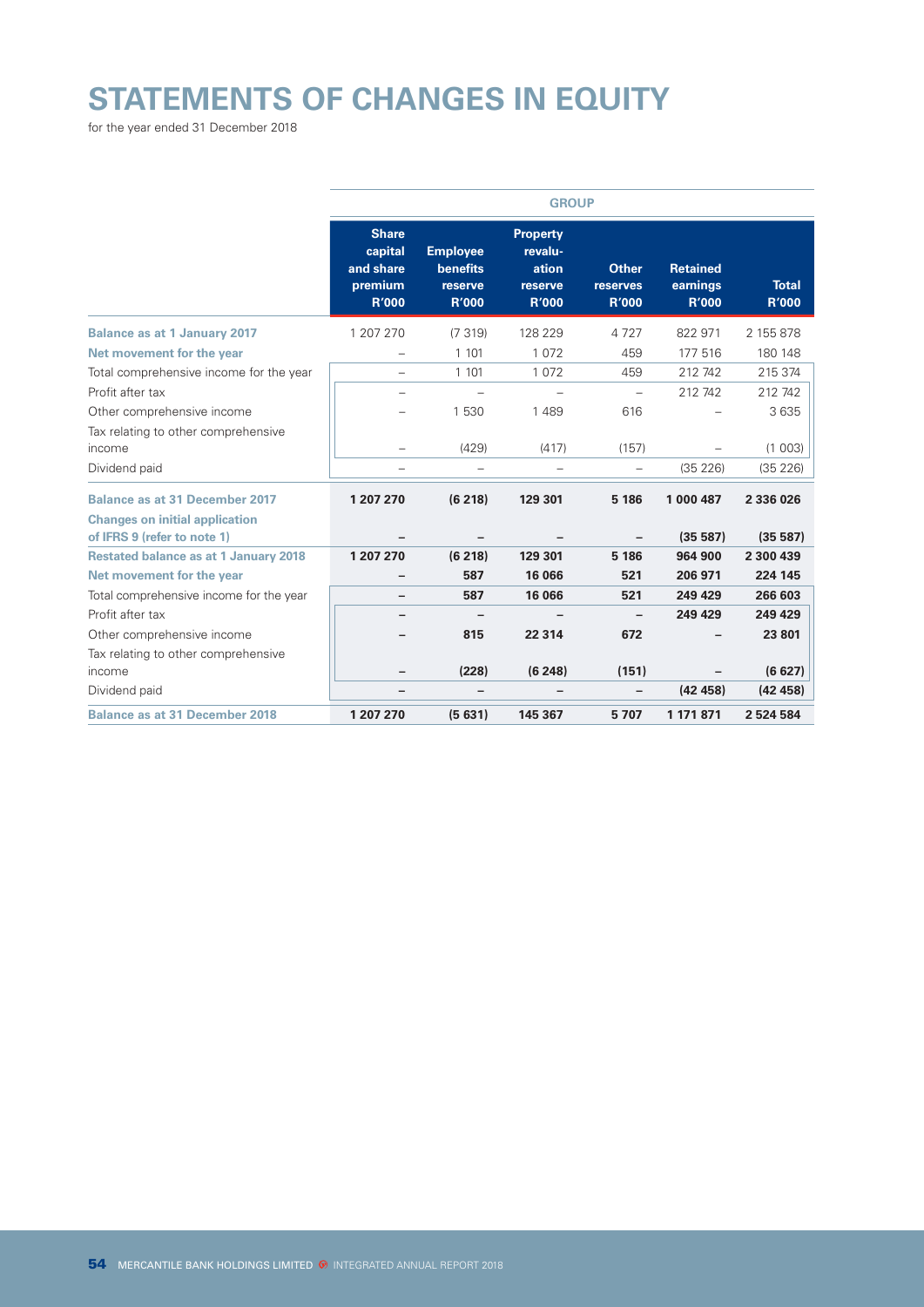|                                         |                                                                 | <b>COMPANY</b>                          |                                            |                              |  |  |
|-----------------------------------------|-----------------------------------------------------------------|-----------------------------------------|--------------------------------------------|------------------------------|--|--|
|                                         | <b>Share</b><br>capital<br>and share<br>premium<br><b>R'000</b> | <b>Other</b><br>reserve<br><b>R'000</b> | <b>Accumulated</b><br>loss<br><b>R'000</b> | <b>Total</b><br><b>R'000</b> |  |  |
| <b>Balance as at 1 January 2017</b>     | 1 207 270                                                       | 33                                      | (460397)                                   | 746 906                      |  |  |
| Net movement for the year               |                                                                 |                                         | (111)                                      | (111)                        |  |  |
| Total comprehensive income for the year |                                                                 |                                         | 35 115                                     | 35 115                       |  |  |
| Profit after tax                        |                                                                 |                                         | 35 115                                     | 35 115                       |  |  |
| Other comprehensive income              |                                                                 |                                         |                                            |                              |  |  |
| Dividend paid                           |                                                                 |                                         | (35 226)                                   | (35 226)                     |  |  |
| <b>Balance as at 31 December 2017</b>   | 1 207 270                                                       | 33                                      | (460 508)                                  | 746 795                      |  |  |
| Net movement for the year               |                                                                 |                                         | (221)                                      | (221)                        |  |  |
| Total comprehensive income for the year |                                                                 |                                         | 42 237                                     | 42 237                       |  |  |
| Profit after tax                        |                                                                 |                                         | 42 237                                     | 42 237                       |  |  |
| Other comprehensive income              |                                                                 |                                         |                                            |                              |  |  |
| Dividend paid                           |                                                                 |                                         | (42458)                                    | (42458)                      |  |  |
| <b>Balance as at 31 December 2018</b>   | 1 207 270                                                       | 33                                      | (460 729)                                  | 746 574                      |  |  |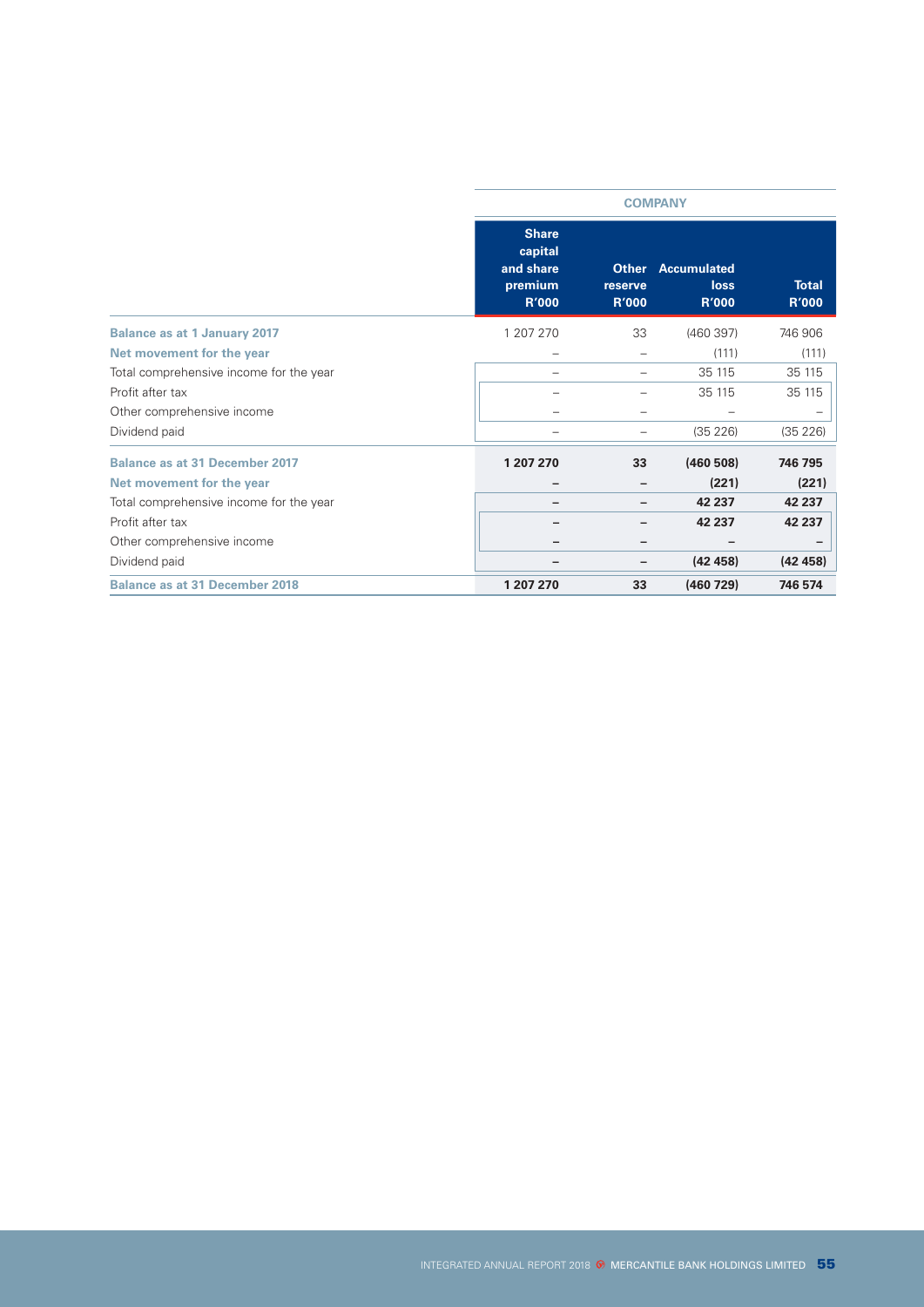# **STATEMENTS OF CASH FLOWS**

for the year ended 31 December 2018

|                                                                               |             | <b>GROUP</b>         |               | <b>COMPANY</b>           |               |
|-------------------------------------------------------------------------------|-------------|----------------------|---------------|--------------------------|---------------|
|                                                                               | <b>Note</b> | 2018<br><b>R'000</b> | 2017<br>R'000 | 2018<br><b>R'000</b>     | 2017<br>R'000 |
| <b>Cash flows from operating activities</b>                                   |             |                      |               |                          |               |
| Cash receipts from clients                                                    | 29.1        | 2 011 122            | 1 787 210     | 32                       | 39            |
| Cash paid to clients, suppliers and employees                                 | 29.2        | (1542773)            | (1342446)     | (253)                    | (150)         |
| Cash generated from/(utilised in) operations                                  | 29.3        | 468 349              | 444 764       | (221)                    | (111)         |
| Dividends received                                                            |             |                      |               | 42 458                   | 35 2 26       |
| Tax (paid)                                                                    | 29.4        | (110864)             | (91305)       |                          |               |
| Net (increase) in income-earning assets                                       | 29.5        | (403 417)            | (1240356)     |                          |               |
| Net increase/(decrease) in deposits, other accounts<br>receivable and payable | 29.6        | 1 176 043            | 687 845       | (117)                    | 136           |
| Net cash inflow/(outflow) from operating activities                           |             | 1 130 111            | (199052)      | 42 120                   | 35 251        |
| <b>Cash flows from investing activities</b>                                   |             |                      |               |                          |               |
| Purchase of intangible assets                                                 | 13          | (28965)              | (23 282)      |                          |               |
| Purchase of property and equipment                                            | 12          | (15305)              | (11 870)      |                          |               |
| Proceeds on disposal of property and equipment                                |             | 9                    | 244           | $\overline{\phantom{0}}$ |               |
| Net cash (outflow) from investing activities                                  |             | (44261)              | (34908)       | $\overline{\phantom{a}}$ |               |
| <b>Cash flows from financing activities</b>                                   |             |                      |               |                          |               |
| Dividends paid                                                                |             | (42458)              | (35 226)      | (42458)                  | (35 226)      |
| Net increase/(decrease) in long-term funding                                  | 20          | 274 532              | (228304)      |                          |               |
| Proceeds from long-term borrowings                                            |             | 740 010              | 132 862       |                          |               |
| Repayments of long-term borrowings                                            |             | (464 772)            | (326978)      |                          |               |
| (Gain) on exchange rate movements                                             |             | (706)                | (34 188)      | $\overline{\phantom{m}}$ | -             |
| Proceeds from debt securities                                                 | 19          | 110 482              | 241 585       |                          |               |
| Repayment of debt securities                                                  | 19          |                      | (241000)      |                          |               |
| Net cash inflow/(outflow) from financing activities                           |             | 342 556              | (262945)      | (42458)                  | (35 226)      |
| Net cash inflow/(outflow) for the year                                        |             | 1428406              | (496905)      | (338)                    | 25            |
| Cash and cash equivalents at the beginning                                    |             |                      |               |                          |               |
| of the year                                                                   |             | 1750 165             | 2 247 070     | 4 1 5 9                  | 4 1 3 4       |
| Cash and cash equivalents at the end of the year                              | 3           | 3 178 571            | 1 750 165     | 3821                     | 4 1 5 9       |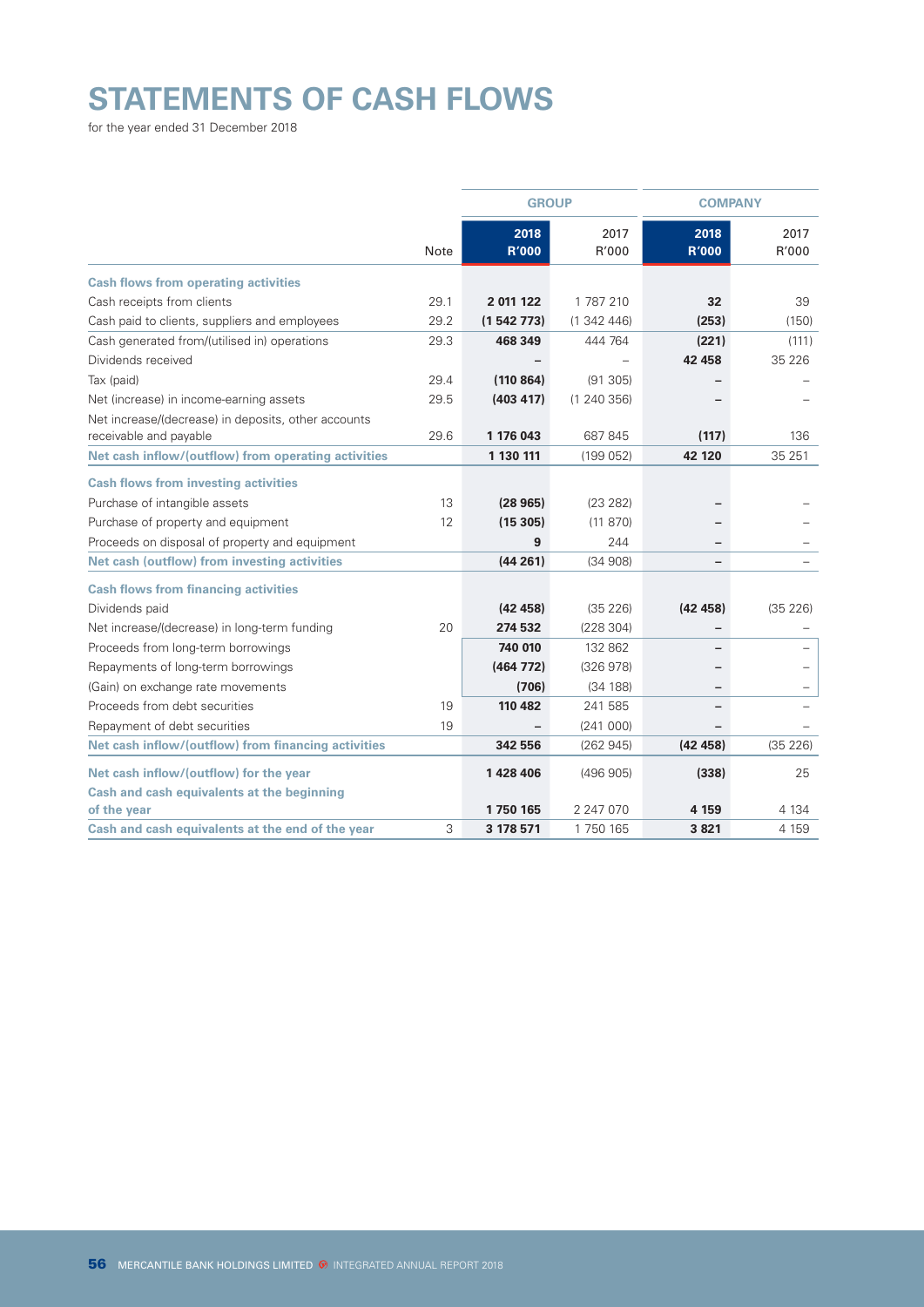# **NOTES TO THE ANNUAL FINANCIAL STATEMENTS**

for the year ended 31 December 2018

### **1. CHANGE IN ACCOUNTING POLICY**

The Group has adopted IFRS 9, as issued by the International Accounting Standards Board in July 2014 and with a transition date of 1 January 2018, which resulted in changes in accounting policies and adjustments to the amounts previously recognised in the annual financial statements. The Group did not early adopt any parts of IFRS 9 in previous years.

As permitted by the transitional provisions of IFRS 9, the Group elected not to restate comparative figures. Any adjustments to the carrying values of financial assets and liabilities at the date of transition were recognised in the opening retained earnings and other reserves of the current year.

As a result, for notes disclosures, the consequential amendments to IFRS 7 disclosures have also only been applied in the current year. The comparative period notes disclosures are consistent with that of the prior year.

The adoption of IFRS 9 has resulted in changes in accounting policies for recognition, classification and measurement of financial assets and financial liabilities, as well as for impairment of financial assets. IFRS 9 also significantly amends other standards dealing with financial instruments, such as IFRS 7 Financial Instruments: Disclosures.

Set out below are disclosures relating to the impact of the adoption of IFRS 9 on the Group.

| <b>Effect on the statement of financial position</b>                                  | R'000     |
|---------------------------------------------------------------------------------------|-----------|
| <b>ASSETS</b>                                                                         |           |
| Decrease in net loans and advances                                                    | (47254)   |
| <b>Reconciled as follows:</b>                                                         |           |
| Opening balance in terms of IAS 39 on 1 January 2018                                  | 9459819   |
| Adjustment due to change in classification of interest in suspense in terms of IFRS 9 | 91 241    |
| Adjustment as a result of IFRS 9 ECL (refer to note 6.4)                              | (138494)  |
| Restated opening balance in terms of IFRS 9 on 1 January 2018                         | 9 412 566 |
| Decrease in cash and cash equivalents                                                 | (54)      |
| <b>Reconciled as follows:</b>                                                         |           |
| Opening balance in terms of IAS 39 on 1 January 2018                                  | 1 710 285 |
| Adjustment as a result of IFRS 9 ECL                                                  | (54)      |
| Restated opening balance in terms of IFRS 9 on 1 January 2018                         | 1 710 231 |
| <b>Decrease in negotiable securities</b>                                              | (16)      |
| <b>Reconciled as follows:</b>                                                         |           |
| Opening balance in terms of IAS 39 on 1 January 2018                                  | 904 166   |
| Adjustment as a result of IFRS 9 ECL                                                  | (16)      |
| Restated opening balance in terms of IFRS 9 on 1 January 2018                         | 904 150   |
| Increase in deferred tax assets                                                       | 11 736    |
| <b>Reconciled as follows:</b>                                                         |           |
| Opening balance in terms of IAS 39 on 1 January 2018                                  | (45 130)  |
| Adjustment as a result of IFRS 9 ECL                                                  | 11 736    |
| Restated opening balance in terms of IFRS 9 on 1 January 2018                         | (33 394)  |
| <b>FOUITY</b>                                                                         |           |
| <b>Decrease in retained earnings</b>                                                  | (35 587)  |
| <b>Reconciled as follows:</b>                                                         |           |
| Opening balance in terms of IAS 39 on 1 January 2018                                  | 1 000 487 |
| Adjustment on initial application of IFRS 9                                           | (35 587)  |
| Restated opening balance in terms of IFRS 9 on 1 January 2018                         | 964 900   |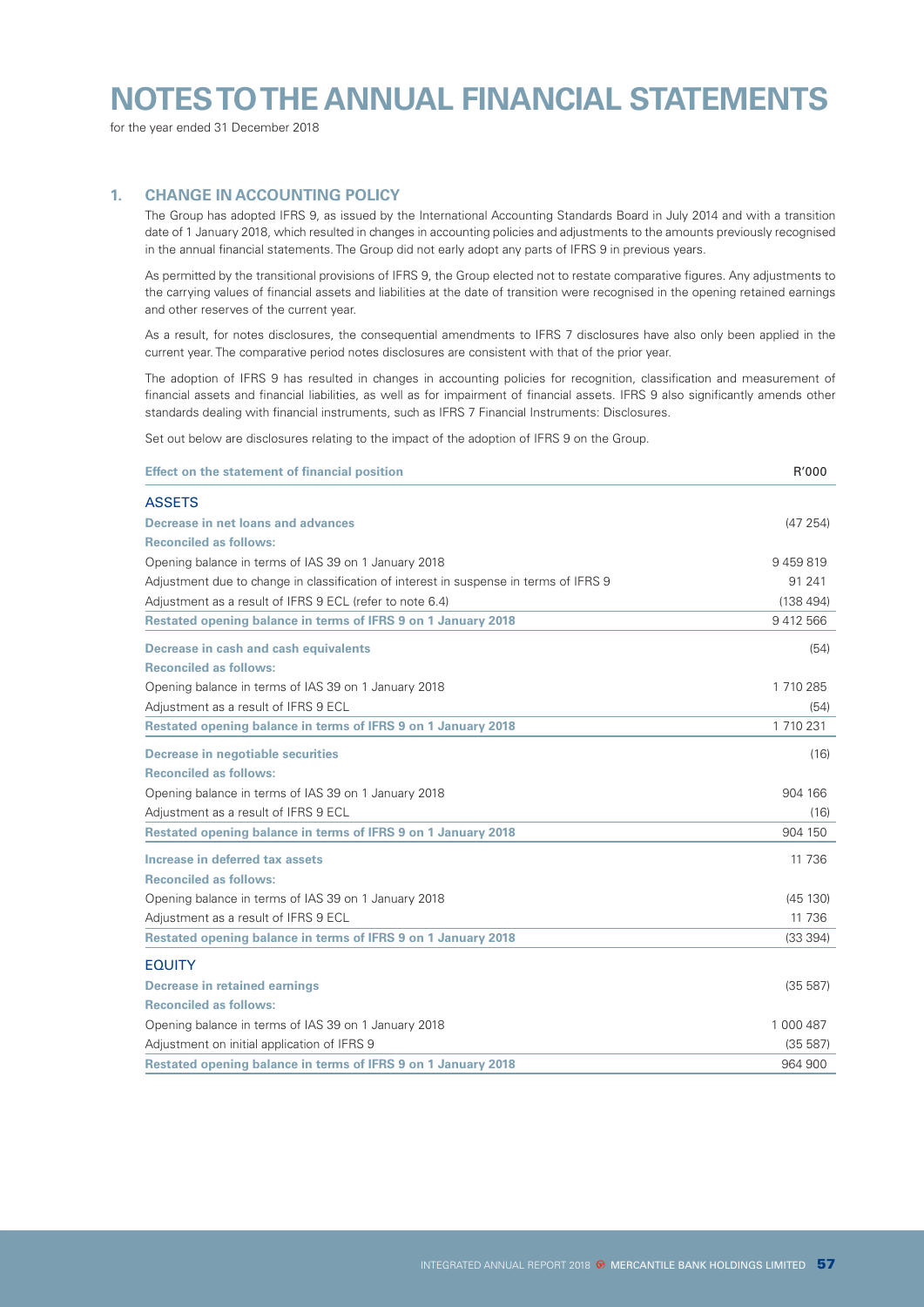for the year ended 31 December 2018

### **2. CATEGORIES AND FAIR VALUES OF FINANCIAL INSTRUMENTS**

### 2.1 CATEGORY ANALYSIS OF FINANCIAL INSTRUMENTS

|                                               |                               | <b>GROUP</b>                              |                        |                             |  |  |
|-----------------------------------------------|-------------------------------|-------------------------------------------|------------------------|-----------------------------|--|--|
|                                               | 2018                          |                                           | 2017                   |                             |  |  |
|                                               | Fair<br>value<br><b>R'000</b> | <b>Carrying</b><br>amount<br><b>R'000</b> | Fair<br>value<br>R'000 | Carrying<br>amount<br>R'000 |  |  |
| <b>ASSETS</b>                                 |                               |                                           |                        |                             |  |  |
| <b>Amortised cost</b>                         | 14 370 502                    | 14 371 909                                | 12 753 555             | 12 752 841                  |  |  |
| Loans and advances                            |                               |                                           |                        |                             |  |  |
| Current accounts                              | 1824828                       | 1824828                                   | 1825612                | 1825612                     |  |  |
| Credit cards                                  | 41790                         | 41790                                     | 36 414                 | 36 414                      |  |  |
| Mortgage loans                                | 4 952 970                     | 4952970                                   | 4787057                | 4787057                     |  |  |
| Instalment sales and leases                   | 1821359                       | 1821359                                   | 1 488 907              | 1 488 907                   |  |  |
| Structured loans                              | 134 126                       | 134 126                                   | 193 684                | 193 684                     |  |  |
| Medium-term loans                             | 1 104 042                     | 1 104 042                                 | 1 128 145              | 1 128 145                   |  |  |
| Negotiable securities                         |                               |                                           |                        |                             |  |  |
| Government stock                              | 25 292                        | 25 800                                    | $\ast$                 | $\divideontimes$            |  |  |
| Treasury bills                                | 764 111                       | 765 010                                   | 853 883                | 853 169                     |  |  |
| Cash and cash equivalents                     | 3 178 571                     | 3 178 571                                 | 1750 165               | 1750165                     |  |  |
| Other accounts receivable                     | 523 413                       | 523 413                                   | 689 688                | 689 688                     |  |  |
| Fair value through profit or loss             |                               |                                           |                        |                             |  |  |
| Derivative financial instruments              | 17 903                        | 17 903                                    | $\ast$                 |                             |  |  |
| Fair value through other comprehensive income |                               |                                           |                        |                             |  |  |
| Other investments                             | 8078                          | 8078                                      | $\ast$                 |                             |  |  |
| <b>Available-for-sale</b>                     |                               |                                           |                        |                             |  |  |
| Other investments                             | $*$                           | ∗                                         | 6985                   | 6985                        |  |  |
| <b>Held-to-maturity</b>                       |                               |                                           |                        |                             |  |  |
| Negotiable securities - Government stock      |                               | $\ast$                                    | 51 093                 | 50 997                      |  |  |
| <b>Held-for-trading</b>                       |                               |                                           |                        |                             |  |  |
| Derivative financial instruments              | ₩                             | $\ast$                                    | 104 016                | 104 016                     |  |  |
|                                               | 14 396 483                    | 14 397 890                                | 12 915 649             | 12 914 839                  |  |  |
| <b>LIABILITIES</b>                            |                               |                                           |                        |                             |  |  |
| Fair value through profit or loss             |                               |                                           |                        |                             |  |  |
| Derivative financial instruments              | 15 437                        | 15 437                                    |                        |                             |  |  |
| <b>Held-for-trading</b>                       |                               |                                           |                        |                             |  |  |
| Derivative financial instruments              | ₩                             | $\ast$                                    | 128 044                | 128 044                     |  |  |
| <b>Amortised cost</b>                         | 12 094 319                    | 12 094 319                                | 10 699 878             | 10 699 878                  |  |  |
| Long-term funding                             | 883 927                       | 883 927                                   | 609 395                | 609 395                     |  |  |
| Deposits                                      | 10 417 469                    | 10 417 469                                | 9 3 3 177              | 9 3 3 177                   |  |  |
| Debt securities                               | 352 076                       | 352 076                                   | 241 594                | 241 594                     |  |  |
| Other accounts payable                        | 440 847                       | 440 847                                   | 511 712                | 511 712                     |  |  |
|                                               | 12 109 756                    | 12 109 756                                | 10 827 922             | 10 827 922                  |  |  |

*\* Change in classification as a result of IFRS 9 implementation.*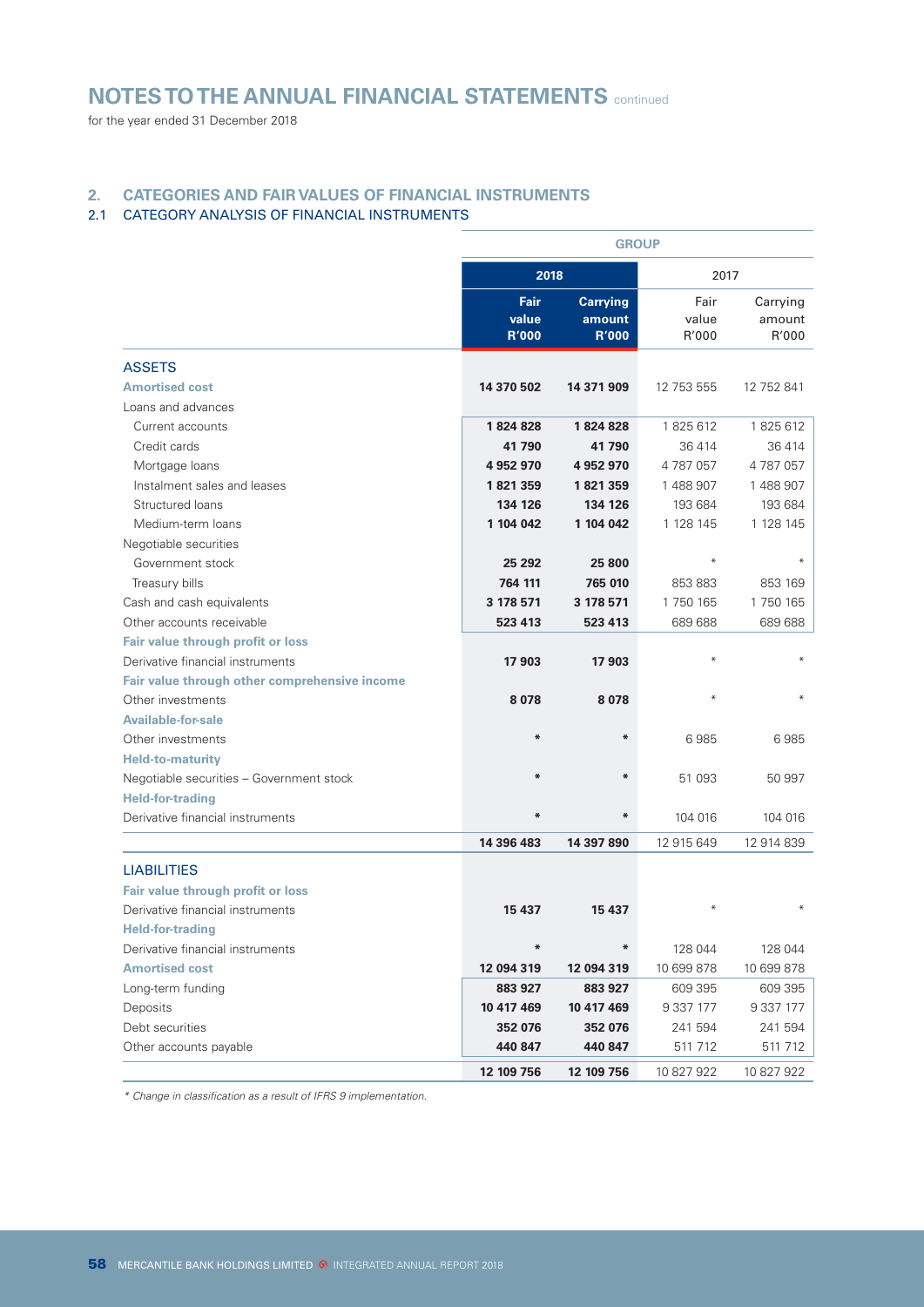### **2. CATEGORIES AND FAIR VALUES OF FINANCIAL INSTRUMENTS** continued

### 2.1 CATEGORY ANALYSIS OF FINANCIAL INSTRUMENTS continued

|                                               |                               | <b>COMPANY</b>                            |                        |                             |  |
|-----------------------------------------------|-------------------------------|-------------------------------------------|------------------------|-----------------------------|--|
|                                               |                               | 2018                                      |                        | 2017                        |  |
|                                               | Fair<br>value<br><b>R'000</b> | <b>Carrying</b><br>amount<br><b>R'000</b> | Fair<br>value<br>R'000 | Carrying<br>amount<br>R'000 |  |
| <b>ASSETS</b>                                 |                               |                                           |                        |                             |  |
| Fair value through other comprehensive income |                               |                                           |                        |                             |  |
| Other investments                             | 62                            | 62                                        | $\ast$                 | $*$                         |  |
| <b>Available-for-sale</b>                     |                               |                                           |                        |                             |  |
| Other investments                             | ₩                             | ₩                                         | 62                     | 62                          |  |
| <b>Amortised cost</b>                         |                               |                                           |                        |                             |  |
| Cash and cash equivalents                     | 3821                          | 3821                                      | 4 1 5 9                | 4 1 5 9                     |  |
|                                               | 3883                          | 3883                                      | 4 2 2 1                | 4 2 2 1                     |  |
| <b>LIABILITIES</b>                            |                               |                                           |                        |                             |  |
| <b>Amortised cost</b>                         |                               |                                           |                        |                             |  |
| Other accounts payable                        | 3526                          | 3526                                      | 3643                   | 3643                        |  |
|                                               | 3526                          | 3526                                      | 3643                   | 3 6 4 3                     |  |

*\* Change in classification as a result of IFRS 9 implementation.*

### 2.2 VALUATION TECHNIQUES AND ASSUMPTIONS APPLIED FOR THE PURPOSE OF MEASURING FAIR VALUE

- Cash and cash equivalents have short terms to maturity and are carried at amortised cost. For this reason, the carrying amounts at the reporting date approximate the fair value.
- Treasury bills are carried at amortised cost. Fair value is based on quoted market values at the reporting date.
- The fair value of loans and advances that are carried at amortised cost approximate the fair value reported as they bear variable rates of interest. The fair value is adjusted for deterioration of credit quality through the application of the credit impairment models.
- Long-term funding and debt securities are carried at amortised cost and approximate the fair value reported as they bear variable rates of interest.
- Deposits generally have short terms to maturity and thus the values reported approximate the fair value.
- The fair value of publicly-traded derivatives and securities is based on quoted market values at the reporting date.
- The fair value of other financial assets and financial liabilities, excluding derivatives, is determined in accordance with generally accepted pricing models, based on discounted cash flow analysis, using prices from observable current market transactions and adjusted by relevant market pricing.
- The fair value of other investments that are unlisted is determined by reference to the net asset value of the entity and/or the underlying net asset value of its investment holdings.

### 2.3 FAIR VALUE MEASUREMENTS AS REQUIRED BY IFRS 13

Financial instruments that are measured at fair value subsequent to initial recognition at fair value are grouped into Levels 1 to 3 based on the degree to which the fair value is observable:

- Level 1 fair value measurements are those derived from quoted prices (unadjusted) in active markets for identical assets or liabilities;
- Level 2 fair value measurements are those derived from inputs, other than quoted prices included within Level 1, that are observable for the asset or liability, either directly (i.e. as prices) or indirectly (i.e. derived from prices); and
- Level 3 fair value measurements are those derived from valuation techniques that include inputs for the asset or liability that are not based on observable market data (unobservable inputs).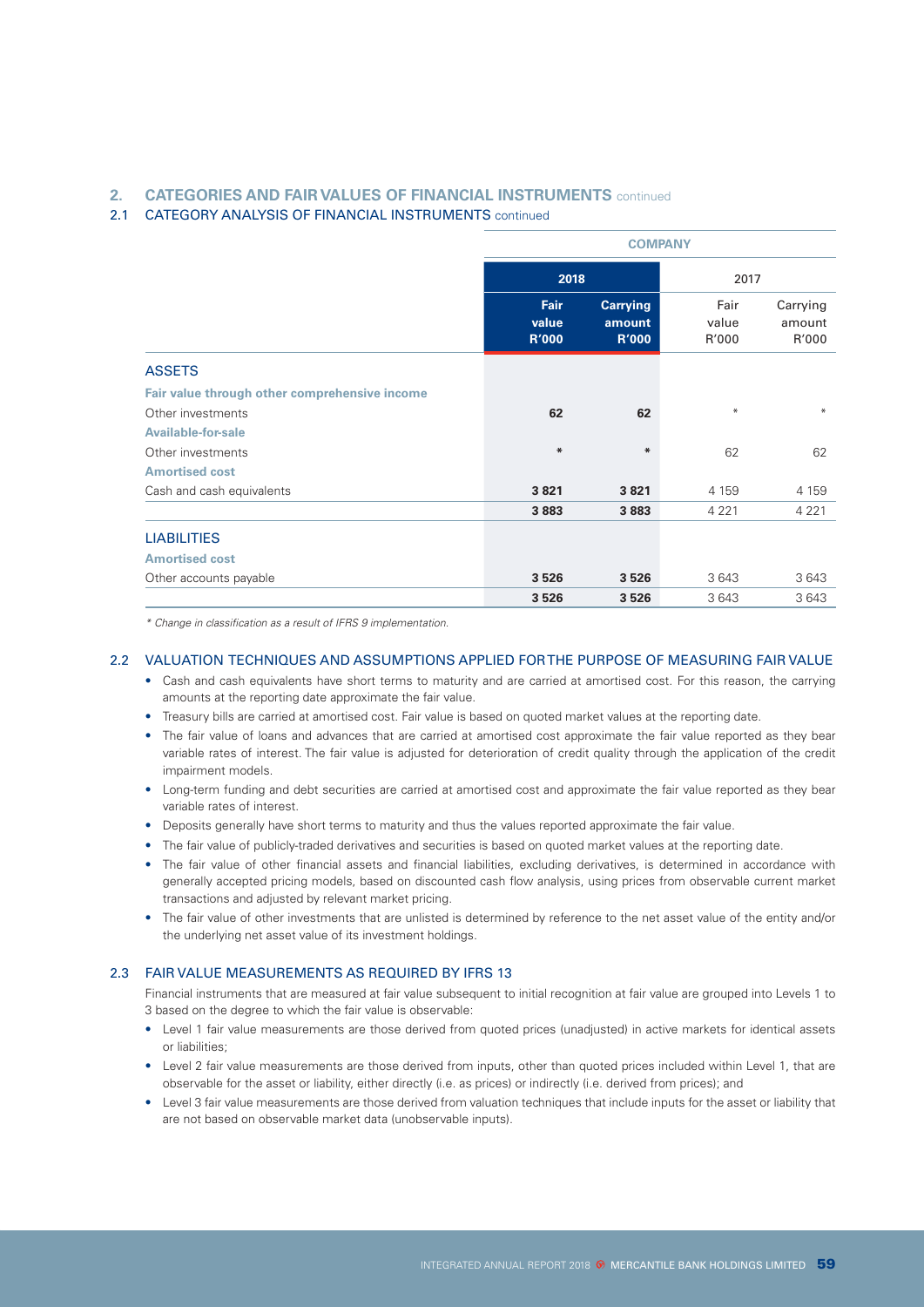for the year ended 31 December 2018

### **2. CATEGORIES AND FAIR VALUES OF FINANCIAL INSTRUMENTS** continued

### 2.3 FAIR VALUE MEASUREMENTS AS REQUIRED BY IFRS 13 continued

|                                               |                         | <b>GROUP</b>                       |                         |                              |  |
|-----------------------------------------------|-------------------------|------------------------------------|-------------------------|------------------------------|--|
|                                               |                         | 2018                               |                         |                              |  |
|                                               | Level 1<br><b>R'000</b> | Level <sub>2</sub><br><b>R'000</b> | Level 3<br><b>R'000</b> | <b>Total</b><br><b>R'000</b> |  |
| <b>ASSETS</b>                                 |                         |                                    |                         |                              |  |
| Fair value through other comprehensive income |                         |                                    |                         |                              |  |
| Other investments                             |                         |                                    | 8078                    | 8078                         |  |
| Fair value through profit or loss             |                         |                                    |                         |                              |  |
| Derivative financial instruments              |                         | 17 903                             |                         | 17 903                       |  |
| <b>Amortised cost</b>                         |                         |                                    |                         |                              |  |
| Loans and advances                            |                         |                                    |                         |                              |  |
| Current accounts                              |                         |                                    | 1824828                 | 1824828                      |  |
| Credit cards                                  |                         |                                    | 41790                   | 41790                        |  |
| Mortgage loans                                |                         |                                    | 4 952 970               | 4 952 970                    |  |
| Instalment sales and leases                   |                         |                                    | 1821359                 | 1821359                      |  |
| Structured loans                              |                         |                                    | 134 126                 | 134 126                      |  |
| Medium-term loans                             |                         |                                    | 1 104 042               | 1 104 042                    |  |
| Negotiable securities                         |                         |                                    |                         |                              |  |
| Government stock                              |                         |                                    | 25 29 2                 | 25 29 2                      |  |
| Treasury bills                                |                         |                                    | 764 111                 | 764 111                      |  |
| Cash and cash equivalents                     |                         |                                    | #                       |                              |  |
| Other accounts receivable                     |                         |                                    | 523 413                 | 523 413                      |  |
|                                               | -                       | 17 903                             | 11 200 009              | 11 217 912                   |  |
| <b>LIABILITIES</b>                            |                         |                                    |                         |                              |  |
| Fair value through profit or loss             |                         |                                    |                         |                              |  |
| Derivative financial instruments              |                         | 15 437                             |                         | 15 437                       |  |
| <b>Amortised cost</b>                         |                         |                                    |                         |                              |  |
| Long-term funding                             |                         |                                    | 883 927                 | 883 927                      |  |
| Deposits                                      |                         |                                    | 10 417 469              | 10 417 469                   |  |
| Debt securities                               |                         |                                    | 352 076                 | 352 076                      |  |
| Other accounts payable                        |                         |                                    | 440 847                 | 440 847                      |  |
|                                               |                         | 15 437                             | 12 094 319              | 12 109 756                   |  |

*# The fair value of these assets closely approximates their carrying amount due to the short-term or on-demand repayment terms.*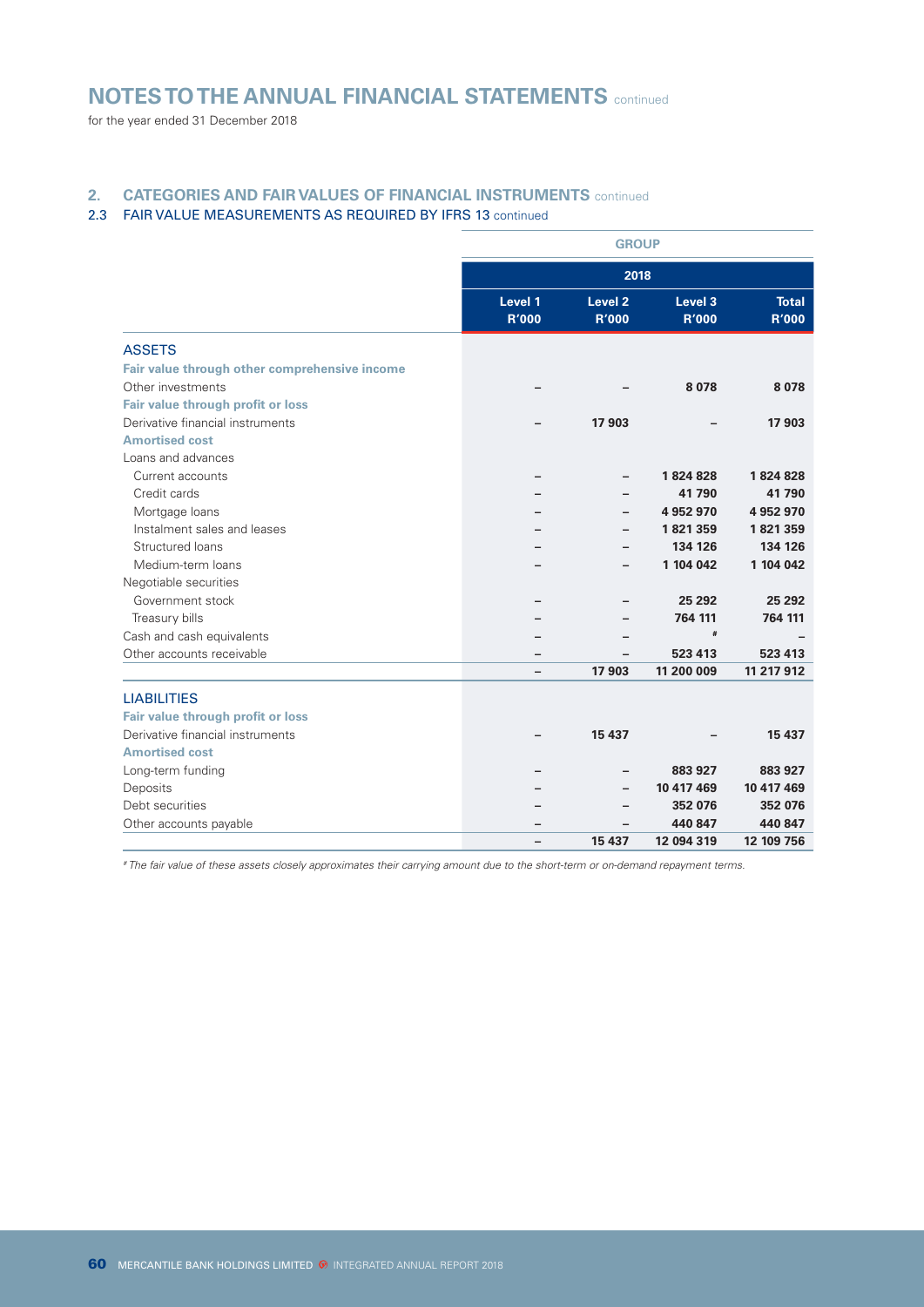### **2. CATEGORIES AND FAIR VALUES OF FINANCIAL INSTRUMENTS** continued

### 2.3 FAIR VALUE MEASUREMENTS AS REQUIRED BY IFRS 13 continued

|                                          | <b>GROUP</b>             |                             |                  |                |  |  |
|------------------------------------------|--------------------------|-----------------------------|------------------|----------------|--|--|
|                                          |                          | 2017                        |                  |                |  |  |
|                                          | Level 1<br>R'000         | Level <sub>2</sub><br>R'000 | Level 3<br>R'000 | Total<br>R'000 |  |  |
| <b>ASSETS</b>                            |                          |                             |                  |                |  |  |
| <b>Available-for-sale</b>                |                          |                             |                  |                |  |  |
| Other investments                        |                          |                             | 6985             | 6985           |  |  |
| <b>Held-for-trading</b>                  |                          |                             |                  |                |  |  |
| Derivative financial instruments         |                          | 104 016                     |                  | 104 016        |  |  |
| Amortised cost <sup>^</sup>              |                          |                             |                  |                |  |  |
| Loans and advances                       |                          |                             |                  |                |  |  |
| Current accounts                         | $\overline{\phantom{0}}$ | $\overline{\phantom{0}}$    | 1825612          | 1825612        |  |  |
| Credit cards                             |                          |                             | 36 4 14          | 36 414         |  |  |
| Mortgage loans                           |                          | $\overline{\phantom{0}}$    | 4787057          | 4787057        |  |  |
| Instalment sales and leases              |                          |                             | 1488907          | 1 488 907      |  |  |
| Structured loans                         |                          |                             | 193 684          | 193 684        |  |  |
| Medium-term loans                        |                          |                             | 1 128 145        | 1 128 145      |  |  |
| Negotiable securities                    |                          |                             |                  |                |  |  |
| Treasury bills                           |                          |                             | 853 883          | 853 883        |  |  |
| Cash and cash equivalents                |                          |                             | #                |                |  |  |
| Other accounts receivable                |                          |                             | 689 688          | 689 688        |  |  |
| <b>Held-to-maturity</b>                  |                          |                             |                  |                |  |  |
| Negotiable securities - Government stock |                          |                             | 51 093           | 51 093         |  |  |
|                                          |                          | 104 016                     | 11 061 468       | 11 165 484     |  |  |
| <b>LIABILITIES</b>                       |                          |                             |                  |                |  |  |
| <b>Held-for-trading</b>                  |                          |                             |                  |                |  |  |
| Derivative financial instruments         |                          | 128 044                     |                  | 128 044        |  |  |
| Amortised cost <sup>^</sup>              |                          |                             |                  |                |  |  |
| Long-term funding                        |                          |                             | 609 395          | 609 395        |  |  |
| Deposits                                 |                          |                             | 9 337 177        | 9 337 177      |  |  |
| Debt securities                          |                          |                             | 241 594          | 241 594        |  |  |
| Other accounts payable                   |                          |                             | 511 712          | 511 712        |  |  |
|                                          | $\equiv$                 | 128 044                     | 10 699 878       | 10 827 922     |  |  |

*# The fair value of these assets closely approximates their carrying amount due to the short-term or on-demand repayment terms. ^ Additional disclosure relating to fair value measurements in respect of the prior year has been included.*

|                                               | <b>COMPANY</b>          |                         |                         |                              |  |  |
|-----------------------------------------------|-------------------------|-------------------------|-------------------------|------------------------------|--|--|
|                                               | Level 1<br><b>R'000</b> | Level 2<br><b>R'000</b> | Level 3<br><b>R'000</b> | <b>Total</b><br><b>R'000</b> |  |  |
| 2018                                          |                         |                         |                         |                              |  |  |
| <b>ASSETS</b>                                 |                         |                         |                         |                              |  |  |
| Fair value through other comprehensive income |                         |                         |                         |                              |  |  |
| Other investments                             | -                       | -                       | 62                      | 62                           |  |  |
| 2017                                          |                         |                         |                         |                              |  |  |
| <b>ASSETS</b>                                 |                         |                         |                         |                              |  |  |
| Available-for-sale                            |                         |                         |                         |                              |  |  |
| Other investments                             |                         |                         | 62                      | 62                           |  |  |

There were no transfers between Levels 1 and 2 during the year.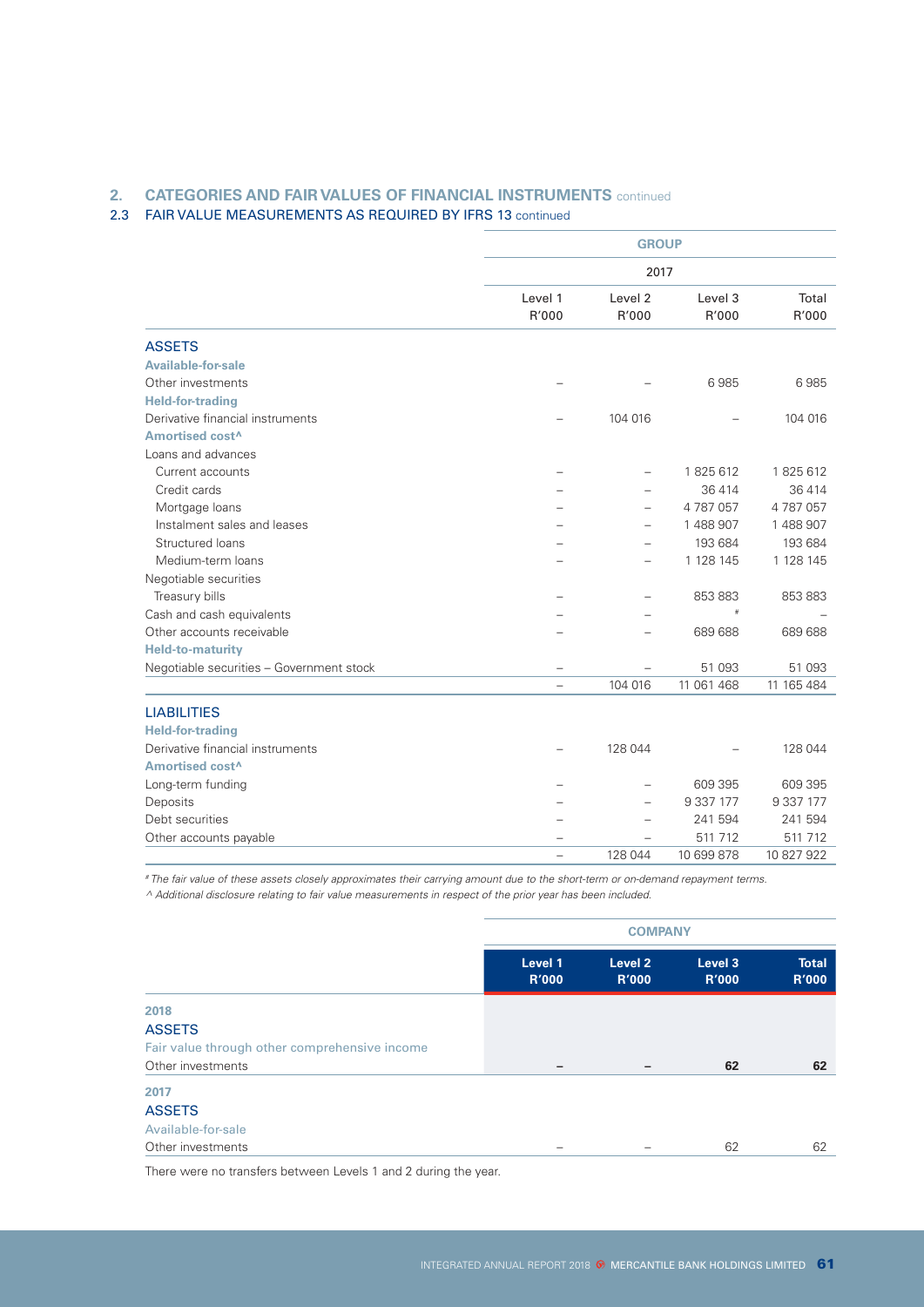for the year ended 31 December 2018

### **2. CATEGORIES AND FAIR VALUES OF FINANCIAL INSTRUMENTS** continued

### 2.4 RECONCILIATION OF LEVEL 3 FAIR VALUE MEASUREMENTS OF FINANCIAL ASSETS

|                                                                           | <b>GROUP</b>         |               |
|---------------------------------------------------------------------------|----------------------|---------------|
|                                                                           | 2018<br><b>R'000</b> | 2017<br>R'000 |
| Fair value through other comprehensive income (2017: Available-for-sale*) |                      |               |
| Other investments – unlisted equities                                     |                      |               |
| Balance at the beginning of the year                                      | 6985                 | 6 7 1 2       |
| Additions                                                                 | 421                  |               |
| Gains on remeasurement to fair value in other comprehensive income        | 672                  | 273           |
| Balance at the end of the year                                            | 8078                 | 6985          |
|                                                                           |                      |               |
|                                                                           | <b>COMPANY</b>       |               |
|                                                                           | 2018<br><b>R'000</b> | 2017<br>R'000 |
| Fair value through other comprehensive income (2017: Available-for-sale*) |                      |               |
| Other investments - unlisted equities                                     |                      |               |
| Balance at the beginning and end of the year                              | 62                   | 62            |

*\* Change in classification as a result of IFRS 9 implementation.*

|                                      | <b>GROUP</b>         |               |
|--------------------------------------|----------------------|---------------|
|                                      | 2018<br><b>R'000</b> | 2017<br>R'000 |
| Fair value through profit or loss    |                      |               |
| Loans and advances - mortgage loans  |                      |               |
| Balance at the beginning of the year |                      | 730           |
| Repayment of loans and advances      |                      | (730)         |
| Balance at the end of the year       |                      |               |

### **3. CASH AND CASH EQUIVALENTS**

*.*

|                                                             | <b>GROUP</b>         |               | <b>COMPANY</b>       |               |
|-------------------------------------------------------------|----------------------|---------------|----------------------|---------------|
|                                                             | 2018<br><b>R'000</b> | 2017<br>R'000 | 2018<br><b>R'000</b> | 2017<br>R'000 |
| Cash on hand                                                | 29 983               | 37 637        | -                    |               |
| Central Bank balances                                       | 309 252              | 328 239       | -                    |               |
| Money market funds                                          | 1565038              | 426 674       | -                    |               |
| Rand-denominated bank balances                              | 469 012              | 196 329       | 3821                 | 4 1 5 9       |
| Foreign currency-denominated bank balances                  | 805 411              | 761 286       | -                    |               |
| Less: ECL on performing cash and cash equivalents (stage 1) | (125)                | -             | -                    |               |
|                                                             | 3 178 571            | 1 750 165     | 3821                 | 4 1 5 9       |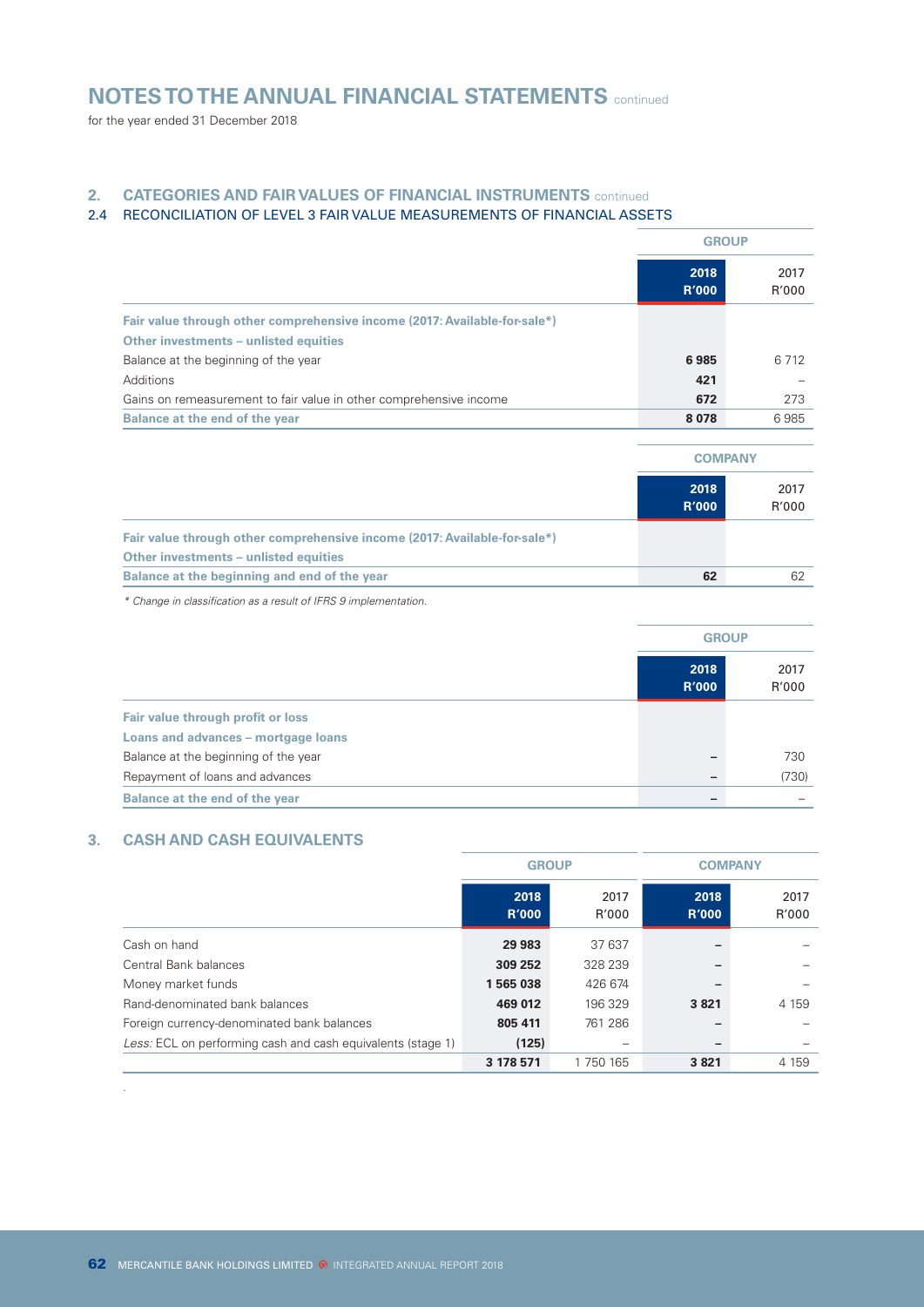### **4. DERIVATIVE FINANCIAL INSTRUMENTS**

|                                                                                                                                                                                                                                                  |                                                | <b>GROUP</b>                                                   |                                                     |         |  |  |  |
|--------------------------------------------------------------------------------------------------------------------------------------------------------------------------------------------------------------------------------------------------|------------------------------------------------|----------------------------------------------------------------|-----------------------------------------------------|---------|--|--|--|
| <b>Notional</b><br>principal<br>of assets<br><b>R'000</b><br>2018<br>Fair value through profit or loss*<br>Foreign exchange contracts<br>772 101<br>772 101<br>2017<br>Held-for-trading*<br>1 085 190<br>Foreign exchange contracts<br>1 085 190 | <b>Fair value</b><br>of assets<br><b>R'000</b> | <b>Notional</b><br>principal<br>of liabilities<br><b>R'000</b> | <b>Fair value</b><br>of liabilities<br><b>R'000</b> |         |  |  |  |
|                                                                                                                                                                                                                                                  |                                                |                                                                |                                                     |         |  |  |  |
|                                                                                                                                                                                                                                                  |                                                |                                                                |                                                     |         |  |  |  |
|                                                                                                                                                                                                                                                  |                                                | 17 903                                                         | 683 744                                             | 15 437  |  |  |  |
|                                                                                                                                                                                                                                                  |                                                | 17 903                                                         | 683 744                                             | 15 437  |  |  |  |
|                                                                                                                                                                                                                                                  |                                                |                                                                |                                                     |         |  |  |  |
|                                                                                                                                                                                                                                                  |                                                |                                                                |                                                     |         |  |  |  |
|                                                                                                                                                                                                                                                  |                                                | 104 016                                                        | 1 353 728                                           | 128 044 |  |  |  |
|                                                                                                                                                                                                                                                  |                                                | 104 016                                                        | 1 353 728                                           | 128 044 |  |  |  |

*\* Change in classification as a result of IFRS 9 implementation.*

### **5. NEGOTIABLE SECURITIES**

|                                                         | <b>GROUP</b>         |               |
|---------------------------------------------------------|----------------------|---------------|
|                                                         | 2018<br><b>R'000</b> | 2017<br>R'000 |
| <b>Amortised cost</b>                                   |                      |               |
| Treasury bills                                          | 765 022              | 853 169       |
| Government stock                                        | 25 800               | $*$           |
| Less: ECL on performing negotiable securities (stage 1) | (12)                 |               |
| <b>Held-to-maturity</b>                                 |                      |               |
| Government stock                                        | $\ast$               | 50 997        |
|                                                         | 790 810              | 904 166       |
| <b>Maturity analysis</b>                                |                      |               |
| Maturing within one month                               | 149 668              | 29 901        |
| Maturing after one month but within six months          | 587 053              | 556 796       |
| Maturing after six months but within 12 months          | 28 300               | 291 707       |
| Maturing after one year but within five years           | 25 789               | 25 762        |
|                                                         | 790 810              | 904 166       |

*\* Change in classification as a result of IFRS 9 implementation.*

The maturity analysis is based on the remaining period to contractual maturity at year-end.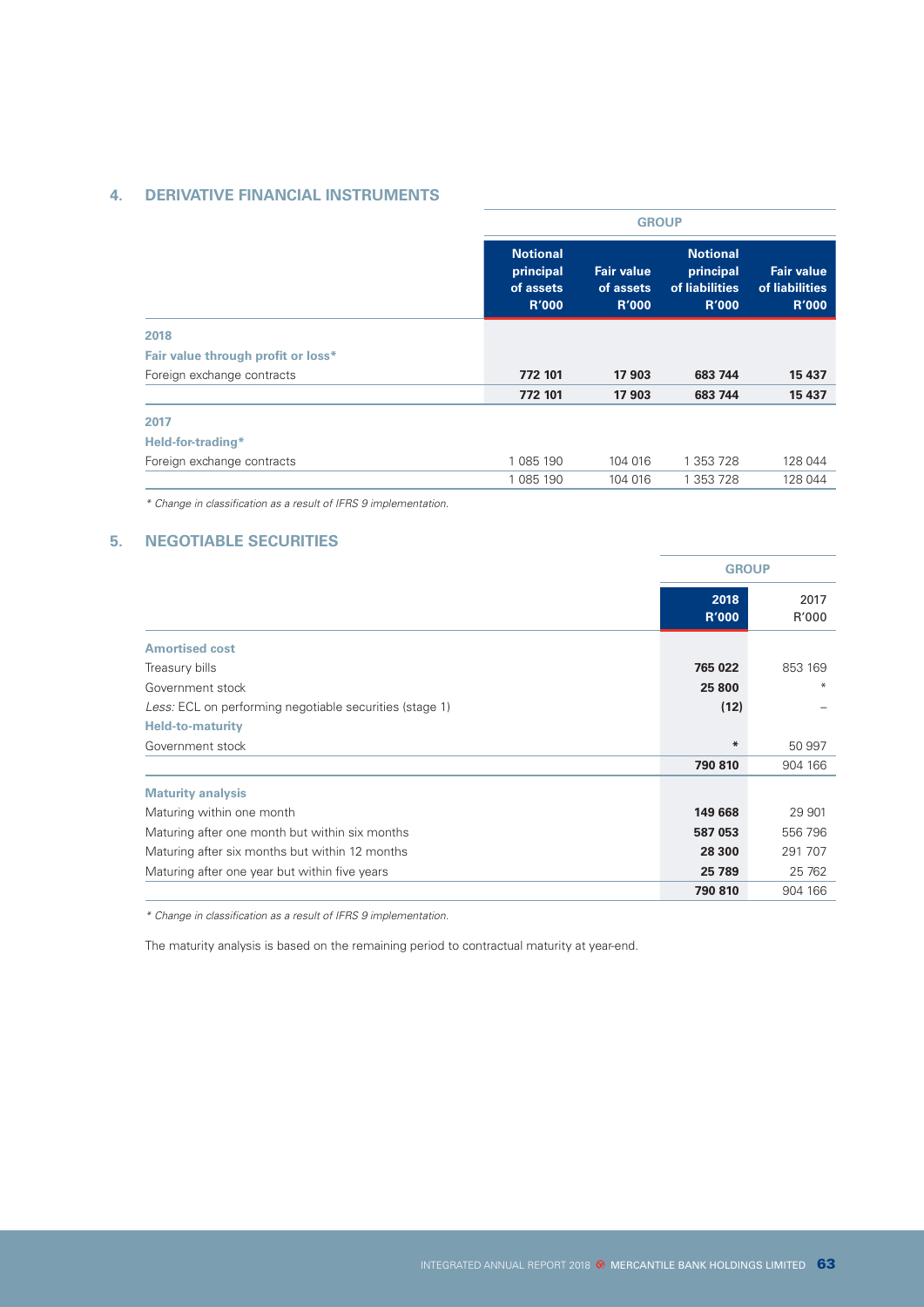for the year ended 31 December 2018

### **6. LOANS AND ADVANCES**

### 6.1 PRODUCT ANALYSIS

 $6.2$ 

|                                                                                 | <b>GROUP</b>         |               |
|---------------------------------------------------------------------------------|----------------------|---------------|
|                                                                                 | 2018<br><b>R'000</b> | 2017<br>R'000 |
| <b>Amortised cost</b>                                                           |                      |               |
| Current accounts                                                                | 1871827              | 1858855       |
| Credit cards                                                                    | 44 012               | 39 505        |
| Mortgage loans                                                                  | 4991393              | 4 819 294     |
| Instalment sales and leases                                                     | 1863086              | 1 500 587     |
| Structured loans                                                                | 134 126              | 193 874       |
| Medium-term loans                                                               | 1 179 997            | 1 168 670     |
| <b>Gross loans and advances</b>                                                 | 10 084 441           | 9 580 785     |
| Less: ECL on performing loans and advances (stage 1)                            | (78291)              |               |
| ECL on underperforming loans and advances (stage 2)                             | (21 230)             |               |
| ECL on non-performing loans and advances (stage 3)                              | (105 805)            | $*$           |
| Portfolio impairments for credit losses                                         | $\ast$               | (24 439)      |
| Specific impairments for credit losses                                          | $\ast$               | (96 527)      |
| <b>Net loans and advances</b>                                                   | 9 879 115            | 9459819       |
| * Change in classification as a result of IFRS 9 implementation.                |                      |               |
| Loans and advances in foreign currencies are converted into South African Rand, |                      |               |
| at prevailing exchange rates, at the reporting date.                            |                      |               |
| <b>MATURITY ANALYSIS</b>                                                        |                      |               |
| Repayable on demand and maturing within one month                               | 1932112              | 1 963 232     |
| Maturing after one month but within six months                                  | 154 728              | 138 890       |
| Maturing after six months but within 12 months                                  | 99 615               | 155 084       |
| Maturing after 12 months                                                        | 7897986              | 7 323 579     |
|                                                                                 | 10 084 441           | 9 580 785     |

The maturity analysis is based on the remaining period to contractual maturity at year-end.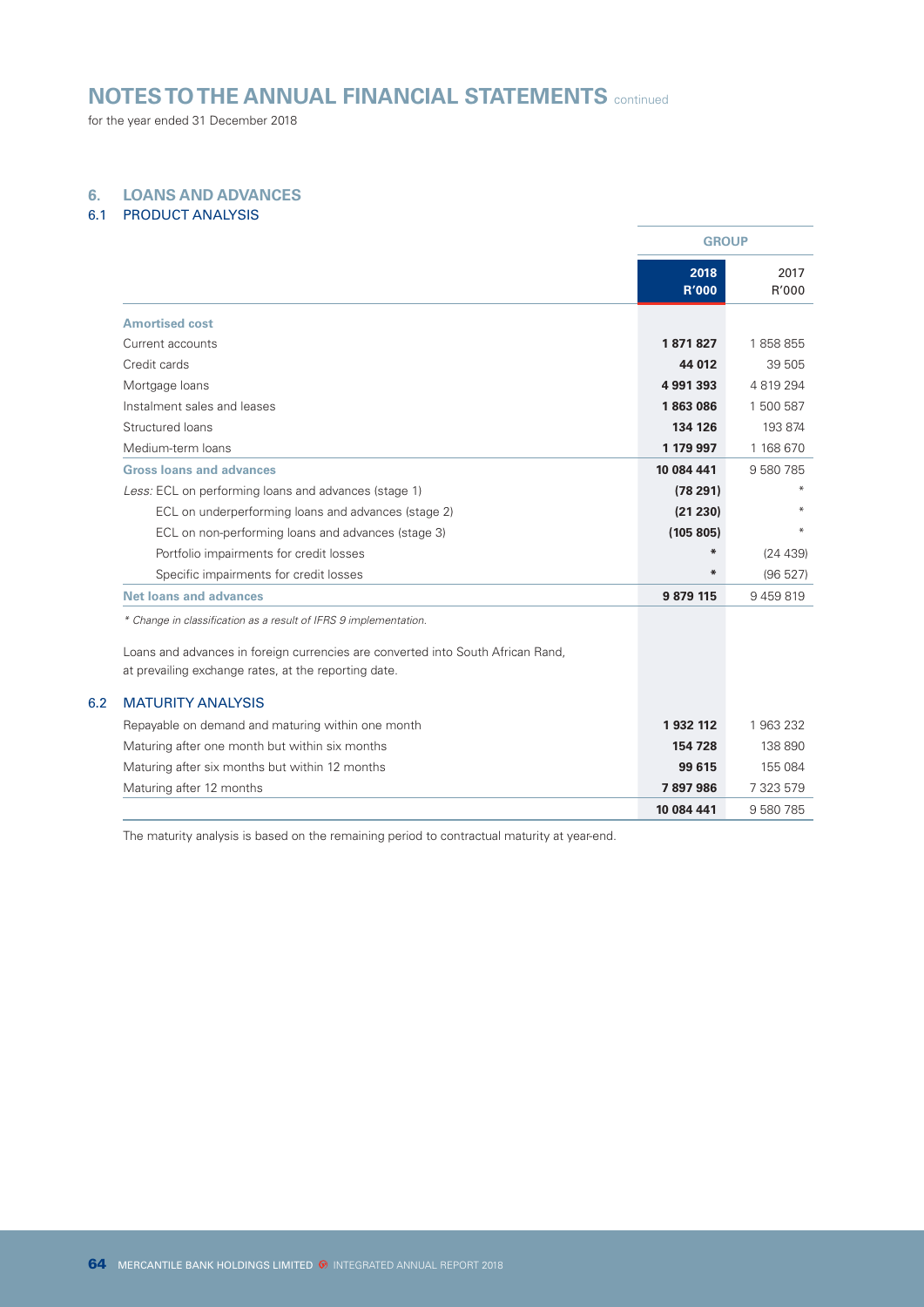### **6. LOANS AND ADVANCES** continued

### 6.3 DETAILED PRODUCT ANALYSIS OF LOANS AND ADVANCES

|                             |                        | <b>GROUP</b>            |                         |                         |                         |  |  |
|-----------------------------|------------------------|-------------------------|-------------------------|-------------------------|-------------------------|--|--|
|                             | <b>Gross</b>           |                         | <b>Net</b>              |                         |                         |  |  |
|                             | amount<br><b>R'000</b> | Stage 1<br><b>R'000</b> | Stage 2<br><b>R'000</b> | Stage 3<br><b>R'000</b> | balance<br><b>R'000</b> |  |  |
| 2018                        |                        |                         |                         |                         |                         |  |  |
| Current accounts            | 1871827                | (27384)                 | (2567)                  | (17048)                 | 1824828                 |  |  |
| Credit cards                | 44 012                 | (391)                   | (56)                    | (1775)                  | 41 790                  |  |  |
| Mortgage loans              | 4 991 393              | (6198)                  | (5788)                  | (26 437)                | 4 952 970               |  |  |
| Instalment sales and leases | 1863086                | (15892)                 | (3624)                  | (22 211)                | 1821359                 |  |  |
| Structured loans            | 134 126                |                         |                         |                         | 134 126                 |  |  |
| Medium-term loans           | 1 179 997              | (28 426)                | (9195)                  | (38334)                 | 1 104 042               |  |  |
|                             | 10 084 441             | (78291)                 | (21 230)                | (105 805)               | 9 879 115               |  |  |
|                             |                        |                         |                         |                         |                         |  |  |
|                             |                        | Gross                   | Portfolio               | Specific                | Net                     |  |  |
|                             |                        | amount                  | impairments             | impairments             | balance                 |  |  |
|                             |                        | R'000                   | R'000                   | R'000                   | R'000                   |  |  |

| 2017                        |           |         |         |           |
|-----------------------------|-----------|---------|---------|-----------|
| Current accounts            | 1858855   | (10182) | (23061) | 1825612   |
| Credit cards                | 39 505    | (549)   | (2542)  | 36 414    |
| Mortgage loans              | 4 819 294 | (4752)  | (27485) | 4 787 057 |
| Instalment sales and leases | 1 500 587 | (4633)  | (7 047) | 488 907   |
| Structured loans            | 193 874   | (190)   |         | 193 684   |
| Medium-term loans           | 1 168 670 | (4133)  | (36392) | 1 128 145 |
|                             | 9 580 785 | (24439) | (96527) | 9459819   |

### 6.3.1 Off-balance sheet ECL included in product analysis

|                             |                         | <b>GROUP</b>                   |                         |                              |  |  |
|-----------------------------|-------------------------|--------------------------------|-------------------------|------------------------------|--|--|
|                             |                         | <b>ECL</b>                     |                         |                              |  |  |
|                             | Stage 1<br><b>R'000</b> | <b>Stage 2</b><br><b>R'000</b> | Stage 3<br><b>R'000</b> | <b>Total</b><br><b>R'000</b> |  |  |
| 2018                        |                         |                                |                         |                              |  |  |
| Current accounts            | 9656                    | 117                            | 189                     | 9 9 6 2                      |  |  |
| Credit cards                | 94                      | 1                              | 120                     | 215                          |  |  |
| Mortgage loans              | 2 0 2 1                 |                                | 36                      | 2 0 5 7                      |  |  |
| Instalment sales and leases | 67                      |                                | -                       | 67                           |  |  |
| Structured loans            | -                       | $\overline{\phantom{0}}$       | -                       | $\overline{\phantom{0}}$     |  |  |
| Medium-term loans           | 1784                    | 65                             | 12                      | 1861                         |  |  |
|                             | 13 622                  | 183                            | 357                     | 14 162                       |  |  |

Refer to note 22.1 for gross contingent liabilities and commitments to which these ECL relate to.

### **2017**

No comparative information is available for the prior year as the ECL model did not apply under IAS 39.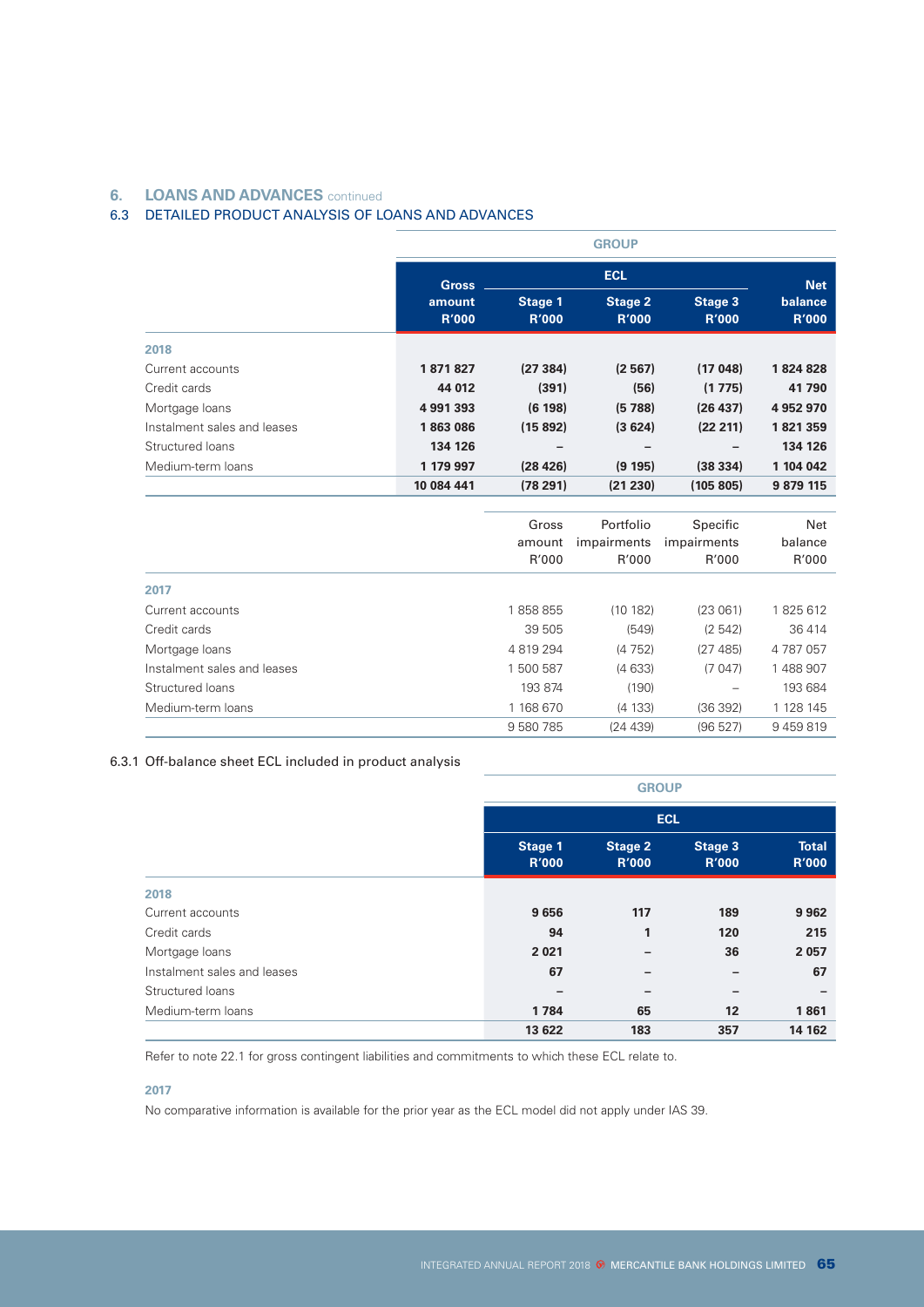for the year ended 31 December 2018

### **6. LOANS AND ADVANCES** continued

### 6.3 DETAILED PRODUCT ANALYSIS OF LOANS AND ADVANCES continued

6.3.2 Detailed analysis of leases (rental assets) included in instalment sales and leases

|                                                      | <b>GROUP</b>         |               |
|------------------------------------------------------|----------------------|---------------|
|                                                      | 2018<br><b>R'000</b> | 2017<br>R'000 |
| Gross investment in lease receivables <sup>^</sup>   |                      |               |
| Less than one year                                   | 442 169              | 348 522       |
| One to five years                                    | 977 104              | 779 960       |
| More than five years                                 | -                    |               |
| Gross investment in lease receivables                | 1419273              | 1 128 482     |
| Unearned finance income                              | (305927)             | (246018)      |
| Net investment in lease receivables                  | 1 113 346            | 882 464       |
| Net lease receivable                                 |                      |               |
| Less than one year                                   | 361 586              | 280 084       |
| One to five years                                    | 751 760              | 602 380       |
| More than five years                                 |                      |               |
| Net investment in lease receivables                  | 1 113 346            | 882 464       |
| Less: ECL                                            | (34778)              | $*$           |
| Portfolio and specific impairments for credit losses | $*$                  | (3337)        |
| Net lease receivable                                 | 1078568              | 879 127       |

*\* Change in classification as a result of IFRS 9 implementation.*

*^ Additional disclosure relating to lease receivables in respect of the prior year has been included.*

### 6.4 CREDIT IMPAIRMENTS BY PRODUCT

|                                                                                           |                              |                                                   |                                        | <b>GROUP</b>                                    |                                                          |                                            |                                                 |
|-------------------------------------------------------------------------------------------|------------------------------|---------------------------------------------------|----------------------------------------|-------------------------------------------------|----------------------------------------------------------|--------------------------------------------|-------------------------------------------------|
|                                                                                           | <b>Total</b><br><b>R'000</b> | <b>Current</b><br><b>accounts</b><br><b>R'000</b> | <b>Credit</b><br>cards<br><b>R'000</b> | <b>Mortgage</b><br><b>loans</b><br><b>R'000</b> | <b>Instalment</b><br>sales and<br>leases<br><b>R'000</b> | <b>Structured</b><br>loans<br><b>R'000</b> | Medium-<br>term<br><b>loans</b><br><b>R'000</b> |
| 2018                                                                                      |                              |                                                   |                                        |                                                 |                                                          |                                            |                                                 |
| Balance at the beginning<br>of the year<br>Transitional adjustments<br>in terms of IFRS 9 | (120966)<br>(138494)         | (33 243)<br>(46587)                               | (3091)<br>1 0 4 6                      | (32 237)<br>(35637)                             | (11679)<br>(7537)                                        | (191)<br>191                               | (40525)<br>(49970)                              |
| <b>Restated balance at the</b><br>beginning of the year                                   | (259 460)                    | (79 830)                                          | (2045)                                 | (67 874)                                        | (19216)                                                  |                                            | (90, 495)                                       |
| Movements for the year<br>Credit losses written-off*                                      | 113 272                      | 27 784                                            | 950                                    | 51 734                                          | 10 347                                                   | -                                          | 22 457                                          |
| Net impairments<br>(raised)/released                                                      | (59 138)                     | 5 0 4 7                                           | (1 127)                                | (22 283)                                        | (32858)                                                  | -                                          | (7917)                                          |
| <b>Balance at the end</b><br>of the year                                                  | (205 326)                    | (46999)                                           | (2 222)                                | (38 423)                                        | (41727)                                                  | -                                          | (75955)                                         |
| 2017                                                                                      |                              |                                                   |                                        |                                                 |                                                          |                                            |                                                 |
| Balance at the beginning<br>of the year                                                   | (89, 465)                    | (20114)                                           | (3026)                                 | (37025)                                         | (8179)                                                   | (605)                                      | (20516)                                         |
| Movements for the year                                                                    |                              |                                                   |                                        |                                                 |                                                          |                                            |                                                 |
| Credit losses written-off                                                                 | 3 742                        | 525                                               | 114                                    | 2 3 3 9                                         | 165                                                      |                                            | 599                                             |
| Net impairments<br>(raised)/released                                                      | (35 243)                     | (13654)                                           | (179)                                  | 2 4 4 9                                         | (3665)                                                   | 414                                        | (20608)                                         |
| <b>Balance at the end</b><br>of the year                                                  | (120966)                     | (33 243)                                          | (3091)                                 | (32 237)                                        | (11679)                                                  | (191)                                      | (40525)                                         |

*\* Loans written-off are generally subject to continued collection efforts for a period of time following write-off. The contractual amount outstanding on loans written-off during the year ended 31 December 2018 that are subject to enforcement activity is R6.5 million.*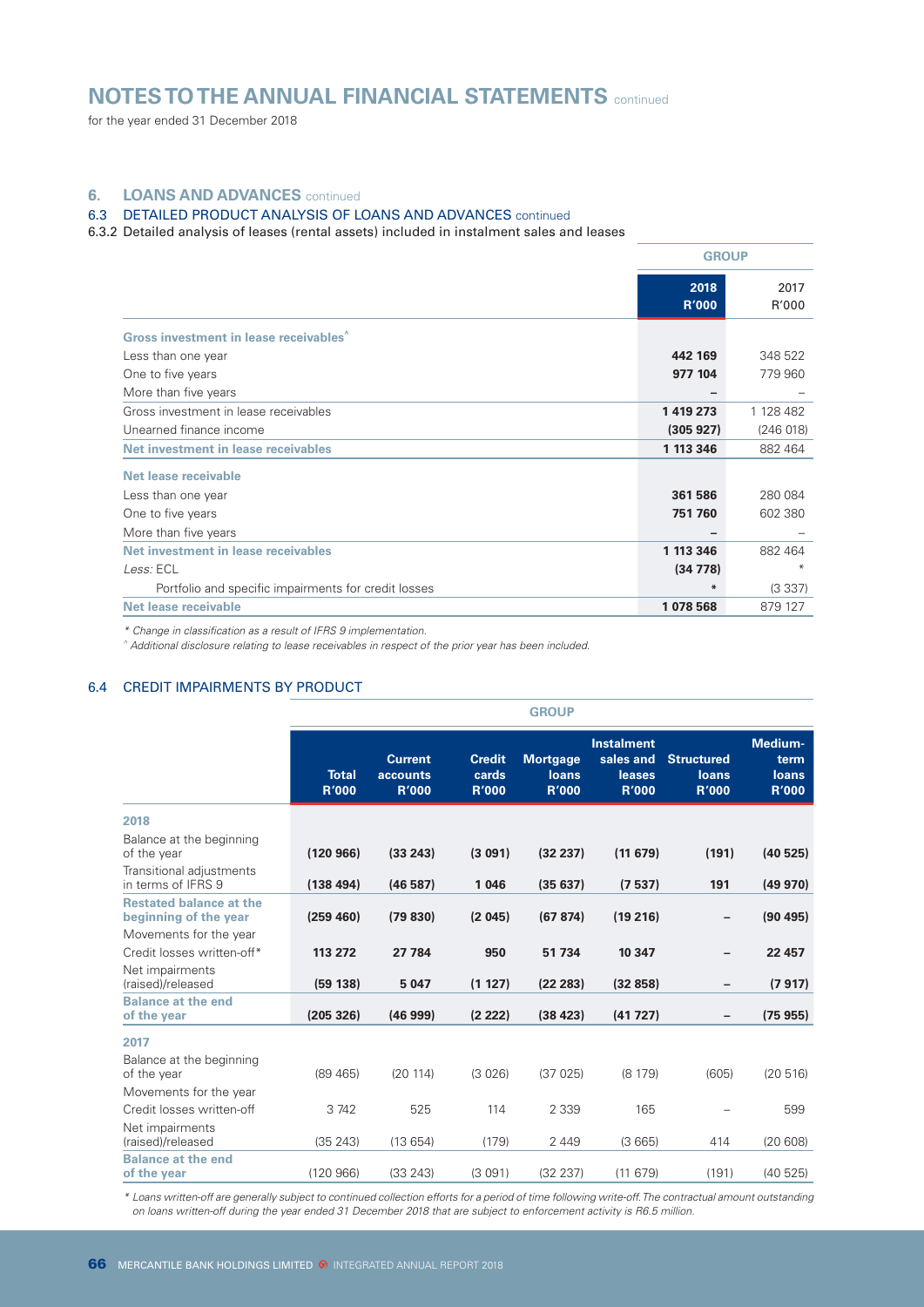### **6. LOANS AND ADVANCES** continued

### 6.4 CREDIT IMPAIRMENTS BY PRODUCT continued

|                                                                          |                      | <b>GROUP</b>  |  |
|--------------------------------------------------------------------------|----------------------|---------------|--|
|                                                                          | 2018<br><b>R'000</b> | 2017<br>R'000 |  |
| Net charge for credit losses in the statements of comprehensive income   |                      |               |  |
| Net impairments raised                                                   | (59138)              | (35 243)      |  |
| Interest adjustment on impaired advances                                 | 8931                 |               |  |
| Amounts written off directly to comprehensive income                     | -                    | (13 155)      |  |
| Reversal of impairments for properties in possession previously impaired | -                    | 4 500         |  |
| Recoveries in respect of amounts previously written off                  | 2605                 | 3 7 6 4       |  |
|                                                                          | (47602)              | (40134)       |  |

### 6.5 ECL BY STAGE

|                                               | <b>GROUP</b>            |                                |                         |                              |
|-----------------------------------------------|-------------------------|--------------------------------|-------------------------|------------------------------|
|                                               | <b>ECL</b>              |                                |                         |                              |
|                                               | Stage 1<br><b>R'000</b> | <b>Stage 2</b><br><b>R'000</b> | Stage 3<br><b>R'000</b> | <b>Total</b><br><b>R'000</b> |
| 2018                                          |                         |                                |                         |                              |
| Balance at the beginning of the year          | (24 440)                |                                | (96526)                 | (120 966)                    |
| Transitional adjustments in terms of IFRS 9   | (61864)                 | (14333)                        | (62297)                 | (138494)                     |
| Restated balance at the beginning of the year | (86304)                 | (14333)                        | (158823)                | (259 460)                    |
| Transfers*                                    |                         |                                |                         |                              |
| Transfer to stage 1                           | (4788)                  | 4 5 7 4                        | 214                     |                              |
| Transfer to stage 2                           | 246                     | (246)                          |                         |                              |
| Transfer to stage 3                           | 566                     | 202                            | (768)                   |                              |
| Movements for the year                        | 21 4 96                 | (15026)                        | (95, 467)               | (88997)                      |
| New financial assets originated or purchased  | (15265)                 | (3861)                         | (3328)                  | (22 454)                     |
| Financial assets that have been derecognised  | 5758                    | 7460                           | 39 095                  | 52 313                       |
| Credit losses written-off                     | -                       | $\overline{\phantom{0}}$       | 113 272                 | 113 272                      |
| <b>Balance at the end of the year</b>         | (78291)                 | (21 230)                       | (105 805)               | (205 326)                    |

*\* Transfers of ECL occur when the credit stage of an account at the end of the financial year differs from that at the beginning of the year. In this*  case, the opening balance of that account's ECL is disclosed as a reduction of ECL in its original credit stage and a corresponding increase (of *the same magnitude) of ECL in its new credit stage. Any movements in the amount of ECL which arise as a direct result of the change in credit stage fall within the "movements for the year" line.*

Disclosure relating to the qualitative drivers of changes in ECL have been included under the risk management and control section.

### **2017**

No comparative information is available for the prior year as the ECL model did not apply under IAS 39.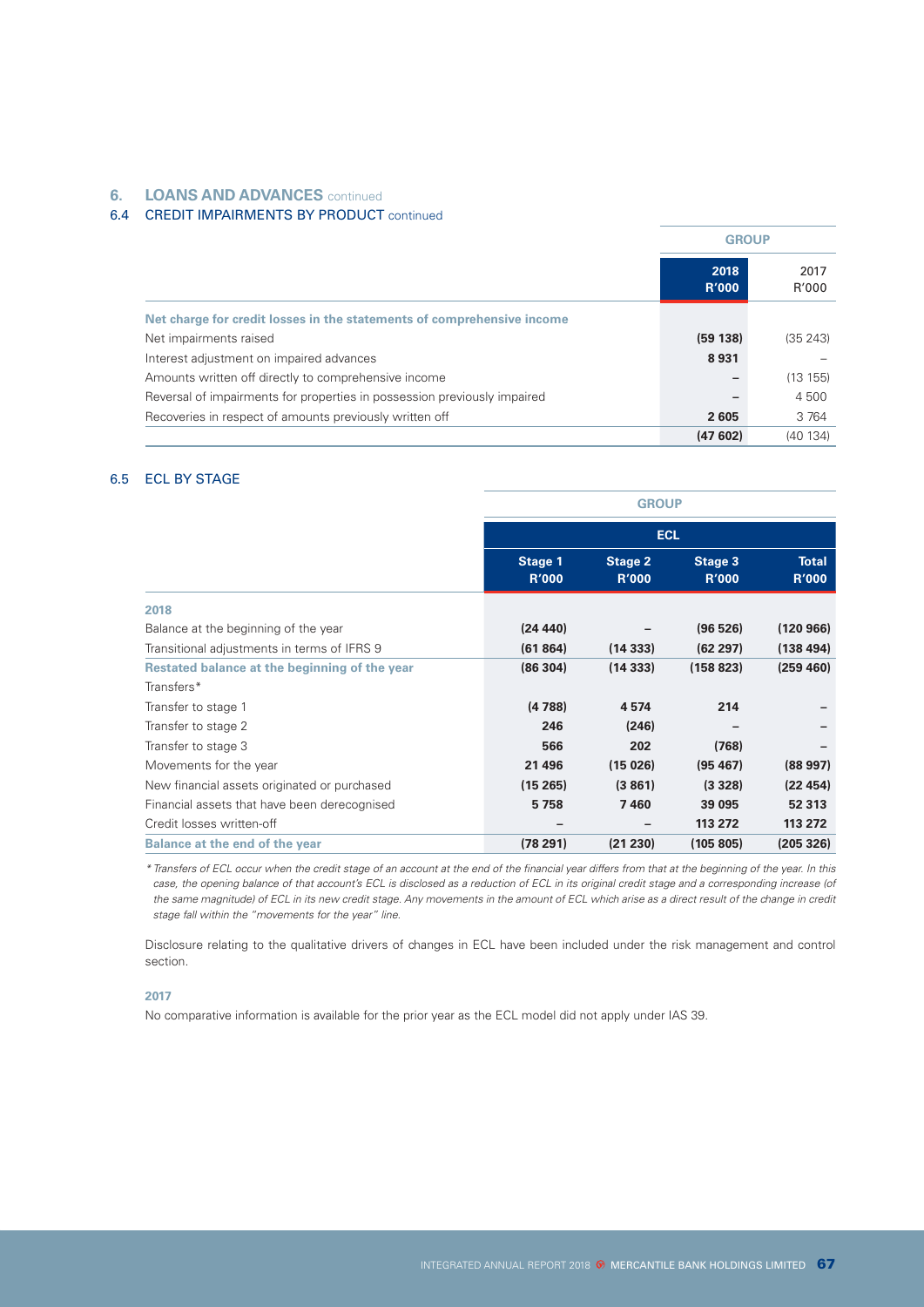for the year ended 31 December 2018

### **6. LOANS AND ADVANCES** continued

### 6.6 PRODUCT ANALYSIS OF PERFORMING LOANS AND ADVANCES

|                             |                        | <b>GROUP</b>            |                                |                         |
|-----------------------------|------------------------|-------------------------|--------------------------------|-------------------------|
|                             | <b>Gross</b>           | <b>ECL</b>              |                                | <b>Net</b>              |
|                             | amount<br><b>R'000</b> | Stage 1<br><b>R'000</b> | <b>Stage 2</b><br><b>R'000</b> | balance<br><b>R'000</b> |
| 2018                        |                        |                         |                                |                         |
| Current accounts            | 1838407                | (27384)                 | (2567)                         | 1808456                 |
| Credit cards                | 41 001                 | (391)                   | (56)                           | 40 554                  |
| Mortgage loans              | 4786074                | (6198)                  | (5788)                         | 4 774 088               |
| Instalment sales and leases | 1831512                | (15892)                 | (3624)                         | 1811996                 |
| Structured loans            | 134 126                |                         |                                | 134 126                 |
| Medium-term loans           | 1071213                | (28 426)                | (9 195)                        | 1 033 592               |
|                             | 9702333                | (78291)                 | (21 230)                       | 9 602 812               |

|                             |                          | <b>GROUP</b>                     |                         |  |
|-----------------------------|--------------------------|----------------------------------|-------------------------|--|
|                             | Gross<br>amount<br>R'000 | Portfolio<br>impairment<br>R'000 | Net<br>balance<br>R'000 |  |
| 2017                        |                          |                                  |                         |  |
| Current accounts            | 1 798 543                | (10182)                          | 1788361                 |  |
| Credit cards                | 36 963                   | (549)                            | 36 414                  |  |
| Mortgage loans              | 4 675 384                | (4752)                           | 4 670 632               |  |
| Instalment sales and leases | 1 492 242                | (4633)                           | 1 487 609               |  |
| Structured loans            | 193 874                  | (190)                            | 193 684                 |  |
| Medium-term loans           | 1 061 908                | (4133)                           | 1 057 775               |  |
|                             | 9 258 914                | (24439)                          | 9 234 475               |  |

### 6.7 PRODUCT ANALYSIS OF PERFORMING LOANS AND ADVANCES (EXCLUDING LOANS AND ADVANCES WITH RENEGOTIATED TERMS)

|                             |                      | <b>GROUP</b>  |  |
|-----------------------------|----------------------|---------------|--|
|                             | 2018<br><b>R'000</b> | 2017<br>R'000 |  |
| Current accounts            | 1838407              | 1778698       |  |
| Credit cards                | 41 001               | 36 963        |  |
| Mortgage loans              | 4651706              | 4 439 398     |  |
| Instalment sales and leases | 1821414              | 1 492 165     |  |
| Structured loans            | 134 126              | 193 874       |  |
| Medium-term loans           | 1 033 807            | 1 025 149     |  |
|                             | 9 520 461            | 8 966 247     |  |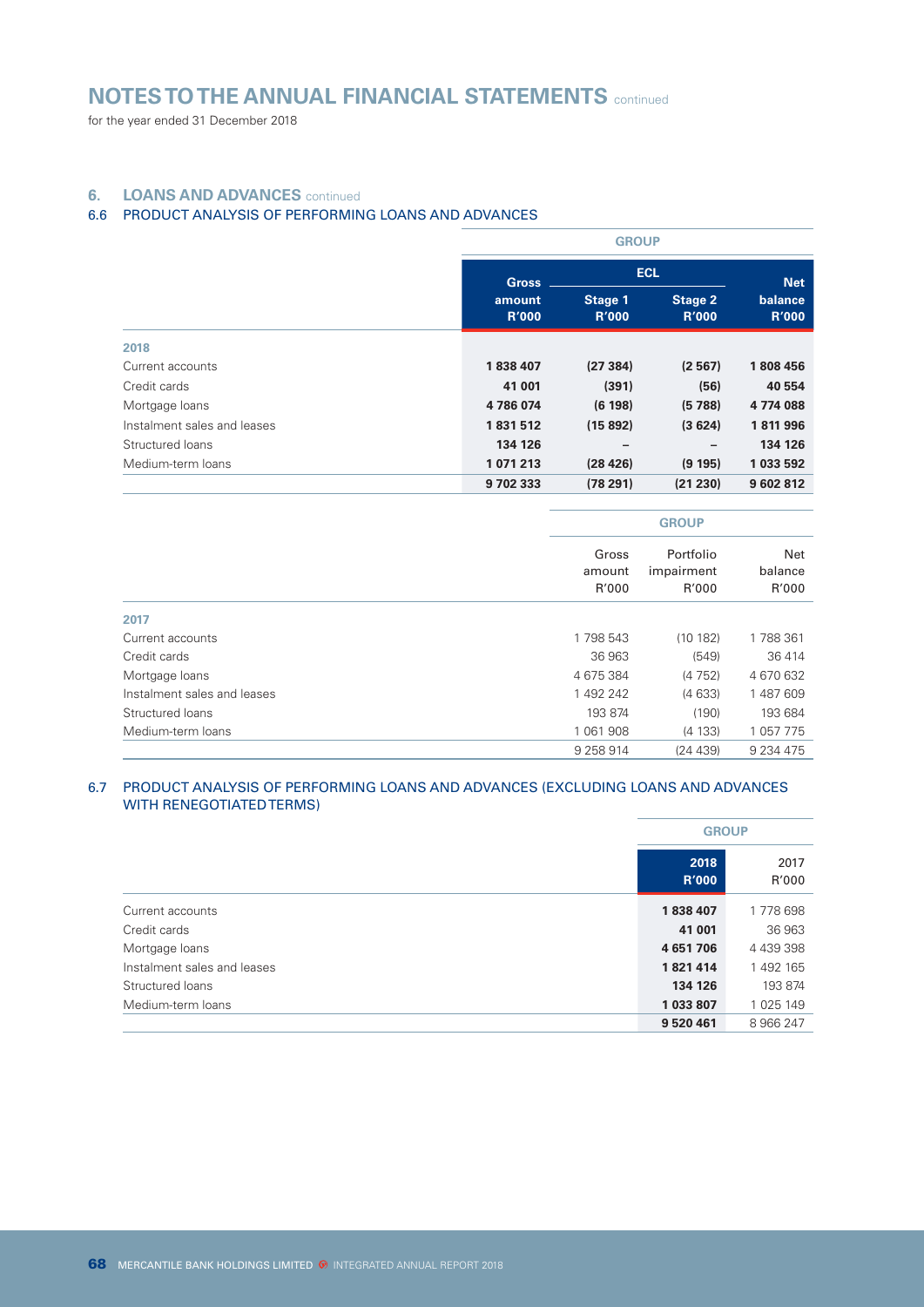### **6. LOANS AND ADVANCES** continued

### 6.8 PRODUCT ANALYSIS OF LOANS AND ADVANCES WITH RENEGOTIATED TERMS THAT WOULD OTHERWISE BE PAST DUE OR IMPAIRED

|                             | <b>GROUP</b>         |               |
|-----------------------------|----------------------|---------------|
|                             | 2018<br><b>R'000</b> | 2017<br>R'000 |
| Current accounts            |                      | 19845         |
| Credit cards                |                      |               |
| Mortgage loans              | 134 368              | 235 987       |
| Instalment sales and leases | 10 098               | 77            |
| Structured loans            |                      |               |
| Medium-term loans           | 37 406               | 36 759        |
|                             | 181 872              | 292 668       |

### 6.9 PRODUCT AGE ANALYSIS OF LOANS AND ADVANCES THAT ARE PAST DUE BUT NOT INDIVIDUALLY IMPAIRED

|                             |                                  |                                   | <b>GROUP</b>                      |                                                 |                                                          |
|-----------------------------|----------------------------------|-----------------------------------|-----------------------------------|-------------------------------------------------|----------------------------------------------------------|
|                             |                                  | Past due for                      |                                   |                                                 | <b>Fair value</b><br>of collateral                       |
|                             | $1 - 30$<br>days<br><b>R'000</b> | $31 - 60$<br>days<br><b>R'000</b> | $61 - 90$<br>days<br><b>R'000</b> | <b>Total</b><br>gross<br>amount<br><b>R'000</b> | and other<br>credit<br>enhance-<br>ments<br><b>R'000</b> |
| 2018                        |                                  |                                   |                                   |                                                 |                                                          |
| Current accounts            |                                  |                                   |                                   |                                                 |                                                          |
| Credit cards                |                                  |                                   |                                   |                                                 |                                                          |
| Mortgage loans              | 88 453                           | 22 955                            | 16 658                            | 128 066                                         | 183 972                                                  |
| Instalment sales and leases | 2853                             | 389                               |                                   | 3 2 4 2                                         | 4 3 2 8                                                  |
| Structured loans            |                                  |                                   |                                   |                                                 |                                                          |
| Medium-term loans           | 3601                             | 738                               | 748                               | 5 0 8 7                                         | 2 1 1 4                                                  |
|                             | 94 907                           | 24 082                            | 17 406                            | 136 395                                         | 190 414                                                  |
| 2017                        |                                  |                                   |                                   |                                                 |                                                          |
| Current accounts            |                                  |                                   |                                   |                                                 |                                                          |
| Credit cards                |                                  |                                   |                                   |                                                 |                                                          |
| Mortgage loans              | 12 4 2 9                         | 49833                             | 2 0 9 7                           | 64 359                                          | 43 576                                                   |
| Instalment sales and leases |                                  | 3 0 18                            | 16                                | 3 0 3 4                                         | 1853                                                     |
| Structured loans            |                                  |                                   |                                   |                                                 |                                                          |
| Medium-term loans           |                                  | 4575                              |                                   | 4575                                            |                                                          |
|                             | 12 4 29                          | 57 4 26                           | 2 1 1 3                           | 71 968                                          | 45 4 29                                                  |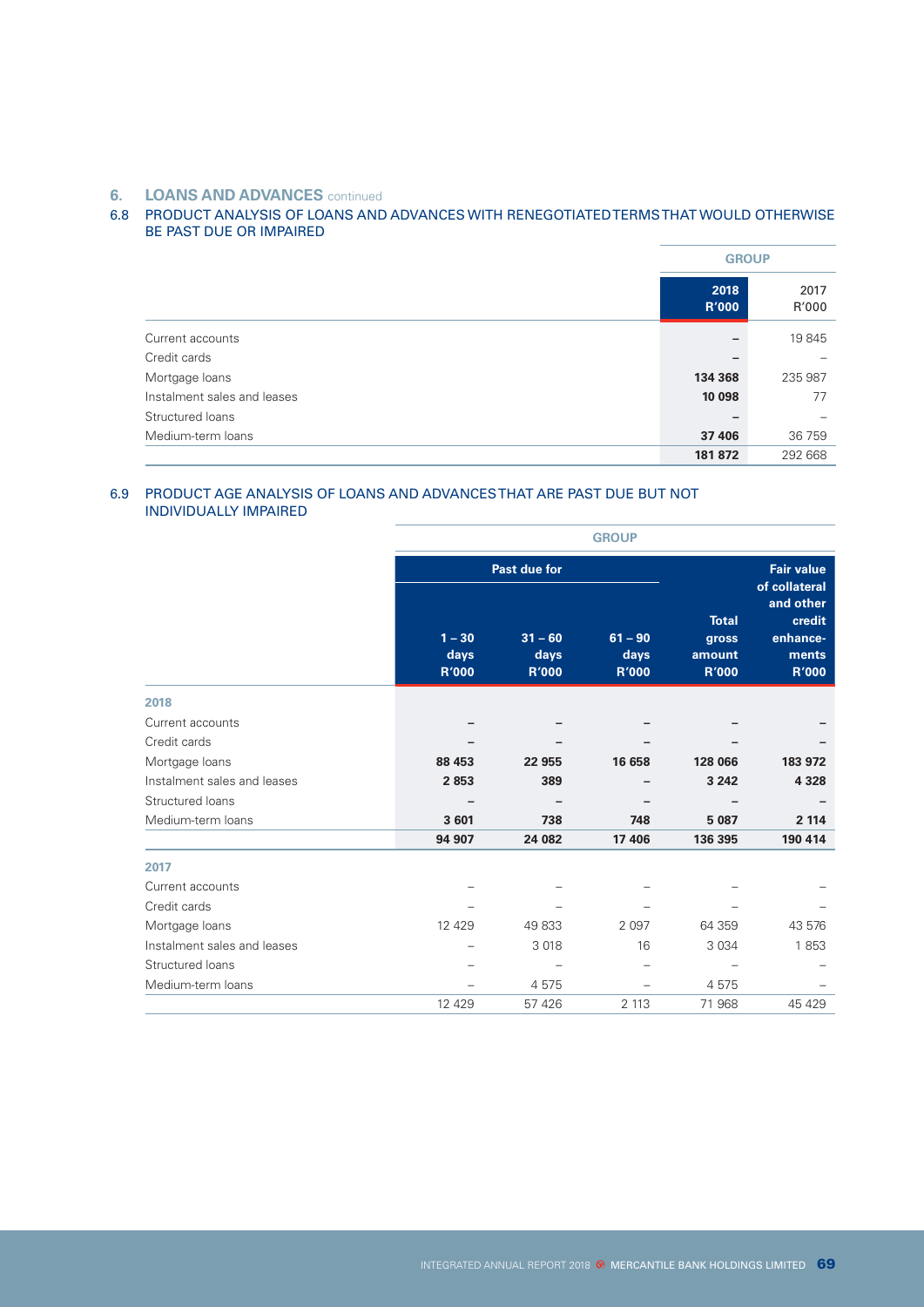for the year ended 31 December 2018

### **6. LOANS AND ADVANCES** continued

### 6.10 PRODUCT ANALYSIS OF LOANS AND ADVANCES THAT ARE INDIVIDUALLY IMPAIRED

|                             | <b>GROUP</b>                           |                                              |                                       |                                                                                                |
|-----------------------------|----------------------------------------|----------------------------------------------|---------------------------------------|------------------------------------------------------------------------------------------------|
|                             | <b>Gross</b><br>amount<br><b>R'000</b> | <b>ECL</b><br><b>Stage 3</b><br><b>R'000</b> | <b>Net</b><br>balance<br><b>R'000</b> | <b>Fair value</b><br>of collateral<br>and other<br>credit<br>enhance-<br>ments<br><b>R'000</b> |
| 2018                        |                                        |                                              |                                       |                                                                                                |
| Current accounts            | 33 4 20                                | (17048)                                      | 16 372                                | 53 951                                                                                         |
| Credit cards                | 3 0 1 1                                | (1775)                                       | 1 2 3 6                               |                                                                                                |
| Mortgage loans              | 205 319                                | (26 437)                                     | 178 882                               | 254 392                                                                                        |
| Instalment sales and leases | 31 574                                 | (22 211)                                     | 9 3 6 3                               | 39 983                                                                                         |
| Structured loans            |                                        |                                              |                                       |                                                                                                |
| Medium-term loans           | 108 784                                | (38334)                                      | 70 450                                | 53 858                                                                                         |
|                             | 382 108                                | (105 805)                                    | 276 303                               | 402 184                                                                                        |
| 2017                        |                                        |                                              |                                       |                                                                                                |
| Current accounts            | 60 312                                 | (23061)                                      | 37 251                                | 48 519                                                                                         |
| Credit cards                | 2 5 4 2                                | (2542)                                       |                                       |                                                                                                |
| Mortgage loans              | 143 910                                | (27 485)                                     | 116 425                               | 165 811                                                                                        |
| Instalment sales and leases | 8 3 4 5                                | (7047)                                       | 1 2 9 8                               | 1530                                                                                           |
| Structured loans            |                                        |                                              |                                       |                                                                                                |
| Medium-term loans           | 106 762                                | (36 392)                                     | 70 370                                | 94 674                                                                                         |
|                             | 321 871                                | (96 527)                                     | 225 344                               | 310 534                                                                                        |

### 6.11 COLLATERAL HELD AS SECURITY AND OTHER CREDIT ENHANCEMENTS

Fair value of collateral and other credit enhancements is determined by referencing the realisable value of security held.

All Bank clients are accorded a risk grading. The risk grading is dependent upon the client's creditworthiness and standing with the Bank, and is subject to ongoing assessment of the client's financial standing and the acceptability of their dealings with the Bank, including adherence to repayment terms and compliance with other set conditions.

| Description of collateral held as security<br>and other credit enhancements | <b>Method of valuation</b>                                                                   |
|-----------------------------------------------------------------------------|----------------------------------------------------------------------------------------------|
| Cession of debtors                                                          | 15% – 75% of debtors due and payable under 90 days and<br>depending on debtor credit quality |
| Pledge of shares                                                            | 50% of listed shares value; nil for unlisted shares                                          |
| Pledge and cession of assets (specific and general)                         | Variable depending on asset type and value                                                   |
| Cession of life and endowment policies                                      | 100% of surrender value                                                                      |
| Pledge of call and savings accounts, fixed and<br>notice deposits           | 100% of asset value                                                                          |
| Vacant land                                                                 | 50% of professional valuation                                                                |
| Residential properties                                                      | 80% of professional valuation (certain segments up to 100%)                                  |
| Commercial and industrial properties                                        | 70% of professional valuation                                                                |
| Catering, industrial and office equipment                                   | Variable depending on asset type and depreciated value                                       |
| <b>Trucks</b>                                                               | Variable depending on asset type and depreciated value                                       |
| Earthmoving equipment                                                       | Variable depending on asset type and depreciated value                                       |
| Motor vehicles                                                              | Variable depending on asset type and depreciated value                                       |
| General notarial bond                                                       | Variable depending on asset type and depreciated value                                       |
| Special notarial bond                                                       | Variable depending on asset type and depreciated value                                       |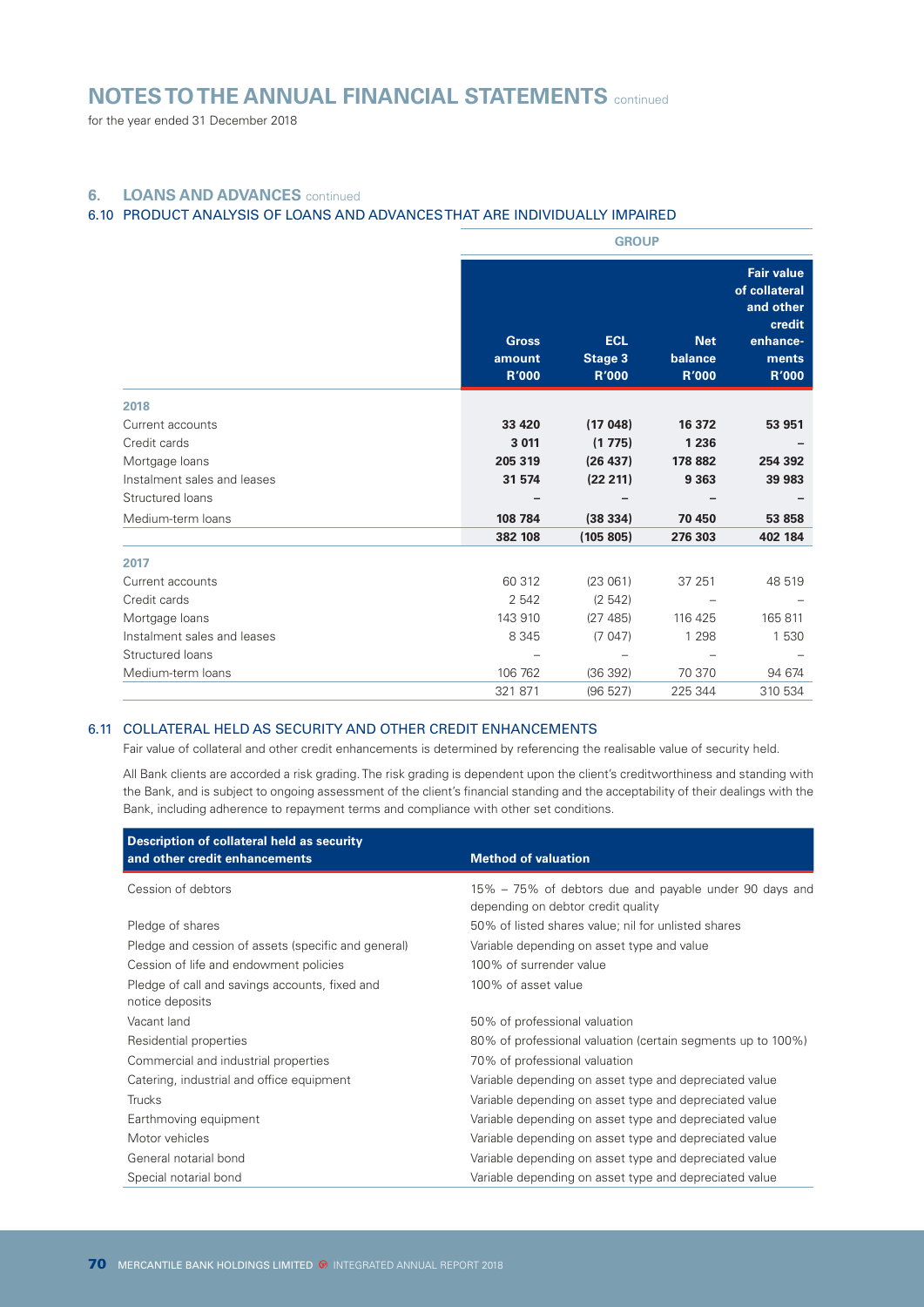#### **6. LOANS AND ADVANCES** continued

### 6.11 COLLATERAL HELD AS SECURITY AND OTHER CREDIT ENHANCEMENTS continued

All collateral held by the Group in respect of a loan and advance can be realised in accordance with the terms of the agreement or the facility conditions applicable thereto. Cash collateral and pledged assets that can be realised in accordance with the terms of the pledge and cession or suretyship are applied in reduction of related exposures. Pledged assets, other than cash or cash equivalent collateral and tangible security articles, are appropriated and disposed of, where necessary, after legal action and in compliance with the applicable Court rules and directives.

A client in default will be advised of the default and afforded an opportunity to regularise the arrears. Failing normalisation of the account, legal action and repossession procedures will be followed, and all attached assets will be disposed of in accordance with the applicable legislation. In the case of insolvent and deceased estates, the duly appointed liquidator or trustee will dispose of all assets.

# **7. OTHER INVESTMENTS**

|                                                                              | <b>GROUP</b>         |               | <b>COMPANY</b>       |               |
|------------------------------------------------------------------------------|----------------------|---------------|----------------------|---------------|
|                                                                              | 2018<br><b>R'000</b> | 2017<br>R'000 | 2018<br><b>R'000</b> | 2017<br>R'000 |
| Fair value through other comprehensive income<br>(2017: Available-for-sale*) |                      |               |                      |               |
| Unlisted equities                                                            | 8078                 | 6985          | 62                   | 62            |
|                                                                              | 8 0 7 8              | 6985          | 62                   | 62            |

*\* Change in classification as a result of IFRS 9 implementation.*

A register containing details of investments is available for inspection at the registered office of the Company.

# **8. INTEREST IN SUBSIDIARIES**

|                                                  | <b>COMPANY</b>       |               |
|--------------------------------------------------|----------------------|---------------|
|                                                  | 2018<br><b>R'000</b> | 2017<br>R'000 |
| <b>Unlisted</b>                                  |                      |               |
| <b>Shares at cost</b>                            |                      |               |
| Mercantile Bank Limited                          | 745 967              | 745 967       |
| Mercantile Insurance Brokers Proprietary Limited | 250                  | 250           |
|                                                  | 746 217              | 746 217       |

A list of principal subsidiary companies is contained in note 31.

#### **9. OTHER ACCOUNTS RECEIVABLE**

|                                 |                      | <b>GROUP</b>  |  |  |
|---------------------------------|----------------------|---------------|--|--|
|                                 | 2018<br><b>R'000</b> | 2017<br>R'000 |  |  |
| Items in transit                | 406 906              | 269 262       |  |  |
| Prepayments and deposits        | 30 474               | 35 513        |  |  |
| Structured loans accrued income | -                    | 11 0 76       |  |  |
| Other receivables               | 86 033               | 373 837       |  |  |
|                                 | 523 413              | 689 688       |  |  |

The Directors consider that the carrying amount of other accounts receivable approximates fair value.

The other accounts receivable are all current and not past due; therefore, no age analysis has been prepared for past due but not impaired receivables.

Structured loans accrued income relates to the present value of future cash flows.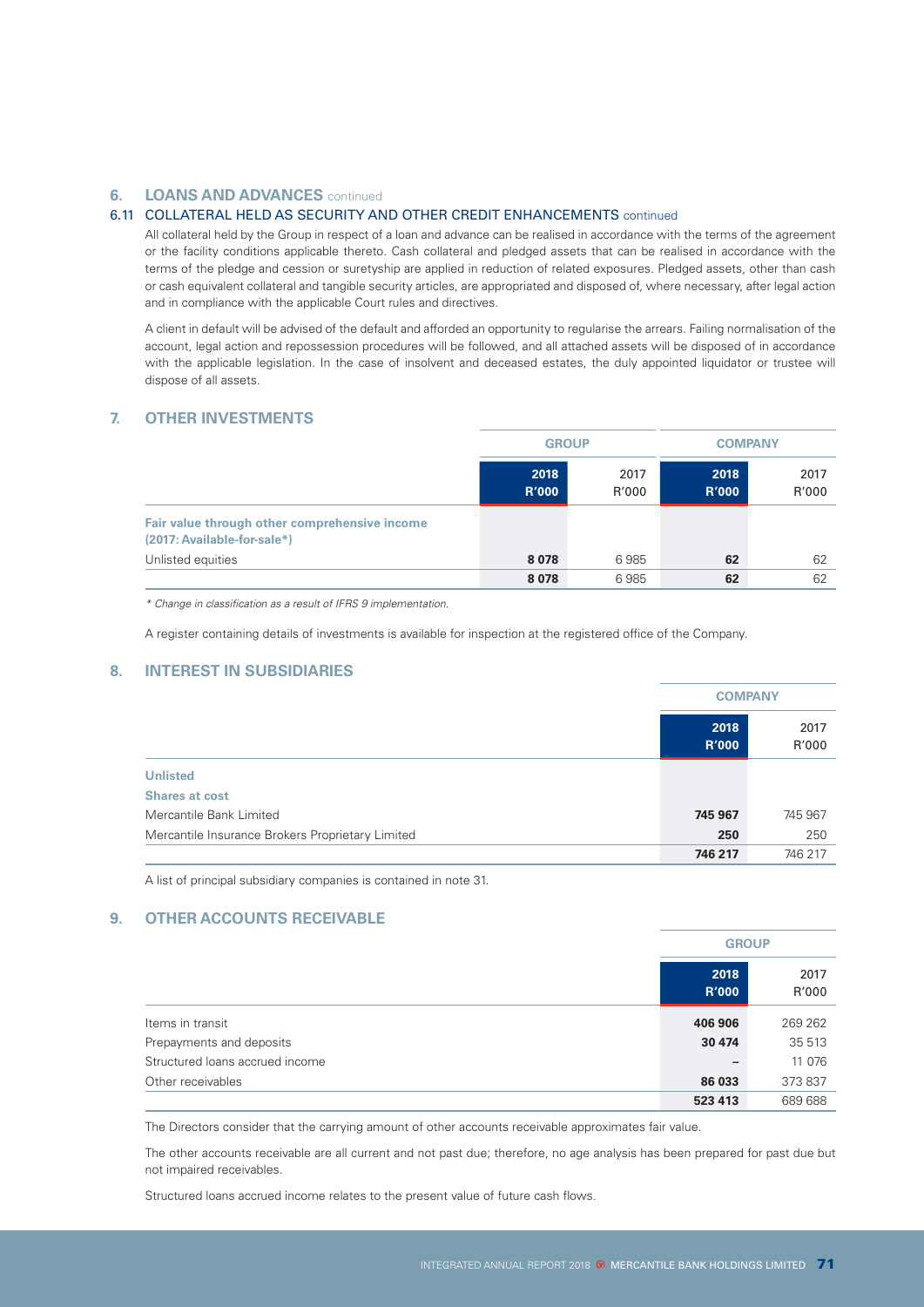for the year ended 31 December 2018

# **10. NON-CURRENT ASSETS HELD-FOR-SALE**

|                          | <b>GROUP</b>         |               |
|--------------------------|----------------------|---------------|
|                          | 2018<br><b>R'000</b> | 2017<br>R'000 |
| Properties in possession | 22 500               | 22 500        |
|                          | 22 500               | 22 500        |

The Bank purchased this property out of a loan default during 2012. An offer to purchase, received in 2017, was subsequently cancelled in 2018 as certain suspensive conditions were not met. The property has been accounted for at the lower of the carrying amount and fair value, less costs to sell. Management remains committed to disposing of the property within 12 months.

# **11. CURRENT TAX RECEIVABLE AND PAYABLE**

|                                      |                      | <b>GROUP</b>  |  |  |
|--------------------------------------|----------------------|---------------|--|--|
|                                      | 2018<br><b>R'000</b> | 2017<br>R'000 |  |  |
| <b>South African Revenue Service</b> |                      |               |  |  |
| Current tax receivable               |                      | 32            |  |  |
| Current tax payable                  | 5716                 | 6 2 8 0       |  |  |

# **12. PROPERTY AND EQUIPMENT**

|                                                                                                           | <b>GROUP</b>                                     |                                                       |                                              |                                                     |                                            |                                          |                              |  |
|-----------------------------------------------------------------------------------------------------------|--------------------------------------------------|-------------------------------------------------------|----------------------------------------------|-----------------------------------------------------|--------------------------------------------|------------------------------------------|------------------------------|--|
|                                                                                                           | Owner-<br>occupied<br>properties<br><b>R'000</b> | <b>Leasehold</b><br>improve-<br>ments<br><b>R'000</b> | <b>Computer</b><br>equipment<br><b>R'000</b> | <b>Furniture</b><br>and<br>fittings<br><b>R'000</b> | <b>Office</b><br>equipment<br><b>R'000</b> | <b>Motor</b><br>vehicles<br><b>R'000</b> | <b>Total</b><br><b>R'000</b> |  |
| 2018                                                                                                      |                                                  |                                                       |                                              |                                                     |                                            |                                          |                              |  |
| Open market value or cost                                                                                 |                                                  |                                                       |                                              |                                                     |                                            |                                          |                              |  |
| at the beginning of the year                                                                              | 208 121                                          | 14 012                                                | 59 678                                       | 12 2 8 8                                            | 29 547                                     | 876                                      | 324 522                      |  |
| Revaluation                                                                                               | 16 449                                           |                                                       |                                              |                                                     |                                            |                                          | 16 449                       |  |
| Additions                                                                                                 | 164                                              | 271                                                   | 13 574                                       | 598                                                 | 698                                        |                                          | 15 305                       |  |
| Write-off of obsolete assets                                                                              |                                                  | (44)                                                  | (63)                                         | $\overline{\phantom{0}}$                            | (24)                                       | $\overline{\phantom{0}}$                 | (131)                        |  |
| Disposal                                                                                                  | $\qquad \qquad$                                  | $\overline{\phantom{0}}$                              | -                                            |                                                     | -                                          | (95)                                     | (95)                         |  |
| Open market value or cost<br>at the end of the year                                                       | 224 734                                          | 14 239                                                | 73 189                                       | 12886                                               | 30 221                                     | 781                                      | 356 050                      |  |
| Accumulated depreciation<br>and impairment losses at                                                      |                                                  |                                                       |                                              |                                                     |                                            |                                          |                              |  |
| the beginning of the year                                                                                 | (14821)                                          | (3717)                                                | (36 370)                                     | (3968)                                              | (20797)                                    | (673)                                    | (80346)                      |  |
| Depreciation - disclosed in<br>operating expenditure<br>Depreciation - disclosed in<br>fee and commission | (8778)                                           | (1964)                                                | (3032)                                       | (1279)                                              | (3819)                                     | (116)                                    | (18988)                      |  |
| expenditure                                                                                               |                                                  |                                                       | (6540)                                       |                                                     |                                            |                                          | (6540)                       |  |
| Revaluation                                                                                               | 5865                                             |                                                       |                                              |                                                     |                                            |                                          | 5865                         |  |
| Disposal                                                                                                  |                                                  |                                                       |                                              |                                                     |                                            | 95                                       | 95                           |  |
| Write-off of obsolete assets                                                                              |                                                  | 41                                                    | 28                                           |                                                     | 21                                         |                                          | 90                           |  |
| <b>Accumulated depreciation</b><br>and impairment losses                                                  |                                                  |                                                       |                                              |                                                     |                                            |                                          |                              |  |
| at the end of the year                                                                                    | (17734)                                          | (5640)                                                | (45914)                                      | (5247)                                              | (24595)                                    | (694)                                    | (99824)                      |  |
| <b>Net carrying amount</b><br>at the end of the year                                                      | 207 000                                          | 8599                                                  | 27 275                                       | 7639                                                | 5 6 26                                     | 87                                       | 256 226                      |  |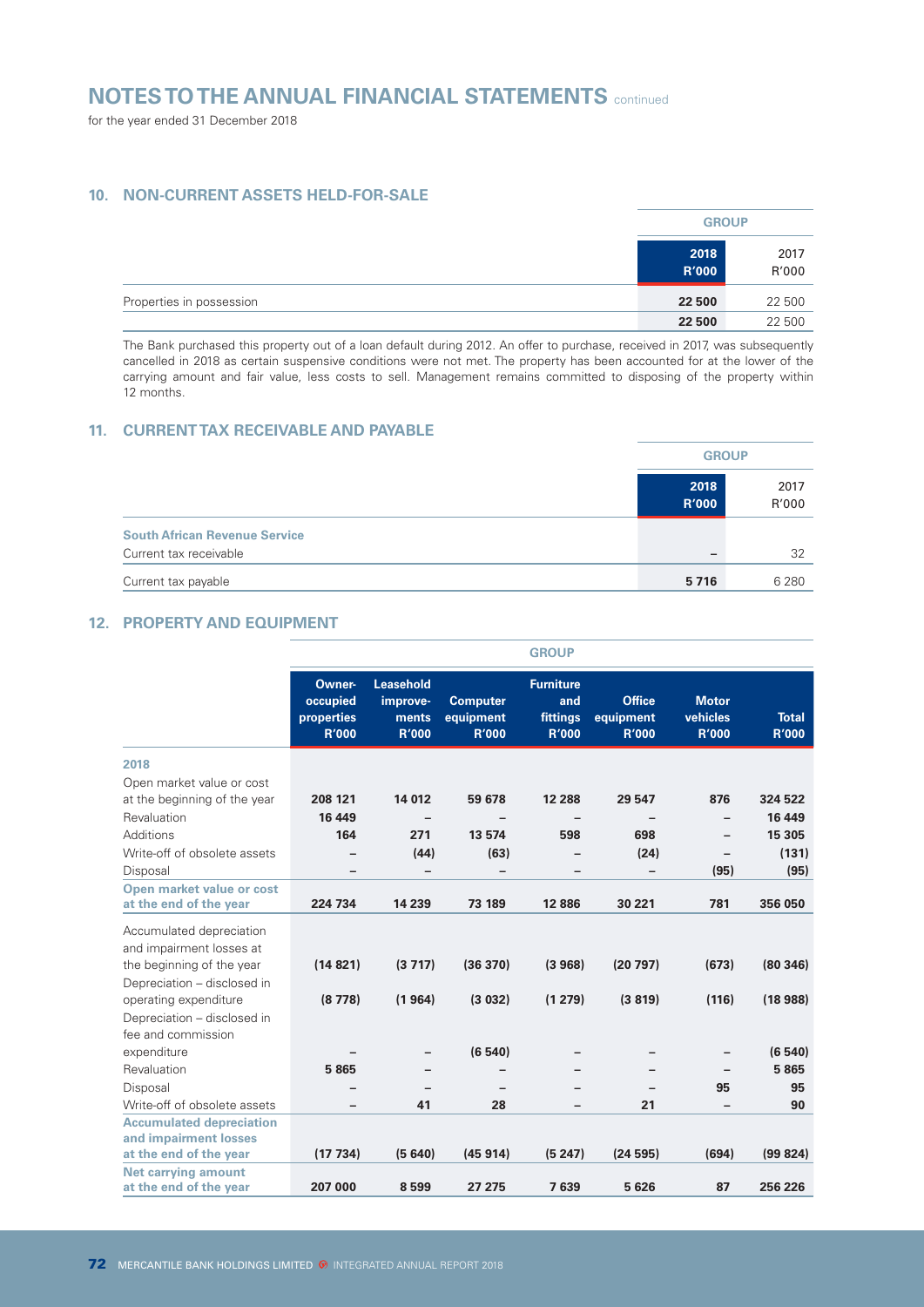# **12. PROPERTY AND EQUIPMENT** continued

|                                           |                                         |                                | <b>GROUP</b>                          |                              |                            |                |
|-------------------------------------------|-----------------------------------------|--------------------------------|---------------------------------------|------------------------------|----------------------------|----------------|
| Owner-<br>occupied<br>properties<br>R'000 | Leasehold<br>improve-<br>ments<br>R'000 | Computer<br>equipment<br>R'000 | Furniture<br>and<br>fittings<br>R'000 | Office<br>equipment<br>R'000 | Motor<br>vehicles<br>R'000 | Total<br>R'000 |
|                                           |                                         |                                |                                       |                              |                            |                |
|                                           |                                         |                                |                                       |                              |                            |                |
| 205 990                                   | 13 2 8 0                                | 53 536                         | 12 839                                | 31 865                       | 1 0 4 9                    | 318 559        |
| 1 4 8 9                                   |                                         |                                | $\overline{\phantom{0}}$              |                              | $\overline{\phantom{0}}$   | 1 4 8 9        |
| 642                                       | 2729                                    | 6811                           | 799                                   | 889                          | $\overline{\phantom{0}}$   | 11 870         |
| $\overline{\phantom{0}}$                  | 928                                     | (70)                           | (681)                                 | (177)                        | $\overline{\phantom{0}}$   |                |
| -                                         | (2925)                                  | (599)                          | (669)                                 | (3030)                       | (173)                      | (7396)         |
|                                           |                                         |                                |                                       |                              |                            |                |
| 208 121                                   | 14 012                                  | 59 678                         | 12 2 8 8                              | 29 547                       | 876                        | 324 522        |
|                                           |                                         |                                |                                       |                              |                            |                |
| (6090)                                    | (4550)                                  | (29494)                        | (3 490)                               | (19657)                      | (674)                      | (63955)        |
|                                           |                                         |                                |                                       |                              |                            | (19937)        |
|                                           |                                         |                                |                                       |                              |                            |                |
|                                           |                                         |                                |                                       |                              |                            |                |
| $\overline{\phantom{0}}$                  | $\overline{\phantom{0}}$                | (3606)                         |                                       |                              | $\overline{\phantom{0}}$   | (3606)         |
| $\overline{\phantom{0}}$                  | (275)                                   | 38                             | 150                                   | 87                           |                            |                |
|                                           | 2876                                    | 549                            | 617                                   | 2937                         | 173                        | 7 1 5 2        |
|                                           |                                         |                                |                                       |                              |                            |                |
|                                           |                                         |                                |                                       |                              |                            |                |
| (14821)                                   | (3717)                                  | (36370)                        | (3968)                                | (20797)                      | (673)                      | (80346)        |
|                                           |                                         |                                |                                       |                              |                            | 244 176        |
|                                           | (8731)<br>193 300                       | (1768)<br>10 295               | (3857)<br>23 308                      | (1245)<br>8 3 2 0            | (4 164)<br>8750            | (172)<br>203   |

The cumulative historical cost of owner-occupied properties that have been revalued is R60.358 million (2017: R60.194 million).

GJ van Zyl, a valuator with Van Zyl Valuers and a Member of the Institute of Valuers of South Africa, independently valued the properties at 31 December 2017 and 31 December 2018.

A mortgage bond in the amount of R150 million (2017: R150 million) has been registered over a property included in owneroccupied properties (refer to note 20).

A register containing details of owner-occupied properties, and the revaluation thereof, is available for inspection at the registered office of the Company.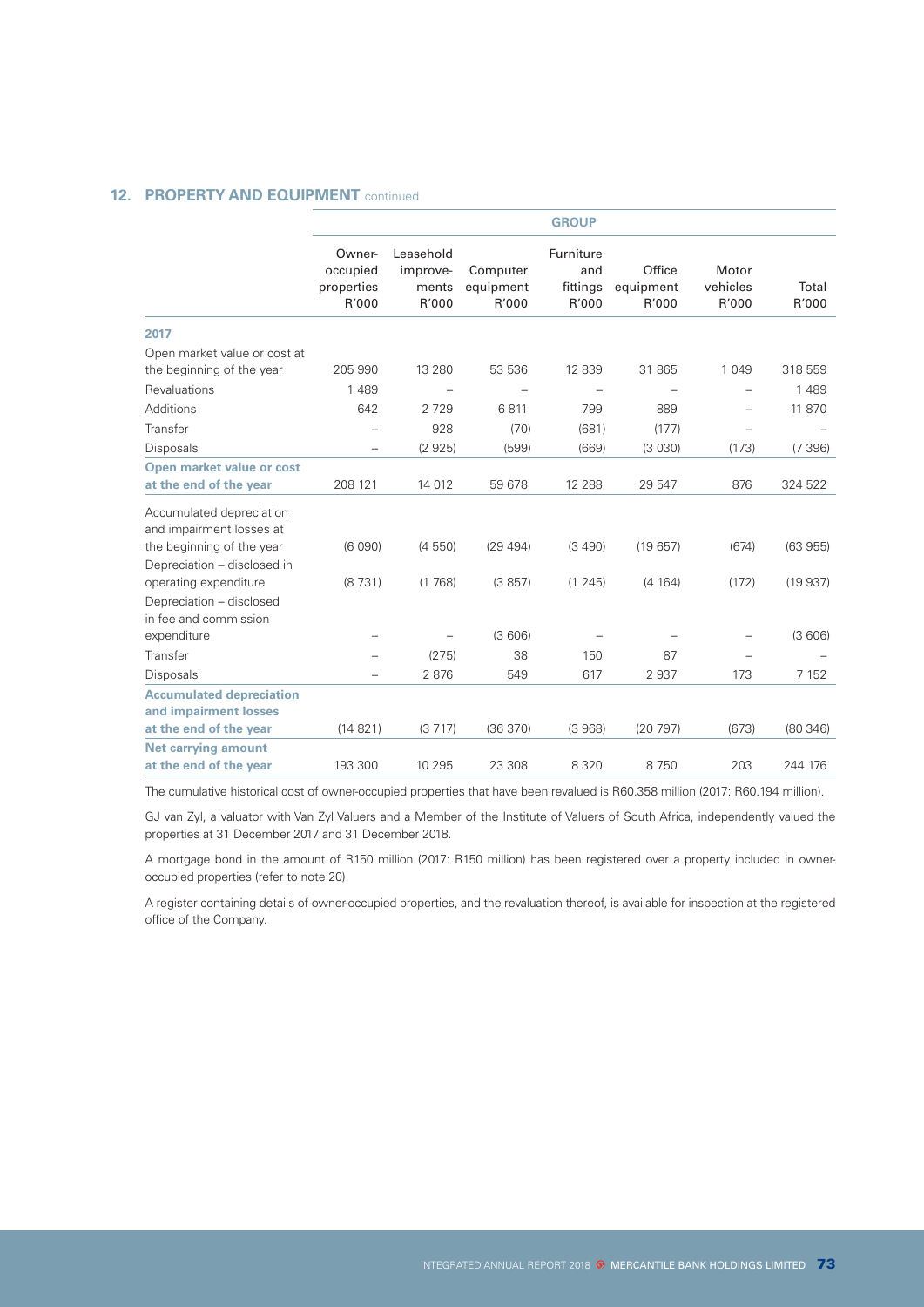for the year ended 31 December 2018

# **13. INTANGIBLE ASSETS**

|                                                                             | <b>GROUP</b>         |               |
|-----------------------------------------------------------------------------|----------------------|---------------|
|                                                                             | 2018<br><b>R'000</b> | 2017<br>R'000 |
| <b>Computer software</b>                                                    |                      |               |
| Cost at the beginning of the year                                           | 405 300              | 382 233       |
| Additions                                                                   | 28 965               | 23 2 8 2      |
| Transfer                                                                    | (22)                 |               |
| Write-off of obsolete computer software                                     |                      | (215)         |
| Cost at the end of the year                                                 | 434 243              | 405 300       |
| Accumulated amortisation and impairment losses at the beginning of the year | (251 767)            | (203 420)     |
| Amortisation                                                                | (53581)              | (48562)       |
| Transfer                                                                    | 22                   |               |
| Write-off of obsolete computer software                                     |                      | 215           |
| Accumulated amortisation and impairment losses at the end of the year       | (305 326)            | (251 767)     |
| Net carrying amount at the end of the year                                  | 128 917              | 153 533       |

During 2018 and 2017, the Group identified no events or circumstances that would indicate that the Group's intangible assets may need to be impaired.

# **14. DEFERRED TAX ASSETS AND LIABILITIES**

|                                                                      | <b>GROUP</b>         |               |
|----------------------------------------------------------------------|----------------------|---------------|
|                                                                      | 2018<br><b>R'000</b> | 2017<br>R'000 |
| Balance as at the beginning of the year                              | (45129)              | (54693)       |
| Current year charge                                                  |                      |               |
| Per the statement of comprehensive income                            | 14 182               | 10 567        |
| IFRS 9 transitional adjustment (refer to note 1)                     | 11 736               |               |
| Other comprehensive income                                           | (6627)               | (1 003)       |
| Balance as at the end of the year                                    | (25838)              | (45129)       |
| Tax effects of temporary differences between tax and book value for: |                      |               |
| Intangible assets                                                    | (15673)              | (23 232)      |
| Property and equipment                                               | (1737)               | (1319)        |
| Provisions and other liabilities                                     | 25 799               | 20 509        |
| Impairments on loans and advances                                    | 21839                | 5953          |
| Current assets                                                       | 11 569               | 10 578        |
| Revaluations                                                         | (58350)              | (52 398)      |
| Leased assets                                                        | 769                  | 2 7 8 5       |
| Other                                                                | (10054)              | (8005)        |
|                                                                      | (25838)              | (45129)       |
| <b>Deferred tax assets</b>                                           | 42 434               | 15 0 90       |
| <b>Deferred tax liabilities</b>                                      | 68 272               | 60 219        |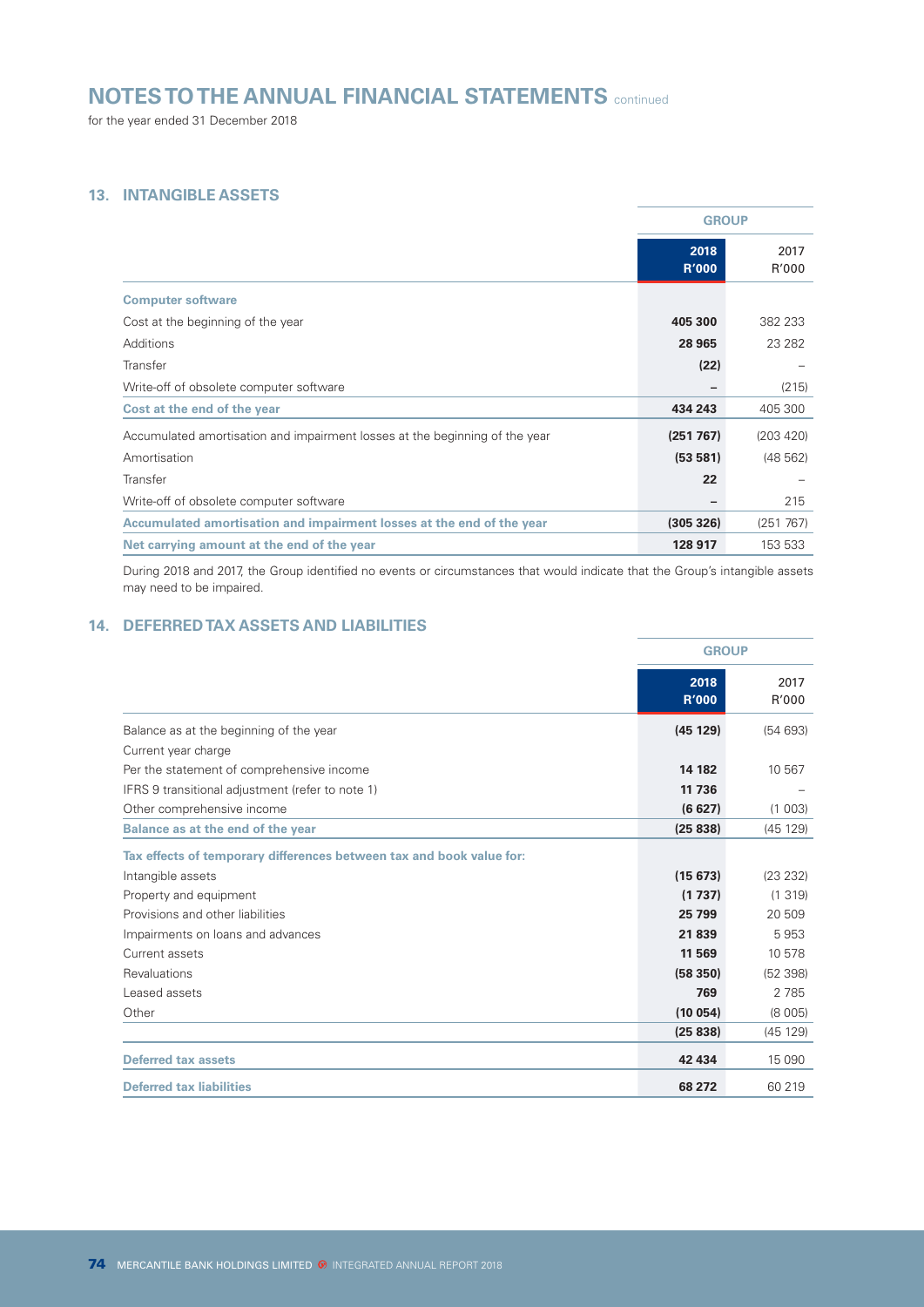# **15. OTHER ACCOUNTS PAYABLE**

|                                                      |                      | <b>GROUP</b>  |                      | <b>COMPANY</b> |  |  |
|------------------------------------------------------|----------------------|---------------|----------------------|----------------|--|--|
|                                                      | 2018<br><b>R'000</b> | 2017<br>R'000 | 2018<br><b>R'000</b> | 2017<br>R'000  |  |  |
| Accruals                                             | 37 820               | 40 597        | -                    |                |  |  |
| Product-related credits                              | 282 959              | 319 902       | -                    |                |  |  |
| Sundry creditors                                     | 116 542              | 147 667       | -                    | 97             |  |  |
| Previous minority shareholders (2012 share buy-back) | 3526                 | 3 5 4 6       | 3526                 | 3546           |  |  |
|                                                      | 440 847              | 511 712       | 3526                 | 3643           |  |  |

# **16. PROVISIONS AND OTHER LIABILITIES**

|                        | <b>GROUP</b>                                       |                                                   |                                      |                                                                   |                              |                                              |                              |
|------------------------|----------------------------------------------------|---------------------------------------------------|--------------------------------------|-------------------------------------------------------------------|------------------------------|----------------------------------------------|------------------------------|
|                        | <b>Deferred</b><br>bonus<br>scheme<br><b>R'000</b> | <b>Staff</b><br><b>incentives</b><br><b>R'000</b> | <b>Audit</b><br>fees<br><b>R'000</b> | Post-<br>retirement<br>medical<br><b>benefits</b><br><b>R'000</b> | Leave<br>pay<br><b>R'000</b> | <b>Other</b><br><b>risks</b><br><b>R'000</b> | <b>Total</b><br><b>R'000</b> |
| As at 1 January 2017   | 24 127                                             | 31 294                                            | 4 4 9 0                              | 20 624                                                            | 13 3 5 2                     | 185                                          | 94 072                       |
| Provision raised       | 29 7 87                                            | 38 094                                            | 8680                                 | 1980                                                              | 8767                         | 1 3 6 3                                      | 88 671                       |
| Reversal of provision  |                                                    |                                                   |                                      |                                                                   |                              | (1 236)                                      | (1 236)                      |
| Charged to provision   | (12998)                                            | (30029)                                           | (8413)                               | (3 570)                                                           | (6766)                       | (8)                                          | (61784)                      |
| As at 31 December 2017 | 40 916                                             | 39 359                                            | 4757                                 | 19 034                                                            | 15 3 53                      | 304                                          | 119 723                      |
| Provision raised       | 41 007                                             | 44 335                                            | 11 243                               | 2 2 2 0                                                           | 14 757                       | 2069                                         | 115 631                      |
| Reversal of provision  | -                                                  | (2578)                                            |                                      |                                                                   |                              | (505)                                        | (3083)                       |
| Charged to provision   | (25984)                                            | (36082)                                           | (11166)                              | (3162)                                                            | (14963)                      | (1275)                                       | (92632)                      |
| As at 31 December 2018 | 55 939                                             | 45 034                                            | 4834                                 | 18 092                                                            | 15 147                       | 593                                          | 139 639                      |

#### POST-RETIREMENT MEDICAL BENEFITS

Refer to note 17 for detailed disclosure of this provision.

### LEAVE PAY

In terms of Group policy, employees are, within certain documented limits, entitled to accumulate leave not taken during the year.

# OTHER RISKS

Consists of provisions for legal claims and other risks. At any time, there are legal or potential claims against the Group, the outcome of which cannot be foreseen. Such claims are not regarded as material, either on an individual basis or in aggregate. Provisions are raised for all liabilities that are expected to materialise.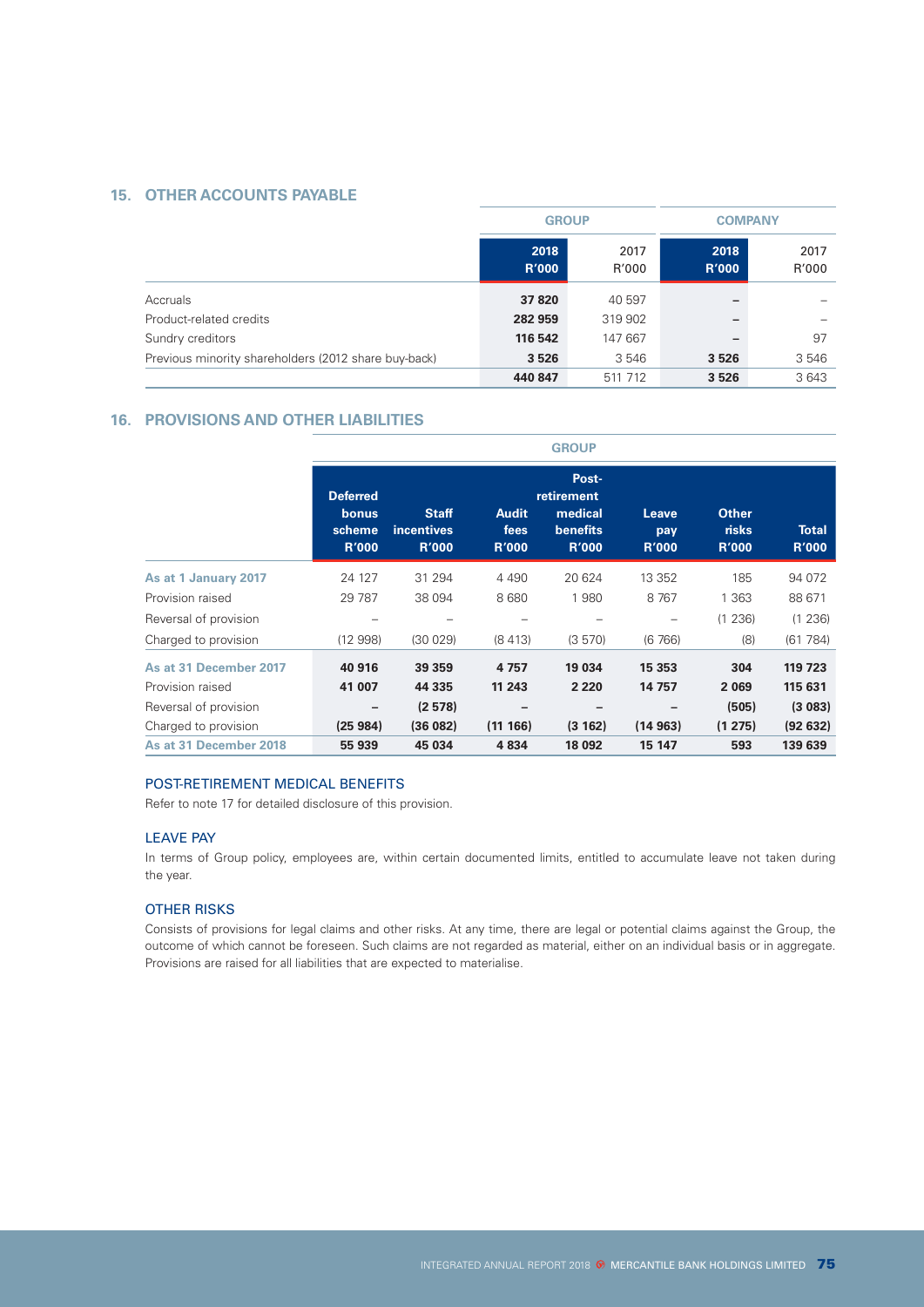for the year ended 31 December 2018

# **17. POST-RETIREMENT MEDICAL BENEFITS**

The Bank operates a post-retirement medical scheme. Independent actuaries value this scheme annually (the last valuation was carried out at 31 December 2018). It is the actuary's opinion that the plan is in a sound financial position.

|                                                                                                                           | <b>GROUP</b>         |               |
|---------------------------------------------------------------------------------------------------------------------------|----------------------|---------------|
|                                                                                                                           | 2018<br><b>R'000</b> | 2017<br>R'000 |
| The amounts recognised in the statement of financial position are as follows<br>(refer to note 16):                       |                      |               |
| Present value of total service liabilities                                                                                | 18 092               | 19 0 34       |
| Liability in the statement of financial position                                                                          | 18 092               | 19 0 34       |
| The amounts recognised in the statements of comprehensive income are as follows:<br>Net interest cost (refer to note 24): | 1731                 | 1805          |
| Staff cost (refer to note 27):                                                                                            | (1858)               | (1865)        |
| Current service cost                                                                                                      | $\mathbf{z}$         | 7             |
| Employer benefit payments                                                                                                 | (1865)               | (1872)        |
|                                                                                                                           |                      |               |
| <b>Total included in comprehensive income</b>                                                                             | (127)                | (60)          |
| The amounts recognised in the statements of comprehensive income are as follows:                                          |                      |               |
| Remeasurement of defined benefit obligation                                                                               | (815)                | (1530)        |
| Total included in other comprehensive income                                                                              | (815)                | (1530)        |
| Reconciliation of the movement in the present value of total service liabilities:                                         |                      |               |
| Balance as at the beginning of the year                                                                                   | 19 0 34              | 20 624        |
| Current service cost                                                                                                      | 7                    | 7             |
| Interest costs                                                                                                            | 1731                 | 1805          |
| Remeasurement of defined benefit obligation                                                                               | (815)                | (1530)        |
| Employer benefit payments                                                                                                 | (1865)               | (1872)        |
| Balance as at the end of the year                                                                                         | 18 0 9 2             | 19 0 34       |
| The principal actuarial assumptions used were as follows:                                                                 |                      |               |
| Discount rate (%)                                                                                                         | 9.4                  | 9.6           |
| Rate of medical inflation (%)                                                                                             | 7.7                  | 8.5           |
| Salary inflation (%)                                                                                                      | 7.2                  | 8.0           |

The effect of a 1% increase/decrease on the assumed rate of medical inflation would be an increase in the liability in the amount of R1.736 million (2017: R1.880 million) or a decrease of R1.502 million (2017: R1.615 million), respectively.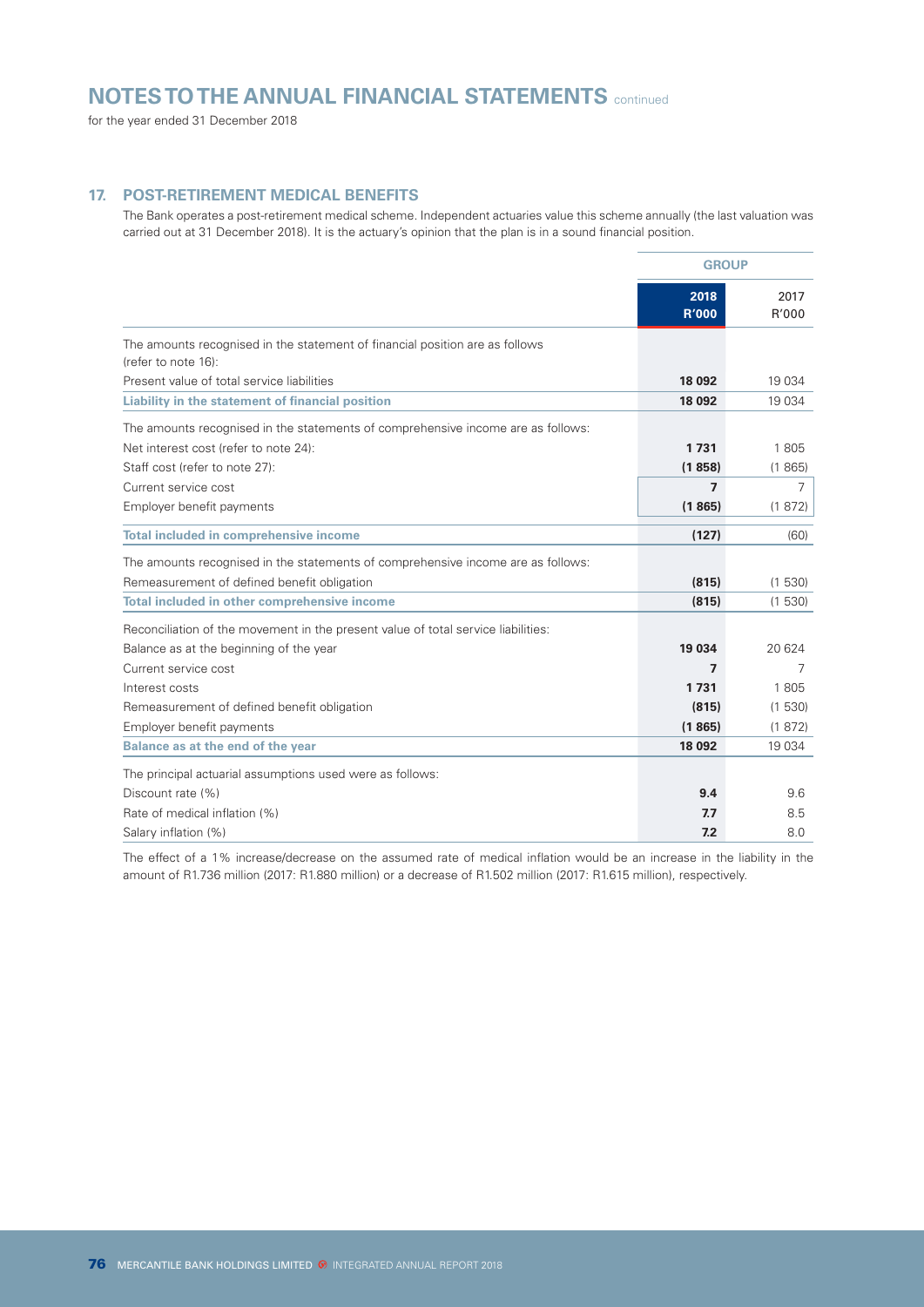# **18. DEPOSITS**

|                                                   |                      | <b>GROUP</b>  |  |
|---------------------------------------------------|----------------------|---------------|--|
|                                                   | 2018<br><b>R'000</b> | 2017<br>R'000 |  |
| Call deposits and current accounts                | 5952493              | 5 116 915     |  |
| Savings accounts                                  | 186 515              | 187 990       |  |
| Term and notice deposits                          | 3 628 602            | 3 4 1 9 4 1 6 |  |
| Negotiable certificates of deposit                |                      | 23 4 23       |  |
| Foreign currency deposits                         | 649 859              | 589 433       |  |
|                                                   | 10 417 469           | 9 3 3 7 1 7 7 |  |
| <b>Maturity analysis</b>                          |                      |               |  |
| Repayable on demand and maturing within one month | 7 399 109            | 6 526 357     |  |
| Maturing after one month but within six months    | 1386436              | 1 228 886     |  |
| Maturing after six months but within 12 months    | 328 392              | 259 686       |  |
| Maturing after 12 months but within five years    | 1 303 532            | 1 322 248     |  |
|                                                   | 10 417 469           | 9 337 177     |  |

The maturity analysis is based on the remaining period to contractual maturity at year-end.

# **19. DEBT SECURITIES**

|                       |                      | <b>GROUP</b>  |  |
|-----------------------|----------------------|---------------|--|
|                       | 2018<br><b>R'000</b> | 2017<br>R'000 |  |
| Unrated class A notes | 352 076              | 241 594       |  |
|                       | 352 076              | 241 594       |  |

The notes, of R1 000 000 each, are unsubordinated, secured, compulsorily redeemable and asset-backed.

The notes issued in 2014 of R240 million were linked to JIBAR with interest repayable quarterly and matured on 6 June 2017. In replacement, AAA rated notes to the value of R240 million were issued on 6 June 2017. These replacement notes are linked to JIBAR with interest repayable quarterly and maturing on 6 June 2020. In December 2018, an additional R110 million in notes were issued. These notes are also linked to JIBAR with interest repayable quarterly and maturing on 6 December 2021.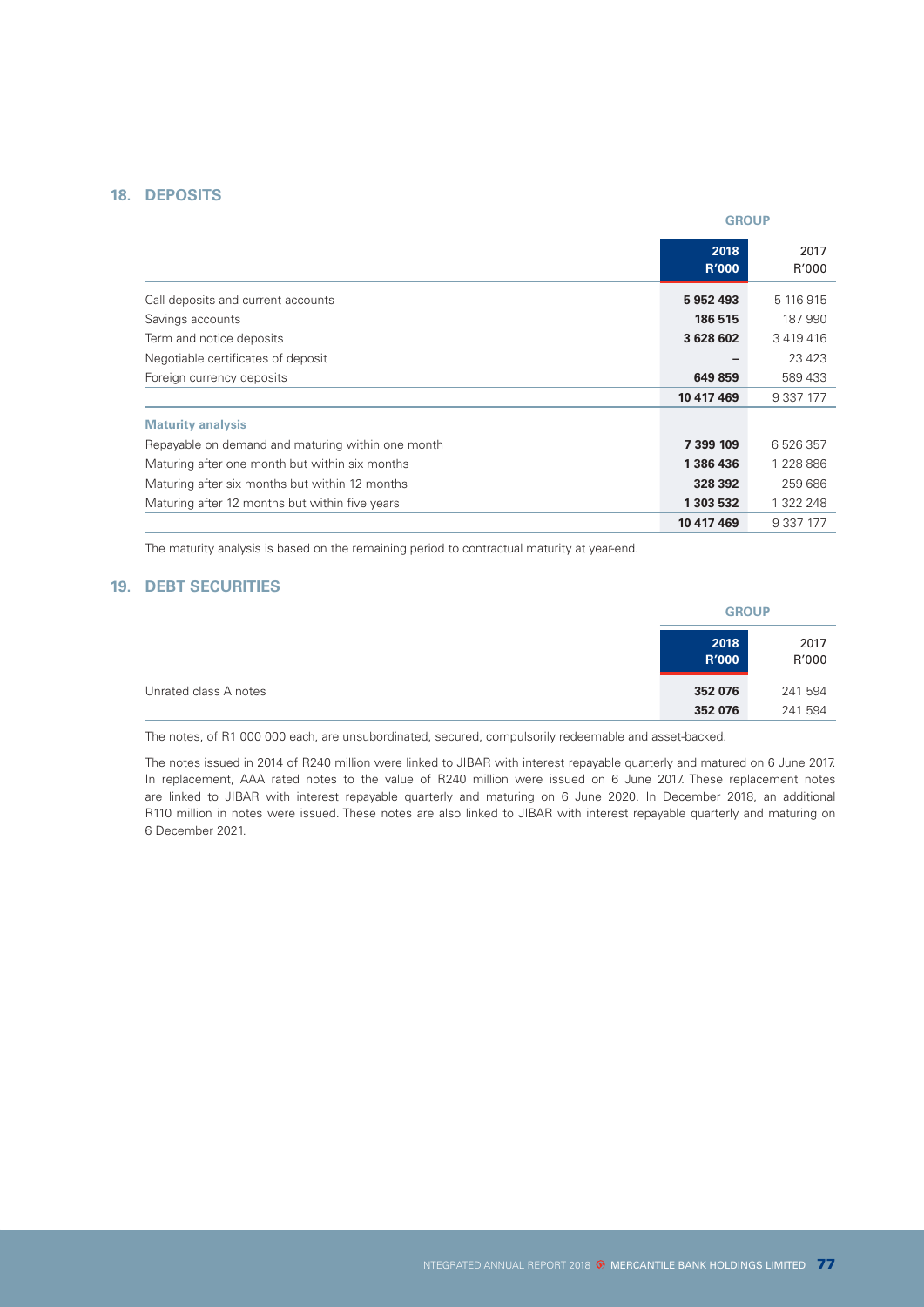for the year ended 31 December 2018

# **20. LONG-TERM FUNDING**

|                                                              |                      | <b>GROUP</b>  |  |
|--------------------------------------------------------------|----------------------|---------------|--|
|                                                              | 2018<br><b>R'000</b> | 2017<br>R'000 |  |
| <b>International Finance Corporation (IFC)</b>               | 742 880              | 90 945        |  |
| Short-term portion payable in the next 12 months             |                      | 90 945        |  |
| Portion payable after 12 months but within five years        | 742 880              |               |  |
| <b>Standard Bank of South Africa Limited (Standard Bank)</b> | 141 047              | 146 342       |  |
| Short-term portion payable in the next 12 months             | 6905                 | 5 3 3 1       |  |
| Portion payable after 12 months but within five years        | 134 142              | 141 011       |  |
| <b>Banco Nacional Ultramarino S.A. (BNU Macau)</b>           |                      |               |  |
| Short-term portion payable in the next 12 months             |                      | 247 737       |  |
| <b>Bank One Limited</b>                                      |                      |               |  |
| Short-term portion payable in the next 12 months             |                      | 124 371       |  |
|                                                              | 883 927              | 609 395       |  |
| Long-term funding before non-cash movements                  | 884 633              | 643 583       |  |
| (Gain) on exchange rate movement                             | (706)                | (34 188)      |  |
|                                                              | 883 927              | 609 395       |  |

The loan obtained from the IFC in 2011, with interest linked to JIBAR and repayable quarterly, was repaid between 15 September 2014 and 15 September 2018. In 2018, a R740 million facility from the IFC was utilised, with quarterly interest repayments linked to JIBAR and semi-annual capital repayments due from 15 March 2020 to 15 March 2025.

The loan obtained from Standard Bank, with interest linked to JIBAR and repayable monthly, is repayable from 29 December 2017 to 29 December 2021. The loan is secured by a mortgage over the Group's owner-occupied property (refer to note 12).

The three-year foreign currency loan of USD20 million obtained from BNU Macau in 2016 was settled in 2018 as there was an option of early settlement.

The one-year foreign currency loan of USD10 million obtained from Bank One Limited, with interest linked to LIBOR and payable quarterly, matured in 2018.

#### **21. SHARE CAPITAL AND SHARE PREMIUM**

|                                             | <b>Number</b><br>of issued<br>ordinary<br>shares | <b>Share</b><br>capital<br><b>R'000</b> | <b>Share</b><br>premium<br><b>R'000</b> | <b>Total</b><br><b>R'000</b> |
|---------------------------------------------|--------------------------------------------------|-----------------------------------------|-----------------------------------------|------------------------------|
| 21.1 ISSUED – GROUP AND COMPANY             |                                                  |                                         |                                         |                              |
| As at 31 December 2017 and 31 December 2018 | 3 614 018 195                                    | 36 140                                  | 1 171 130                               | 1 207 270                    |

#### 21.2 AUTHORISED

The total authorised number of ordinary shares is 4 465 955 440 shares (2017: 4 465 955 440 shares) with a par value of 1 cent.

#### 21.3 UNISSUED

The unissued ordinary and preference shares are under the control of the Directors until the next AGM.

#### 21.4 RIGHTS, PREFERENCES AND RESTRICTIONS OF SHARES

Unless stated otherwise in the Memorandum of Incorporation of the Company, a share affords every holder of such share the right to certain dividends when declared, the return of capital on the winding up of the Company, and the right to attend and vote at meetings of shareholders.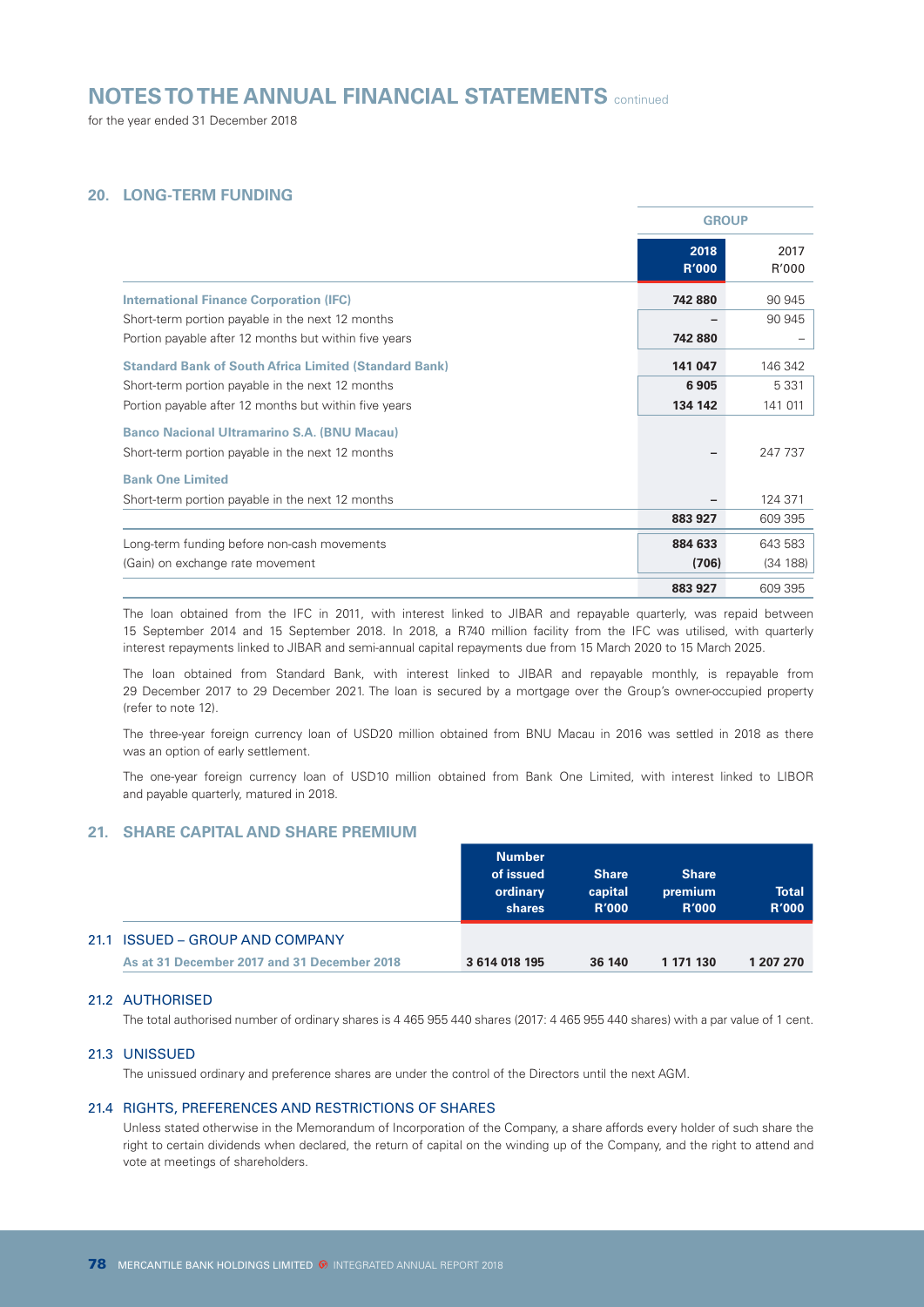# **22. CONTINGENT LIABILITIES AND COMMITMENTS**

# 22.1 GUARANTEES, LETTERS OF CREDIT AND COMMITTED UNDRAWN FACILITIES

|                                                                                                                                      | <b>GROUP</b>         |               |
|--------------------------------------------------------------------------------------------------------------------------------------|----------------------|---------------|
|                                                                                                                                      | 2018<br><b>R'000</b> | 2017<br>R'000 |
| <b>Guarantees</b>                                                                                                                    | 913 723              | 583 249       |
| Lending-related                                                                                                                      | 692                  | 745           |
| Mortgage                                                                                                                             | 123 611              | 122 206       |
| Performance                                                                                                                          | 789 420              | 460 298       |
| <b>Letters of credit</b>                                                                                                             | 8 2 1 3              | 10 144        |
| <b>Committed undrawn facilities</b>                                                                                                  | 279882               | 142 185       |
|                                                                                                                                      | 1 201 818            | 735 578       |
| 22.2 COMMITMENTS INTERMS OF OPERATING LEASES<br>The total minimum future lease payments in terms of operating leases are as follows: |                      |               |

| After-tax effect on operating leases                                                 | 10 018 | 15 741 |
|--------------------------------------------------------------------------------------|--------|--------|
|                                                                                      | 13914  | 21862  |
| Due between one and five years                                                       | 6933   | 13 914 |
| Due within one year                                                                  | 6981   | 7948   |
| <b>Property rentals</b>                                                              |        |        |
| and total minimum ratal oriodoo paymonto in tonno or opolating loadoo alo do lonomo. |        |        |

A register containing details of the existence and terms of renewal and escalation clauses is available for inspection at the registered office of the Company.

# **23. INTEREST INCOME**

|                                                        | <b>GROUP</b>         |               | <b>COMPANY</b>       |               |
|--------------------------------------------------------|----------------------|---------------|----------------------|---------------|
|                                                        | 2018<br><b>R'000</b> | 2017<br>R'000 | 2018<br><b>R'000</b> | 2017<br>R'000 |
| <b>Amortised cost</b>                                  | 1 237 441            | 1 125 838     | 32                   | 39            |
| Cash and cash equivalents                              | 103 850              | 100 516       | 32                   | 39            |
| Negotiable securities                                  | 67 036               | 27 660        | -                    |               |
| Loans and advances                                     | 1 066 555            | 997 662       | -                    |               |
| Loans and receivables designated as available-for-sale |                      |               |                      |               |
| Negotiable securities                                  | $*$                  | 2 4 3 0       | -                    |               |
| Loans and receivables designated as held-to-maturity   |                      |               |                      |               |
| Negotiable securities                                  | ∗                    | 10 825        | -                    |               |
|                                                        | 1 237 441            | 1 139 093     | 32                   | 39            |

*\* Change in classification as a result of IFRS 9 implementation.*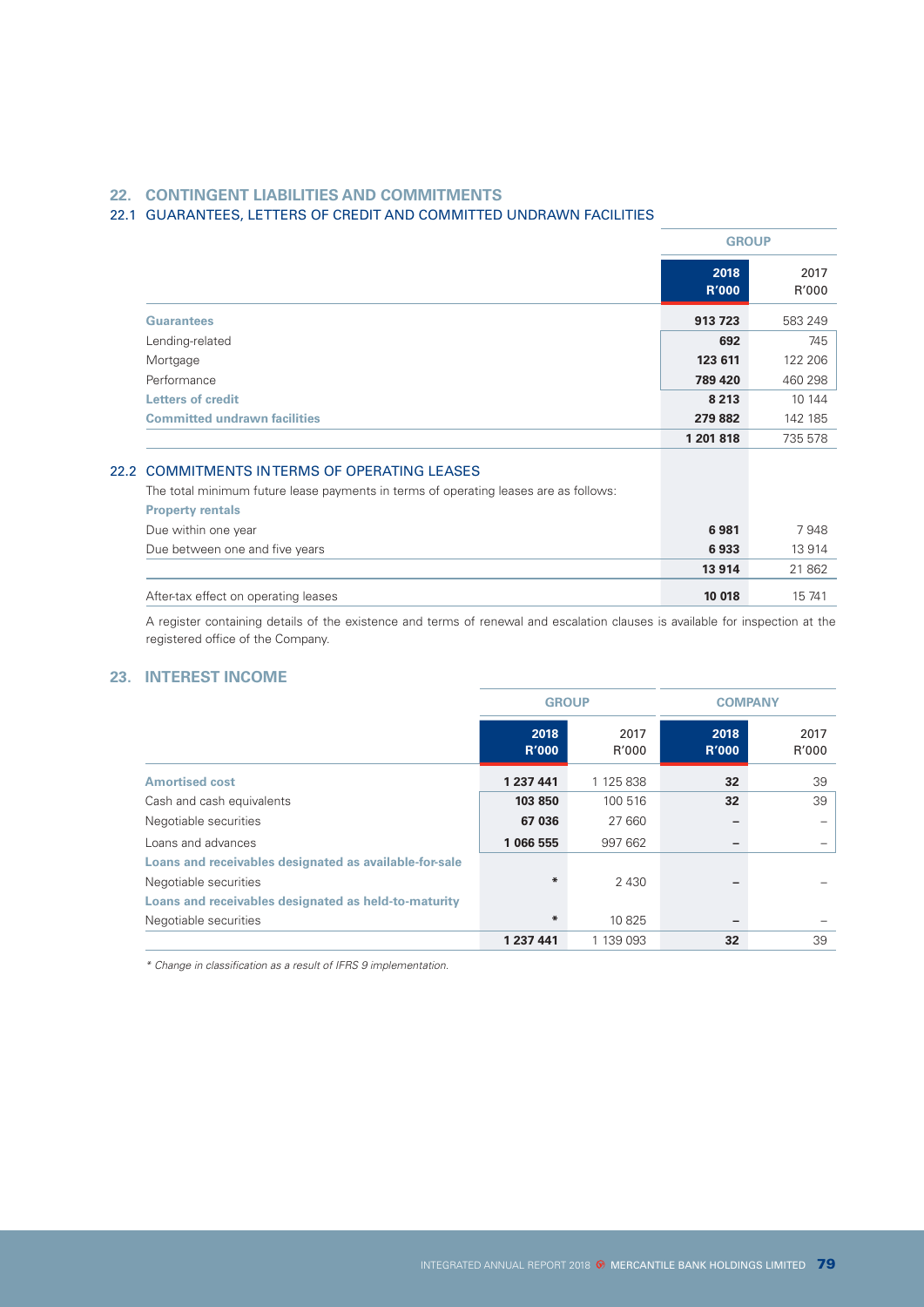for the year ended 31 December 2018

# **24. INTEREST EXPENSE**

|                                            |                      | <b>GROUP</b>  |  |
|--------------------------------------------|----------------------|---------------|--|
|                                            | 2018<br><b>R'000</b> | 2017<br>R'000 |  |
| Deposits                                   | 536933               | 494 697       |  |
| Debt securities                            | 22 7 10              | 23 3 3 5      |  |
| Long-term funding                          | 87946                | 86 164        |  |
| Net interest on defined benefit obligation | 1731                 | 1805          |  |
| Other                                      | 1 1 7 6              | 1 2 9 9       |  |
|                                            | 650 496              | 607 300       |  |

# **25. NON-INTEREST INCOME**

|                                   | <b>GROUP</b>         |               | <b>COMPANY</b>       |               |
|-----------------------------------|----------------------|---------------|----------------------|---------------|
|                                   | 2018<br><b>R'000</b> | 2017<br>R'000 | 2018<br><b>R'000</b> | 2017<br>R'000 |
| Fee and commission income         |                      |               |                      |               |
| Loans and receivables             | 534 369              | 412 078       |                      |               |
| <b>Trading income</b>             |                      |               |                      |               |
| Fair value through profit or loss |                      |               |                      |               |
| Foreign currency                  | 263 201              | $\ast$        |                      |               |
| <b>Held-for-trading</b>           |                      |               |                      |               |
| Foreign currency                  | $\ast$               | 222 536       |                      |               |
| <b>Investment income</b>          |                      |               |                      |               |
| <b>Dividends</b>                  | -                    |               | 42 458               | 35 2 26       |
|                                   | 797 570              | 634 614       | 42 458               | 35 2 2 6      |

*\* Change in classification as a result of IFRS 9 implementation.*

# **26. FEE AND COMMISSION EXPENDITURE**

|                                              | <b>GROUP</b>         |               |
|----------------------------------------------|----------------------|---------------|
|                                              | 2018<br><b>R'000</b> | 2017<br>R'000 |
| Relating to non-interest income earned from: |                      |               |
| Foreign currency                             | 181 021              | 142 169       |
| Fees and commissions                         | 233 288              | 156 843       |
|                                              | 414 309              | 299 012       |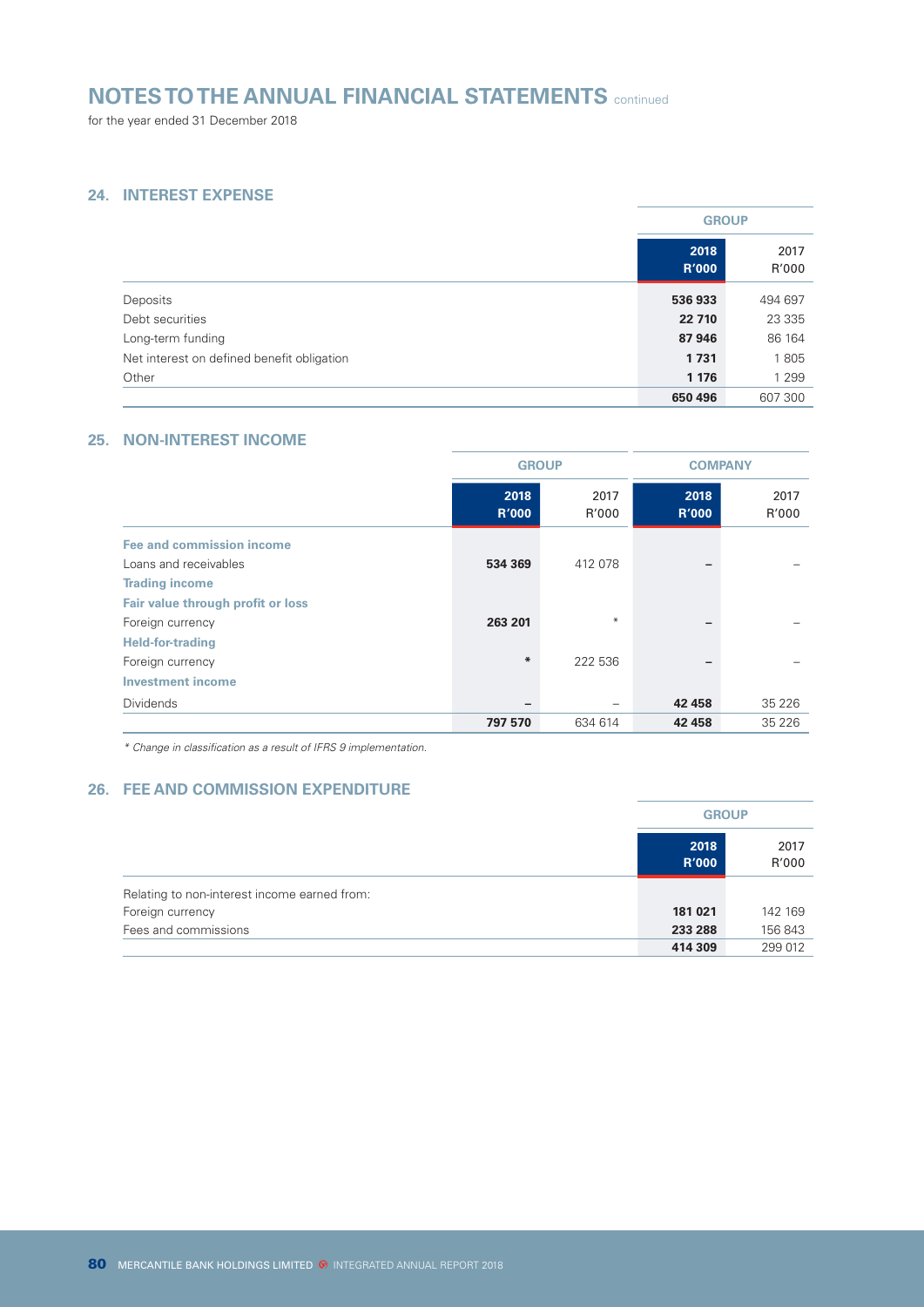# **27. OPERATING EXPENDITURE**

|                                                              | <b>GROUP</b>         |               | <b>COMPANY</b>       |               |
|--------------------------------------------------------------|----------------------|---------------|----------------------|---------------|
|                                                              | 2018<br><b>R'000</b> | 2017<br>R'000 | 2018<br><b>R'000</b> | 2017<br>R'000 |
| <b>Amortisation (refer to note 13)</b>                       | 53 581               | 48 562        |                      |               |
| <b>Auditor's remuneration</b>                                |                      |               |                      |               |
| Audit fees - Current year                                    | 11 193               | 8680          |                      |               |
| Fees for other services - Tax advisory fees                  | 210                  | 324           |                      |               |
| - Regulatory reviews                                         | (5)                  | 75            |                      |               |
| - Securitisation vehicle reviews                             | 45                   | 195           |                      |               |
| - Less: Securitisation vehicle                               |                      |               |                      |               |
| reviews expenditure capitalised                              | (45)                 | (195)         | $\qquad \qquad -$    |               |
|                                                              | 11 398               | 9079          | -                    |               |
| <b>Depreciation (refer to note 12)</b>                       | 18988                | 19 937        | -                    |               |
| Directors' remuneration (refer to note 30.3)                 |                      |               |                      |               |
| <b>Executive Directors</b>                                   | 17 031               | 17 947        |                      |               |
| Non-Executive Directors' fees                                | 4718                 | 4 4 8 4       |                      |               |
|                                                              | 21 749               | 22 431        | $\qquad \qquad -$    |               |
| <b>Indirect tax</b>                                          |                      |               |                      |               |
| Non-claimable value added tax                                | 15 184               | 16 627        |                      |               |
| Skills development levy                                      | 2 7 18               | 2 4 4 8       |                      |               |
|                                                              | 17 902               | 19 0 75       | $\qquad \qquad -$    |               |
| (Profit)/Loss on sale of intangible assets and               |                      |               |                      |               |
| property and equipment                                       | (9)                  | 42            |                      |               |
| <b>Marketing</b>                                             | 10 270               | 9090          | 253                  | 150           |
| <b>Operating leases for premises and other related costs</b> | 16 470               | 16 035        | $\qquad \qquad -$    |               |
| <b>Other operating costs</b>                                 | 55 439               | 48 521        | -                    |               |
| <b>Professional fees</b>                                     |                      |               |                      |               |
| Consulting                                                   | 2 0 0 1              | 2 7 3 3       |                      |               |
| Legal and collection                                         | 5 0 6 9              | 4 4 9 2       |                      |               |
| Computer consulting and services                             | 57 270               | 51 495        |                      |               |
|                                                              | 64 340               | 58720         | -                    |               |
| <b>Staff costs</b>                                           |                      |               |                      |               |
| Salaries, allowances and incentives                          | 260 621              | 249 256       |                      |               |
| Post-retirement medical benefits (refer to notes 16 and 17)  | (1858)               | (1865)        |                      |               |
| Deferred bonus scheme                                        | 41 007               | 29 7 86       |                      |               |
| Other                                                        | 7 127                | 5 5 0 7       |                      |               |
|                                                              | 306 897              | 282 684       | -                    |               |
| <b>Total operating expenditure</b>                           | 577 025              | 534 176       | 253                  | 150           |
| Number of persons employed by the Group at year-end          | 510                  | 502           |                      |               |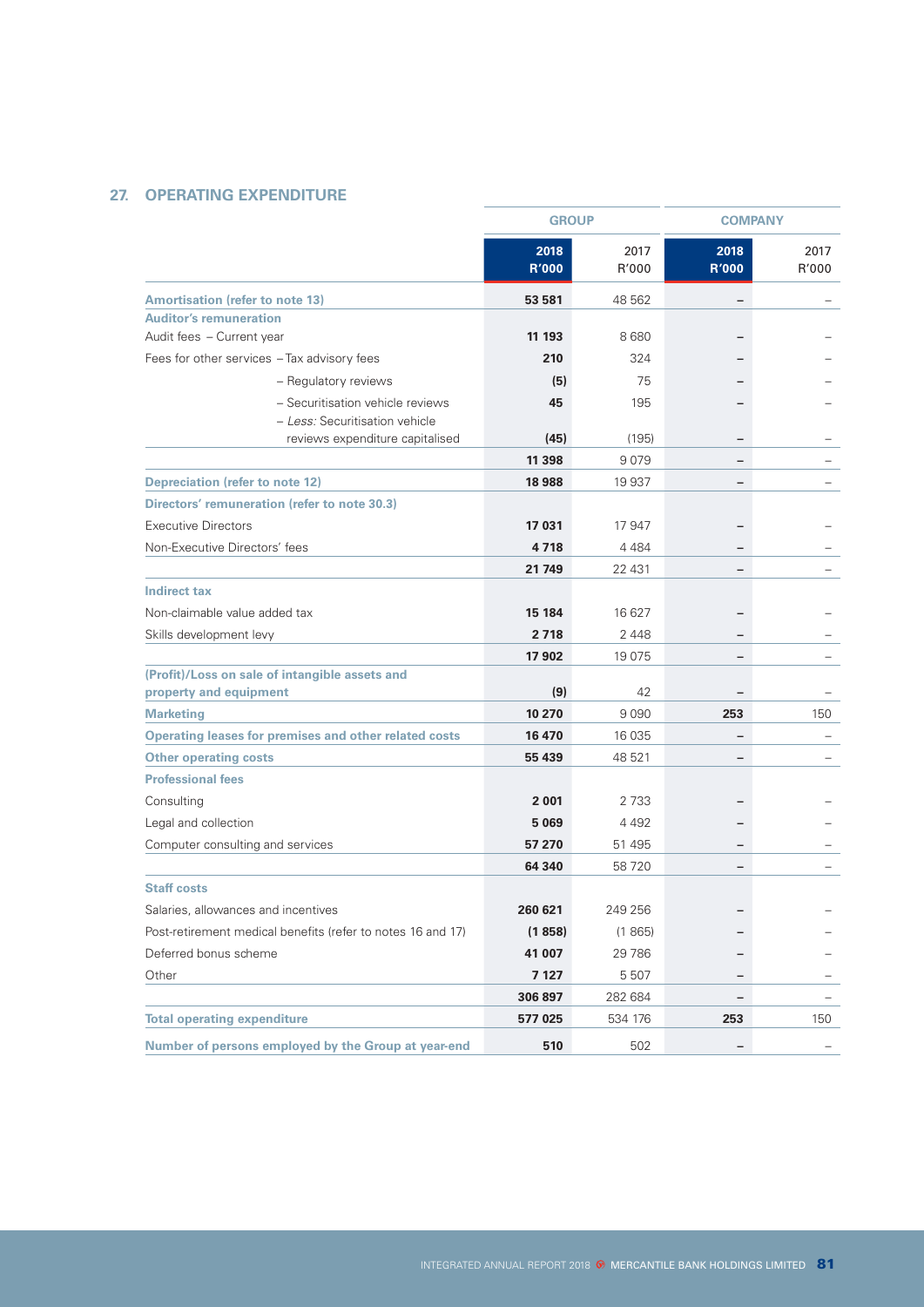for the year ended 31 December 2018

# **28. TAX**

|                                                                 | <b>GROUP</b>         |               | <b>COMPANY</b>       |               |
|-----------------------------------------------------------------|----------------------|---------------|----------------------|---------------|
|                                                                 | 2018<br><b>R'000</b> | 2017<br>R'000 | 2018<br><b>R'000</b> | 2017<br>R'000 |
| <b>South African normal tax</b>                                 | 110 332              | 90 910        |                      |               |
| Current year                                                    | 109 749              | 90 910        |                      |               |
| Prior year                                                      | 583                  |               | -                    |               |
| <b>Deferred tax</b>                                             | (14 182)             | (10 567)      |                      |               |
| Current year                                                    | (12981)              | (11064)       |                      |               |
| Prior year                                                      | (1 201)              | 497           | -                    |               |
|                                                                 | 96 150               | 80 343        | -                    |               |
| <b>Direct tax</b>                                               |                      |               |                      |               |
| South African normal tax                                        | 110 332              | 90 910        |                      |               |
| South African tax rate reconciliation                           |                      |               |                      |               |
| South African standard tax rate (%)                             | 28.00                | 28.00         | 28.00                | 28.00         |
| Exempt income (%)                                               |                      |               | (28.09)              | (28.10)       |
| Expenses not deductible for tax purposes (%)                    | 0.02                 | 0.04          |                      |               |
| Capital gain inclusion on unrealised portion not taxable (%)    | 0.63                 | 0.41          |                      |               |
| Overprovision prior years (%)                                   | (0.06)               | (0.17)        |                      |               |
| Tax losses (%)                                                  | (0.77)               | (0.87)        | 0.09                 | 0.10          |
| <b>Effective tax rate (%)</b>                                   | 27.82                | 27.41         |                      |               |
| <b>Estimated tax losses available for offset against future</b> |                      |               |                      |               |
| taxable income                                                  | 7319                 | 6987          | 7319                 | 6987          |

<u> 1990 - Johann Barn, mars ann an t-</u>

# **29. NOTES TO STATEMENTS OF CASH FLOWS**

|      |                                                                                                                    |           | <b>GROUP</b>         |               | <b>COMPANY</b>       |               |
|------|--------------------------------------------------------------------------------------------------------------------|-----------|----------------------|---------------|----------------------|---------------|
|      |                                                                                                                    |           | 2018<br><b>R'000</b> | 2017<br>R'000 | 2018<br><b>R'000</b> | 2017<br>R'000 |
| 29.1 | <b>CASH RECEIPTS FROM CLIENTS</b>                                                                                  |           |                      |               |                      |               |
|      | Interest income                                                                                                    | 1 237 441 |                      | 1 139 093     | 32                   | 39            |
|      | Non-interest income                                                                                                | 797 570   |                      | 634 614       | 42 458               | 35 2 26       |
|      | Adjusted for: Dividends received                                                                                   |           |                      |               | (42458)              | (35 226)      |
|      | Revaluation of fair value financial instruments                                                                    |           | (26 494)             | 9739          |                      |               |
|      | Recoveries in respect of amounts previously written off                                                            |           | 2605                 | 3 7 6 4       |                      |               |
|      |                                                                                                                    | 2 011 122 |                      | 1787210       | 32                   | 39            |
|      | 29.2 CASH PAID TO CLIENTS, SUPPLIERS<br><b>AND EMPLOYEES</b>                                                       |           |                      |               |                      |               |
|      | Interest expense                                                                                                   |           | (650, 496)           | (607 300)     |                      |               |
|      | Operating expenditure and fee and commission<br>expenditure                                                        |           | (991334)             | (833 188)     | (253)                | (150)         |
|      | Adjusted for: Amortisation                                                                                         |           | 53 581               | 48 562        |                      |               |
|      | Depreciation                                                                                                       |           | 25 5 28              | 23 543        |                      |               |
|      | Write-off of obsolete intangible asset<br>and property and equipment<br>(Profit)/Loss on sale of intangible assets |           | 41                   | 244           |                      |               |
|      | and property and equipment                                                                                         |           | (9)                  | 42            |                      |               |
|      | Deferred bonus scheme expense                                                                                      |           | 41 007               | 29 7 86       |                      |               |
|      | (Decrease) in provisions and other liabilities                                                                     |           | (21091)              | (4135)        |                      |               |
|      |                                                                                                                    | (1542773) |                      | (1342446)     | (253)                | (150)         |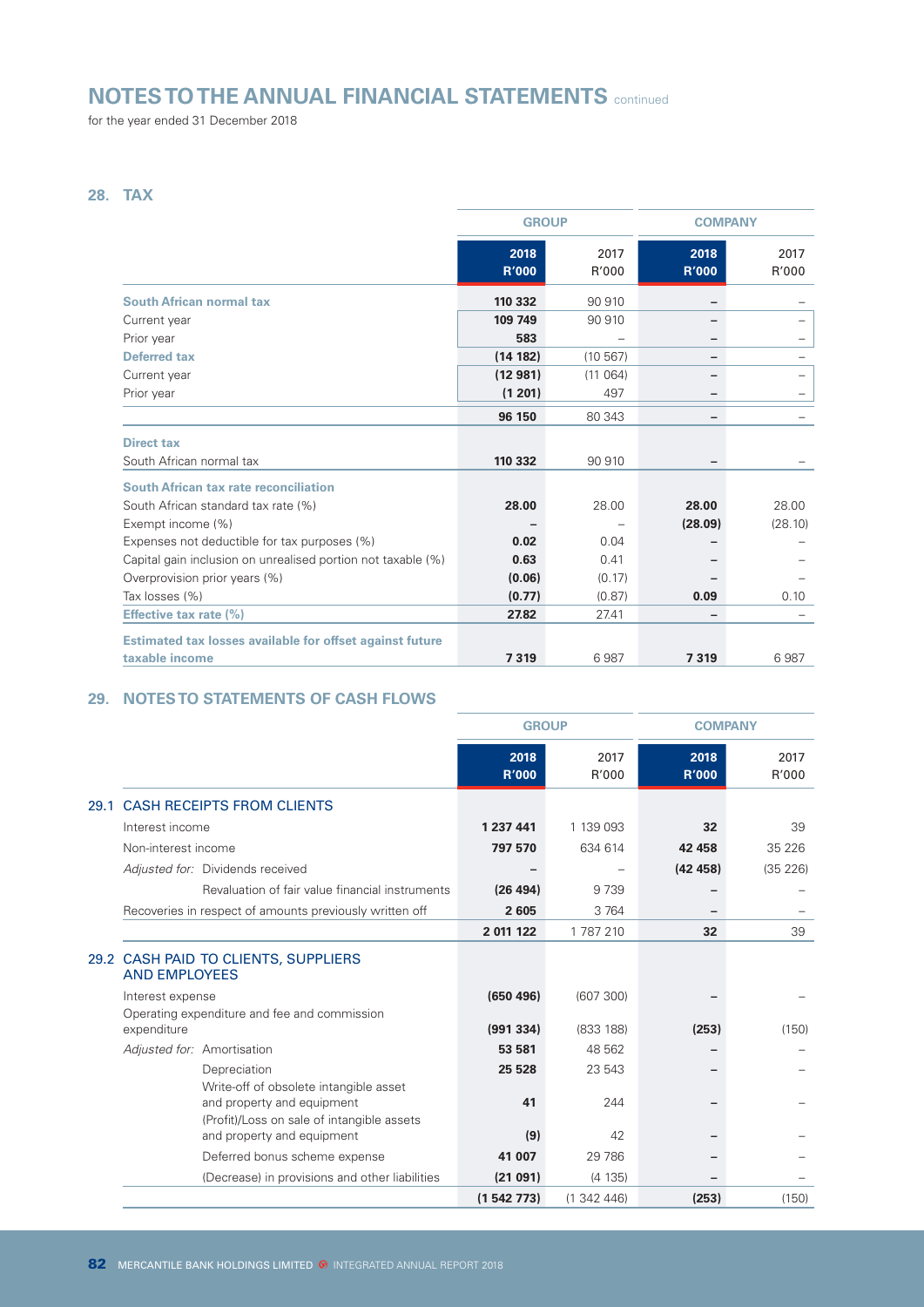|                                                                                      | <b>GROUP</b>         |               |                      | <b>COMPANY</b> |  |  |
|--------------------------------------------------------------------------------------|----------------------|---------------|----------------------|----------------|--|--|
|                                                                                      | 2018<br><b>R'000</b> | 2017<br>R'000 | 2018<br><b>R'000</b> | 2017<br>R'000  |  |  |
| 29.3 RECONCILIATION OF PROFIT BEFORE TAX TO<br><b>CASH GENERATED FROM OPERATIONS</b> |                      |               |                      |                |  |  |
| Profit before tax                                                                    | 345 579              | 293 085       | 42 237               | 35 115         |  |  |
| Profit before tax adjusted for:                                                      |                      |               |                      |                |  |  |
| Dividends received                                                                   |                      |               | (42458)              | (35 226)       |  |  |
| Revaluation of fair value financial instruments                                      | (26 494)             | 9739          |                      |                |  |  |
| Net impairments raised                                                               | 50 207               | 43 898        |                      |                |  |  |
| Amortisation                                                                         | 53 581               | 48 562        |                      |                |  |  |
| Depreciation                                                                         | 25 5 28              | 23 543        |                      |                |  |  |
| Write-off of obsolete intangible asset<br>and property and equipment                 | 41                   | 244           |                      |                |  |  |
| (Profit)/Loss on sale of intangible assets<br>and property and equipment             | (9)                  | 42            |                      |                |  |  |
| Deferred bonus scheme expense                                                        | 41 007               | 29 786        |                      |                |  |  |
| (Decrease) in provisions and other liabilities                                       | (21091)              | (4 135)       |                      |                |  |  |
| <b>Cash generated from operations</b>                                                | 468 349              | 444 764       | (221)                | (111)          |  |  |
|                                                                                      |                      |               |                      |                |  |  |
| 29.4 TAX                                                                             |                      |               |                      |                |  |  |
| Amounts paid at the beginning of the year                                            | (6248)               | (6643)        |                      |                |  |  |
| Statement of comprehensive income (charge)                                           | (110 332)            | (90 910)      |                      |                |  |  |
| Less: Amounts owing at the end of the year                                           | 5716                 | 6 2 4 8       |                      |                |  |  |
| <b>Total tax (paid)</b>                                                              | (110 864)            | (91305)       |                      |                |  |  |
| 29.5 NET MOVEMENT IN INCOME-EARNING ASSETS                                           |                      |               |                      |                |  |  |
| Decrease/(Increase) in negotiable securities                                         | 113 340              | (393949)      |                      |                |  |  |
| (Increase) in loans and advances                                                     | (516 757)            | (846 407)     |                      |                |  |  |
| Net (increase) in income-earning assets                                              | (403 417)            | (1240356)     | -                    |                |  |  |
| 29.6 NET MOVEMENT IN DEPOSITS, OTHER<br><b>ACCOUNTS RECEIVABLE AND PAYABLE</b>       |                      |               |                      |                |  |  |
| Increase in deposits                                                                 | 1 080 292            | 864 143       |                      |                |  |  |
| Decrease in subsidiary loans                                                         |                      |               |                      | 53             |  |  |
| Decrease/(Increase) in other accounts receivable                                     | 166 275              | (380687)      |                      |                |  |  |
| (Decrease)/Increase in other accounts payable                                        | (70524)              | 204 389       | (117)                | 83             |  |  |
| Net increase in deposits and other accounts                                          | 1 176 043            | 687 845       | (117)                | 136            |  |  |

# **29. NOTES TO STATEMENTS OF CASH FLOWS** continued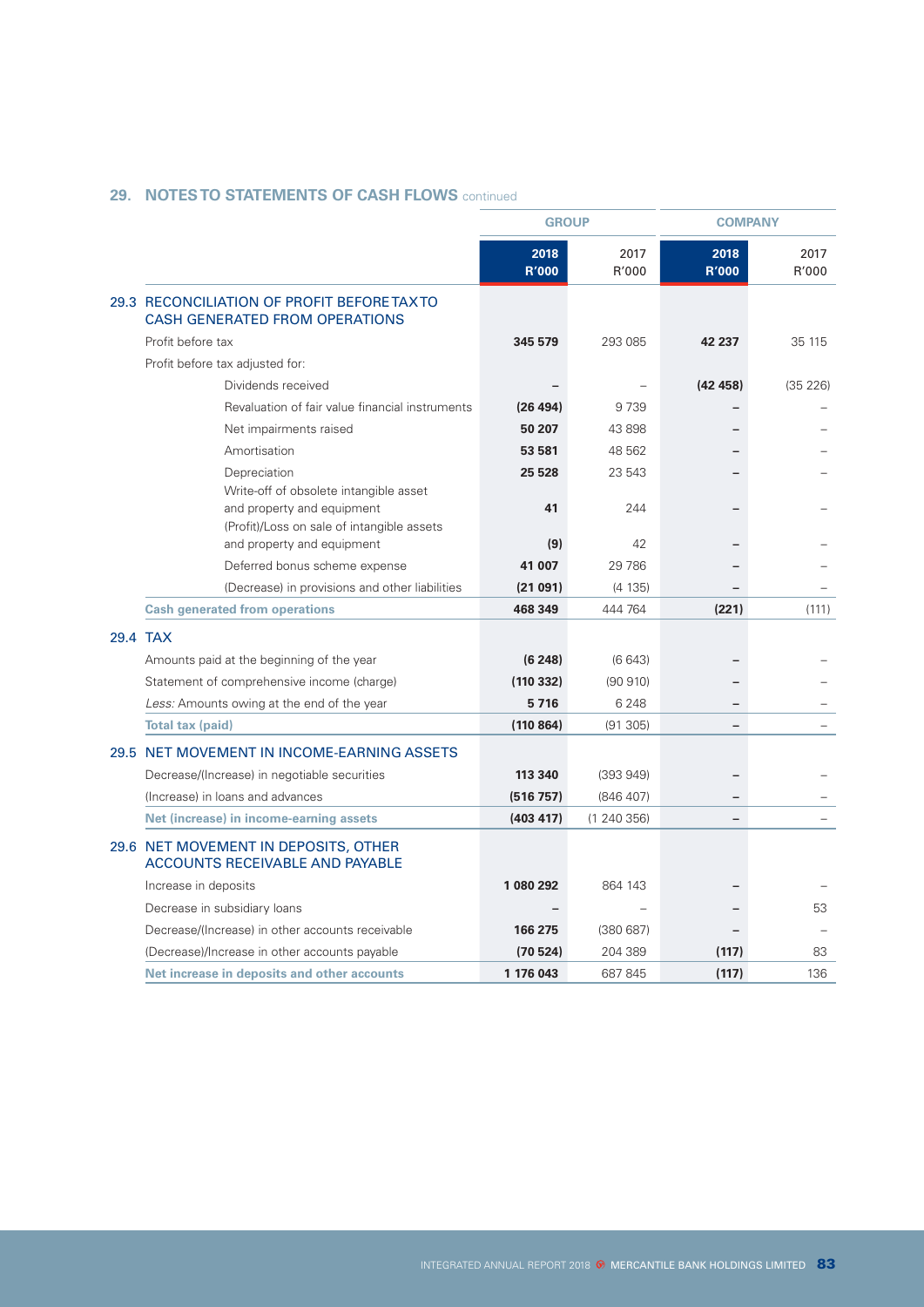for the year ended 31 December 2018

# **30. RELATED PARTY INFORMATION**

### 30.1 IDENTITY OF RELATED PARTIES WITH WHOM TRANSACTIONS HAVE OCCURRED

The parent company and material subsidiaries of the Group are identified on pages 2 and 89. All of these entities and the Directors are related parties. Other than as listed below, there are no other related parties with whom transactions have been entered into.

#### 30.2 RELATED PARTY BALANCES AND TRANSACTIONS

The Company, its subsidiaries and joint venture, in the ordinary course of business, enter into various financial services transactions with the parent company (CGD) and its subsidiaries and other entities within the Group.

|                                                                    |                          | <b>GROUP</b>         |               |
|--------------------------------------------------------------------|--------------------------|----------------------|---------------|
|                                                                    |                          | 2018<br><b>R'000</b> | 2017<br>R'000 |
| <b>Balances between CGD and the Bank:</b>                          |                          |                      |               |
| <b>Legal entity</b>                                                | <b>Nature of account</b> |                      |               |
| CGD - Lisbon (Branch of CGD)                                       | Nostro accounts          | 173 509              | 25 1 20       |
| <b>Total assets</b>                                                |                          | 173 509              | 25 1 20       |
| CGD - Lisbon (Branch of CGD)                                       | Vostro accounts          | (6498)               | (1575)        |
| CGD - Paris (Branch of CGD)                                        | Vostro accounts          |                      | (2)           |
| Banco Comercial e de Investimentos -                               |                          |                      |               |
| Mozambique (BCI) (Subsidiary of CGD)                               |                          | (820)                | (95302)       |
|                                                                    | Fixed deposits           |                      | (40 000)      |
|                                                                    | Call and notice deposits | (820)                | (55302)       |
| Banco Caixa Geral Angola SA (BCGA) (Subsidiary                     |                          |                      |               |
| of CGD)                                                            | Call deposit             | (10144)              | (1737)        |
| Banco Nacional Ultramarino S.A. (BNU Macau)<br>(Subsidiary of CGD) | Long-term funding        |                      | (247737)      |
| <b>Total liabilities</b>                                           |                          | (17462)              | (346353)      |
| <b>Net assets/(liabilities) - CGD</b>                              |                          | 156 047              | (321 233)     |
|                                                                    |                          |                      |               |
| Transactions between CGD and the Bank:                             |                          |                      |               |
| Interest paid by the Bank to CGD - Lisbon                          |                          |                      | 1912          |
| Interest paid by the Bank to BCI                                   |                          | 13 674               | 4646          |
| Interest paid by the Bank to BCGA                                  |                          | 85                   | 123           |
| Interest paid by the Bank to BNU Macau                             |                          | 5448                 | 14 3 5 7      |
| Interest received by the Bank from CGD - Lisbon                    |                          | 219                  | 144           |
| Dividends paid by Mercantile Bank Holdings Limited to CGD - Lisbon |                          | 42 458               | 35 2 26       |
| Fees received by the Bank from BCGA                                |                          | 99                   | 97            |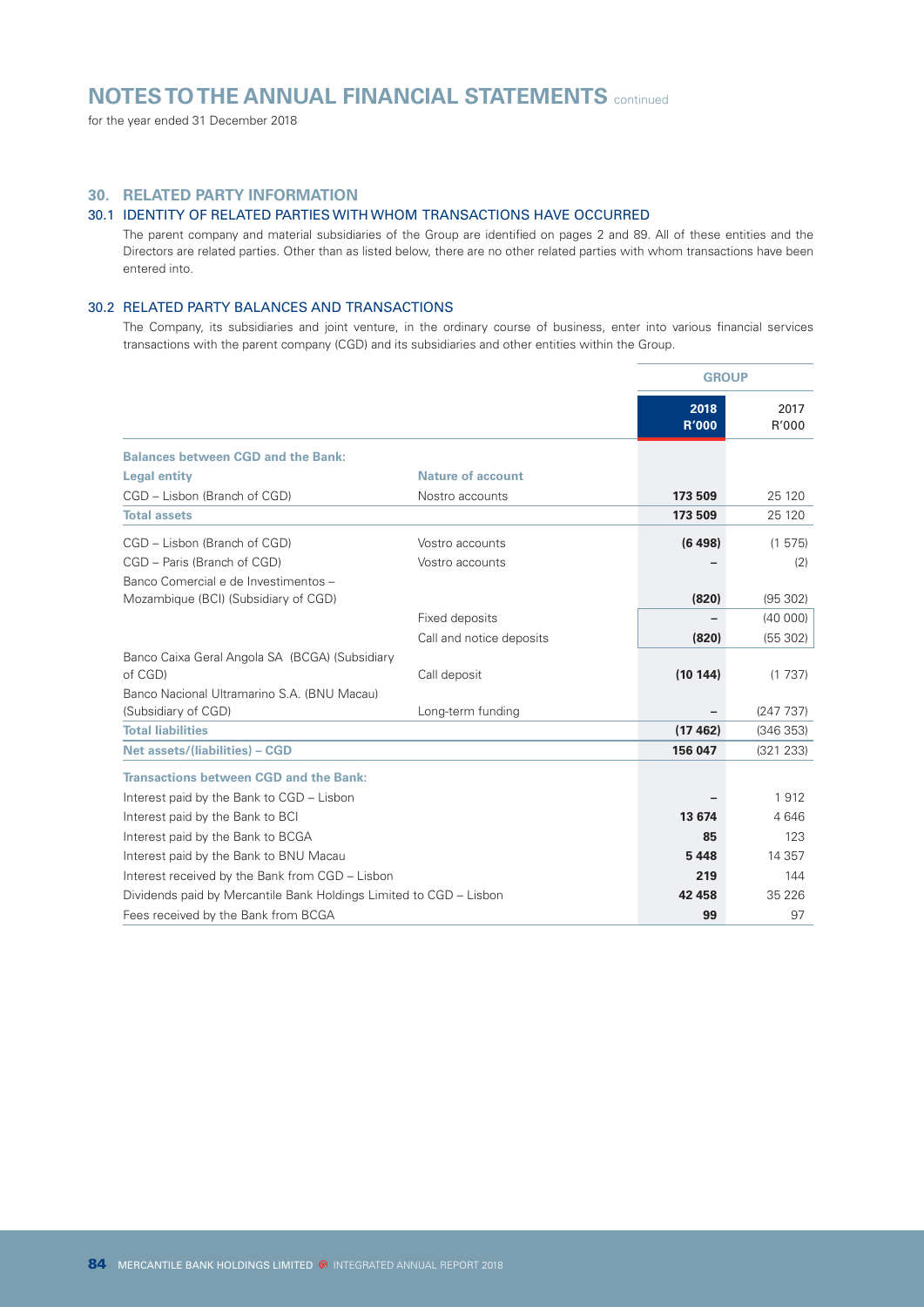# **30. RELATED PARTY INFORMATION** continued

# 30.2 RELATED PARTY BALANCES AND TRANSACTIONS continued

|                                                                       |                                                   | <b>GROUP</b>         |               |
|-----------------------------------------------------------------------|---------------------------------------------------|----------------------|---------------|
|                                                                       |                                                   | 2018<br><b>R'000</b> | 2017<br>R'000 |
| <b>Balances with the Company, its subsidiaries and joint venture:</b> |                                                   |                      |               |
| Loan to:                                                              | Loan from:                                        |                      |               |
| Mercantile Bank Limited                                               | Portion 2 of Lot 8 Sandown<br>Proprietary Limited |                      | 66 952        |
| Mercantile Insurance Brokers Proprietary Limited                      | Mercantile Bank Limited                           | 111                  | 111           |
| Mercantile Rental Finance Proprietary Limited                         | Mercantile Bank Limited                           | 364 967              | 483 230       |
| Mercantile Payment Solutions Proprietary Limited                      | Mercantile Bank Limited                           | 3 3 7 7              | 2971          |
| Compass Securitisation (RF) Limited                                   | Mercantile Rental Finance                         |                      |               |
|                                                                       | Proprietary Limited                               | 839                  | 574           |
| <b>Grant Electronics Close Corporation</b>                            | Mercantile Bank Limited                           | 2076                 |               |
| Mercantile Payment Solutions Proprietary Limited                      | <b>Grant Electronics Close Corporation</b>        | 436                  | 1867          |
| <b>Other accounts receivable:</b>                                     | <b>Other accounts payable:</b>                    |                      |               |
| Portion 2 of Lot 8 Sandown Proprietary Limited                        | Mercantile Rental Finance                         |                      |               |
|                                                                       | Proprietary Limited                               | 27                   | 25            |
| Mercantile Bank Limited                                               | Mercantile Rental Finance                         |                      |               |
|                                                                       | Proprietary Limited                               | 7869                 |               |
| <b>Debt securities issued by:</b>                                     | <b>Invested in debt securities by:</b>            |                      |               |
| Compass Securitisation (RF) Limited                                   | Mercantile Bank Limited                           | 151 629              | 104 220       |
| <b>Deposit with:</b>                                                  | <b>Deposit by:</b>                                |                      |               |
| Mercantile Bank Limited                                               | Mercantile Insurance Brokers                      |                      |               |
|                                                                       | Proprietary Limited                               | 485                  | 485           |
| Mercantile Bank Limited                                               | Mercantile Bank Holdings Limited                  | 3821                 | 4 1 5 9       |
| Mercantile Bank Limited                                               | Mercantile Payment Solutions                      |                      |               |
|                                                                       | Proprietary Limited                               |                      | 140           |
| Mercantile Bank Limited                                               | Portion 2 of Lot 8 Sandown                        |                      |               |
|                                                                       | Proprietary Limited                               | 69 462               |               |
| Mercantile Bank Limited                                               | The Mercantile Bank Foundation (NPC)              | 41                   | 41            |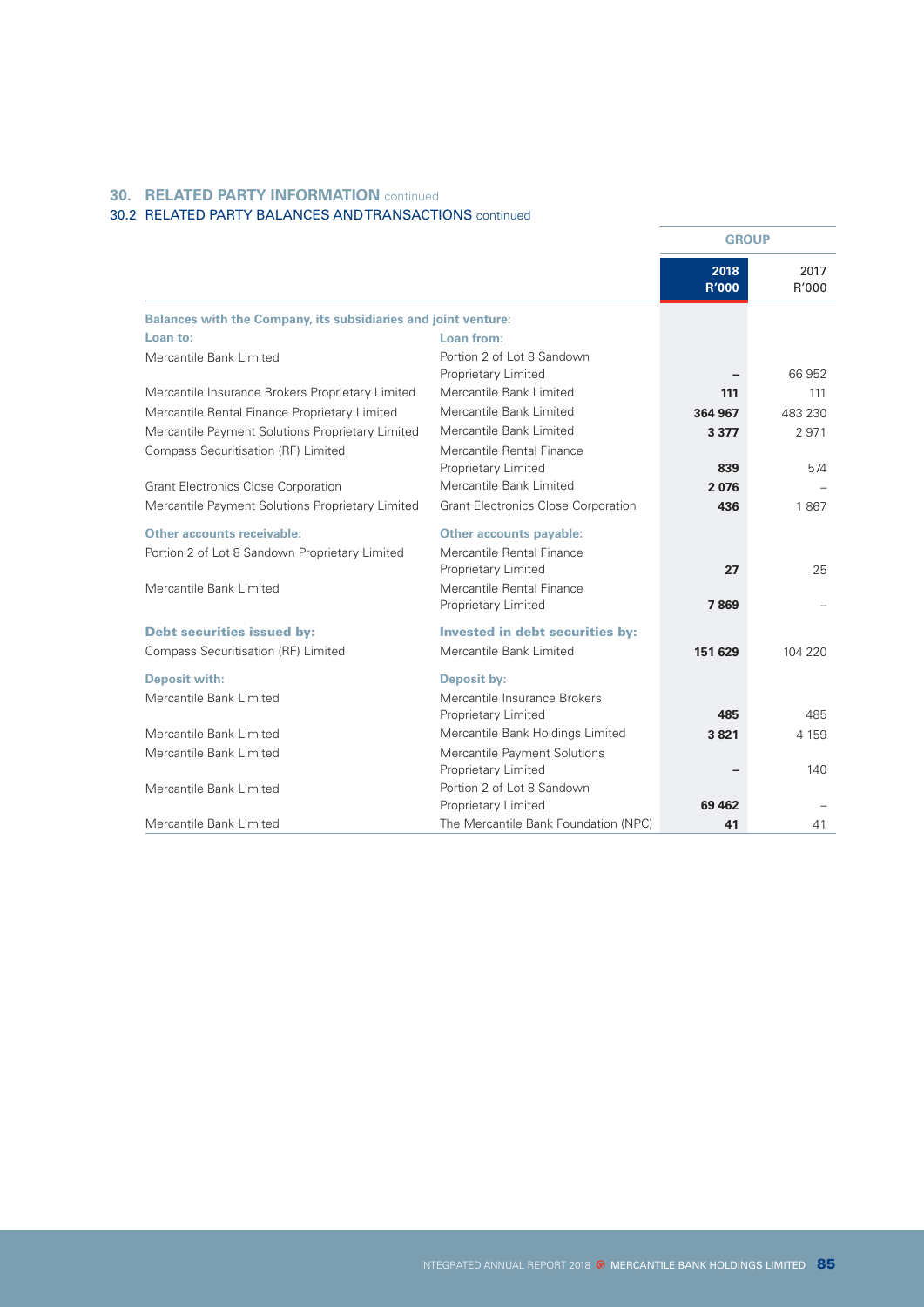for the year ended 31 December 2018

# **30. RELATED PARTY INFORMATION** continued

# 30.2 RELATED PARTY BALANCES AND TRANSACTIONS continued

|                                                                    |                                                            | <b>GROUP</b>         |               |
|--------------------------------------------------------------------|------------------------------------------------------------|----------------------|---------------|
|                                                                    |                                                            | 2018<br><b>R'000</b> | 2017<br>R'000 |
| Transactions with the Company, its subsidiaries and joint venture: |                                                            |                      |               |
| Interest received by:                                              | Interest paid by:                                          |                      |               |
| Portion 2 of Lot 8 Sandown Proprietary Limited                     | Mercantile Bank Limited                                    | 2540                 | 2618          |
| Mercantile Bank Limited                                            | Mercantile Rental Finance                                  | 37 317               | 43 265        |
| Mercantile Rental Finance Proprietary Limited                      | Proprietary Limited<br>Compass Securitisation (RF) Limited |                      | 7465          |
| Mercantile Bank Limited                                            | Compass Securitisation (RF) Limited                        | 17447                | 9838          |
|                                                                    |                                                            |                      |               |
| <b>Non-interest income earned by:</b>                              | Operating expenditure paid by:                             |                      |               |
| Portion 2 of Lot 8 Sandown Proprietary Limited                     | Mercantile Bank Limited                                    | 25 056               | 23 311        |
| Mercantile Bank Limited                                            | Mercantile Rental Finance                                  |                      |               |
|                                                                    | Proprietary Limited                                        | 484                  | 736           |
| Mercantile Bank Limited                                            | Mercantile Payment Solutions                               |                      |               |
|                                                                    | Proprietary Limited                                        | 98 213               | 67 328        |
| <b>Grant Electronics Close Corporation</b>                         | Mercantile Payment Solutions<br>Proprietary Limited        | 20 068               | 15 935        |
| Mercantile Rental Finance Proprietary Limited                      | Compass Securitisation (RF) Limited                        | 7 1 61               | 6831          |
|                                                                    | Mercantile Rental Finance                                  |                      |               |
| Portion 2 of Lot 8 Sandown Proprietary Limited                     | Proprietary Limited                                        | 283                  | 263           |
|                                                                    |                                                            |                      |               |
| <b>Donations received by:</b>                                      | <b>Donations paid by:</b>                                  |                      |               |
| The Mercantile Bank Foundation (NPC)                               | Mercantile Bank Limited                                    | 1 1 5 8              | 915           |
| <b>Dividends earned by:</b>                                        | <b>Dividends paid by:</b>                                  |                      |               |
| Mercantile Bank Holdings Limited                                   | Mercantile Bank Limited                                    | 42 458               | 35 2 26       |
| Sale of rental finance assets by:                                  | Purchase of rental finance assets by:                      |                      |               |
| Mercantile Rental Finance Proprietary Limited                      | Compass Securitisation (RF) Limited                        | 304 677              | 148 867       |
| Mercantile Rental Finance Proprietary Limited                      | Mercantile Bank Limited                                    | 199 915              |               |

#### Guarantees

Mercantile Bank Limited acted as guarantor over the mortgage bond between Portion 2 of Lot 8 Sandown Proprietary Limited and Standard Bank Limited for a maximum amount of R90 million in respect of the property (as per note 12).

#### **Other**

## *Post-retirement medical plan*

Details of the post-retirement medical plan are disclosed in note 17.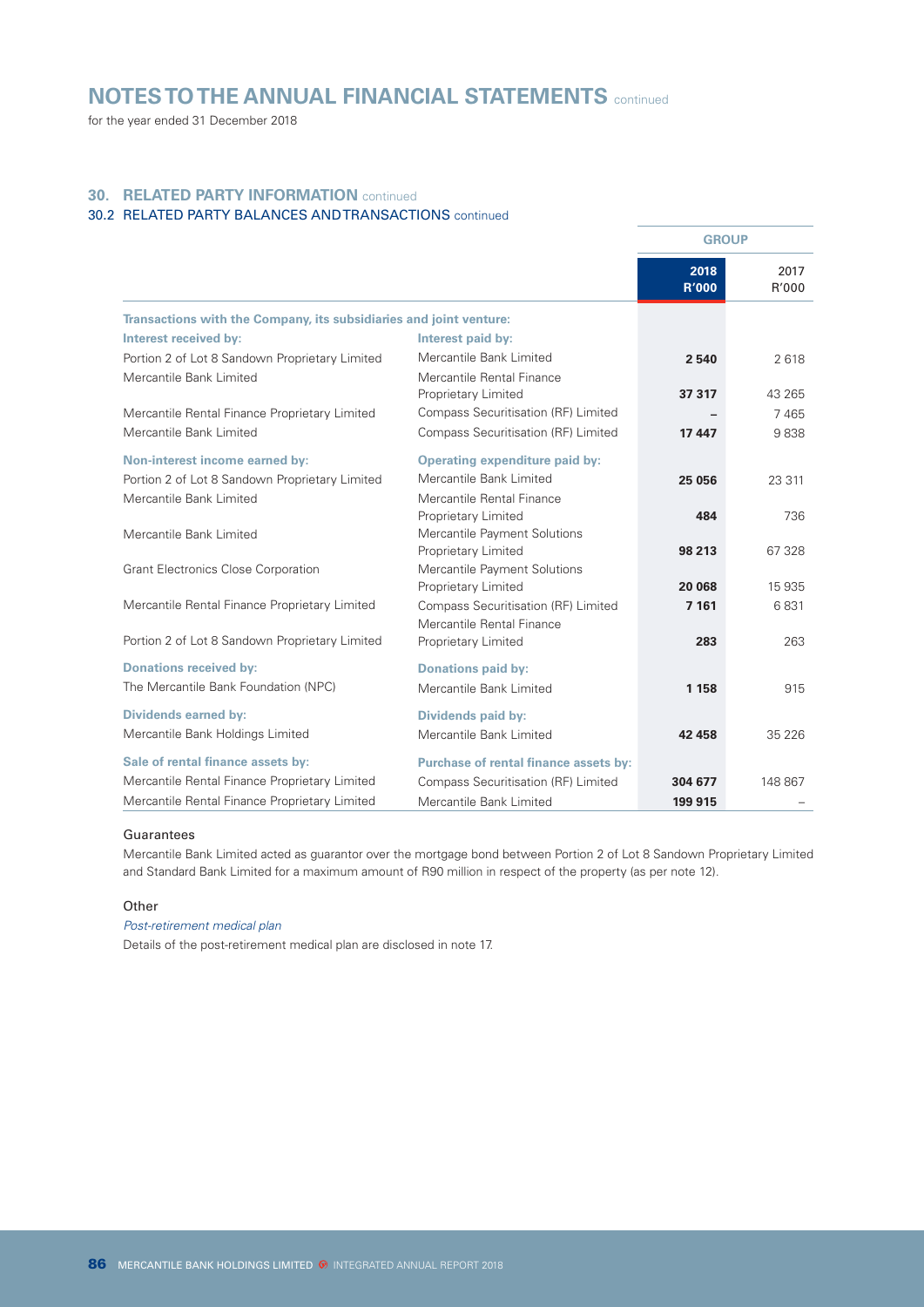# **30. RELATED PARTY INFORMATION** continued

### 30.3 DIRECTOR AND DIRECTOR-RELATED ACTIVITIES

There were no material transactions with the Directors, other than the following:

|                                |                                    |                               |                                                | <b>GROUP</b>                              |                                                                                            |                                                        |                              |
|--------------------------------|------------------------------------|-------------------------------|------------------------------------------------|-------------------------------------------|--------------------------------------------------------------------------------------------|--------------------------------------------------------|------------------------------|
|                                | Directors'<br>fees<br><b>R'000</b> | <b>Salary</b><br><b>R'000</b> | <b>Role-based</b><br>allowance<br><b>R'000</b> | <b>Fringe</b><br>benefits<br><b>R'000</b> | <b>Retirement</b><br>funds and<br>medical aid<br>contri-<br><b>butions</b><br><b>R'000</b> | Perfor-<br>mance<br>bonus <sup>#</sup><br><b>R'000</b> | <b>Total</b><br><b>R'000</b> |
| 2018                           |                                    |                               |                                                |                                           |                                                                                            |                                                        |                              |
| <b>Non-Executive Directors</b> |                                    |                               |                                                |                                           |                                                                                            |                                                        |                              |
| RS Caliço                      |                                    |                               |                                                |                                           |                                                                                            |                                                        |                              |
| (appointed 18 June 2018)^      |                                    |                               | -                                              | -                                         | -                                                                                          | -                                                      |                              |
| GP de Kock                     | 1 2 8 2                            |                               |                                                |                                           |                                                                                            |                                                        | 1 2 8 2                      |
| L Hyne                         | 880                                |                               |                                                |                                           |                                                                                            |                                                        | 880                          |
| AT Ikalafeng                   | 745                                |                               |                                                |                                           |                                                                                            |                                                        | 745                          |
| DR Motsepe                     | 838                                |                               |                                                |                                           |                                                                                            |                                                        | 838                          |
| TH Njikizana                   | 973                                |                               |                                                |                                           |                                                                                            |                                                        | 973                          |
| <b>Executive Directors</b>     |                                    |                               |                                                |                                           |                                                                                            |                                                        |                              |
| RS Caliço                      |                                    |                               |                                                |                                           |                                                                                            |                                                        |                              |
| (resigned 16 June 2018)        | -                                  | 1570                          |                                                | 296                                       |                                                                                            |                                                        | 1866                         |
| <b>KR Kumbier</b>              |                                    | 4 0 5 2                       | 3 0 3 4                                        |                                           | 693                                                                                        | 4791                                                   | 12 570                       |
| <b>MEL</b> Teixeira            |                                    |                               |                                                |                                           |                                                                                            |                                                        |                              |
| (appointed 15 June 2018)       | $\overline{\phantom{0}}$           | 1 4 0 2                       |                                                |                                           | 197                                                                                        | 996                                                    | 2 5 9 5                      |
|                                | 4718                               | 7 0 24                        | 3 0 3 4                                        | 296                                       | 890                                                                                        | 5787                                                   | 21 749                       |
| 2017                           |                                    |                               |                                                |                                           |                                                                                            |                                                        |                              |
| <b>Non-Executive Directors</b> |                                    |                               |                                                |                                           |                                                                                            |                                                        |                              |
| GP de Kock                     | 1 2 1 9                            |                               |                                                |                                           |                                                                                            | $\overline{a}$                                         | 1 2 1 9                      |
| L Hyne                         | 836                                |                               |                                                | $\equiv$                                  |                                                                                            | $\overline{a}$                                         | 836                          |
| AT Ikalafeng                   | 708                                |                               |                                                |                                           |                                                                                            | $\overline{\phantom{0}}$                               | 708                          |
| DR Motsepe                     | 796                                |                               |                                                |                                           |                                                                                            |                                                        | 796                          |
| TH Njikizana                   | 925                                |                               |                                                |                                           |                                                                                            |                                                        | 925                          |
| <b>Executive Directors</b>     |                                    |                               |                                                |                                           |                                                                                            |                                                        |                              |
| RS Caliço                      |                                    | 3 2 9 0                       | $\overline{a}$                                 | 646                                       | $\overline{\phantom{0}}$                                                                   | 2 0 0 0                                                | 5936                         |
| <b>KR Kumbier</b>              | $\overline{\phantom{0}}$           | 3881                          | 2 8 6 2                                        | $\overline{a}$                            | 661                                                                                        | 4 607                                                  | 12 011                       |
|                                | 4 4 8 4                            | 7 171                         | 2862                                           | 646                                       | 661                                                                                        | 6607                                                   | 22 431                       |

*# This is the performance bonus earned for the financial year but paid in the following year/s.*

*^ In line with CGD policy, an employee of CGD will not be paid a fee for holding a directorship on the board of a subsidiary of CGD. Accordingly, Mr Caliço did not receive a fee for his role as Non-Executive Director of the Mercantile Board.*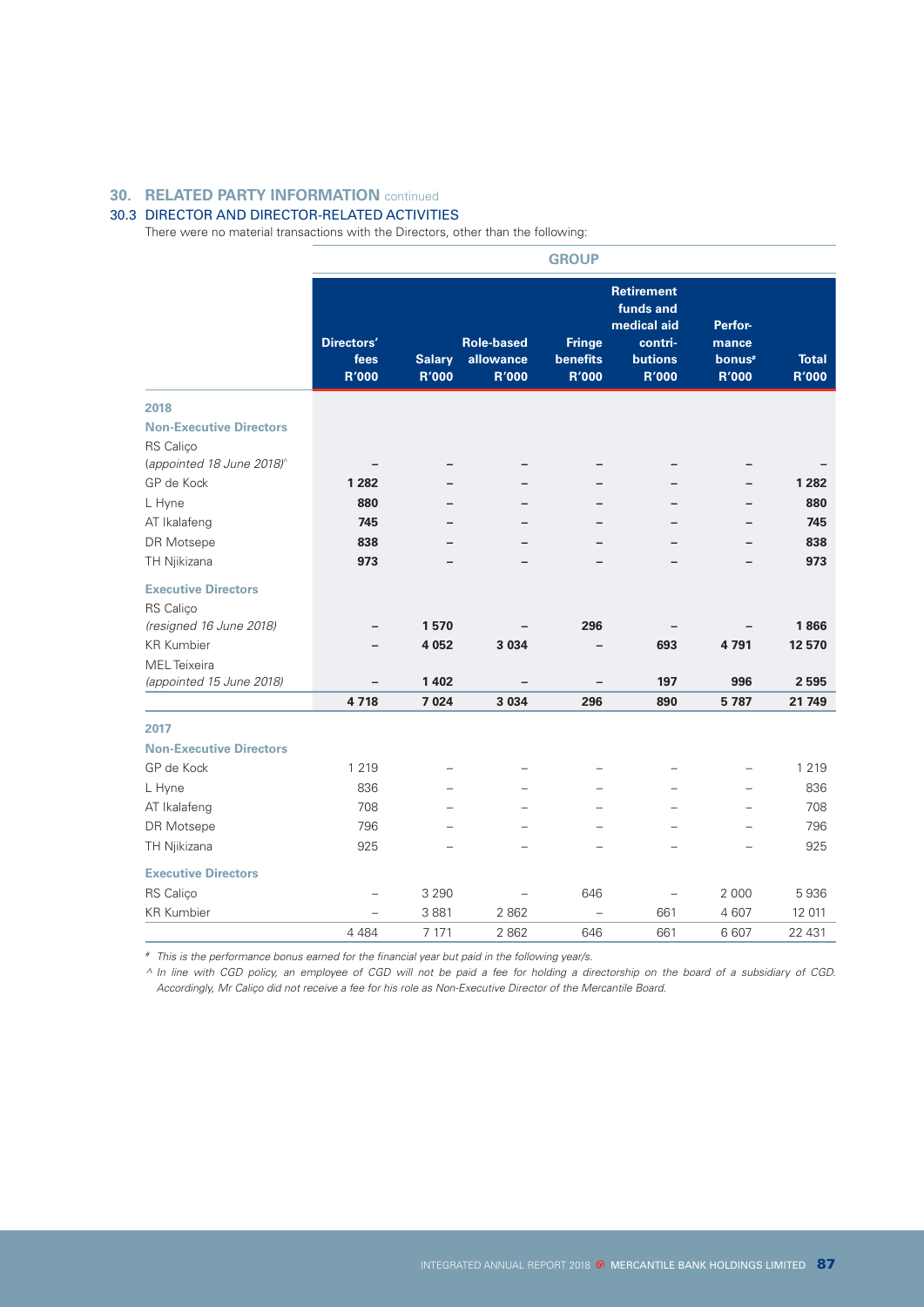for the year ended 31 December 2018

# **30. RELATED PARTY INFORMATION** continued

# 30.3 DIRECTOR AND DIRECTOR-RELATED ACTIVITIES continued

|                                                                    | <b>GROUP</b>         |               |
|--------------------------------------------------------------------|----------------------|---------------|
|                                                                    | 2018<br><b>R'000</b> | 2017<br>R'000 |
| Balances with/(from) key management personnel (Board of Directors) |                      |               |
| Loans and advances                                                 | 25                   | 34            |
| Committed undrawn facilities                                       | 5402                 | 5431          |
| Deposits                                                           | (8093)               | (10870)       |
| Amounts paid by CGD to Executive Directors                         | 439                  | 1055          |

#### Service agreements

#### *KR Kumbier, CEO*

Mr Kumbier was employed by Mercantile as Executive Director: Finance and Business on 1 June 2010. He was subsequently appointed Deputy CEO (effective 1 April 2012) and, thereafter, as CEO from 1 April 2013. The Remuneration Committee's annual bonus decision for Mr Kumbier considered performance during the year against Group and individual performance measures. The Remuneration Committee noted performance against key financial and non-financial measures contained in the balanced scorecard and the strong personal contribution made by Mr Kumbier, particularly in building and embedding a strong leadership team.

#### *RS Caliço, Deputy CEO*

Mr Caliço was seconded to Mercantile by CGD in July 2014 as Executive Director and Mr Caliço was appointed Deputy CEO of the Group from July 2015. Mr Caliço stepped down as Deputy CEO on 16 June 2018. He remains in service to CGD and continues to serve Mercantile as a Non-Executive Director, effective 18 June 2018.

#### *MEL Teixeira, FD*

Ms Teixeira joined Mercantile in January 2006 and was promoted to Chief Financial Officer in April 2013. On 15 June 2018, Ms Teixeira was appointed FD of the Group. In terms of her service agreement, Ms Teixeira has agreed to perform such duties, functions and services as are assigned to her from time to time by the Board of Directors and which are consistent and commensurate with her position as FD.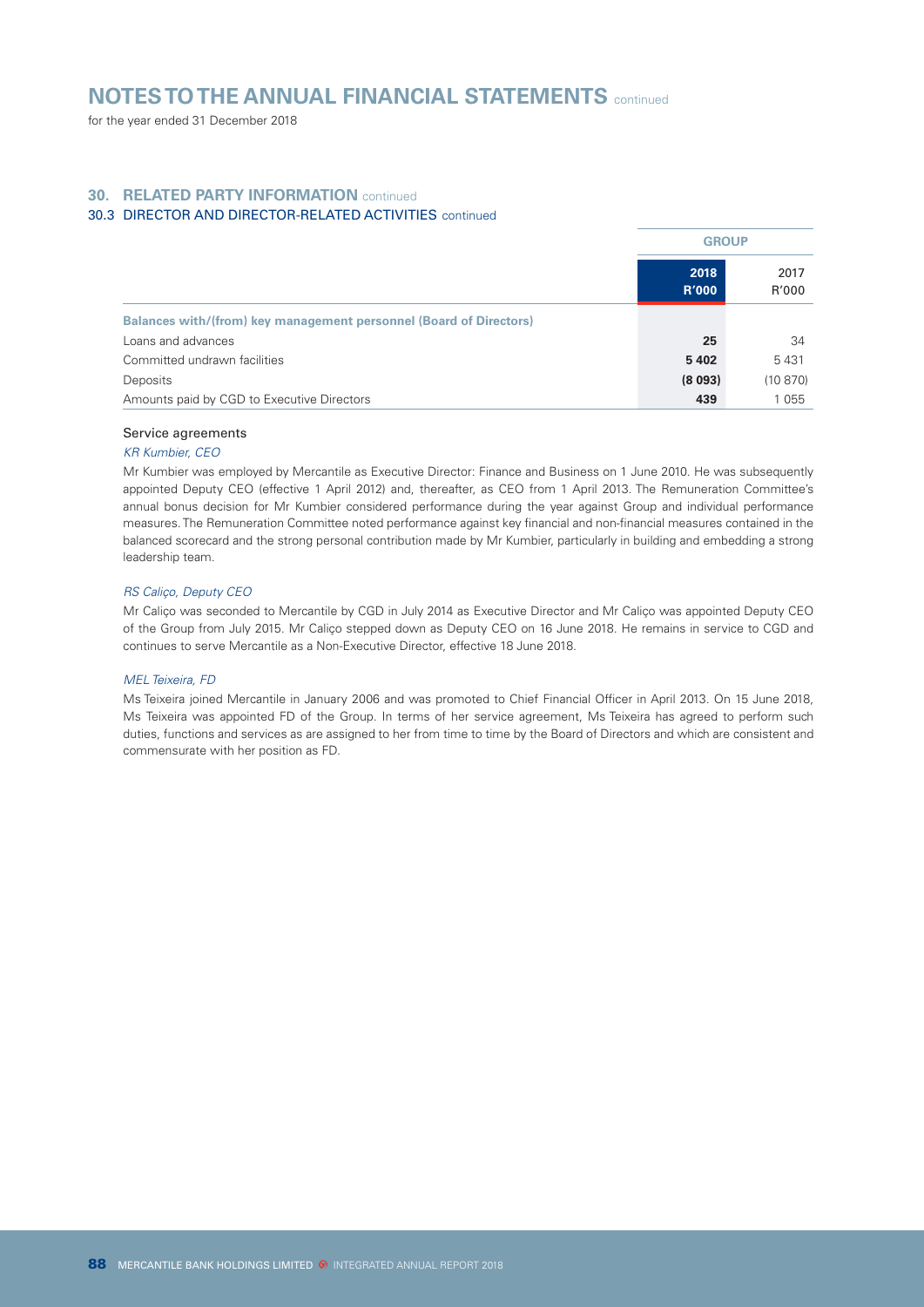# **31. GROUP COMPANIES**

All Group companies are incorporated in the Republic of South Africa. A register containing details of all non-trading companies is available for inspection at the registered office of the Company.

The principal consolidated companies are as follows:

| <b>Company name</b>                            | <b>Effective</b><br>holding<br>% | <b>Nature of business</b>              |
|------------------------------------------------|----------------------------------|----------------------------------------|
| Compass Securitisation (RF) Limited            | 100                              | Securitisation special purpose vehicle |
| Mercantile Bank Limited                        | 100                              | Banking                                |
| Mercantile Rental Finance Proprietary Limited  | 100                              | Rental finance                         |
| Portion 2 of Lot 8 Sandown Proprietary Limited | 100                              | Property holding                       |

The Bank owns 50% of Mercantile Payment Solutions Proprietary Limited (MPS) with a third party owning the other 50%. Due to the shareholder requirement to have unanimous consent by both parties to make decisions around the relevant activities of the entity, this entity is considered a joint arrangement. MPS is a separate legal entity and both parties have rights to the net assets of the business and, as such, this entity is considered a joint venture. The earnings related to this joint venture have been accounted for in the statement of comprehensive income under non-interest income while the investment in the joint venture has not been accounted for as it is considered immaterial.

#### **32. GOING CONCERN**

The Directors have reviewed the Group's and Company's budgets and cash flow forecasts and have considered the Group's and Company's ability to continue as a going concern in light of current and anticipated economic conditions. On the basis of this review and, in light of the current financial position, the Directors are satisfied that the Group and Company have adequate resources to continue in business for the foreseeable future. The going concern basis therefore continues to apply and has been adopted in the preparation of the annual financial statements.

#### **33. EVENTS AFTER THE REPORTING PERIOD**

Subsequent to year-end, the Company declared a dividend of R49.886 million, which was approved by the Board on 27 February 2019. During March 2017, CGD announced its intention to sell Mercantile. On 22 November 2018, the Portuguese government approved the resolution selecting the proposal of Capitec Bank Limited, to acquire 100% of the share capital of Mercantile. As at 31 December 2018, the sale of Mercantile was still in progress pending regulatory approvals. The Shares Purchase and Sale Agreement was signed on 23 January 2019. No other material events occurred between the accounting date and the date of this report that require adjustment to the disclosure in the annual financial statements.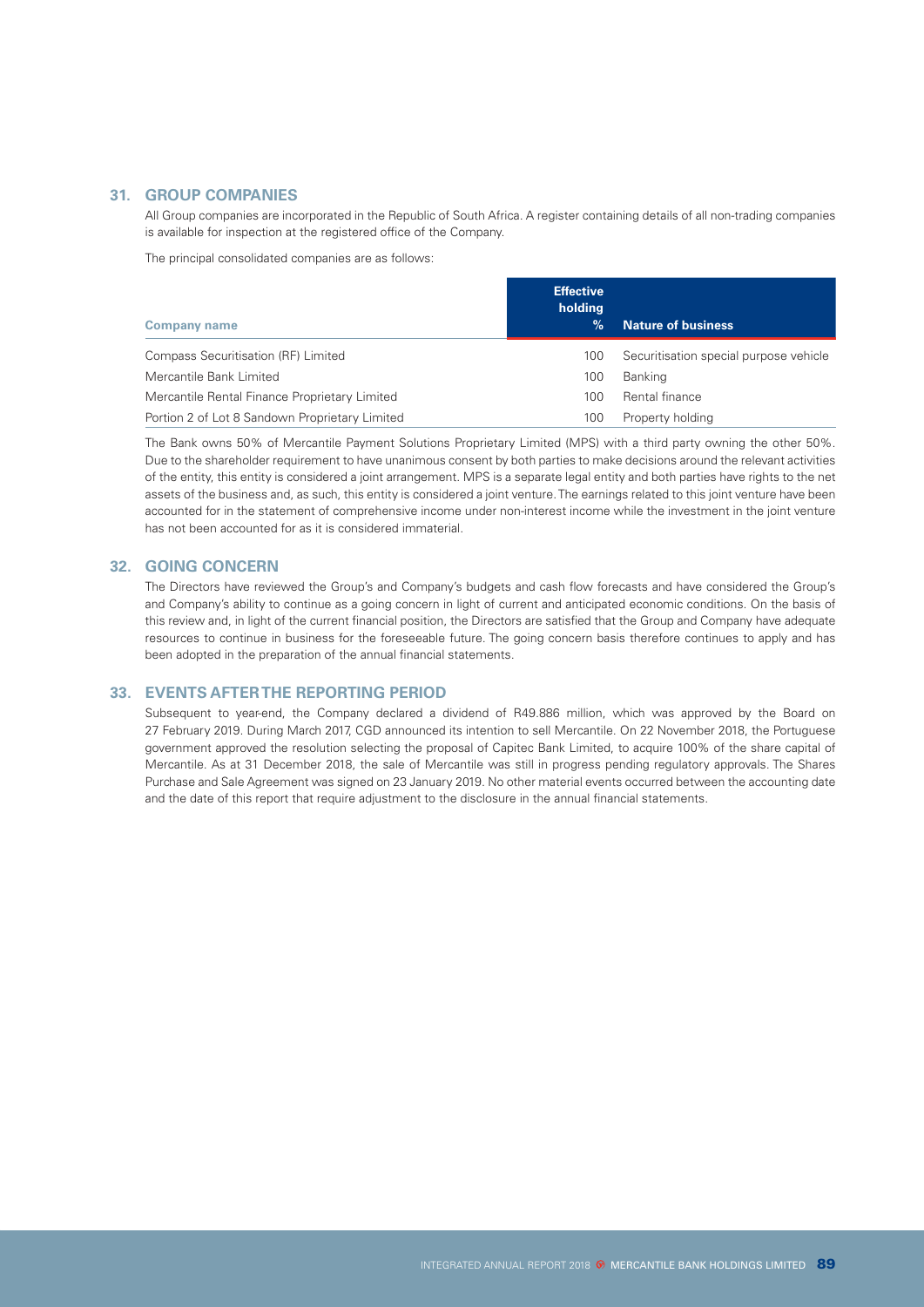# **RISK MANAGEMENT AND CONTROL**

#### **GROUP RISK MANAGEMENT PHILOSOPHY**

The Group recognises that the business of banking and financial services is conducted within an environment of complex interrelated risks. Risk management is a key focus of the Group and addresses a wide spectrum of risks that are continually evaluated. Related policies and procedures are reviewed and stress-tested to adapt to changing circumstances. Risks inherent to existing activities are maintained within the approved risk tolerance levels, thereby optimising the riskreturn parameters for the creation of sustainable growth and value for all stakeholders.

In any economy, there are sectors that are more vulnerable to cyclical downturns than others. Changing economic variables are monitored to assist in managing exposure to such sectors. The concentration of risk in our target market sectors is managed to achieve a balanced portfolio. However, the Group acknowledges the potential for concentration risk; this is carefully monitored and, where appropriate, corrective action is taken. Our business development efforts are focused on the stronger companies and individuals within established policy criteria, which policy serves to eliminate weaker credit from the portfolio. The Group remains well positioned to effectively manage identified threats in a way that minimises risks to the Group. Continuous risk management and control reviews are undertaken by senior staff members to identify material control weaknesses and action is taken as required to address any areas of weakness.

A philosophy of enterprise-wide risk management within a Risk Management Monitoring and Control Framework has been implemented to ensure that all business and operational risks are managed effectively within acceptable risk profiles, policies and parameters. Risk management policies are essentially conservative with proper regard to the mix of risk and reward. Existing policies, methodologies, processes, systems and infrastructure are frequently evaluated for relevance and to ensure that they remain at the forefront of risk management and in line with regulatory developments and emerging best practices. The Group takes all necessary steps to safeguard its depositors' funds, its own asset base and shareholder's funds.

A number of risk initiatives were implemented and others further entrenched during the year. These included, *inter alia:*

- Enhancements to the Risk Tolerance Framework as approved by the Board and incorporated into the Group's ICAAP;
- Further progress was made with the alignment of processes to the requirements set out in the Principles for Effective Risk Data Aggregation and Risk Reporting (RDARR) as published by the Bank for International Settlements (publication BCBS239);
- Completion of comprehensive new impairment models, which are aligned to the requirements stipulated in IFRS 9 (effective 1 January 2018). Further enhancements to these models are planned for 2019;
- Business continuity management continues to be an area of focus;
- Enhancements to risk reporting, automation of selected regulatory reporting, and the introduction of additional stress testing;
- Continual enhancement and expansion of the prudential management schedule, wherein risk-related ratios are monitored and reported monthly to the ALCO and Board;
- Review of the application of the Principles for Sound Liquidity Risk Management and Supervision and applying conservative liquidity buffers;
- Enhanced liquidity evaluation, monitoring and management – specifically during the Group's sale process;
- Review of the application of the Principles for the Sound Management of Operational Risk;
- Various projects were undertaken during the current year by the Operational Risk team to improve efficiencies and mitigate risk; and
- Continuous improvement regarding cyber security and the implementation of artificial intelligence/machine learning technologies in the threat intelligence space. Completion of associated action plans is monitored by the Information Security Steering Committee.

#### **ENTERPRISE-WIDE RISK MANAGEMENT**

An Enterprise-wide Risk Management Framework is adopted to ensure appropriate and focused management of all risks. Risk assessment is a dynamic process and is reviewed regularly in line with changing circumstances. Risk dimensions vary in importance, depending upon the business activities of the organisation and related risks. The overall objective of enterprise-wide risk management is to ensure an integrated and effective risk management framework, wherein all risks are identified, quantified and managed to achieve an optimal risk-reward profile. The presence of accurate measures of risk makes risk-adjusted performance measurement possible, creates the potential to generate increased shareholder returns, and allows risk-taking behaviour to be more closely aligned with strategic objectives.

Risk management is performed on a Group-wide basis, involving the Board and its various committees, Credit, Senior Management, Risk, business line management, Finance and Control, Legal/Compliance, Treasury and Operations with support from IT. Independent oversight and validation by Internal Audit ensures a high standard of assurance across methodology, operational and process components of the Group's risk and capital management processes.

# **RISK MANAGEMENT LIFE CYCLE AND PROCESS**

All of the Group's policies and procedure manuals are subject to ongoing review and are signed off at least annually by the relevant business unit heads. These standards are an integral part of the Group's governance structure and risk management profile, reflecting the expectations and requirements of the Board in respect of key areas of control. The standards and effective maintenance of the risk and control self-assessment process ensure alignment and consistency in the way that prevalent risk types are identified and managed, and form part of the various phases of the risk management life cycle, defined as: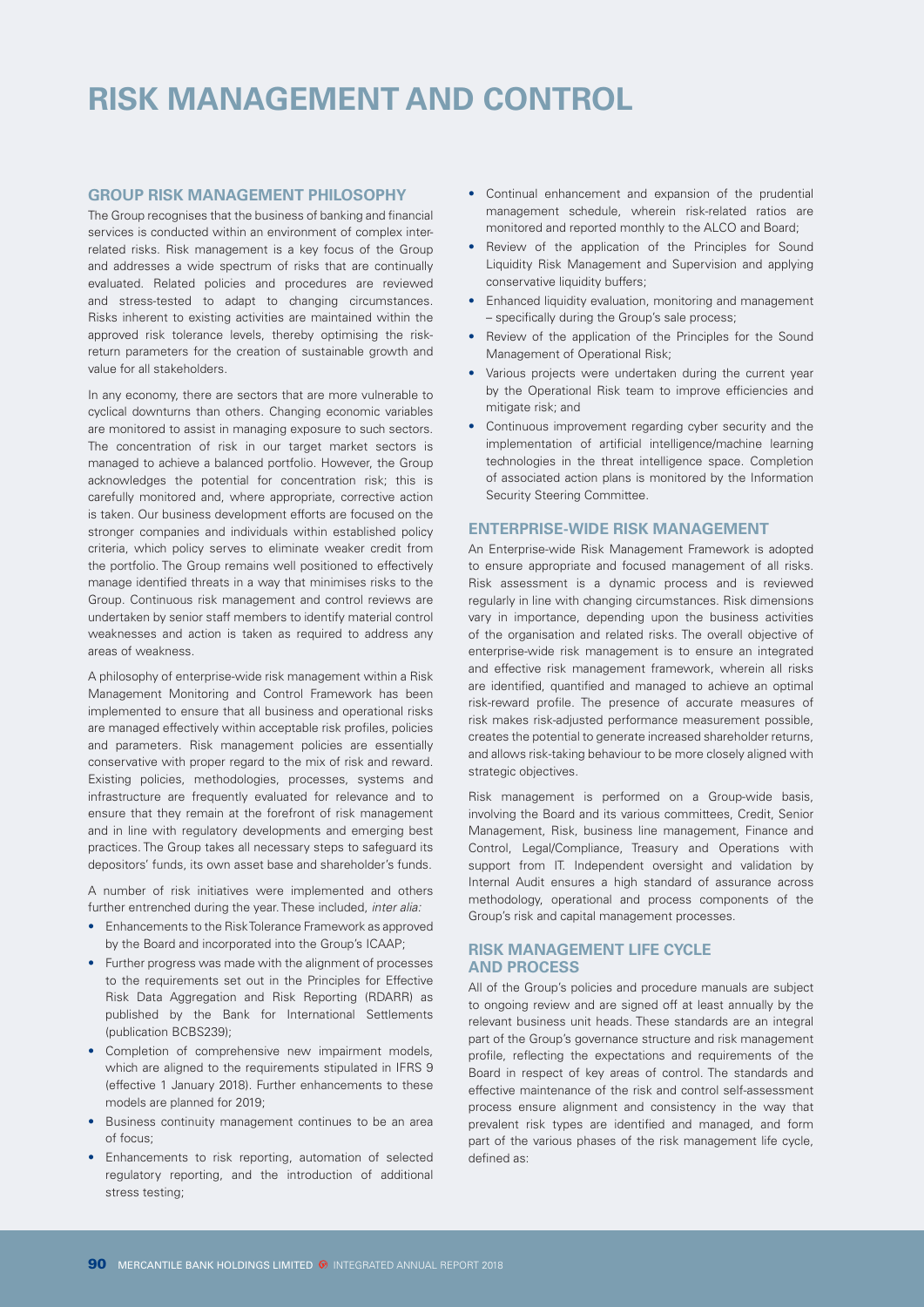#### RISK IDENTIFICATION (AND COMPREHENSION)

Risk identification focuses on recognising and understanding existing risks, or risks that may arise from positions taken, and future business activity as a continuing practice.

#### RISK MEASUREMENT (AND EVALUATION USING A RANGE OF ANALYTICAL TOOLS)

Once risks have been identified, they need to be measured. Certain risks will lend themselves more easily to determination and measurability than others, but it is necessary to ascertain the magnitude of each risk to the extent it is quantifiable, whether direct or indirect.

To consider risk appetite and the alignment against broader financial targets, the Group mainly considers the levels of earnings, growth and volatility that it is willing to accept from certain risks that are core to its business. Economic and regulatory capital required for such transactions is also considered, together with the resultant return on the required capital. The Group also maintains a capital buffer for unforeseen events and business expansion.

#### RISK MANAGEMENT (AS AN INDEPENDENT FUNCTION)

The Group's principal business focuses on the management of liabilities and assets in the statement of financial position. Major risks are managed and reviewed by an independent risk function. The ALCO, RMC and CREDCOM meet on a regular basis to collaborate on risk control and process review, to establish how much risk is acceptable, and to decide how the Group will stay within targets laid down in risk tolerance thresholds.

#### RISK MONITORING (AND COMPLIANCE WITH DOCUMENTED POLICIES)

Open, two-way communication between the Group and the SARB is fundamental to the entire risk monitoring and supervisory process. To achieve this, responsible line heads are required to document conclusions and communicate findings to the ALCO, RMC and CREDCOM, and to the SARB (through Banks Act returns and periodic meetings).

#### RISK CONTROL (STRESS AND BACK-TESTING)

The Group follows a policy of ongoing applicable stress testing. Critical variables are sensitive to market changes, both domestic and international. These are identified and modelled to determine the possible impact of any deterioration of such identified variables on the Group's results. Both internal and external events are considered in formulating appropriate modelling criteria. A policy of back-testing for identified key variables has been approved by the Board and deployed within the Group.

# **MANAGEMENT OF RISK**

Principal risk categories have been identified, defined and categorised into direct and indirect risks. This set of risk definitions forms the basis of management and control relative to each unit within the Group, and also forms a consistent common language for outside examiners and/or regulators to follow.

Direct risks are found in most banking transactions. They are quantifiable and can be clearly defined. These risks are evaluated through examination of our databases, statistics and other records.

Indirect risks are considered to ensure that a complete risk assessment is carried out. They are present in almost every decision made by management and the Board, and thus impact the Group's reputation and success. These decisions are usually intended to enhance the Group's long-term viability or success and are therefore difficult to quantify at a given point in time.

Board Committees monitor various aspects of the identified risks within the Enterprise-wide Risk Management Framework, which include:

| <b>Direct risks</b>               | <b>Indirect risks</b> |
|-----------------------------------|-----------------------|
| Credit risk                       | Strategic risk        |
| Counterparty risk                 | Reputational risk     |
| Currency risk                     | Legal risk            |
| Liquidity risk                    | Fraud risk            |
| Interest rate risk                | International risk    |
| Market (position) risk            | Political risk        |
| Solvency risk                     | Competitive risk      |
| Operational risk                  | Pricing risk          |
| Technology (including cyber) risk | Compliance risk       |
| Investment risk                   | Market conduct risk   |

The responsibility for understanding the risks incurred by the Group, and ensuring that they are appropriately managed, lies with the Board. The Board approves risk management strategies and delegates the power to take decisions on risks, and to implement strategies on risk management and control to the RMC. Discretionary limits and authorities are, in turn and within laid-down parameters, delegated to line heads and line managers to enable them to execute the Group's strategic objectives within pre-defined risk management policies and tolerance levels. Major risks are managed, controlled and reviewed by an independent risk function.

The Board fully recognises that it is accountable for the process of risk management and the system of internal control. Management reports regularly to the Board on the effectiveness of internal control systems and on any significant control weaknesses identified.

A process is in place whereby the top risks faced by the Group are identified. These risks are assessed and evaluated in terms of a risk score attached to inherent risk and residual risk. Action plans are put in place to reduce the identified inherent risks to within acceptable residual risk parameters. The top risks are re-evaluated quarterly and any changes are approved by the RMC. Business and operating units are integrally involved in the process in both risk identification and evaluation.

The Group subscribes to the Principles for the Sound Management of Operational Risk as defined by the Basel Committee on Banking Supervision.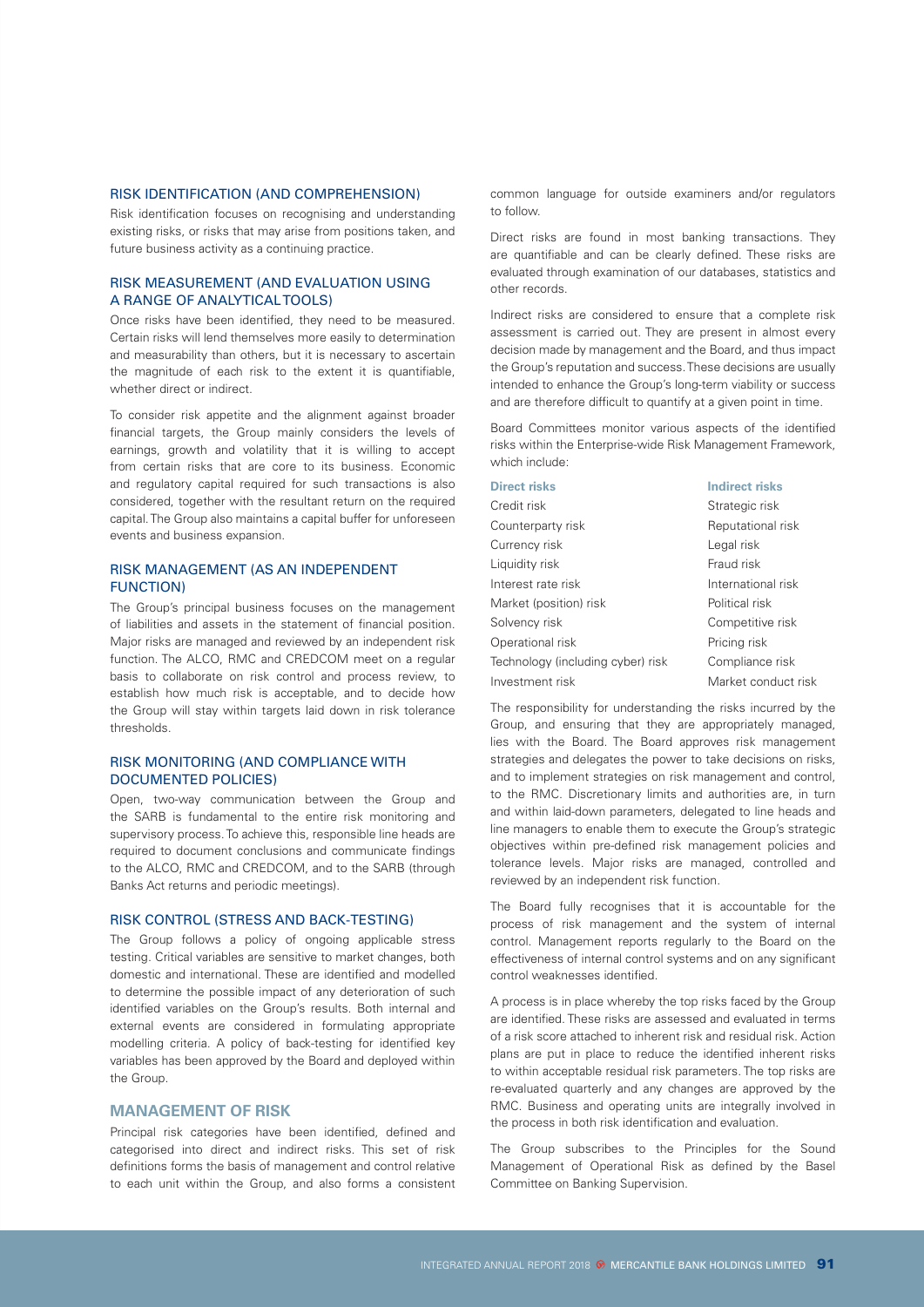# **RISK MANAGEMENT AND CONTROL** continued

Business continuity management continues to be an area of focus and ensures the availability of key staff and processes required to support essential activities in the event of an interruption to, or disruption of, business. Business continuity management is an important aspect of risk management, and its value has been proven in creating a more resilient operational platform through activities such as business impact assessments, business continuity planning and implementation, testing of business continuity and implementing corrective actions. Comprehensive simulations are conducted on an ongoing basis with identified gaps addressed and/or plans put in place to resolve the identified issues.

The ALCO (which incorporates capital management), under the auspices of the RMC, proactively evaluates and manages the capital requirements of the Group as determined by internal assessments and regulatory requirements. A comprehensive re-evaluation of the capital requirements under the ICAAP is regularly undertaken with consideration being given to all risks impacting the need for capital reserves within the Group. The outcome of these assessments resulted in the Group identifying different levels of risk related to specific characteristics of the business where it was deemed prudent to hold a capital buffer in addition to the regulatory capital requirements. Such buffer requirements are re-evaluated at least half-yearly and adjusted where appropriate.

The Group employs a size-appropriate approach to stress testing that is a component of business planning. Stress testing measures potential volatility of earnings under various scenarios and will remain a focus area during 2019.

#### **CREDIT RISK**

Credit risk is the risk of suffering a financial loss, should any of the Group's clients or market counterparties fail to fulfil their contractual obligations to the Group. Credit risk is a significant risk for the Group and management carefully manages its exposure to credit risk. Credit risk management and control are centralised in a credit risk management team, which reports regularly to the Board of Directors.

The Group offers a spread of banking products common to the banking industry. The core market focus is established small to medium-sized businesses and commercial companies across a wide variety of industries, as well as private banking to the respective entrepreneurs. A Group subsidiary, Mercantile Rental Finance, provides rental finance solutions with its core focus being the office automation, telecommunications and information technology sectors.

The Group's Credit Risk Strategy, which is contained within our Group Risk and Credit Risk policy manuals, is approved by the Group's CREDCOM and ratified by RMC. Credit parameters and risk appetite levels are clearly defined and reflected in governing procedures and policies, which are reassessed from time to time to ensure relevance and competitiveness. Mercantile Rental Finance has a similar credit risk assessment and mandate process, which is adopted in the credit risk area managing this subsidiary's loan book.

Dependent on the risk profile of the client across all portfolios or market segments, the risk inherent in the product offering

and the track record and payment history of the client, varying types and levels of security are taken to mitigate credit-related risks. Unsecured lending is only considered for financially strong borrowers or for some facilities, such as overdrafts and credit cards within certain segments and portfolios.

The Group does, however, have a small structured loan portfolio that includes an element of unsecured lending and the Group is financially rewarded for the additional risk taken. This portfolio is carefully managed within agreed RMC limits and parameters.

Counterparties to derivatives expose the Group to credit-related losses in the event of non-performance. The counterparties to these contracts are financial institutions. The Group continually monitors its positions and the credit ratings of its counterparties and limits the value of contracts it enters into with any one party to within pre-approved transactional limits.

At year-end, the Group did not have any significant concentration of risk that had not been adequately provided for. There were no material exposures in advances made to foreign entities at yearend. The Group does not lend to foreign-registered companies but does provide banking to several locally-registered companies that have foreign shareholding.

Monthly reporting to ALCO includes reporting on large exposures. A portfolio analysis report is also prepared monthly and quarterly and presented to the RMC analysing the performance and composure of the portfolio including client, geographic, segment and product concentration.

The Group continues to adopt a conservative approach to credit granting, within a specifically defined and structured approval process. The granting of credit is managed via a mandated approval process automated on the Bank's workflow system. Levels of credit approval mandates are determined by the experience of the mandated individual, with dual or multiple sign-off on all material values. Mandates have also been accorded to frontline management within predetermined rules and parameters as approved by RMC, which approvals are evaluated and monitored by Credit on an ongoing basis.

An ongoing weekly review is undertaken by the CREDCOM of all new and renewal proposals for lending in excess of R2 million (in aggregate). This meeting covers a wide variety of topics, including reporting on excess and arrear positions, security-related matters, possible changes in risk grades, the Bank's advances portfolio composure and performance, and any other relevant credit-related matters requiring specific mention or discussion. Adverse behavioural patterns, such as continual excesses above approved limits and arrears on loan facilities, are monitored closely by the Credit Department and are discussed at the weekly CREDCOM meeting with appropriate actions being taken.

Identified accounts with continued behavioural concerns and/or financial underperformance are monitored by way of monthly 'Watch List' reporting. Fortnightly collection meetings are held and non-performing exposures are interrogated and monitored. To protect the Group, prompt action is taken by senior internal stakeholders, including the CEO, on large defaults. This action has seen a good measure of historical success given our flat structure that drives agility.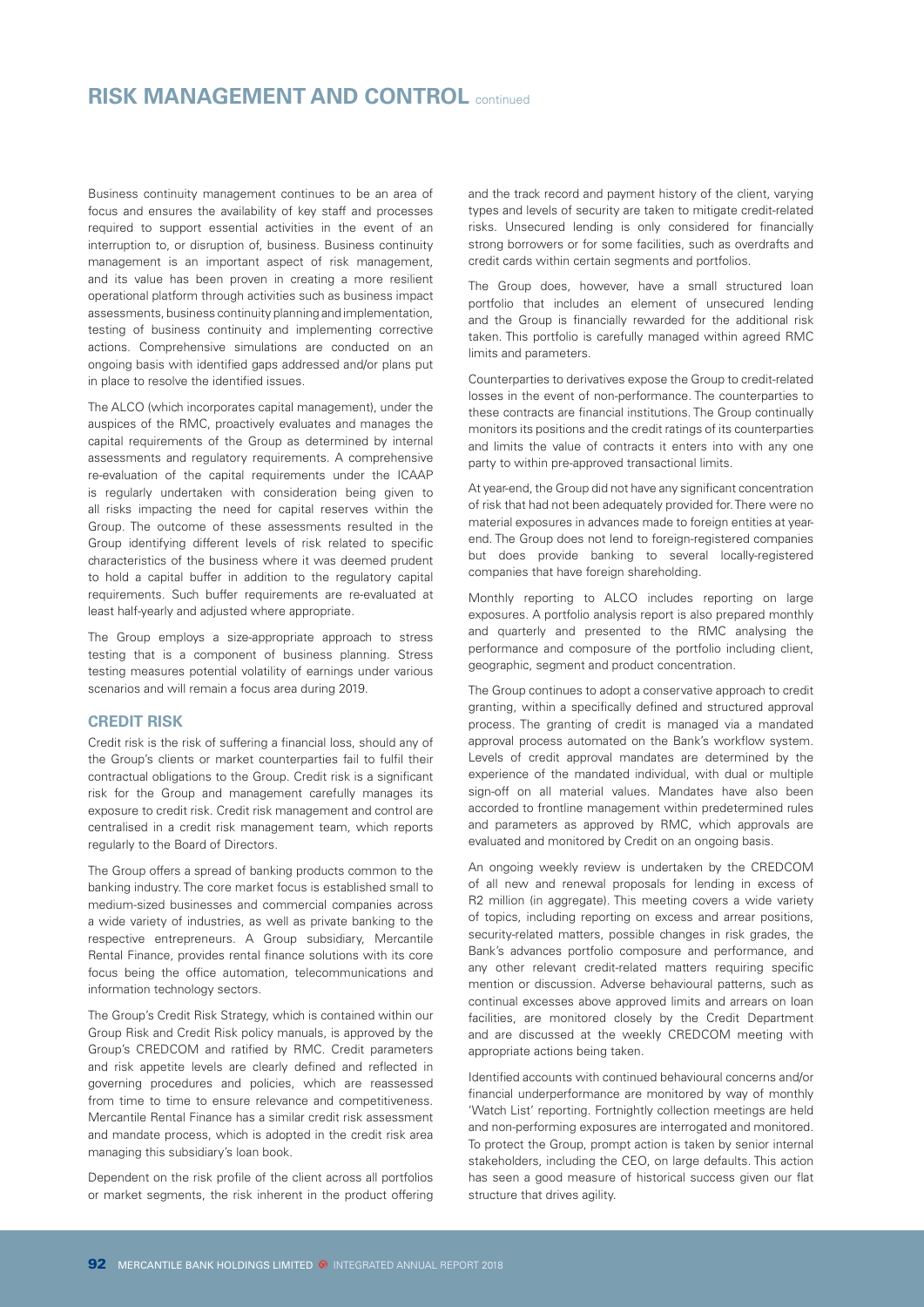In addition, new deals and/or products, as well as requests for substantial increases in credit facilities, are considered at a daily credit consideration meeting. A formal and detailed application will then be submitted through the normal credit process if the Credit Consideration Committee considers the proposal desirable.

The following is highlighted for the year under review:

- 2018 saw the ongoing recruitment of skilled staff and focused development of existing staff to continue a culture of learning and development;
- The benefits stemming from the prior year's departmental restructure, based on the market segments served, proved beneficial with efforts ongoing to further identify risk and enhance client service;
- Enhanced focus and continuous improvement of the Group's workflow system deployed within the Credit Origination and Assessment areas (with continued enhancements anticipated);
- Continued inroads have been made regarding the review of large exposure or high risk security profiles and related risks;
- The previously-established Credit Legal and Compliance area continues to enhance supervision and monitoring of covenants within the area, particularly in respect of larger exposures;
- Credit mandates were amended along with various other initiatives to build capacity and drive efficiencies, as well as to drive an improved client experience. These amendments were considered in line with staff competence and tenure within the role:
- The year under review has seen the start of a project aimed at automating credit decision-making in the lower end of the business banking segment, where the deal values are low and the volumes are high. We will continue driving this journey and will ensure comprehensive analysis and testing before eventual adoption and roll-out;
- A decision-support model was introduced to Mercantile Rental Finance with full implementation anticipated in 2019, subject to project objectives and testing being achieved; and
- The newly-established IFRS 9 impairment model was implemented with ongoing refinement undertaken as the year progressed.

# **CREDIT RISK MEASUREMENT** LOANS AND ADVANCES (INCLUDING LOAN COMMITMENTS AND GUARANTEES)

The estimation of credit exposure for risk management purposes is complex and requires the use of models, as the exposure varies with changes in market conditions, expected cash flows and time value of money. The assessment of credit risk of a portfolio of assets entails further estimations regarding the likelihood of defaults occurring in the associated loss ratios and of default correlations between counterparties. The Group measures credit risk using PD, EAD and LGD.

### CREDIT RISK GRADING

The Group uses internal credit risk grading's that reflect its assessment of the PD of individual counterparties. The Group's rating method comprises of two main rating levels for instruments not in default (1 and 2) and three main default classes (3 to 5). The credit grades are calibrated such that the risk of default increases exponentially at each higher risk grade.

The following data is typically used to monitor the Group's exposures:

- Payment record, including payment ratios and ageing analysis;
- Extent of utilisation of granted limit;
- Forbearances (both requested and granted);
- Changes in business, financial and economic conditions;
- Credit rating information supplied by external rating agencies (limited use hereof); and
- Information obtained by periodic review of client files, including audited annual financial statements review and market data, such as changes in the financial sector the client operates, etc.

The table below provides a mapping of the Group's internal credit risk grades to external ratings.

| <b>Group's credit risk grade</b> | <b>Description</b>    |
|----------------------------------|-----------------------|
|                                  | Low to fair risk      |
| 2                                | Increased credit risk |
| 3                                | Monitoring            |
| Δ                                | Doubtful              |
| 5                                | Impaired              |

# **SICR**

The Group monitors all financial assets, issued loan commitments and financial guarantee contracts that are subject to impairment requirements to assess whether there has been a SICR since initial recognition. If there has been a SICR the Group will measure the loss allowance based on lifetime rather than 12-month FCL

The Group considers a financial instrument to have experienced a SICR if the borrower is on the watch list and/or meets at least one of the following criteria:

- Significant adverse changes in business, financial and/or economic conditions in which the borrower operates;
- Actual or expected forbearance or restructuring;
- Actual or expected significant adverse change in operating results of the borrower;
- Significant change in collateral value which is expected to increase the risk of default; or
- Early signs of cash flow or liquidity problems such as delay in servicing of trade creditors and loans.

A backstop is applied and the financial instrument is considered to have experienced a SICR if the borrower is more than 30 days past due on contractual payments.

The Group has not applied the low credit risk exemption for any financial instruments in the year ended 31 December 2018.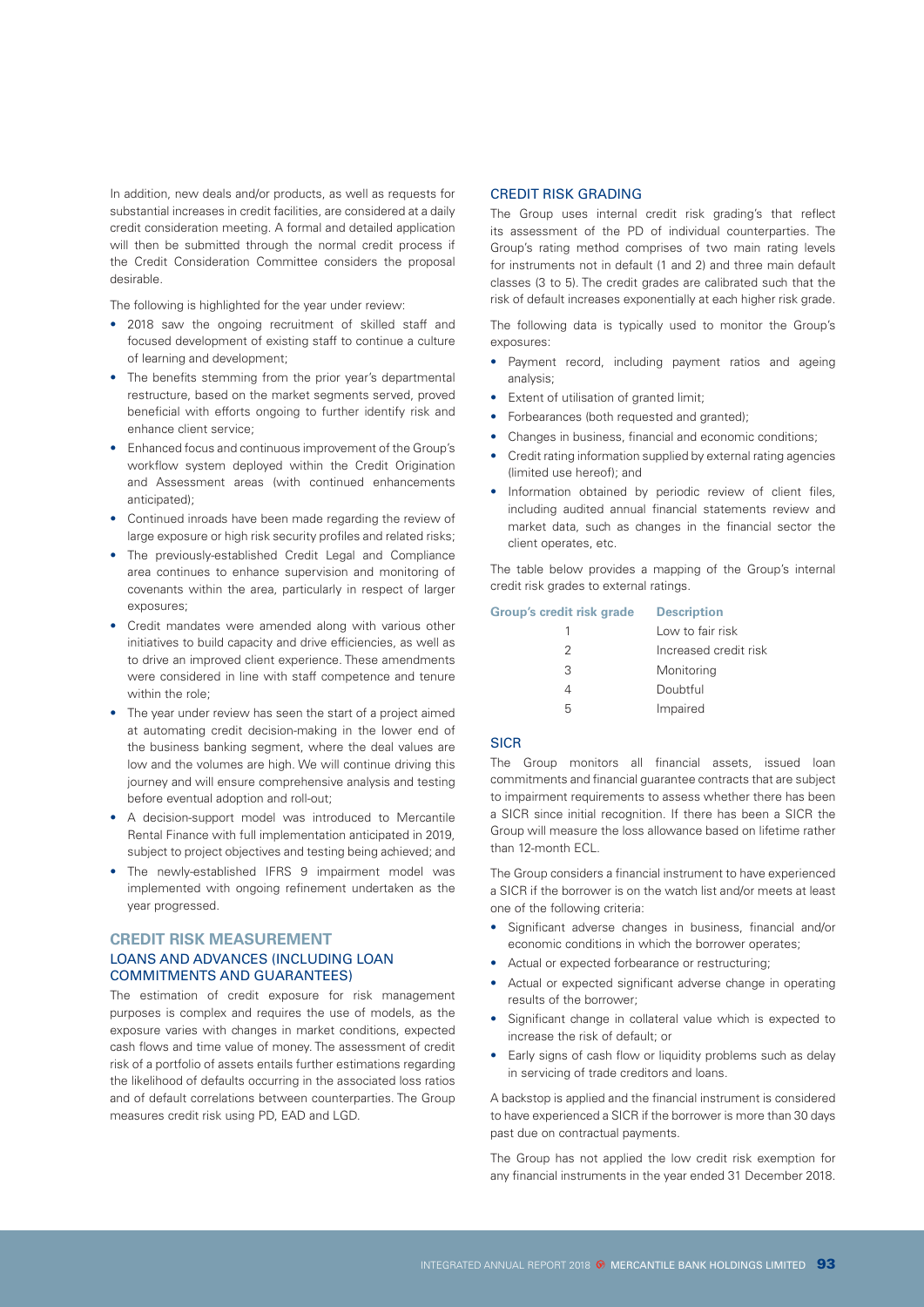### DEFINITION OF DEFAULT AND CREDIT-IMPAIRMENT **ASSETS**

Critical to the determination of ECL is the definition of default. The definition of default is used in measuring the amount of ECL and in the determination of whether the loss allowance is based on 12-month or lifetime ECL, as default is a component of the PD which affects the measurement of ECL.

The Group defines a financial instrument as being in default, which is fully aligned with the definition of credit impaired, when it meets at least one of the following criteria:

#### QUANTITATIVE CRITERIA

The borrower is more than 90 days past due on its contractual payments.

#### QUALITATIVE CRITERIA

The borrower meets unlikeliness to pay criteria, which indicates the borrower is in significant financial difficulty. These are instances where, *inter alia:*

- The borrower is in long-term forbearance;
- The borrower is deceased and collectability is questionable or unknown;
- The borrower is insolvent:
- The borrower remains in unauthorised breach of financial covenant(s) that might have a negative impact on recoverability;
- An active market for the financial assets has disappeared because of financial difficulties;
- Concessions have been made by the lender relating to the borrower's financial difficulty or inability to meet contractual obligations (distressed restructure) and the borrower remains in breach of conceded terms; or
- It is becoming probable that the borrower may enter bankruptcy.

The criteria above have been applied to all financial instruments held by the Group and are consistent with the definition of default used for internal credit risk management purposes. The default definition has been applied consistently to the PD, EAD, and LGD throughout the Group's expected loss calculations.

An instrument is considered to no longer be in default (i.e. to have cured) when it no longer meets any of the default criteria for a period of six consecutive months. This period of six months has been determined based on an analysis that considers the likelihood of a financial instrument returning to default status after cure using different possible cure definitions and it is aligned with regulatory requirements.

# ECL STAGE DETERMINATION

IFRS 9 outlines a 'three-stage' model for impairment based on changes in credit quality since initial recognition as summarised below:

• A financial instrument that is not credit-impaired on initial recognition is classified as 'Stage 1' and has its credit risk continuously measured by the Group. Financial instruments in Stage 1 have their ECL measured at an amount equal to

the portion of lifetime ECL that result from default events possible within the next 12 months.

- If a SICR since initial recognition is identified, the financial instrument is moved to 'Stage 2' but is not yet deemed to be credit-impaired.
- If the financial instrument is credit-impaired, the financial instrument is then moved to 'Stage 3'.
- Instruments in Stage 2 or 3 have their ECL measured based on ECL on a lifetime basis.

#### MEASURING ECL – EXPLANATION OF INPUTS, ASSUMPTIONS AND ESTIMATION TECHNIQUES

The ECL is measured on either a 12-month (12M) or lifetime basis depending on whether a SICR has occurred since initial recognition or whether an asset is considered to be creditimpaired. A pervasive concept in measuring ECL in accordance with IFRS 9 is that the measurement should consider forwardlooking information. ECL are the discounted product of the PD, EAD, and LGD, defined as follows:

- The PD represents the likelihood of a borrower defaulting on its financial obligation (as per 'Definition of default and credit-impaired' above), either over the next 12 months (12M PD), or over the remaining lifetime (lifetime PD) of the obligation. The calculation is based on a hybrid Markov chain model.
- EAD is an estimate of the exposure at a future default date, taking into account expected changes in the exposure after the reporting date, including repayments of principal and interest, and expected drawdowns on committed facilities over the next 12 months (12M EAD) or over the remaining lifetime (lifetime EAD). The Group's modelling approach for EAD reflects expected changes in the balance outstanding over the lifetime of the loan exposure that are permitted by the current contractual terms, such as amortisation profiles, changes in utilisation of undrawn commitments and credit mitigation actions taken before default.
- LGD is an estimate of the loss arising on default. It is based on the difference between the contractual cash flows due and those that the Group expects to receive, taking into account cash flows from any collateral. The LGD models for secured assets consider forecasts of future collateral valuation taking into account sale discounts, time to realisation of collateral, cross-collateralisation, seniority of claim, cost of realisation of collateral and cure rates (i.e. exit from non-performing status). LGD models for unsecured assets consider time of recovery, recovery rates and seniority of claims. The calculation is on a discounted cash flow basis, where the cash flows are discounted by the original effective interest rate of the loan.

The ECL is determined by projecting the PD, LGD and EAD for each future month and for each individual exposure. These three components are multiplied and adjusted for the likelihood of survival (i.e. the exposure has not prepaid or defaulted in an earlier month). This effectively calculates an ECL for each future month, which is then discounted to the reporting date. The discount rate used in the ECL calculation is the original effective interest rate or an approximation thereof.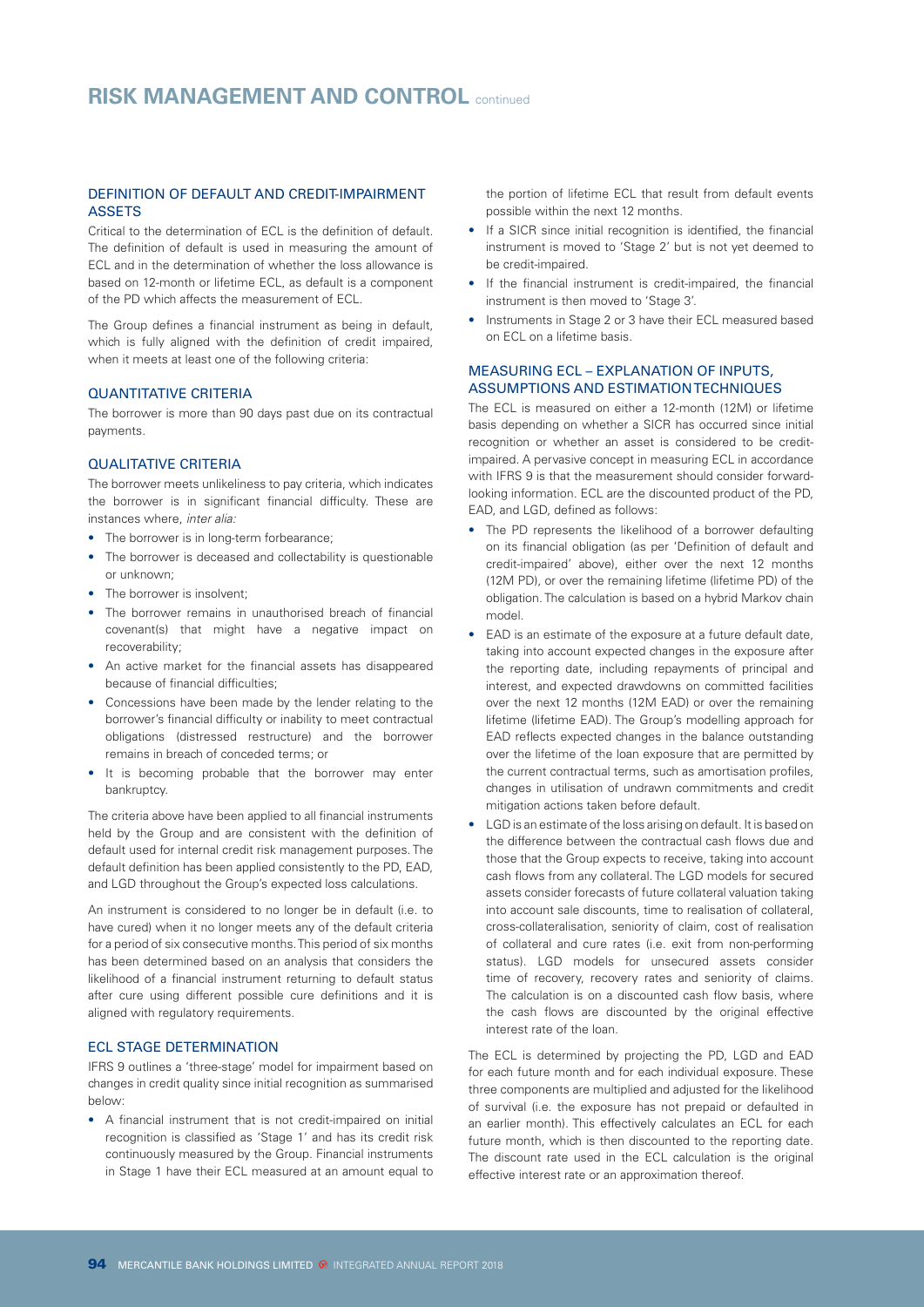The lifetime PD is developed by applying a maturity profile to the current 12-month PD. The maturity profile looks at how defaults develop on a portfolio from the point of initial recognition throughout the lifetime of the loans. The maturity profile is based on historical observed data and is assumed to be the same across all assets within a portfolio and credit grade band. This is supported by historical analysis.

The 12-month and lifetime EADs are determined based on the expected payment profile, which varies by product type.

- For amortising products and bullet repayment loans, this is based on the contractual repayments owed by the borrower over a 12 month or lifetime basis; and
- For revolving products, the EAD is predicted by adding a 'credit conversion factor' to the current drawn balance, which allows for the expected drawdown of the remaining limit by the time of default.

The 12-month and lifetime LGDs are determined based on the factors that impact the recoveries made post-default.

- For secured products, this is primarily based on collateral type, projected collateral values and time to recovery.
- For unsecured products, LGD's are typically set at product level due to the limited differentiation in recoveries achieved across different borrowers.

The assumptions underlying the ECL calculation such as how the maturity profile of the PDs change, etc. are monitored and reviewed periodically. There have been no significant changes in estimation techniques or significant assumptions made during the reporting period.

### FORWARD-LOOKING INFORMATION INCORPORATED INTO THE ECL MODELS

The Group performed a statistical analysis of the correlation between the default rates and various macro-economic factors and indices thereof. A full statistical model concluded that it would not be appropriate to incorporate macro-economic forecasts into the determination of the ECL without incurring significant expenses due to the lack of adequate correlation in the performance of the Group's loans and advances relative to macro-economic indicators or an index of these indicators. The Group will continue to monitor these correlations and will incorporate forward-looking information into the ECL model once more information is included in the observation period to take cognisance of economic cycles and the relative impact they have on the performance of the Group's loans and advances.

The current risk assessment framework includes stringent credit risk assessments that are performed during the lifetime of the exposures and it is believed that these will incorporate enough forward-looking assessment. Additional ECL are recognised by way of a management overlay after significant expert consultation with executive management and seasoned credit professionals.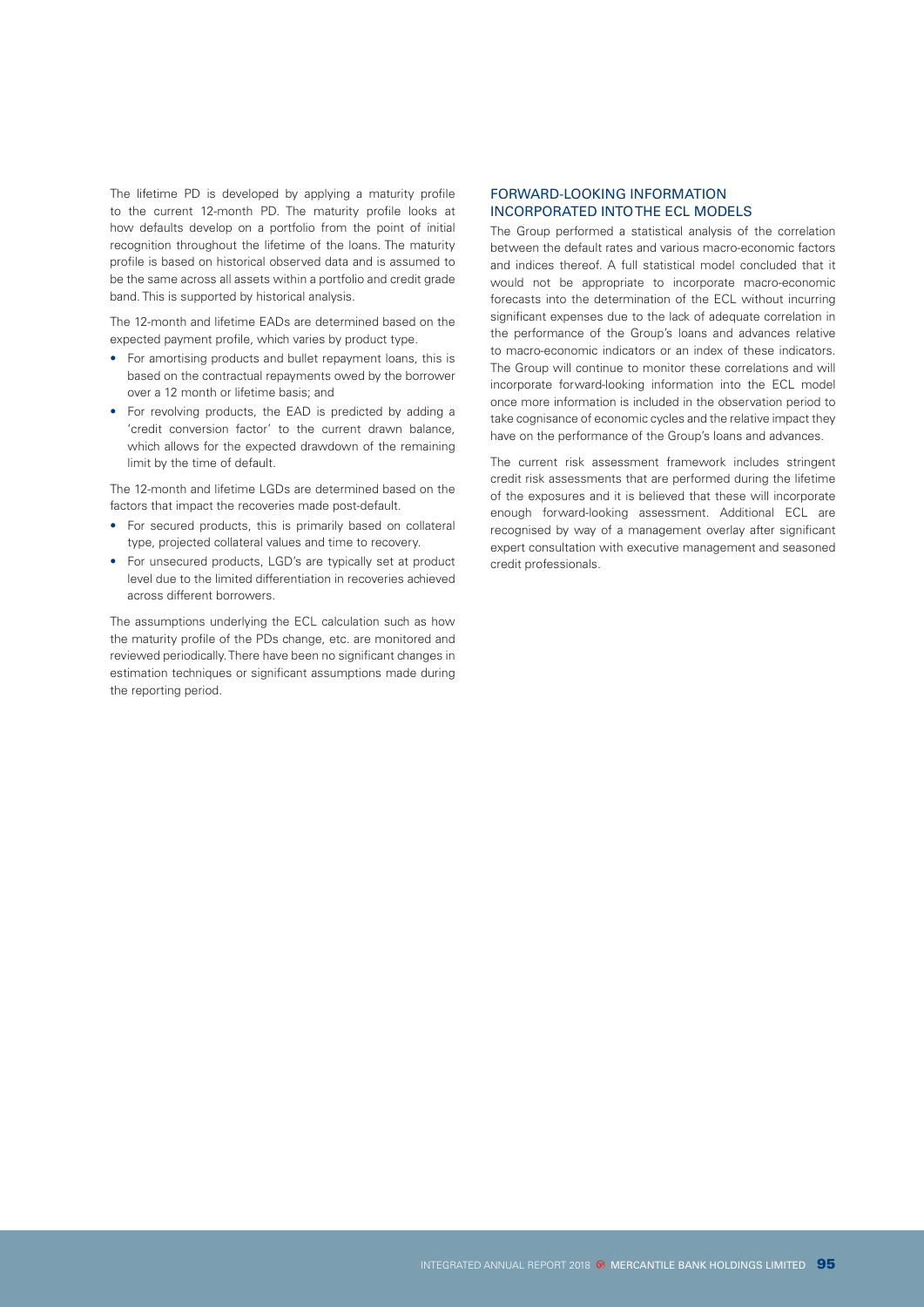# **CREDIT RISK EXPOSURE**

#### MAXIMUM EXPOSURE TO CREDIT RISK – FINANCIAL INSTRUMENTS SUBJECT TO IMPAIRMENT

The following table contains an analysis of the credit risk exposure of financial instruments for which an ECL allowance is recognised. The gross carrying amount of financial assets below also represents the Group's maximum exposure to credit risk on these assets.

|                             |                              | <b>Committed</b>         |              |              |
|-----------------------------|------------------------------|--------------------------|--------------|--------------|
|                             | <b>Loans and</b><br>advances | undrawn<br>facilities    | <b>Other</b> | <b>Total</b> |
|                             | <b>R'000</b>                 | <b>R'000</b>             | <b>R'000</b> | <b>R'000</b> |
|                             |                              |                          |              |              |
| 2018                        |                              |                          |              |              |
| Current accounts            | 1871827                      |                          |              | 1871827      |
| Credit cards                | 44 012                       | 94 475                   |              | 138 487      |
| Mortgage loans              | 4 991 393                    | 185 407                  |              | 5 176 800    |
| Instalment sales and leases | 1863086                      |                          |              | 1863086      |
| Structured loans            | 134 126                      |                          |              | 134 126      |
| Medium-term loans           | 1 179 997                    |                          |              | 1 179 997    |
| Negotiable securities       |                              |                          | 790 810      | 790 810      |
| Cash and cash equivalents   |                              |                          | 3 178 571    | 3 178 571    |
| Guarantees                  |                              |                          | 913 723      | 913 723      |
| Letters of credit           |                              | $\overline{\phantom{0}}$ | 8 2 1 3      | 8 2 1 3      |
|                             | 10 084 441                   | 279 882                  | 4 891 317    | 15 255 640   |
| 2017                        |                              |                          |              |              |
| Current accounts            | 1858855                      |                          |              | 1858855      |
| Credit cards                | 39 505                       | 84 164                   |              | 123 669      |
| Mortgage loans              | 4 819 294                    | 58 0 21                  |              | 4 877 315    |
| Instalment sales and leases | 1 500 587                    |                          |              | 1500587      |
| Structured loans            | 193 874                      |                          |              | 193 874      |
| Medium-term loans           | 1 168 670                    |                          |              | 1 168 670    |
| Negotiable securities       |                              |                          | 904 166      | 904 166      |
| Cash and cash equivalents   |                              | $\overline{\phantom{0}}$ | 1750 165     | 1 750 165    |
| Guarantees                  |                              |                          | 583 249      | 583 249      |
|                             |                              |                          |              |              |
| Letters of credit           |                              |                          | 10 144       | 10 144       |

### COLLATERAL AND OTHER CREDIT ENHANCEMENTS

The Group employs a range of policies and practices to mitigate credit risk. The most common of these is accepting collateral for funds advanced. The Group has internal policies on the acceptability of specific classes of collateral or credit risk mitigation. The Group prepares a valuation of the collateral obtained as part of the loan origination process and this assessment is reviewed periodically. The principal collateral types for loans and advances are:

- Mortgages over residential properties;
- Charges over business assets, such as premises, inventory and accounts receivable; and
- Charges over financial instruments, such as debt securities.

Longer-term finance and lending to corporate entities are generally secured; while credit card facilities are generally unsecured. The Group's policies regarding obtaining collateral have not significantly changed during the reporting period and there has been no significant change in the overall quality of the collateral held by the Group since the prior period.

A portion of the Group's financial assets originated by the mortgage business has sufficiently low loan-to-value ratios, which results in no loss allowance being recognised in accordance with the Group's ECL model.

The Group closely monitors collateral held for financial assets considered to be credit-impaired, as it becomes more likely that the Group will take possession of collateral to mitigate potential credit losses. Financial assets that are credit-impaired and related collateral held to mitigate potential losses are detailed in note 6.11 of the notes to the annual financial statements.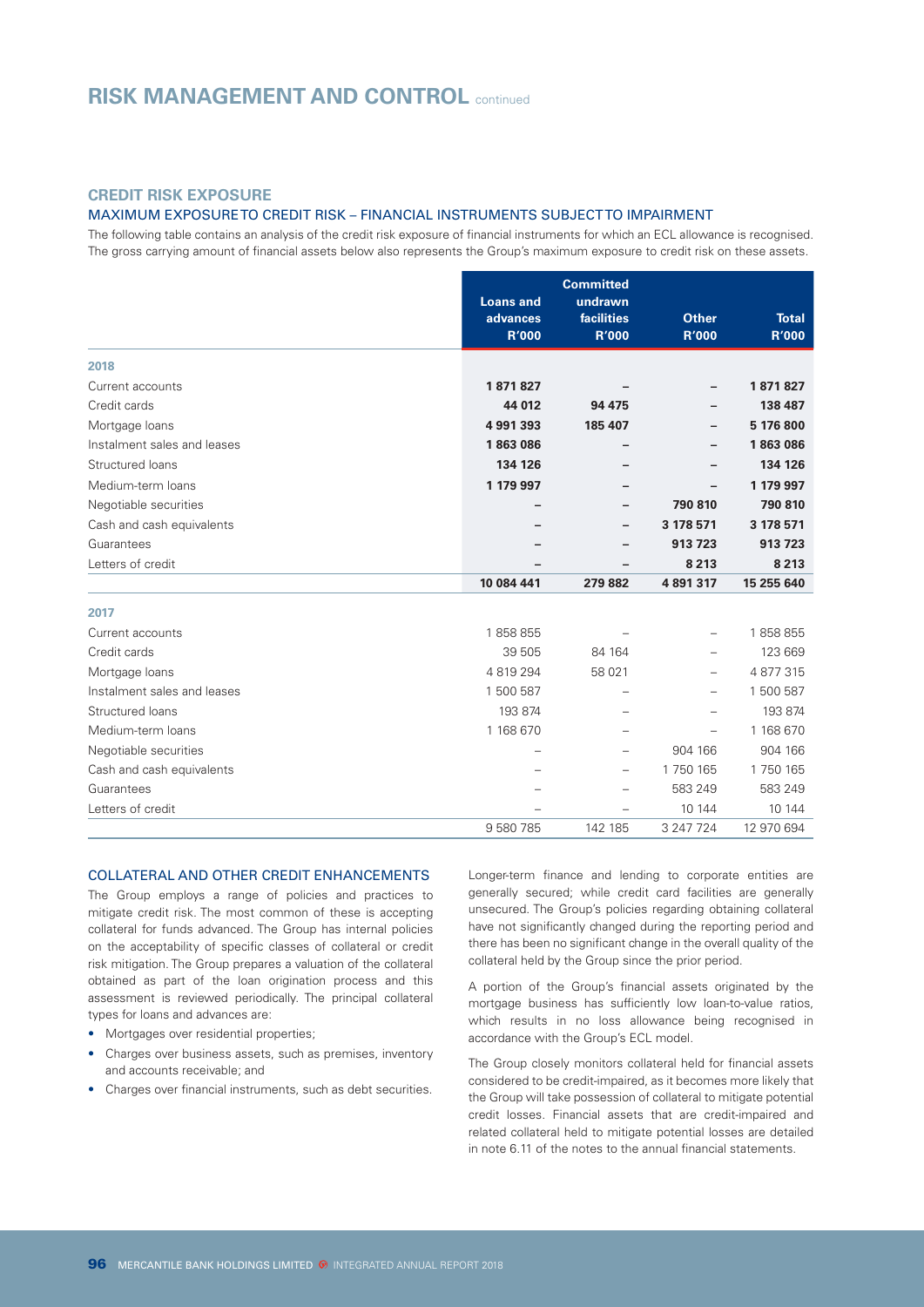#### LOSS ALLOWANCE

The loss allowance recognised in the period could be impacted by a variety of factors, as described below:

- Transfers between Stage 1 and Stages 2 or 3 due to financial instruments experiencing significant increases (or decreases) of credit risk or becoming credit-impaired in the period, and the consequent step up (or step down) between 12-month and Lifetime ECL;
- Additional allowances for new financial instruments recognised during the period, releases for financial instruments derecognised in the period and write-offs of allowances related to assets that were written off during the period;
- Impact on the measurement of ECL due to changes in PDs. EADs and LGDs in the period, arising from regular refreshing of inputs to models;
- Impacts on the measurement of ECL due to changes made to models and assumptions (not applicable during 2018); and
- Discount unwind within ECL due to the passage of time, as ECL is measured on a present value basis.

The changes in the loss allowance between the beginning and the end of the financial period due to these factors are detailed in note 6.5 of the notes to the annual financial statements.

#### MODIFICATION OF FINANCIAL ASSETS

The Group sometimes modifies the terms of loans provided to clients due to commercial renegotiations or for distressed loans to ensure maximum recovery.

Such restructuring activities include extended payment term arrangements and payment holidays. Restructuring policies and practices are based on indicators or criteria which, in the judgement of management, indicate that payment will most likely continue. These policies are kept under continuous review. Restructuring is most commonly applied to term loans.

The risk of default of such assets after modification is assessed at the reporting date and compared with the risk under the original terms at initial recognition, when the modification is not substantial and so does not result in derecognition of the original asset. The Group may determine that the credit risk has significantly improved after restructuring, so that the assets are moved from Stage 3 or Stage 2 (Lifetime ECL) to Stage 1 (12-month ECL). This is only the case for assets that have performed in accordance with the new terms for six consecutive months or more.

#### WRITE-OFF POLICY

Loans and debt securities are written off when the Group has no reasonable expectations of recovering the financial asset (either in its entirety or a portion of it). This is the case when the Group determines that the borrower does not have assets or sources of income that could generate enough cash flows to repay the amounts subject to the write-off. A writeoff constitutes a derecognition event. The Group may apply enforcement activities to financial assets written off. Recoveries resulting from the Group's enforcement activities will result in impairment gains.

#### PRESENTATION OF ALLOWANCE FOR ECL IN THE STATEMENT OF FINANCIAL POSITION

Loss allowances for ECL are presented in the statement of financial position as follows:

- For financial assets measured at amortised cost: as a deduction from the gross carrying amount of the assets; and
- The Group presents a combined loss allowance for both components where a financial instrument includes both a drawn and an undrawn component and the Group cannot identify the ECL on the loan commitment component separately from those on the drawn component. The combined amount is presented as a deduction from the gross carrying amount of the drawn component.

#### **OPERATIONAL RISK**

Operational risk is defined as the risk of loss from inadequate or failed internal processes, people and systems, or from external events. Operational risks faced by the Group are extensive and include, among others, robbery, fraud, theft of data, unauthorised systems access, legal challenges, statutory and legislative non-compliance, ineffective operational processes and business continuity. Operational risk can also cause reputational damage and, therefore, efforts to identify, manage and mitigate operational risk are equally sensitive to reputation risk, as well as the risk of financial loss.

The aim of operational risk management is to enhance the level of risk maturity across the Group by implementing and embedding risk-based control identification and assessments, challenging the status quo regarding operational controls, and integrating the operational risk management process in all business units to ensure adequate risk management in an everchanging business and financial industry. The Operational Risk Committee meets at least quarterly and has representation from all business units.

Strategies, procedures and action plans to monitor, manage and limit risks associated with operational processes, systems and external events include:

- Documented operational policies, processes and procedures with segregation of duties;
- Ongoing training and up-skilling of staff on operational procedures and legislative compliance;
- An internal operational loss database, wherein all losses associated with operational issues, including theft and robbery, are recorded and evaluated to facilitate corrective action;
- Review and amendment of appropriate risk mitigation actions in line with the Group's risk appetite and tolerances as approved by the Board;
- Ongoing improvements to the Disaster Recovery and Business Continuity plans, including conducting a variety of simulation exercises in critical operational environments;
- Conducting monitoring and reviews by both the Compliance and Internal Audit functions, in line with annual plans approved by the Board;
- Comprehensive data security and protection programme;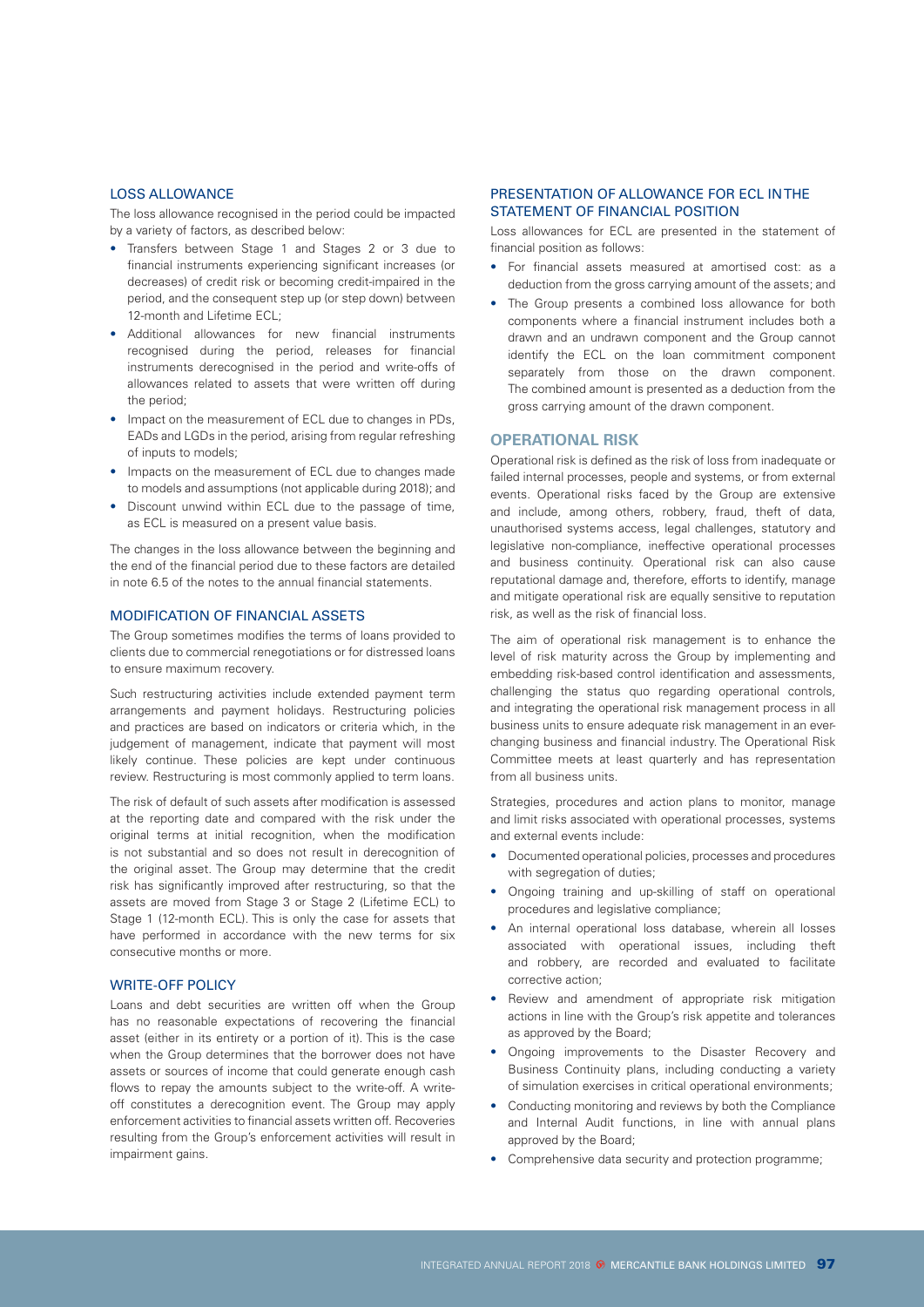# **RISK MANAGEMENT AND CONTROL** continued

- Ongoing review of the Group-wide risk and control selfassessment process, rolled out to job functional level in high-risk operational processing areas;
- Ongoing review of key risk indicators as a tool to further assist with risk identification and assessment;
- Embarking on a programme to comply with the requirements of BCBS 239 to ensure accurate, complete, consistent and timely risk information. The Board is fully supportive of this project and has committed human and financial resources;
- Limiting access to systems and enforcing strong password controls; and
- Managing a comprehensive insurance programme to safeguard the Group's financial and non-financial assets.

Disaster recovery and business continuity management facilities are outsourced to specialist service providers.

The Group further benchmarks itself and stays abreast of developments regarding operational risk by actively participating as a member of the Banking Association of South Africa's (BASA) operational risk forum as well as of industry working groups tasked with investigating and making recommendations to BASA on topical issues.

The Group subscribes to the Principles for the Sound Management of Operational Risk.

#### **TECHNOLOGY RISK**

IT Governance, Risk, Compliance (ITGRC) and Information Security Management are committed to managing risk appropriately within the technology environment to maximise potential opportunities and minimise the adverse effects of technology risk within the Group.

IT is a key functional enabler in assisting the Group to achieve its strategic and operating objectives and is dependent on the availability of adequately skilled resources. ITGRC and Information Security Management are therefore key components in technology-related projects and in business-asusual activities. An ITGRC risk framework was integrated into the Enterprise-wide Risk Management Framework, thereby ensuring an integrated risk model whereby risk assessment, management and reporting are consistent across all operations. This enables quick and transparent reporting to all stakeholders and the Board.

The following key milestones were achieved during the year:

- Successful submission in respect of the SWIFT client security programme;
- Relocation of the Group's data centre;
- Improvement in security alert management, using cases built in the security information and event management (SIEM) system;
- Increased reporting of incidents via the centralised cyber security inbox;
- Comprehensive insider threat assessment;
- Reimplementation of vulnerability scanning tools and broadened scope to include all technology assets;
- Implementation of SNODE technologies as a threat intelligence and analysis tool. Exceptions are monitored by SNODE's Security Operations Centre;
- Deployed two-factor authentication for user workstation access;
- Implemented a workflow system for Change Management, on-boarding and off-boarding of staff and procurement of IT assets;
- Segmented Information Technology work area into an isolated secure network;
- Redefined Group Policy Objects against Centre for Internet Security benchmarks and controls; and
- Successfully completed multiple disaster recovery and business continuity tests.

### **MARKET RISK**

Market risk is the risk of revaluation of any financial instrument as a consequence of changes in market prices or rates, and can be quantified as the potential change in the value of the banking book as a result of changes in the financial environment between now and a future point in time. The Board determines market risk limits, which are reviewed at least annually or depending on prevailing market conditions.

The Group does not currently take proprietary trading positions and, therefore, has minimal exposure to market risk. Should the Group consider entering into a proprietary trading position, the Trading Committee and RMC will have to evaluate and approve such action. The Trading Committee will ensure that the Group is sensibly positioned, taking into account agreed limits, policies, prevailing market conditions, available liquidity, and the risk-reward trade-off, mainly in respect of changes in foreign currency exchange rates and interest rates.

The Group enters derivative financial instruments to manage its exposure to interest rate- and foreign currency risk, including:

- Forward exchange contracts;
- Interest rate and foreign currency swaps; and
- Fully hedged currency options.

Market risk reports are produced on a daily basis, which allows for monitoring against prescribed prudential and regulatory limits. In the event of a limit violation, the ALM forum records this and it is immediately corrected and reported to the ALCO.

The Group does not perform a detailed sensitivity analysis on the potential impact of a change in exchange rates on a daily basis because the Group does not currently have any proprietary trading positions. The impact of changes in foreign currency client positions is, however, modelled to take cognisance of credit risks associated with volatility in foreign currency exchange rates, with the purpose of covering adverse positions by calling for initial and variation margins. A detailed sensitivity analysis is performed for interest rate and liquidity risk (described on pages 99 to 103).

There has been no significant change to the Group's exposure to market risks or the way it manages and measures these risks. Controls are in place to monitor foreign exchange exposures on a real-time basis through the Bank's Treasury system. Various conservative prudential risk limits are in place and associated exposures relating thereto are reported to the ALCO, RMC and the Board on a regular basis.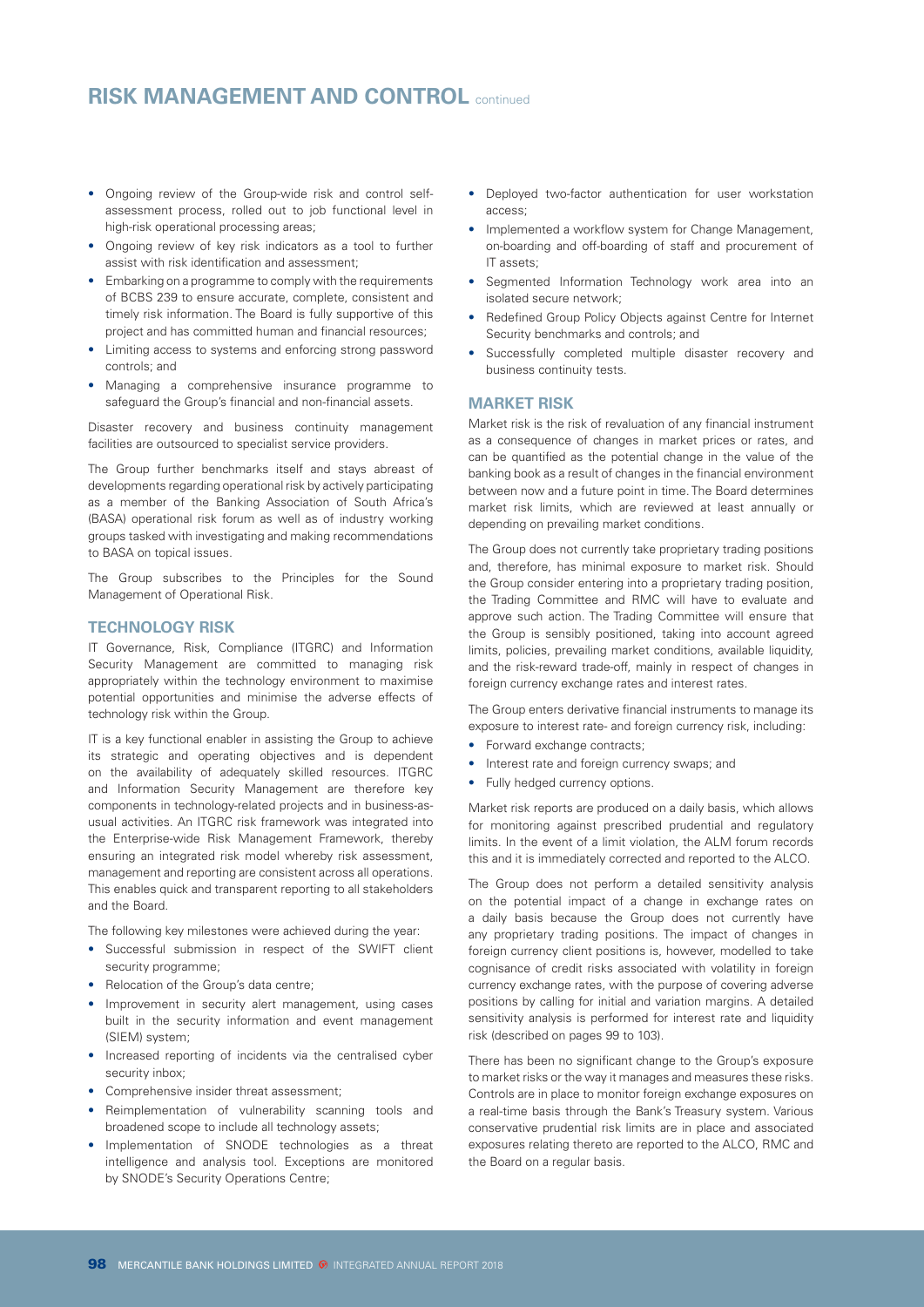# **FOREIGN CURRENCY RISK**

The Group, in terms of approved limits, manages short-term foreign currency exposures relating to trade imports, exports, and interest flows on foreign liabilities.

The Group has conservative net open foreign currency position limits that are well below the limits allowed by the SARB. For the year under review, the highest net open position recorded, for any single day, was R18.2 million (2017: R14.0 million). An adverse movement in the exchange rate of 10% would reduce the Group's income by R1.8 million (2017: R1.4 million).

The transaction exposures and foreign exchange contracts at the reporting date are summarised as follows:

|                                          | <b>US Dollar</b><br><b>R'000</b> | <b>Euro</b><br><b>R'000</b> | <b>Pound</b><br>sterling<br><b>R'000</b> | <b>Other</b><br><b>R'000</b> | <b>Total</b><br><b>R'000</b> |
|------------------------------------------|----------------------------------|-----------------------------|------------------------------------------|------------------------------|------------------------------|
|                                          |                                  |                             |                                          |                              |                              |
| 2018                                     |                                  |                             |                                          |                              |                              |
| Total foreign exchange assets            | 606 246                          | 110 126                     | 69 526                                   | 26 055                       | 811 953                      |
| Total foreign exchange liabilities       | (483600)                         | (91035)                     | (51018)                                  | (24983)                      | (650636)                     |
| Commitments to purchase foreign currency | 582 286                          | 156 522                     | 29 2 83                                  | 28 987                       | 797 078                      |
| Commitments to sell foreign currency     | (696 194)                        | (173 122)                   | (46328)                                  | (28 417)                     | (944061)                     |
| Year-end effective net open foreign      |                                  |                             |                                          |                              |                              |
| currency positions                       | 8738                             | 2491                        | 1463                                     | 1642                         | 14 3 34                      |
| 2017                                     |                                  |                             |                                          |                              |                              |
| Total foreign exchange assets            | 593 835                          | 98 612                      | 33 270                                   | 41 059                       | 766 776                      |
| Total foreign exchange liabilities       | (843 272)                        | (78921)                     | (32 396)                                 | (8861)                       | (963 450)                    |
| Commitments to purchase foreign currency | 1 002 639                        | 254 785                     | 41 0 75                                  | 23 631                       | 1 322 130                    |
| Commitments to sell foreign currency     | (750004)                         | (271860)                    | (42 183)                                 | (54679)                      | (1118726)                    |
| Year-end effective net open foreign      |                                  |                             |                                          |                              |                              |
| currency positions                       | 3 1 9 8                          | 2616                        | (234)                                    | 1 1 5 0                      | 6730                         |

#### **INTEREST RATE RISK**

Interest rate risk is the impact on net interest earnings and sensitivity to economic value as a result of increases or decreases in interest rates arising from the execution of the core business strategies and the delivery of products and services to clients. Interest margins may increase as a result of such changes, but may reduce or create losses in the event that unexpected adverse movements occur. The ALM forum monitors interest rate repricing on a daily basis, and reports back to the ALCO, RMC and the Board.

The Group is exposed to interest rate risk as it takes deposits from clients at both fixed and variable interest rates. The Group manages the risk by maintaining an appropriate mix between fixed and floating rate funds, as well as by using interest rate swap contracts and matching the maturities of deposits and assets, as appropriate.

The objective in the management of interest rate risk is to ensure a higher degree of interest rate margin stability and lower interest rate risk over an interest rate cycle. This is achieved by hedging material exposures and by not allowing any intentional proprietary interest rate positions. Under interest rate swap contracts, the Group agrees to exchange the difference between fixed and variable interest rate amounts, calculated on agreed notional principal amounts. Such contracts enable the Group to mitigate the risk of changing interest rates on the fair value of issued fixed rate debt and the cash flow

exposures on the issued variable rate debt. The floating rate on the interest rate swaps is based on the three-month JIBAR and/or prime rate. The Group will settle or receive the difference between the fixed and floating interest rate, on a net basis.

Sources of interest rate risk include volatility and changes in interest rate levels, yield curves and spreads. These affect the interest rate margin realised between lending income and borrowing costs when applied to rate-sensitive assets and liabilities. The Group is also exposed to basis risk, which is the difference in repricing characteristics of two floating rates, such as the South African prime rate and three-month JIBAR.

To measure interest rate risk, the Group aggregates interest rate-sensitive assets and liabilities into defined time bands, in accordance with the respective interest repricing dates. The Group uses both dynamic maturity gap and duration analysis, which measures the mismatch level between the average time over which the cash inflows are generated and cash outflows are required. Various reports are prepared taking alternative strategies and interest rate forecasts into consideration. These reports are presented to the ALCO and RMC on a regular basis.

To monitor the effect of the gaps on net interest income, a regular forecast of interest rate-sensitive asset and liability scenarios is produced. It includes relevant banking activity performance and trends, different forecasts of market rates and expectations reflected in the yield curve.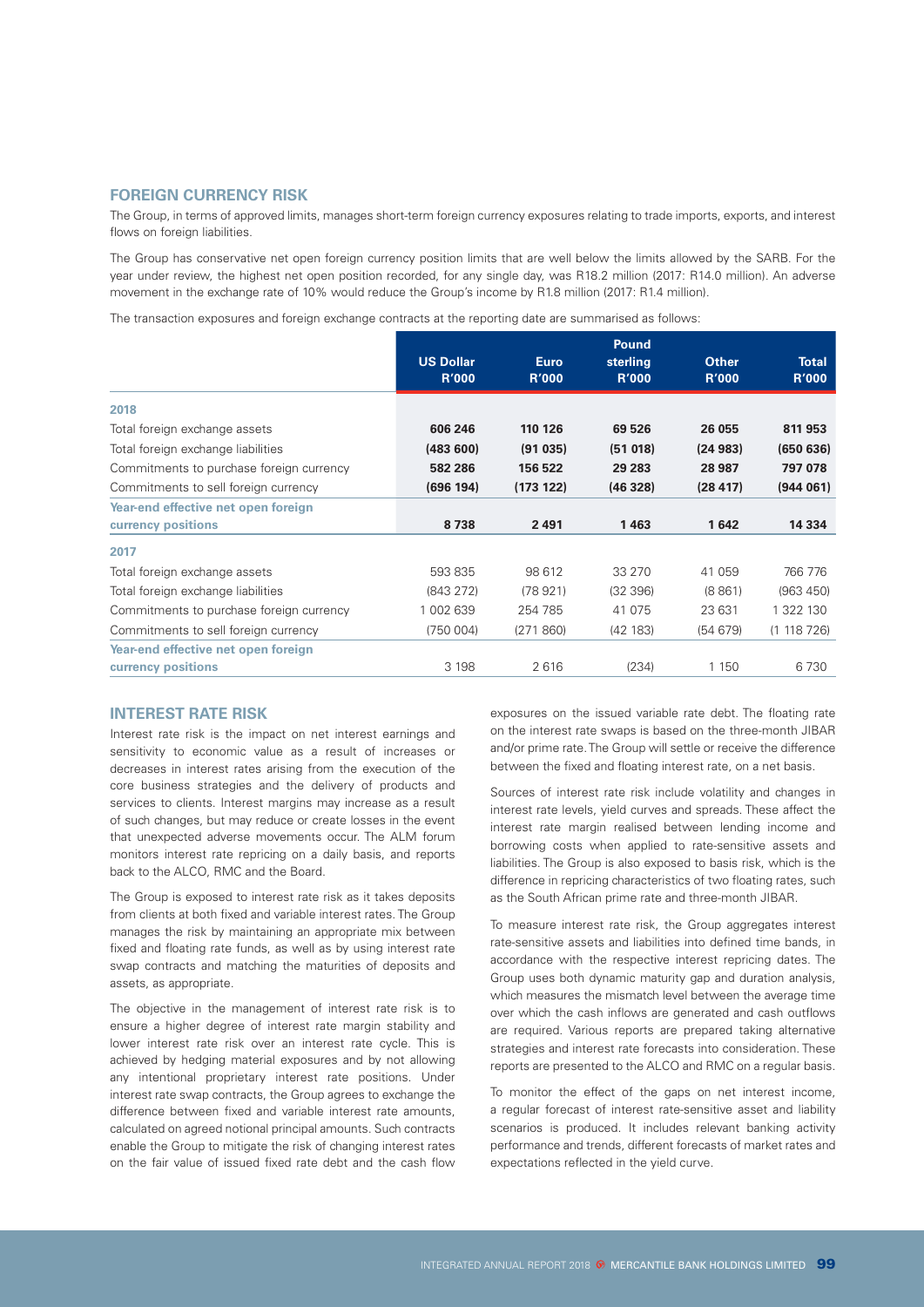# **RISK MANAGEMENT AND CONTROL** continued

For regulatory purposes, the assessment and measurement of interest rate risk is based on the accumulated impact of interest rate-sensitive instruments, resulting from a parallel movement of plus or minus 200 basis points in the yield curve.

The impact on equity and profit or loss resulting from a change in interest rates is calculated monthly based on management's forecast of the most likely change in interest rates. In addition to the above, the impact of a static bank-specific favourable and unfavourable interest rate movement, of 50 and 200 basis points respectively, is calculated and monitored by the ALM forum. Various approved prudential limits are in place and monitored by the ALM forum. The results are reported regularly to the ALCO and Board.

At the reporting date, a 50 basis-point change in prevailing interest rates was applied as a sensitivity analysis to determine the impact on earnings as a result of a change in interest rates.

If interest rates increased/decreased by 50 basis points, and all other variables remained constant, the Group's net profit and equity at year-end would increase by R11.5 million or decrease by R18.5 million, respectively (2017: increase/decrease by R8.8 million/R15.5 million). This is mainly attributable to the Group's exposure to interest rates on its surplus capital and lending and borrowings in the banking book.

The table below summarises the Group's exposure to interest rate risk. Assets and liabilities are included at carrying amounts, categorised by the earlier of contractual repricing or maturity dates, and also indicate their effective interest rates at yearend. The repricing profile indicates that the Group remains asset-sensitive, although to a lesser extent than previously, as interest-earning assets reprice sooner than interest-paying liabilities, before and after derivative hedging activities. Thus, future net interest income remains vulnerable to a decrease in market interest rates.

|                                     |                  |                      |                   |                          | Non-                     |               | <b>Effective</b>        |
|-------------------------------------|------------------|----------------------|-------------------|--------------------------|--------------------------|---------------|-------------------------|
|                                     | Up to<br>1 month | $1$ to $3$<br>months | 4 to 12<br>months | $1$ to $5$<br>years      | interest-<br>sensitive   | <b>Total</b>  | <i>interest</i><br>rate |
|                                     | <b>R'000</b>     | <b>R'000</b>         | <b>R'000</b>      | <b>R'000</b>             | <b>R'000</b>             | <b>R'000</b>  | $\%$                    |
| 2018                                |                  |                      |                   |                          |                          |               |                         |
| <b>ASSETS</b>                       |                  |                      |                   |                          |                          |               |                         |
| Cash and cash equivalents           | 2 084 470        |                      |                   |                          | 1 094 101                | 3 178 571     | 5.6                     |
| Derivative financial instruments    |                  |                      |                   |                          | 17 903                   | 17 903        |                         |
| Negotiable securities               | 149 668          | 341 074              | 274 279           | 25 801                   | (12)                     | 790 810       | 9.4                     |
| Loans and advances                  | 10 084 413       |                      |                   | -                        | (205 298)                | 9 879 115     | 11.0                    |
| Other investments                   |                  |                      |                   | -                        | 8078                     | 8 0 7 8       |                         |
| Other accounts receivable           |                  |                      |                   | $\overline{\phantom{0}}$ | 523 413                  | 523 413       |                         |
| Non-current assets held-for-sale    |                  |                      |                   | -                        | 22 500                   | 22 500        |                         |
| Current tax receivable              |                  |                      |                   | -                        |                          |               |                         |
| Property and equipment              |                  |                      |                   | -                        | 256 226                  | 256 226       |                         |
| Intangible assets                   |                  |                      |                   | -                        | 128 917                  | 128 917       |                         |
| Deferred tax assets                 |                  |                      |                   |                          | 42 434                   | 42 434        |                         |
| <b>Total assets</b>                 | 12 318 551       | 341 074              | 274 279           | 25 801                   | 1888262                  | 14 847 967    |                         |
| <b>EQUITY AND LIABILITIES</b>       |                  |                      |                   |                          |                          |               |                         |
| Other accounts payable              |                  |                      |                   |                          | 440 847                  | 440 847       |                         |
| Derivative financial instruments    |                  |                      |                   | -                        | 15 437                   | 15 437        |                         |
| Current tax payable                 |                  |                      |                   | -                        | 5716                     | 5716          |                         |
| Provisions and other liabilities    |                  |                      |                   | -                        | 139 639                  | 139 639       |                         |
| Deposits                            | 7 592 524        | 237 036              | 519 699           | 62 268                   | 2 005 942                | 10 417 469    | 5.7                     |
| Debt securities                     |                  | 352 076              |                   | -                        | $\overline{\phantom{a}}$ | 352 076       | 8.9                     |
| Long-term funding                   | 141 047          | 742 880              |                   | -                        |                          | 883 927       | 10.6                    |
| Deferred tax liabilities            |                  |                      |                   | -                        | 68 272                   | 68 272        |                         |
| Total equity                        |                  |                      |                   |                          | 2 5 2 4 5 8 4            | 2 5 2 4 5 8 4 |                         |
| <b>Total equity and liabilities</b> | 7733571          | 1 331 992            | 519 699           | 62 268                   | 5 200 437                | 14 847 967    |                         |
| <b>Financial position interest</b>  |                  |                      |                   |                          |                          |               |                         |
| sensitivity gap                     | 4584980          | (990 918)            | (245 420)         | (36 467)                 |                          | 3 3 1 2 1 7 5 |                         |
| <b>Derivative financial</b>         |                  |                      |                   |                          |                          |               |                         |
| <b>instruments</b>                  |                  |                      |                   |                          |                          |               |                         |
| <b>Total net interest</b>           |                  |                      |                   |                          |                          |               |                         |
| sensitivity gap                     | 4584980          | (990918)             | (245 420)         | (36 467)                 |                          | 3 3 1 2 1 7 5 |                         |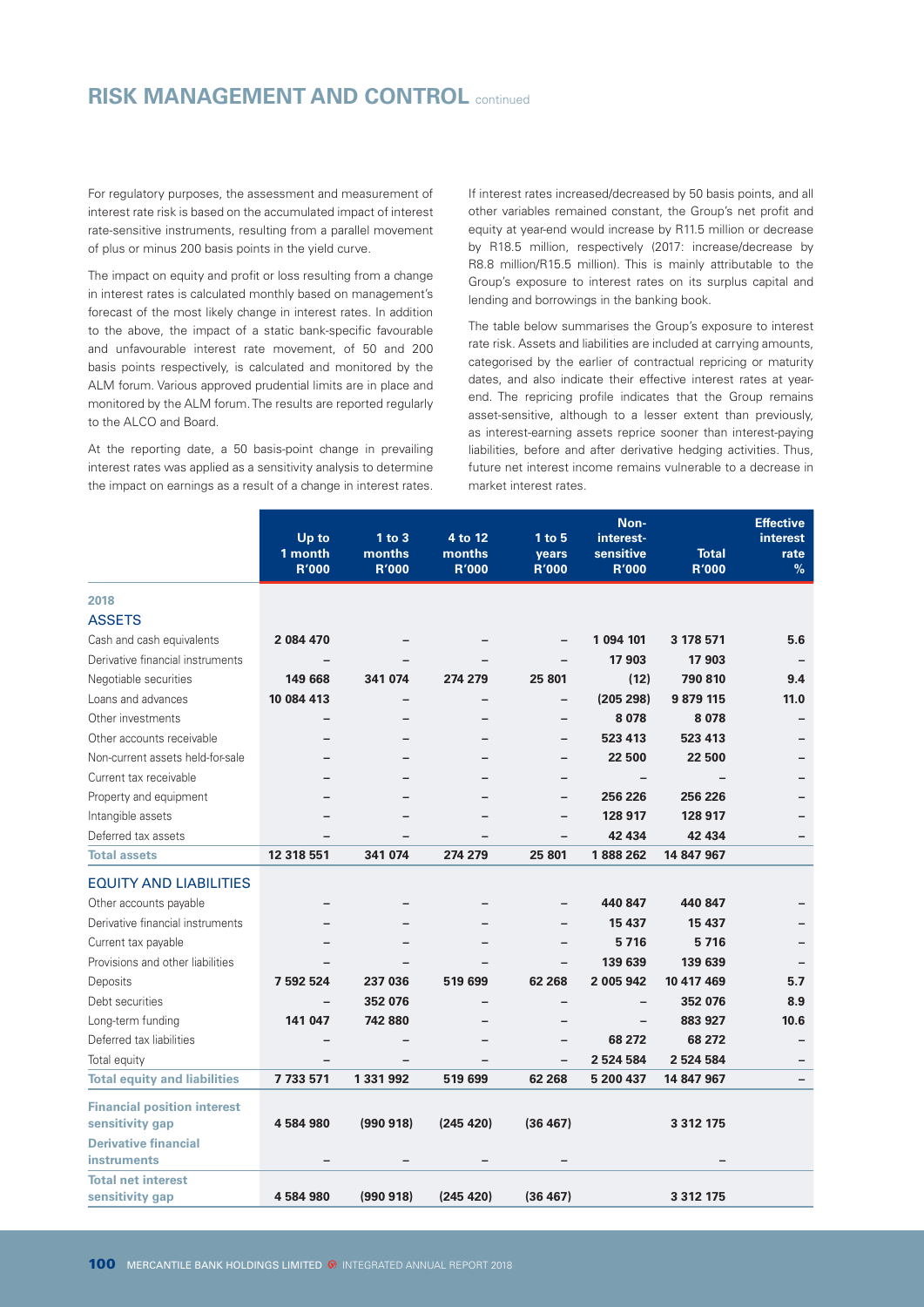|                                     | Non-       |            |                          |                          |                          | Effective  |          |
|-------------------------------------|------------|------------|--------------------------|--------------------------|--------------------------|------------|----------|
|                                     | $Up$ to    | $1$ to $3$ | 4 to 12                  | $1$ to $5$               | interest-                |            | interest |
|                                     | 1 month    | months     | months                   | years                    | sensitive                | Total      | rate     |
|                                     | R'000      | R'000      | R'000                    | R'000                    | R'000                    | R'000      | $\%$     |
| 2017                                |            |            |                          |                          |                          |            |          |
| <b>ASSETS</b>                       |            |            |                          |                          |                          |            |          |
| Cash and cash equivalents           | 718 116    |            |                          |                          | 1 032 049                | 1 750 165  | 5.7      |
| Derivative financial                |            |            |                          |                          |                          |            |          |
| instruments                         |            |            |                          | $\overline{\phantom{0}}$ | 104 016                  | 104 016    |          |
| Negotiable securities               | 29 901     | 197 674    | 650 829                  | 25 762                   | $\overline{\phantom{0}}$ | 904 166    | 8.9      |
| Loans and advances                  | 9671996    |            |                          | $\overline{a}$           | (212 177)                | 9459819    | 10.9     |
| Other investments                   |            |            |                          |                          | 6985                     | 6985       |          |
| Other accounts receivable           |            |            |                          |                          | 689 688                  | 689 688    |          |
| Non-current assets                  |            |            |                          |                          |                          |            |          |
| held-for-sale                       |            |            |                          | $\overline{\phantom{0}}$ | 22 500                   | 22 500     |          |
| Current tax receivable              |            |            | $\overline{\phantom{0}}$ | $\overline{\phantom{0}}$ | 32                       | 32         |          |
| Property and equipment              |            |            | $\overline{\phantom{0}}$ | $\overline{\phantom{0}}$ | 244 176                  | 244 176    |          |
| Intangible assets                   |            |            |                          | $\overline{\phantom{0}}$ | 153 533                  | 153 533    |          |
| Deferred tax assets                 |            |            |                          |                          | 15 090                   | 15 0 90    |          |
| <b>Total assets</b>                 | 10 420 013 | 197 674    | 650 829                  | 25 762                   | 2 055 892                | 13 350 170 |          |
| <b>EQUITY AND LIABILITIES</b>       |            |            |                          |                          |                          |            |          |
| Other accounts payable              |            |            |                          |                          | 511 712                  | 511 712    |          |
| Derivative financial                |            |            |                          |                          |                          |            |          |
| instruments                         |            |            |                          |                          | 128 044                  | 128 044    |          |
| Current tax payable                 |            |            |                          |                          | 6 2 8 0                  | 6 2 8 0    |          |
| Provisions and other liabilities    |            |            |                          |                          | 119 723                  | 119 723    |          |
| Deposits                            | 6 595 142  | 317916     | 455 727                  | 144 971                  | 1823421                  | 9 3 3 177  | 5.7      |
| Debt securities                     |            | 241 594    | $\overline{\phantom{0}}$ | $\overline{a}$           | $\overline{\phantom{0}}$ | 241 594    | 9.7      |
| Long-term funding                   | 518 450    | 87 485     | $\overline{\phantom{0}}$ | $\qquad \qquad -$        | 3 4 6 0                  | 609 395    | 10.2     |
| Deferred tax liabilities            |            |            | $\overline{\phantom{0}}$ | $\qquad \qquad -$        | 60 219                   | 60 219     |          |
| Total equity                        |            |            | $\overline{\phantom{0}}$ | $\qquad \qquad -$        | 2 336 026                | 2 336 026  |          |
| <b>Total equity and liabilities</b> | 7 113 592  | 646 995    | 455 727                  | 144 971                  | 4 988 885                | 13 350 170 |          |
| <b>Financial position interest</b>  |            |            |                          |                          |                          |            |          |
| sensitivity gap                     | 3 306 421  | (449321)   | 195 102                  | (119 209)                |                          | 2 932 993  |          |
| <b>Derivative financial</b>         |            |            |                          |                          |                          |            |          |
| instruments                         |            |            |                          |                          |                          |            |          |
| <b>Total net interest</b>           |            |            |                          |                          |                          |            |          |
| sensitivity gap                     | 3 306 421  | (449321)   | 195 102                  | (119 209)                |                          | 2 932 993  |          |

#### **LIQUIDITY RISK**

Liquidity risk is the risk of being unable to meet current and future cash flow and collateral requirements when they become due without negatively affecting the normal course of business. The Group is exposed to daily cash needs from overnight deposits, current accounts, maturing deposits, loan draw-downs and guarantees.

To measure liquidity risk, the Group aggregates assets and liabilities into defined time bands in accordance with the respective maturity dates, which measure the mismatch level between the average time over which the cash inflows are generated and cash outflows are required.

The ALM forum monitors liquidity risk on a daily basis and reports back to the ALCO and RMC on a regular basis. Ultimate responsibility for liquidity risk management rests with the Board. An appropriate liquidity risk management framework has been developed for the management of the Group's short-, medium- and long-term funding and liquidity requirements.

Through active liquidity management, the Group seeks to preserve stable, reliable and cost-effective sources of funding. To accomplish this, management uses a variety of liquidity risk measures that consider market conditions, prevailing interest rates, liquidity needs and the desired maturity profile of liabilities.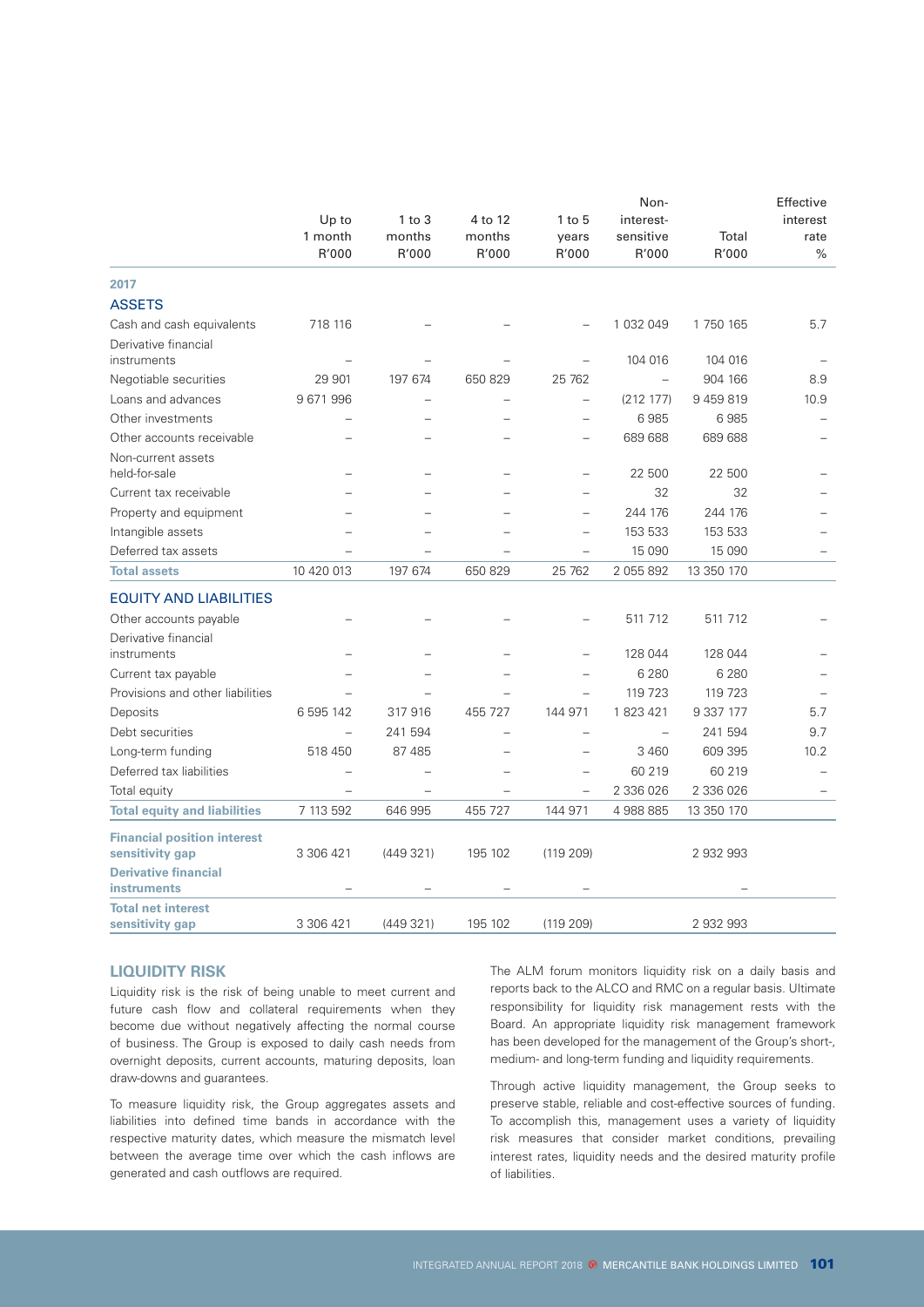# **RISK MANAGEMENT AND CONTROL** continued

To manage this risk, the Group performs, among others, the following:

- Contractual maturity mismatches analysis;
- Monitoring of daily cash flow movements and requirements, including daily settlements and collateral management processes;
- Maintenance of increased levels of readily available, highquality liquid assets (in excess of the statutory requirements), as well as strong financial position liquidity ratios;
- An assumptions-based sensitivity analysis to assess potential cash flows at risk;
- Graphical analysis of client deposits trend line;
- Deposit campaign management throughout the year to achieve deposit objectives;
- Management of concentration risk (undue reliance on any single counterparty or counterparty group, sector, market, product, instrument, currency and tenor);
- Maintenance of sources of funding for contingency funding needs;
- Monitoring of daily cash flow movements and requirements, including daily settlements and collateral management processes;
- Targeting of a diversified funding base to avoid undue concentrations by investor, market source and maturity;
- Creation and monitoring of prudential liquidity risk limits;
- Maintenance of an appropriate mix of term-funding; and

• Redefinition of stress testing in line with prudential ratios and possible regulatory requirements in respect of 10-day liquid asset holdings (stressed to 30 days).

Overall, the Group's key liquidity risk metrics, which have been formulated to achieve a prudent liquidity profile, were maintained at acceptable levels. Through stress testing, scenario analysis and contingency planning, the Group continues to actively manage its stress funding sources and liquidity buffers to ensure that it exceeds the estimated stress funding requirements that could emanate from moderate to high-stressed liquidity events. The Group subscribes to the Bank for International Settlement's Principles for Sound Liquidity Risk Management and Supervision. Overall, the Group's liquidity position remains strong.

Macro-economic conditions continue to impede growth in advances and deposits as the South African banking sector is characterised by certain structural features, such as a low discretionary propensity to save, and a higher degree of contractual savings with institutions such as pension funds, provident funds, and asset management services. The Group was successful in raising commercial, retail and wholesale funding, while ensuring compliance with the Basel III liquidity requirements.

There were no significant changes in the way in which the Group manages and measures liquidity risk. The Group is adequately funded and able to meet all of its current and future obligations.

The table below summarises assets and liabilities of the Group into relevant maturity groupings, based on the remaining period to the contractual maturity at the reporting date:

|                                          | <b>Assets</b><br><b>R'000</b> | <b>Liabilities</b><br><b>R'000</b> | <b>Mismatch</b><br><b>R'000</b> |
|------------------------------------------|-------------------------------|------------------------------------|---------------------------------|
| 2018                                     |                               |                                    |                                 |
| Maturing up to one month                 | 5784556                       | 7990736                            | (2 206 180)                     |
| Maturing between one and three months    | 370 514                       | 1 192 461                          | (821947)                        |
| Maturing between three and six months    | 381 069                       | 202 477                            | 178 592                         |
| Maturing between six months and one year | 127 927                       | 328 467                            | (200540)                        |
| Maturing after one year                  | 7931206                       | 2 537 444                          | 5 393 762                       |
| Non-contractual                          | 252 695                       | 71 798                             | 180 897                         |
|                                          | 14 847 967                    | 12 323 383                         | 2 524 584                       |
| 2017                                     |                               |                                    |                                 |
| Maturing up to one month                 | 4 4 6 9 0 6 6                 | 7 201 566                          | (2732500)                       |
| Maturing between one and three months    | 248 974                       | 1 343 498                          | (1094524)                       |
| Maturing between three and six months    | 508 170                       | 216 382                            | 291 788                         |
| Maturing between six months and one year | 452 690                       | 480 344                            | (27654)                         |
| Maturing after one year                  | 7 349 341                     | 1708589                            | 5 640 752                       |
| Non-contractual                          | 321 929                       | 63 765                             | 258 164                         |
|                                          | 13 350 170                    | 11 014 144                         | 2 336 026                       |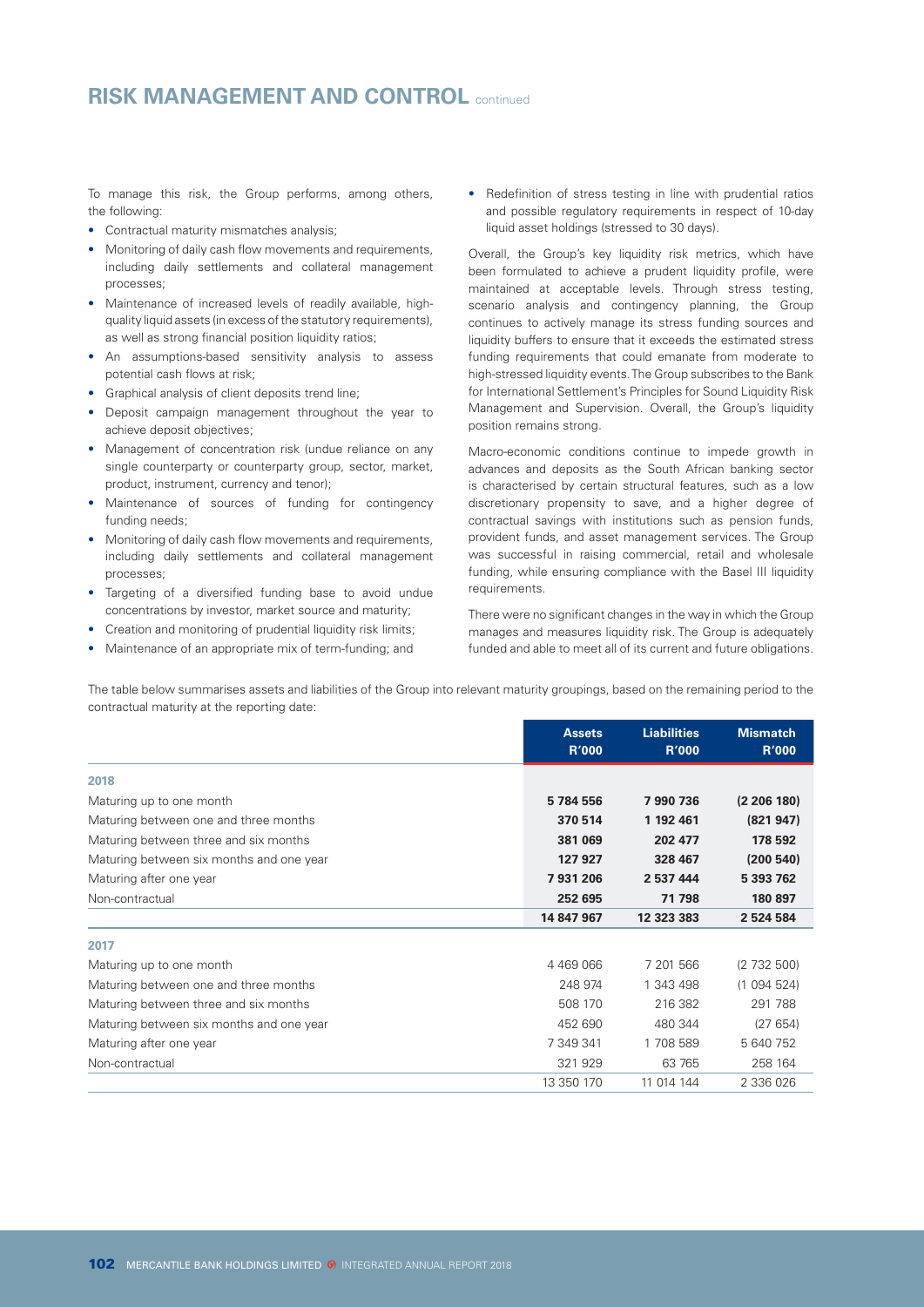The remaining period to contractual maturity of financial liabilities of the Group at the reporting date, which includes the interest obligation on unmatured deposits and derivatives calculated up to maturity date, is summarised in the table below:

|                                                                   | Up to<br>1 month<br><b>R'000</b> | $1$ to $3$<br>months<br><b>R'000</b> | 4 to 6<br>months<br><b>R'000</b> | 7 to 12<br>months<br><b>R'000</b> | <b>Over</b><br>1 year<br><b>R'000</b> |
|-------------------------------------------------------------------|----------------------------------|--------------------------------------|----------------------------------|-----------------------------------|---------------------------------------|
| 2018                                                              |                                  |                                      |                                  |                                   |                                       |
| Deposits                                                          | 7 399 887                        | 1 196 056                            | 206 128                          | 348 715                           | 1419241                               |
| Long-term funding                                                 |                                  |                                      |                                  |                                   | 1 209 351                             |
| Debt securities                                                   |                                  |                                      |                                  |                                   | 398 716                               |
| Derivative financial instruments                                  | 6860                             | 6 2 6 5                              | 2 2 3 6                          | 76                                |                                       |
| Other accounts payable                                            | 437 322                          |                                      |                                  |                                   | 3525                                  |
| Guarantees, letters of credit and<br>committed undrawn facilities | 1 201 818                        |                                      |                                  |                                   |                                       |
| Operating lease commitments                                       | 652                              | 1 2 6 5                              | 1804                             | 3 2 6 0                           | 6933                                  |
|                                                                   | 9 046 539                        | 1 203 586                            | 210 168                          | 352 051                           | 3 037 766                             |
| 2017                                                              |                                  |                                      |                                  |                                   |                                       |
| Deposits                                                          | 6 527 243                        | 1 037 140                            | 206 937                          | 275 153                           | 1451228                               |
| Long-term funding                                                 |                                  | 249 595                              |                                  | 222 067                           | 206 671                               |
| Debt securities                                                   |                                  |                                      |                                  |                                   | 294 448                               |
| Derivative financial instruments                                  | 39 445                           | 67 357                               | 15 5 64                          | 5678                              |                                       |
| Other accounts payable                                            | 508 167                          |                                      |                                  |                                   | 3546                                  |
| Guarantees, letters of credit and                                 |                                  |                                      |                                  |                                   |                                       |
| committed undrawn facilities                                      | 735 578                          |                                      |                                  |                                   |                                       |
| Operating lease commitments                                       | 650                              | 1 3 0 8                              | 1993                             | 3997                              | 13914                                 |
|                                                                   | 7 811 083                        | 1 355 400                            | 224 494                          | 506 895                           | 1969807                               |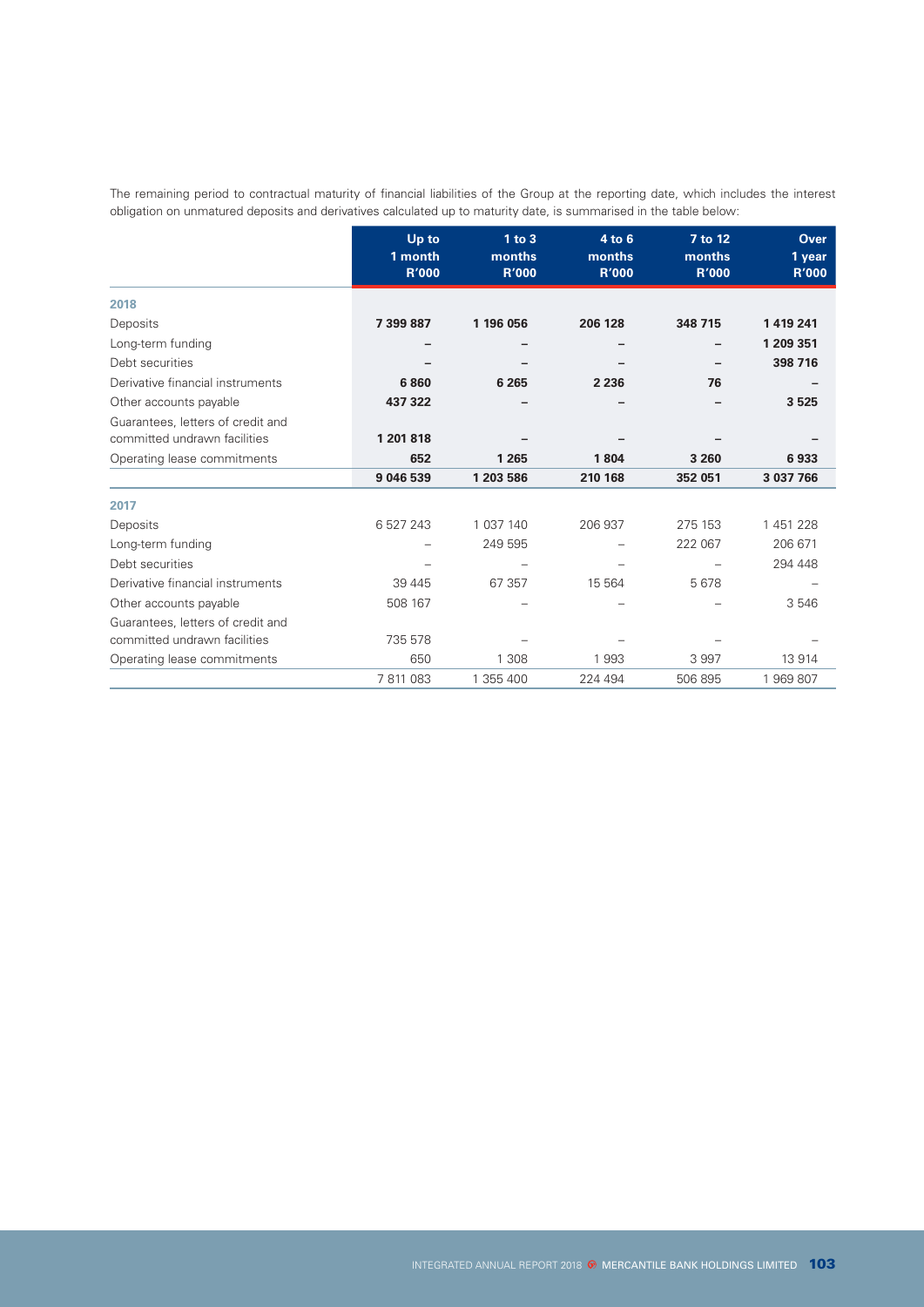# **RISK MANAGEMENT AND CONTROL** continued

# **CAPITAL MANAGEMENT**

The Group is subject to specific capital requirements, as defined in the Banks Act and Regulations. The management of the Group's capital takes place under the auspices of the RMC, through the ALCO. The capital management strategy is focused on maximising shareholder value over time, by optimising the level and mix of capital resources while ensuring sufficient capital is available to support the growth objectives of the Group. Decisions on the allocation of capital resources, conducted as part of the strategic planning and budget review, are based on a number of factors, including growth objectives, return on economic and regulatory capital, and the residual risk inherent to specific business lines. This is conducted on a regular basis as part of the ICAAP and strategic planning review. In terms of some term debt structures the funders may require certain covenants to be met. These specific covenants are monitored during the year as part of the Group's capital management processes and are reported to the RMC on a regular basis. The RMC considers the various risks faced by the Group and analyses the need to hold capital against these risks while taking account of the regulatory requirements.

Capital adequacy and the use of regulatory capital are monitored by employing techniques based on the guidelines documented in the Bank Regulations and implemented by the SARB for supervisory purposes. The SARB uses the capital adequacy ratio of banks as a key supervisory signal. Despite the regulations allowing the Group to consider different tiers of capital, the capital of the Group consists almost entirely of Tier 1 capital. The Group remains well capitalised beyond regulatory and internal requirements.

Risk-weighted capital is allocated to the different business units in line with their assessed operational risk profile and targeted growth requirements. Capital to support the Group's needs is currently generated by retained earnings and surplus capital held. The dividend policy remains insignificant in relation to earnings and capital.

The Group complies with the provisions of section 46 of the Companies Act, whereby all dividends and distributions are authorised by the Board. The Board authorises a distribution after assuring itself that the Group will fulfil the solvency and liquidity test immediately after completing the distribution.

|                                     | <b>Unaudited</b> | Audited      |
|-------------------------------------|------------------|--------------|
|                                     | 2018             | 2017         |
|                                     | <b>R'000</b>     | R'000        |
| Risk-weighted assets - banking book |                  |              |
| Credit risk                         | 9917993          | 9 0 36 2 8 7 |
| Operational risk                    | 1648930          | 1 455 297    |
| Market risk                         | 14 3 38          | 55 863       |
| Equity                              | 8016             | 6923         |
| Other assets                        | 1 024 274        | 1 106 649    |
|                                     | 12 613 551       | 11 661 019   |
| Net qualifying capital and reserves |                  |              |
| <b>Tier 1 capital</b>               | 2 2 5 4 1 2 1    | 2 099 366    |
| Share capital and share premium     | 1483300          | 1 483 300    |
| Retained earnings                   | 883 415          | 747 079      |
| Other reserves                      | 127              | (982)        |
| Less: Deductions                    | (112721)         | (130031)     |
| <b>Tier 2 capital</b>               | 87 499           | 24 946       |
| General allowance for ECL           | 87 499           | 24 946       |
|                                     | 2 341 620        | 2 124 312    |
| Capital adequacy ratio (%)          | 18.6             | 18.2         |
| Tier 1 capital (%)                  | 17.9             | 18.0         |
| Tier 2 capital (%)                  | 0.7              | 0.2          |

The level of capital for the Bank is as follows: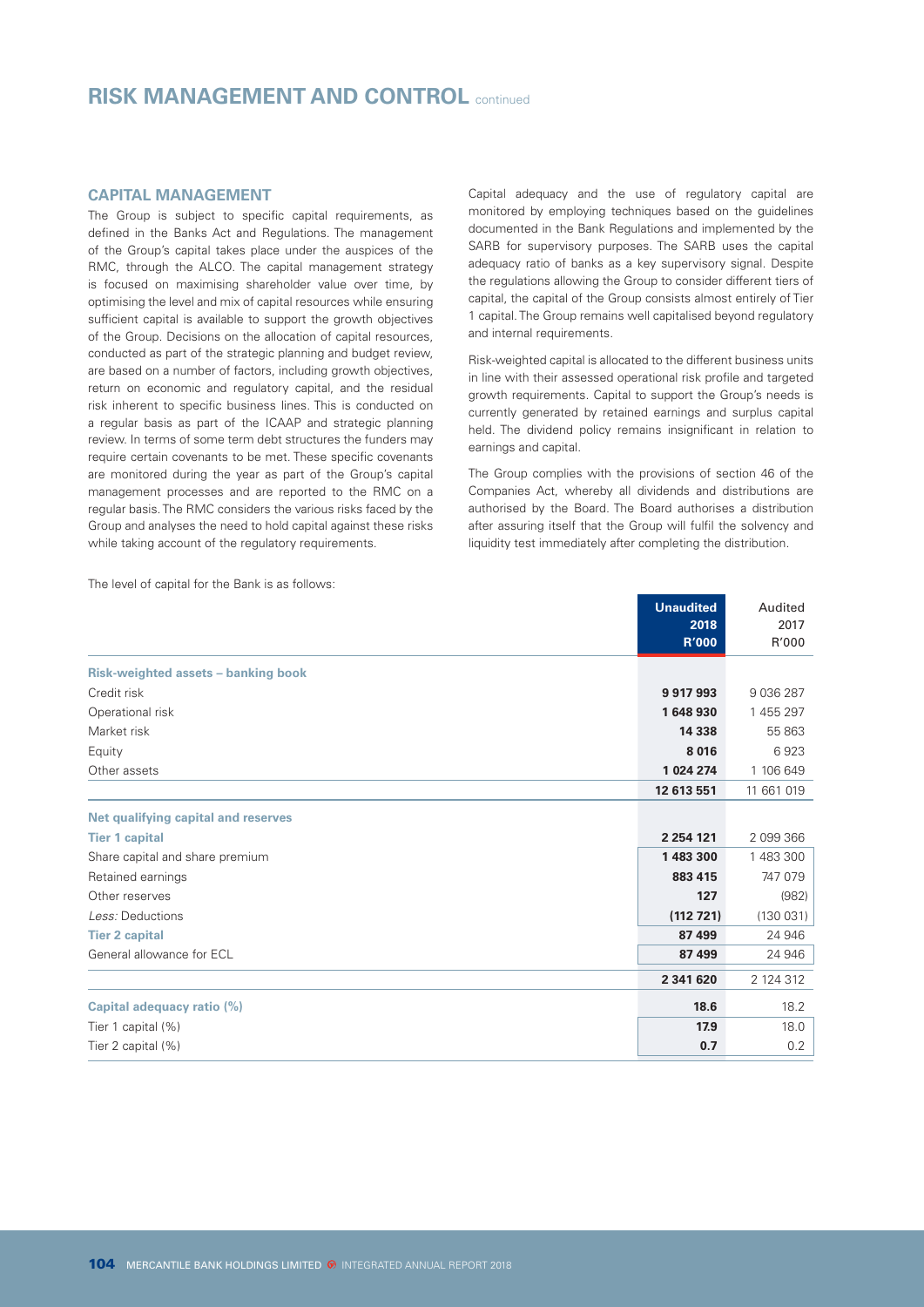# **GLOSSARY OF TERMS**

# **ABBREVIATION DEFINITION OR DESCRIPTION ABBREVIATION DEFINITION OR DESCRIPTION**

| AGM                     | Annual General Meeting                                                                                                                 |
|-------------------------|----------------------------------------------------------------------------------------------------------------------------------------|
| ALCO                    | Asset and Liability Committee (a<br>Management Committee accountable<br>to the RMC)                                                    |
| <b>ALM</b>              | Asset and Liability Management                                                                                                         |
| <b>Bank Regulations</b> | Regulations relating to banks issued<br>under section 90 of the Banks Act,<br>No. 94 of 1990, as amended                               |
| Banks Act               | Banks Act, No. 94 of 1990, as amended                                                                                                  |
| BANKSETA                | The Banking Sector Education and<br><b>Training Authority</b>                                                                          |
| B-BBEE                  | Broad-Based Black Economic<br>Empowerment                                                                                              |
| CEO                     | <b>Chief Executive Officer</b>                                                                                                         |
| CGD                     | Caixa Geral de Depósitos S.A., a<br>company registered in Portugal and<br>parent company of Mercantile Bank<br><b>Holdings Limited</b> |
| Companies Act           | Companies Act, No. 71 of 2008                                                                                                          |
| <b>CPSP</b>             | Conditional Phantom Share Plan                                                                                                         |
| CREDCOM                 | Credit Committee                                                                                                                       |
| <b>CRS</b>              | Common Reporting Standard                                                                                                              |
| <b>CSR</b>              | Corporate Social Responsibility                                                                                                        |
| <b>DAC</b>              | Directors' Affairs Committee                                                                                                           |
| <b>FAD</b>              | <b>Exposure at Default</b>                                                                                                             |
| ECL                     | <b>Expected Credit Loss/Losses</b>                                                                                                     |
| FD.                     | <b>Financial Director</b>                                                                                                              |
| <b>FSC</b>              | Financial Services Sector Code                                                                                                         |
| GAC                     | Group Audit Committee                                                                                                                  |

| <b>ICAAP</b>          | Internal Capital Adequacy Assessment<br>Process                                                                                                                                                   |
|-----------------------|---------------------------------------------------------------------------------------------------------------------------------------------------------------------------------------------------|
| <b>IFRS</b>           | International Financial Reporting<br>Standards and Interpretations                                                                                                                                |
| ΙT                    | Information Technology                                                                                                                                                                            |
| <b>ITGRC</b>          | IT Governance, Risk, Compliance                                                                                                                                                                   |
| King IV               | King IV Report on Corporate<br>Governance for South Africa 2016                                                                                                                                   |
| LGD                   | Loss Given Default                                                                                                                                                                                |
| Mercantile            | Mercantile Bank Holdings Limited and<br>its subsidiaries                                                                                                                                          |
| Mercantile<br>Finance | Rental Mercantile Rental Finance Proprietary<br>Limited                                                                                                                                           |
| <b>PD</b>             | Probability of Default                                                                                                                                                                            |
| <b>RMC</b>            | Risk and Capital Management<br>Committee                                                                                                                                                          |
| SABRIC                | South African Banking Risk Information<br>Centre                                                                                                                                                  |
| SARB                  | South African Reserve Bank                                                                                                                                                                        |
| <b>SETCOM</b>         | Social, Ethics and Transformation<br>Committee                                                                                                                                                    |
| <b>SICR</b>           | Significant Increase in Credit Risk                                                                                                                                                               |
| <b>SME</b>            | Small or Medium-sized Enterprise                                                                                                                                                                  |
| the Bank              | Mercantile Bank Limited                                                                                                                                                                           |
| the Board             | Where applicable, the Board of<br>Directors of Mercantile Bank Holdings<br>Limited or, collectively, the Board of<br>Directors of Mercantile Bank Holdings<br>Limited and Mercantile Bank Limited |
| the Company           | Mercantile Bank Holdings Limited                                                                                                                                                                  |
| the Group             | Mercantile Bank Holdings Limited and<br>its subsidiaries                                                                                                                                          |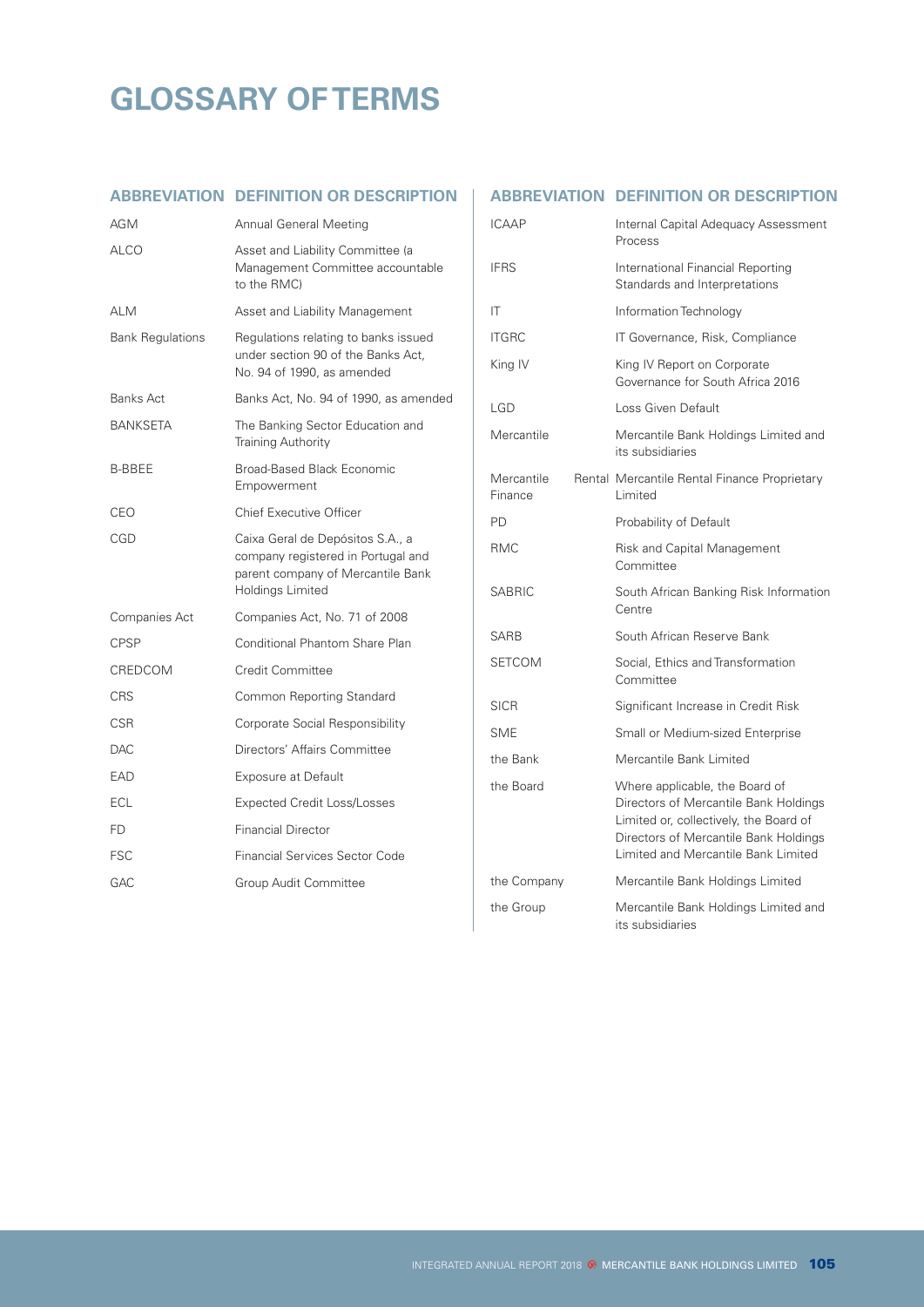# **GROUP ADDRESSES**

# **MERCANTILE BANK**

#### HEAD OFFICE

142 West Street, Sandown 2196 PO Box 782699, Sandton 2146 Tel: +27 11 302 0300 Email: info@mercantile.co.za

# **MERCANTILE RENTAL FINANCE**

### HEAD OFFICE

19 Crewkeme Place Office Park Ground Floor, cnr Keynsham and Umhlanga Rocks Drive Umhlanga 4319 PO Box 47290, Greyville 4023 Tel: +27 31 303 2292 Fax: +27 31 303 2612

### **MERCANTILE BANK BUSINESS CENTRES**

#### BEDFORD BUSINESS CENTRE

Shop U33 Bedford Shopping Centre, Banking Mall, cnr Smith and Van der Linde Roads, Bedfordview 2008 PO Box 31558, Braamfontein 2017 Tel: +27 11 624 1450 Fax: +27 11 614 9611

#### BOKSBURG BUSINESS CENTRE

Atlas Lifestyle Centre, cnr Atlas and North Rand Roads, Boksburg 1459 PO Box 31558, Braamfontein 2017 Tel: +27 11 918 5276 Fax: +27 11 918 4159

### CAPE TOWN CITY BUSINESS CENTRE

1 Ground Floor, Roggebaai Place Jetty Street, Foreshore Cape Town 2001 PO Box 51, Cape Town 8000 Tel: +27 21 419 9402 Fax: +27 21 419 5929

#### CAPE TOWN TYGERBERG BUSINESS CENTRE

Ground Floor, The Edge 3 Howick Close, Tyger Waterfront Bellville 7530 PO Box 5436, Tygervalley 7536 Tel: +27 21 910 0161 Fax: +27 21 910 0163

### COMARO CROSSING BUSINESS CENTRE

Shop FF9, Comaro Crossing Shopping Centre, Orpen and Comaro Roads Oakdene 2190 PO Box 31558, Braamfontein 2017 Tel: +27 11 435 0640 Fax: +27 11 435 1586

## DURBAN BUSINESS CENTRE

Shop 25A, The Atrium 430 Peter Mokaba Road Berea, Durban 2001 PO Box 519, Durban 4000 Tel: +27 31 209 9048 Fax: +27 31 209 9446

### HORIZON BUSINESS CENTRE

Shop 56, The Village @ Horizon Shopping Centre, cnr Sonop Street and Ontdekkers Road, Horizon 1724 PO Box 31558, Braamfontein 2017 Tel: +27 11 763 6000 Fax: +27 11 763 8742

#### PRETORIA MENLYN BUSINESS CENTRE

Unit C-G01, Menlyn Square Office Park cnr Lois and Aramist Streets Menlyn 0181 PO Box 31558, Braamfontein 2017 Tel: +27 12 342 1151 Fax: +27 12 342 1191

#### SANDTON BUSINESS CENTRE

Ground Floor, 142 West Street Sandown 2196 PO Box 31558 Braamfontein 2017 Tel: +27 11 302 0775 Fax: +27 11 884 1821

#### STRIJDOM PARK BUSINESS CENTRE

Shop 2, Homeworld Centre cnr Malibongwe Drive and CR Swart Road, Strijdom Park, Randburg 2194 PO Box 31558, Braamfontein 2017 Tel: +27 11 791 0854 Fax: +27 11 791 2387

#### VANDERBIJLPARK BUSINESS CENTRE

Office 3, The Palms 274 Louis Trichardt Boulevard Vanderbijlpark 1911 PO Box 31558 Braamfontein 2017 Tel: +27 16 981 4132/9 Fax: +27 16 981 0767

# WELKOM BUSINESS CENTRE

Shop 1 and 1C Welkom Shopping Centre Bounded by Bok Toronto and Arrarat Street Welkom 9459 PO Box 2207, Welkom 9460 Tel: +27 57 357 3143 Fax: +27 57 352 7879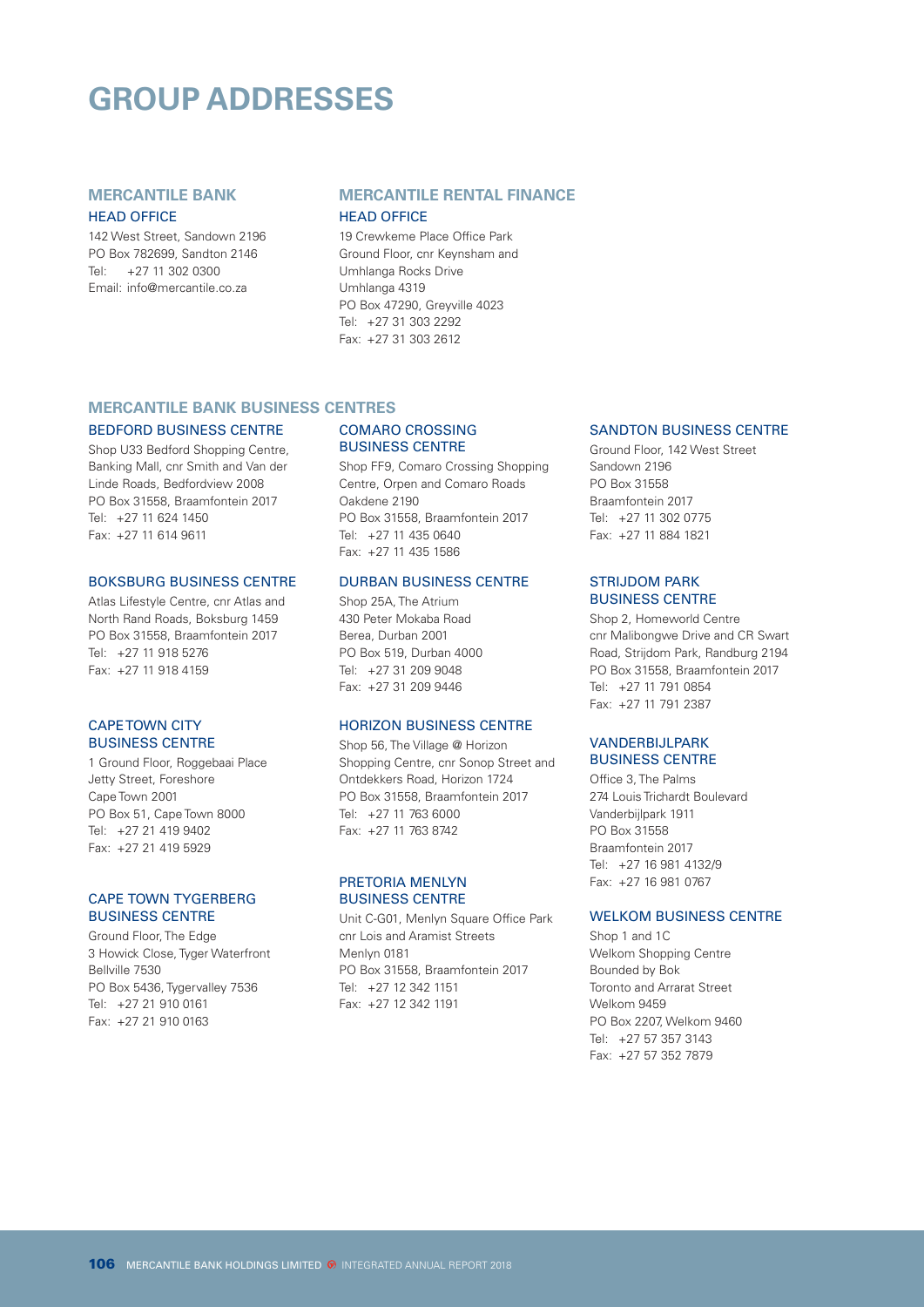purple.free